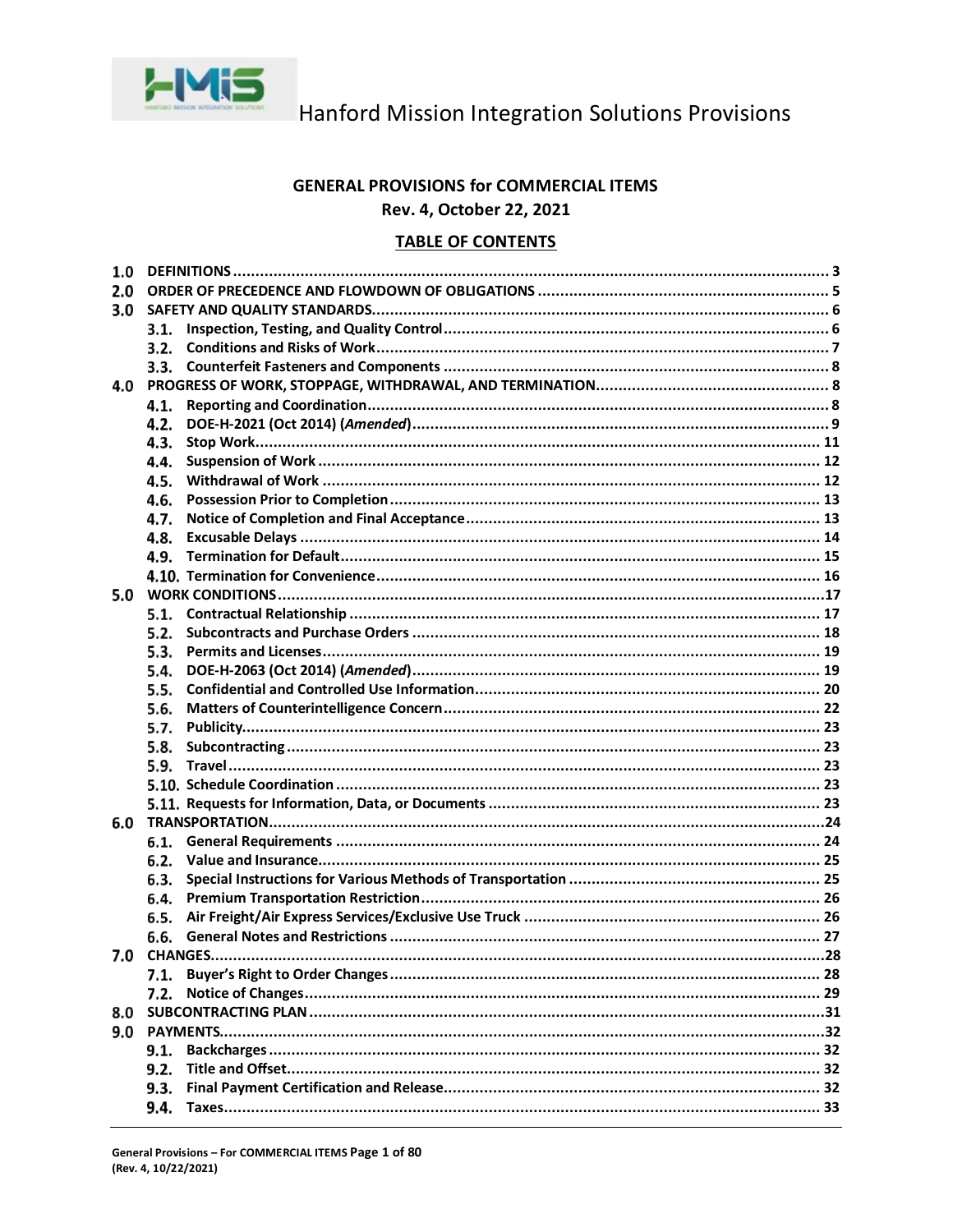

| 9.5. |                                                                                                     |  |
|------|-----------------------------------------------------------------------------------------------------|--|
| 9.6. |                                                                                                     |  |
| 9.7. |                                                                                                     |  |
| 9.8. |                                                                                                     |  |
| 9.9. |                                                                                                     |  |
|      |                                                                                                     |  |
|      |                                                                                                     |  |
|      |                                                                                                     |  |
|      |                                                                                                     |  |
|      |                                                                                                     |  |
|      |                                                                                                     |  |
|      |                                                                                                     |  |
|      |                                                                                                     |  |
|      |                                                                                                     |  |
|      |                                                                                                     |  |
|      |                                                                                                     |  |
|      |                                                                                                     |  |
|      |                                                                                                     |  |
|      |                                                                                                     |  |
|      |                                                                                                     |  |
|      |                                                                                                     |  |
|      |                                                                                                     |  |
|      |                                                                                                     |  |
|      |                                                                                                     |  |
|      |                                                                                                     |  |
|      |                                                                                                     |  |
|      |                                                                                                     |  |
|      |                                                                                                     |  |
|      | 14.14. FAR 52.223-99 Ensuring Adequate COVID-19 Safety Protocols for Federal Contractors (Oct 2021) |  |
|      |                                                                                                     |  |
|      |                                                                                                     |  |
|      |                                                                                                     |  |
|      |                                                                                                     |  |
|      |                                                                                                     |  |
|      |                                                                                                     |  |
|      |                                                                                                     |  |
|      |                                                                                                     |  |
|      |                                                                                                     |  |
|      |                                                                                                     |  |
|      |                                                                                                     |  |
|      |                                                                                                     |  |
|      |                                                                                                     |  |
|      |                                                                                                     |  |
|      |                                                                                                     |  |
|      |                                                                                                     |  |
|      |                                                                                                     |  |
|      |                                                                                                     |  |
|      |                                                                                                     |  |
|      |                                                                                                     |  |
|      |                                                                                                     |  |
|      |                                                                                                     |  |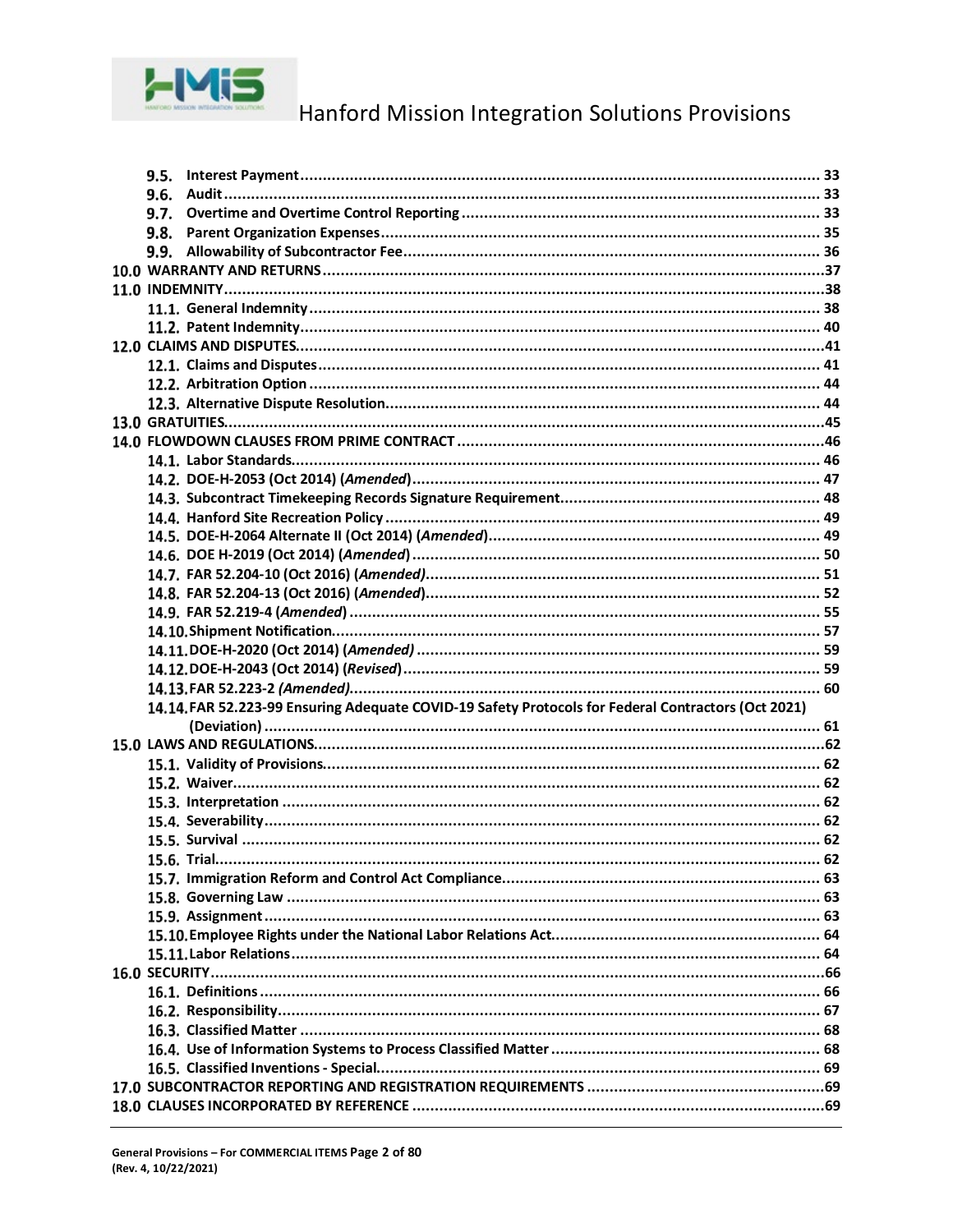

*This Subcontract, including all attachments thereto, embodies the entire agreement between the Subcontractor and the Buyer and supersedes all other writings. The parties shall not be bound by or be liable for any statement, representation, promise, inducement, or understanding not set forth herein.*

#### <span id="page-2-0"></span> $1.0$ **DEFINITIONS**

- A. Whenever used in this Subcontract, the following definitions shall be applicable unless the content indicates otherwise.
	- 1. "Buyer" shall mean Hanford Mission Integration Solutions, LLC ("HMIS") and all of its authorized representatives (i.e. "Contract Specialists") acting in their professional capacities (under DOE Prime Contract No. 89303320DEM000031) entering into this Subcontract with the Subcontractor.
	- 2. "Government" shall mean the United States of America and includes the U.S. Department of Energy (DOE) or any duly authorized representative thereof, including the Buyer.
	- 3. "Head of Agency" or "Secretary" shall mean the Secretary, the Under Secretary, and Assistant Secretary, or any other head or assistant head of the executive or military department or other federal agency.
	- 4. "Micro-purchase threshold" shall mean \$10,000, except it means
		- a. For acquisitions of construction subject to 40 U.S.C. chapter 31, subchapter IV, Wage Rate Requirements (Construction), \$2,000;
		- b. For acquisitions of services subject to 41 U.S.C. chapter 67, *Service Contract Labor Standards*, \$2,500; and
		- c. For acquisitions of supplies or services that, as determined by the DOE Head of Agency, are to be used to support a contingency operation or to facilitate defense against or recovery from nuclear, biological, chemical, or radiological attack as described in 13.201(g)(1), except for construction subject to 40 U.S.C. chapter 31, subchapter IV, Wage Rate Requirements (Construction) (41 U.S.C. 1903)
			- i. \$20,000 in the case of any contract to be awarded and performed, or purchase to be made, inside the United States; and
			- ii. \$30,000 in the case of any contract to be awarded and performed, or purchase to be made, outside the United States.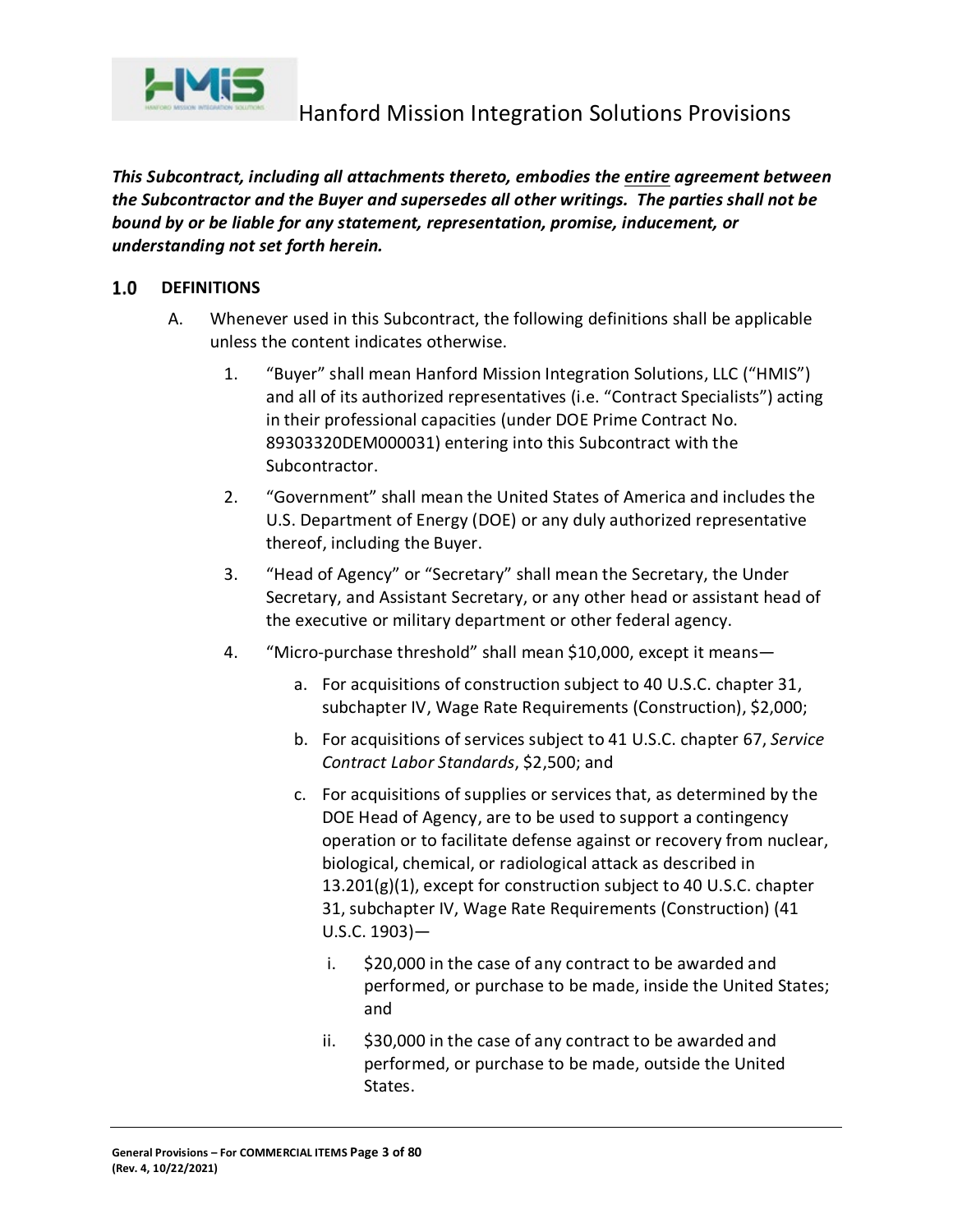

- 5. "Prime Contract" shall mean Buyer's contract with the Government, DOE Prime Contract No. 89303320DEM000031.
- 6. "Services" shall mean labor, direction of labor, production of technical information, consulting services or any other services furnished by Subcontractor and any of its lower-tier Subcontractors under this Subcontract.
- 7. "Simplified acquisition threshold" or "SAT" shall mean \$250,000, except for
	- a.Acquisitions of supplies or services that, as determined by the DOE Head of Agency, are to be used to support a contingency operation or to facilitate defense against or recovery from nuclear, biological, chemical, or radiological attack (41 U.S.C. 1903), the term means
		- i. \$750,000 for any contract to be awarded and performed, or purchase to be made, inside the United States; and
		- ii. \$1.5 million for any contract to be awarded and performed, or purchase to be made, outside the United States; and
	- b. Acquisitions of supplies or services that, as determined by the DOE Head of Agency, are to be used to support a humanitarian or peacekeeping operation (10 U.S.C. 2302), the term means \$500,000 for any contract to be awarded and performed, or purchase to be made, outside the United States.
- 8. "Subcontract" shall mean this Subcontract between Buyer and Subcontractor; also includes purchase order, task orders, releases and other agreements.
- 9. "Subcontractor" shall mean any company, person, organization, lower-tier Subcontractor, seller, and/or supplier of any tier performing work (including supplying goods and/or services) under this Subcontract. "Subcontractor" also refers to any authorized representatives, successor, and permitted assigns of any company, person, and/or organization named under this Subcontract.
- 10. "Supplies" shall mean equipment, components, parts, and materials to be provided by Subcontractor and its lower-tier Subcontractors pursuant to this Subcontract.
- 11. "Vendor data" shall mean any and all information, data, and documentation to be provided by Subcontractor and any of its lower-tier Subcontractors under this Subcontract.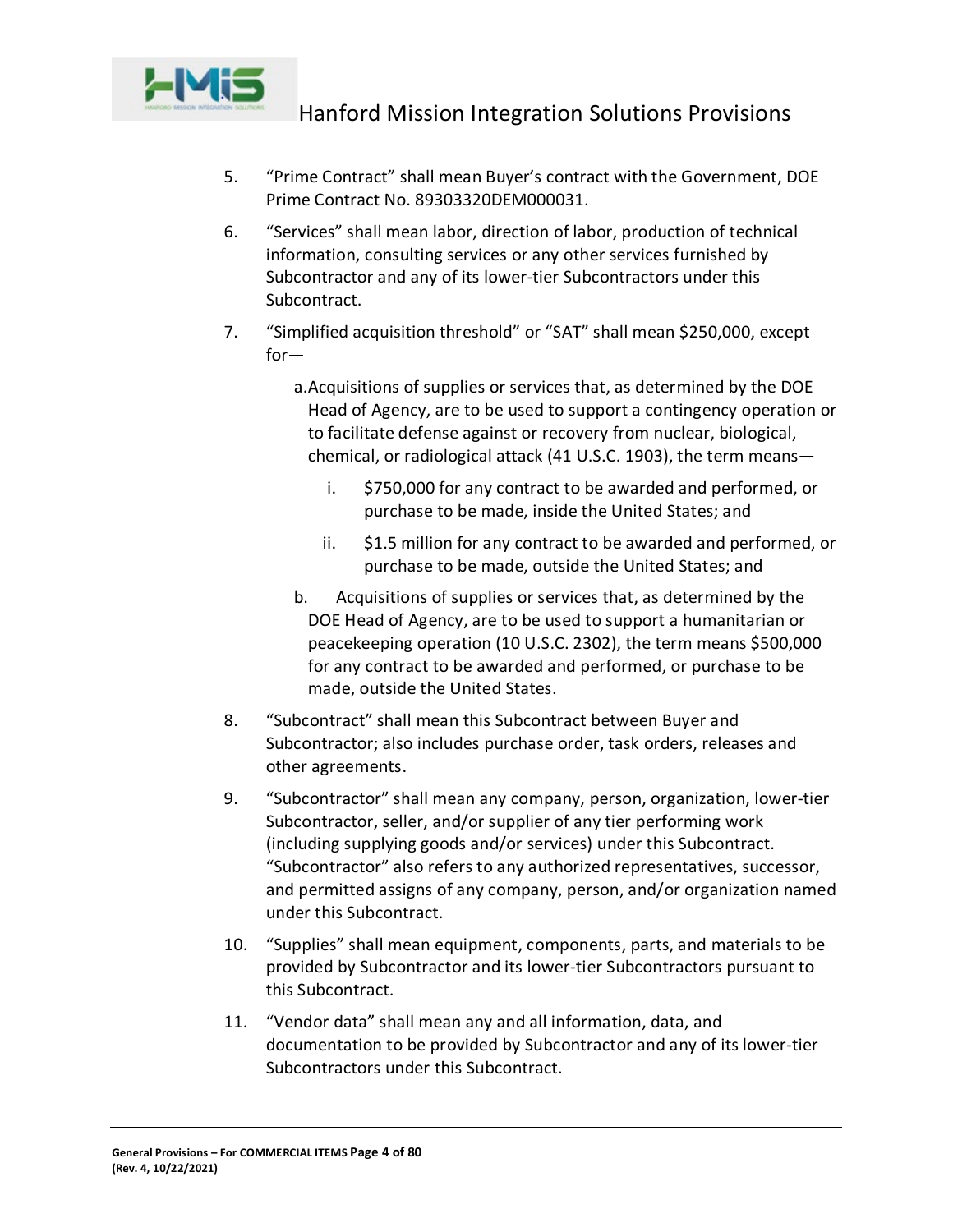

- 12. "Work" shall mean supplies, services, and vendor data provided by Subcontractor and any of its lower-tier Subcontractors and all work performed with respect thereto pursuant to this Subcontract.
- B. When a contract Clause herein, including a Clause incorporated by reference, uses a word or term that is defined in the federal Acquisition Regulation (FAR), the word or term has the same meaning as the definition in FAR 2.101 on September 20, 2018, unless-
	- 1. This Subcontract or the solicitation for the same provides a different definition;
	- 2. The contracting parties agree to a different definition;
	- 3. The part, subpart, or section of the FAR where the provision or Clause is prescribed provides a different meaning; or
	- 4. The word or term is defined in FAR part 31, for use in the cost principles and procedures.
- C. When a contract Clause herein, including a Clause incorporated by reference, uses a word or term that is defined in the Department of Energy Acquisition Regulation (DEAR) (48 CFR chapter 9), the word or term has the same meaning as the definition in 48 CFR 902.101 or the definition in the part, subpart, or section of 48 CFR chapter 9 where the provision or Clause was prescribed on September 20, 2018, unless this Subcontract or the solicitation for the same provides a different definition or the contracting parties otherwise agree to a different definition.

#### <span id="page-4-0"></span> $2.0$ **ORDER OF PRECEDENCE AND FLOWDOWN OF OBLIGATIONS**

- A. In the event of a discrepancy among any of the Subcontract terms, conditions, Clauses, provisions, written direction and instructions, and documents (collectively, the "Subcontract"), the following order of precedence shall govern resolution: (1) Buyer's written Subcontract modifications, direction, and instructions; (2) Subcontract form and Clauses, including Clauses incorporated by reference; (3) Special Provisions; (4) General Provisions; (5) Technical instructions, including the Statement of Work (SOW), drawings, exhibits and attachments, and applicable standards; and (6) other documents identified as being part of the Subcontract.
- B. Nothing recited above shall be construed as superseding or preempting any applicable statute, rule, ordinance, or regulation (collectively, the "applicable laws"). In the event of a conflict with applicable laws, the specific conflicting term of the Subcontract shall be considered null and without effect, and the applicable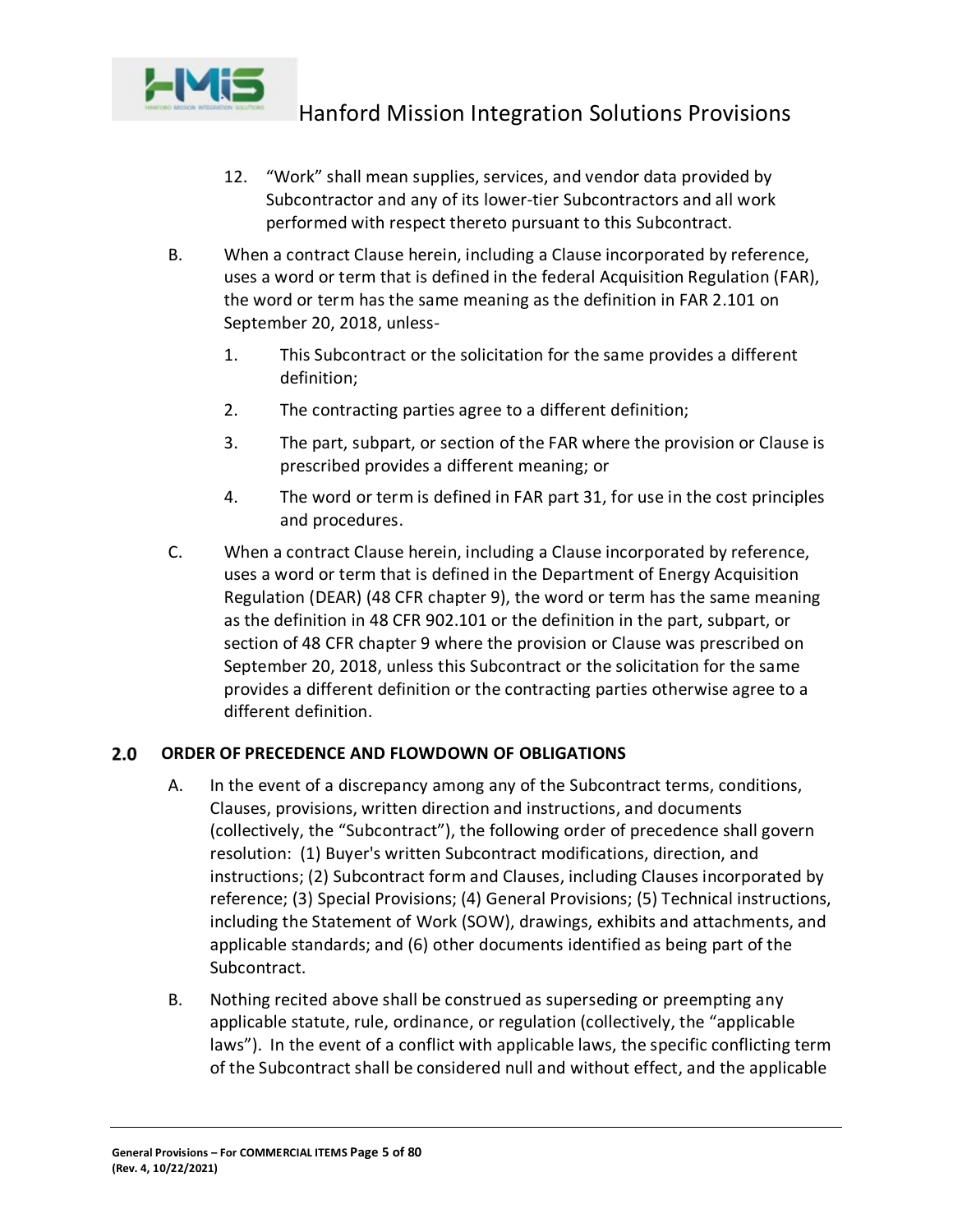

laws shall govern. All remaining terms unaffected by said applicable laws shall continue in force.

- C. Subcontractor binds itself to Buyer under this Subcontract in the same manner as Buyer is bound to DOE under the Prime Contract for the purpose of effectuating flowdown of obligations and rights under the Prime Contract, including provisions and Clauses of the federal Acquisition Regulation and/or supplemental agency regulations incorporated therein, to the extent necessary to give full effect to the same and preserve the rights of the Government under the Prime Contract. Subcontractor agrees that it shall so bind all lower-tier subcontractors. Subcontractor acknowledges that Buyer has made available all Prime Contract and Subcontract documents. Subcontractor shall make available to all lower-tier subcontractors all Subcontract and Prime Contract documents. In the event of a conflict between a provision or Clause of this Subcontract and an obligation required to be flowed down to Subcontractor under the Prime Contract or other applicable law, the flowed-down obligation shall take precedence to the extent necessary to give full effect to the same and preserve the rights of the parties to the Prime Contract.
- D. Subcontractor assumes toward Buyer all obligations and responsibilities which Buyer, under the Prime Contract, assumes toward the Government, insofar as applicable to this Subcontract. Buyer shall have the benefit of all contractual rights, remedies and redress against Subcontractor that the Government, under the Prime Contract, has against the Buyer, insofar as applicable to this Subcontract.

#### <span id="page-5-1"></span><span id="page-5-0"></span>**SAFETY AND QUALITY STANDARDS**  $3.0$

#### $3.1.$ **Inspection, Testing, and Quality Control**

- A. Subcontractor shall inspect all materials, supplies, and equipment which are to be incorporated in the work. In addition, Subcontractor shall conduct a continuous program of quality control for all work. When requested by the Buyer, Subcontractor's quality control program and inspection procedures for the foregoing shall be submitted in writing to Buyer for review and approval, in sufficient detail to delineate those items to be inspected and the manner in which they are to be inspected, and shall adequately describe all quality control activities contemplated, including provision for adequate documentation of Subcontractor's performance of such quality control and inspection.
- B. Subcontractor shall, during the course of performance of the work hereunder, without additional compensation, make, or cause to be made all tests required by this Subcontract. Buyer may require additional inspections and tests. Subcontractor shall furnish Buyer with satisfactory documentation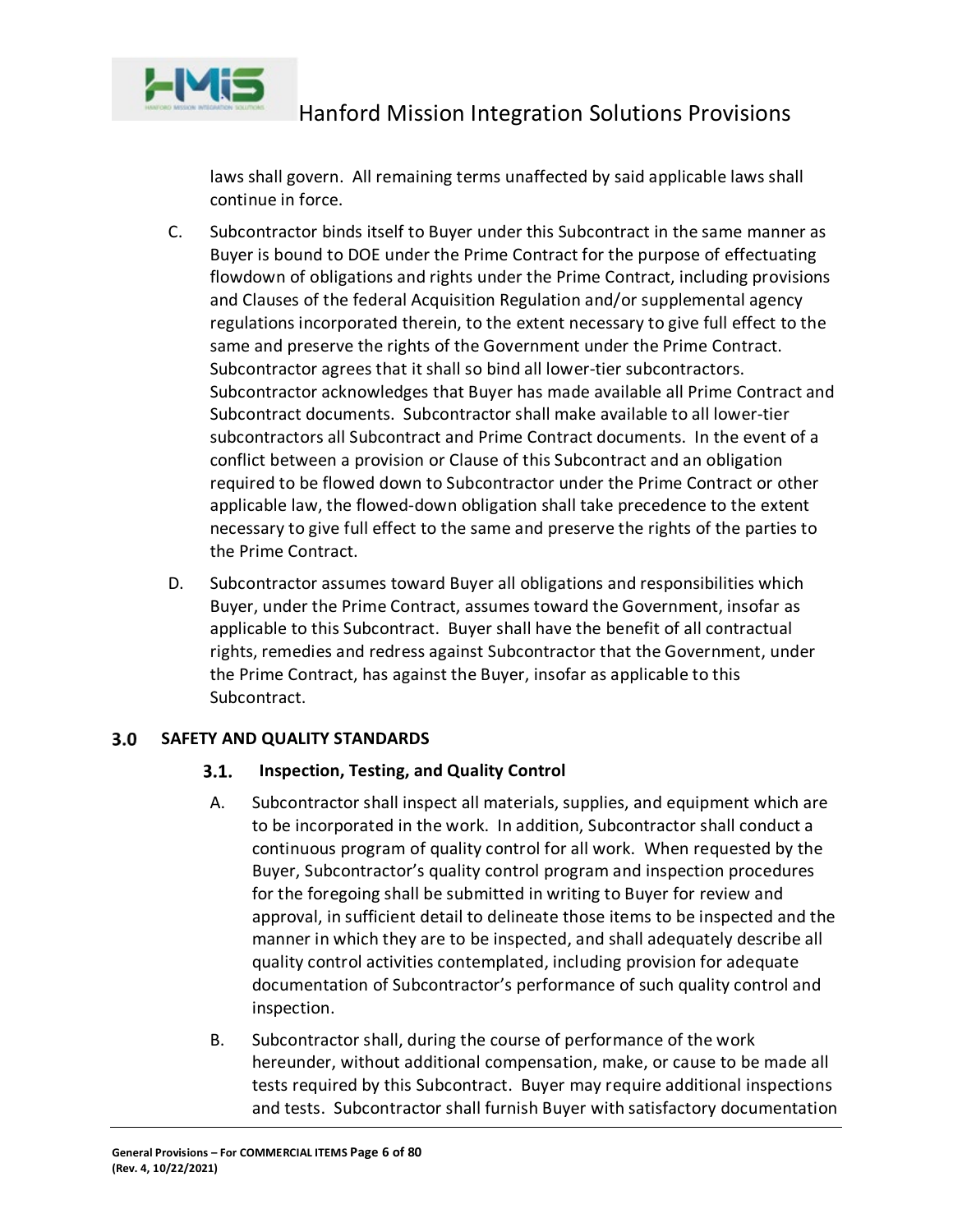

of the results of all inspections and tests. Buyer shall be given not less than five (5) working days' notice of any tests to be made by Subcontractor or any of its lower-tier Subcontractors in order that Buyer may witness any such tests.

- C. Buyer and the Government and their representatives, and others as may be required by applicable laws, ordinances and regulations, shall have the right at all reasonable times to inspect the work and all material, supplies and equipment for the work. Subcontractor shall provide, or cause to be provided access and sufficient, safe, and proper facilities for such inspections. Neither the failure to make such inspection nor to discover defective workmanship, materials or equipment, nor approval of or payment to Subcontractor for such work, materials, or equipment shall prejudice the right of Buyer or the Government thereafter to reject or require the correction of defective Work in accordance with the provisions of the Subcontract.
- D. If Subcontractor covers any portion of the work prior to any inspection or test provided for in the specifications, inspection schedule, or as previously requested by Buyer, the cost of uncovering and covering the work to allow for such inspection or test shall be borne by the Subcontractor. Buyer may order reexamination of any work. In the event of such reexamination, if any material, equipment or any part of the work is determined by Buyer to be defective, Subcontractor shall not be reimbursed for uncovering, repair, or corrective and restoration costs. If such work is found to be in accordance with the Subcontract requirements upon such reexamination, Buyer shall pay Subcontractor the cost of uncovering and restoration.
- E. Rejection by Buyer of any or all parts of defective work for failure to conform to this Subcontract shall be final and binding. Such rejected work shall be promptly corrected or replaced by Subcontractor at Subcontractor's expense. If Subcontractor fails to commence and diligently continue correction or replacement of such rejected work immediately after receipt of written notice from Buyer to correct or replace the rejected work, Buyer may at its option remove and replace the rejected work, and Subcontractor shall promptly reimburse Buyer for the costs of such removal and replacement of defective work.

#### <span id="page-6-0"></span> $3.2.$ **Conditions and Risks of Work**

Subcontractor represents that it has carefully examined the drawings and specifications for the work and has fully acquainted itself with all other conditions relevant to the work, and its surroundings, and Subcontractor assumes the risk of such conditions and will, regardless of such conditions, the expense, difficulty of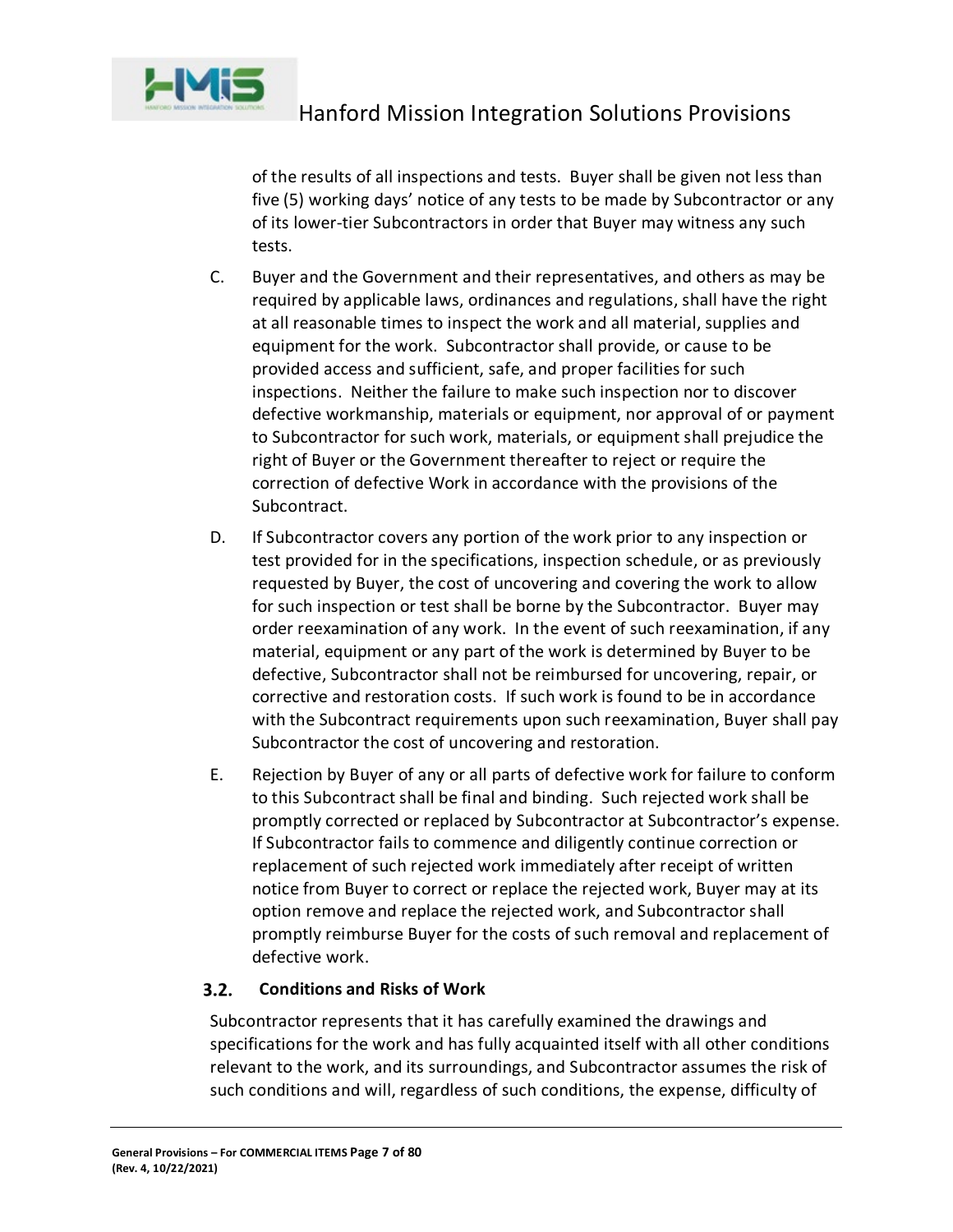

performing the work, or negligence, if any, of Buyer, fully complete the work for the stated Subcontract price without further recourse to Buyer. Information on the site of the work and local conditions at such site furnished by Buyer in specifications, drawings or otherwise is not guaranteed by Buyer and is furnished only for the convenience of Subcontractor.

#### <span id="page-7-0"></span> $3.3.$ **Counterfeit Fasteners and Components**

Buyer reserves the right to question and/or require Subcontractor to certify and/or furnish proof regarding the quality, authenticity, application, or fitness for use of the items supplied by the Subcontractor under this Subcontract. Any items furnished as part of this Subcontract and which have been previously found by Buyer, the Department of Energy, or the Department of Commerce to be counterfeit or which are listed by the Department of Commerce to be suspect will be deemed, without more proof, to be subject to the above requirement of further proof or certification. Buyer also reserves the right to question the circumstances and make available a report of any such review to the Government. All costs associated with conducting inquiries into and reporting on supplied items determined to be counterfeit shall be recovered by Buyer from Subcontractor.

Suspect/counterfeit items pose potential threats to the safety of workers, the public, and the environment and may have a detrimental effect on security and operations at nuclear facilities. Therefore, any item which is identified by the Buyer or DOE as suspected to be or counterfeit, will be retained by the Buyer and appropriately disposed of. Suspected/counterfeit items will not be returned to the Subcontractor. In addition, the DOE Inspector General will be notified of the supplied suspect/counterfeit items for any further investigation deemed appropriate.

#### <span id="page-7-2"></span><span id="page-7-1"></span>4.0 **PROGRESS OF WORK, STOPPAGE, WITHDRAWAL, AND TERMINATION**

#### 4.1. **Reporting and Coordination**

A. During the performance of work, Subcontractor shall submit to Buyer periodic progress reports on the actual progress and updated schedules as may be required by this Subcontract or requested by Buyer. In the event Subcontractor's performance of the work is not in compliance with the schedule established for such performance, Buyer may, in writing, require the Subcontractor to submit its plan for schedule recovery, or specify in writing the steps to be taken to achieve compliance with such schedule, and/or exercise any other remedies under this Subcontract. Subcontractor shall thereupon take such steps as may be directed by Buyer or otherwise necessary to improve its progress without additional cost to Buyer. If within a reasonable period as determined by Buyer, Subcontractor does not improve performance to meet the currently approved schedule, Buyer may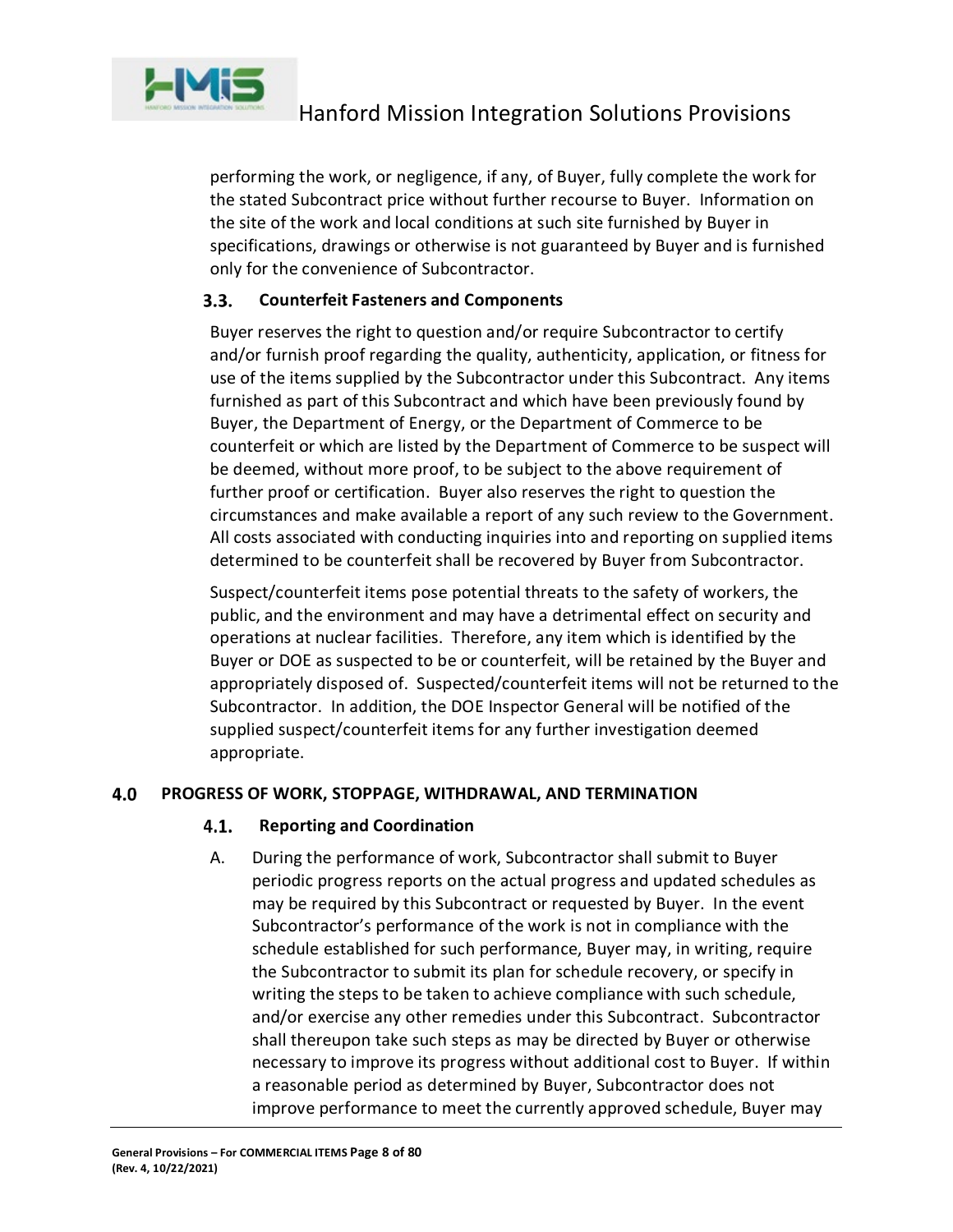

require an increase in Subcontractor's labor force, the number of shifts, additional days of work, and an increase in the amount of plant and equipment, all without additional compensation to Subcontractor. Neither such notice nor Buyer's failure to issue such notice shall relieve Subcontractor of its obligation to achieve the quality of work and rate of progress of work required by this Subcontract. Failure of Subcontractor to comply with Buyer's instructions may be grounds for determination by Buyer that Subcontractor is not prosecuting the work with such diligence as will assure completion within the times specified and may be grounds for termination.

- B. Subcontractor recognizes that Buyer, the Government, other Subcontractors, and lower-tier Subcontractors may be working concurrently at the jobsite. Subcontractor agrees to cooperate with Buyer, the Government and other Subcontractors and lower-tier Subcontractors so that the project as a whole will progress with a minimum of delays. Buyer reserves the right to direct Subcontractor to schedule the order of performance of its work in such manner as not to interfere with the performance of others. Subcontractor shall fully cooperate with the other subcontractors and with Buyer's employees. Buyer reserves the right to require Subcontractor to schedule the order of performance of the work to minimize interference with work of any parties involved.
- C. If any part of Subcontractor's work is dependent upon the quality and/or completeness of work performed under another Subcontract, Subcontractor shall inspect such other work and promptly report to Buyer any defects therein which render such work unsuitable for the proper execution of the work under this Subcontract. Failure to make such inspections or to report any such defects to Buyer shall constitute Subcontractor's acceptance of such other work as suitable to receive Subcontractor's work; provided however, that Subcontractor shall not be responsible for defects that could not have reasonably been detected.

#### <span id="page-8-0"></span>4.2. **DOE-H-2021 (Oct 2014) (***Amended***)**

*DOE-H-2021 Work Stoppage and Shutdown Authorization (Oct 2014) (Amended)*

A. Imminent Health and Safety Hazard. A given condition or situation, which if not immediately corrected, could result in serious injury or death, including exposure to radiation and toxic/hazardous chemicals. Imminent Danger in relation to the facility safety envelope is a condition, situation, or proposed activity which, if not terminated, could cause, prevent mitigation of, or seriously increase the risk of (1) nuclear criticality, (2) radiation exposure, (3) fire/explosion, and/or (4) toxic hazardous chemical exposure.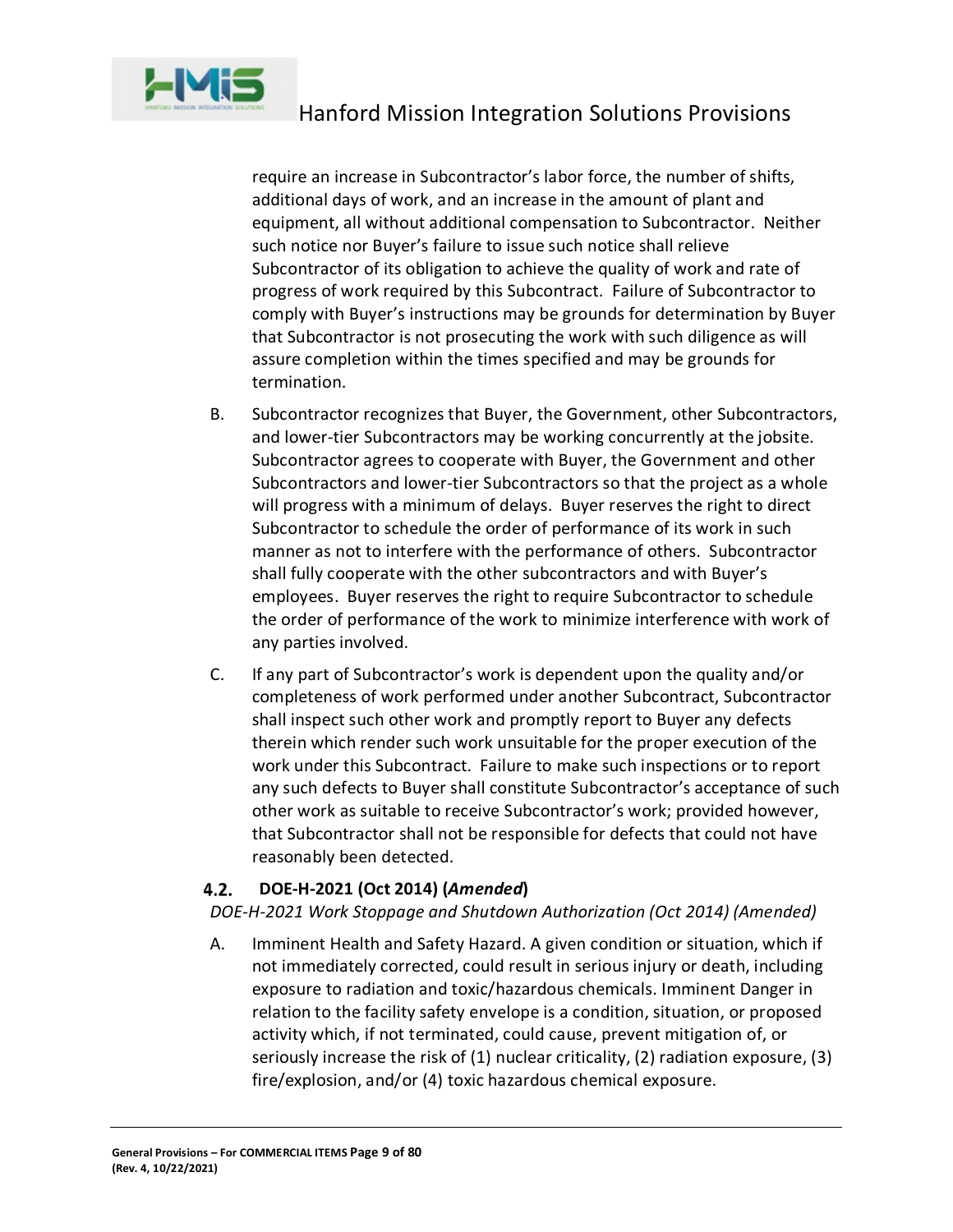

- B. Work Stoppage. In the event of an Imminent Health and Safety Hazard, identified by facility line management or operators or facility health and safety personnel overseeing facility operations, or other individuals, the individual or group identifying the imminent hazard situation shall immediately take actions to eliminate or mitigate the hazard (e.g., directing the operator/implementer of the activity or process causing the imminent hazard to stop work, initiating emergency response actions or other actions) to protect the health and safety of the workers and the public, and to protect DOE facilities and the environment. In the event an Imminent Health and Safety Hazard is identified, the individual or group identifying the hazard should coordinate with an appropriate Subcontractor official, who will direct the shutdown or other actions, as required.
	- i. Such mitigating action(s) should subsequently be coordinated with DOE and Buyer management. The suspension or stop-work order should be promptly confirmed in writing by Buyer's Representatives.
- C*. Shutdown*. In the event of an imminent danger in relation to the facility safety envelope or a non-Imminent Health and Safety Hazard identified by facility line managers, facility operators, health and safety personnel overseeing facility operations, or other individuals, the individual or group identifying the potential health and safety hazard may recommend facility shutdown in addition to any immediate actions needed to mitigate the situation. However, the recommendation must be coordinated with Subcontractor management, Buyer, and the DOE Site Manager. Any written direction to suspend operations shall be issued by Buyer's Representatives, pursuant to the stop work provisions of this Subcontract.
- D. *Facility Representatives*. DOE personnel designated as Facility Representatives provide the technical/safety oversight of operations. The Facility Representative has the authority to "stop work," which applies to the shutdown of an entire plant, activity, or job. This stop-work authority will be used for an operation of a facility which is performing work the Facility Representative believes:

Poses an imminent danger to health and safety of workers or the public if allowed to continue;

Could adversely affect the safe operation of, or could cause serious damage to the facility if allowed to continue; or

Could result in the release of radiological or chemical hazards to the environment in excess of regulatory limits.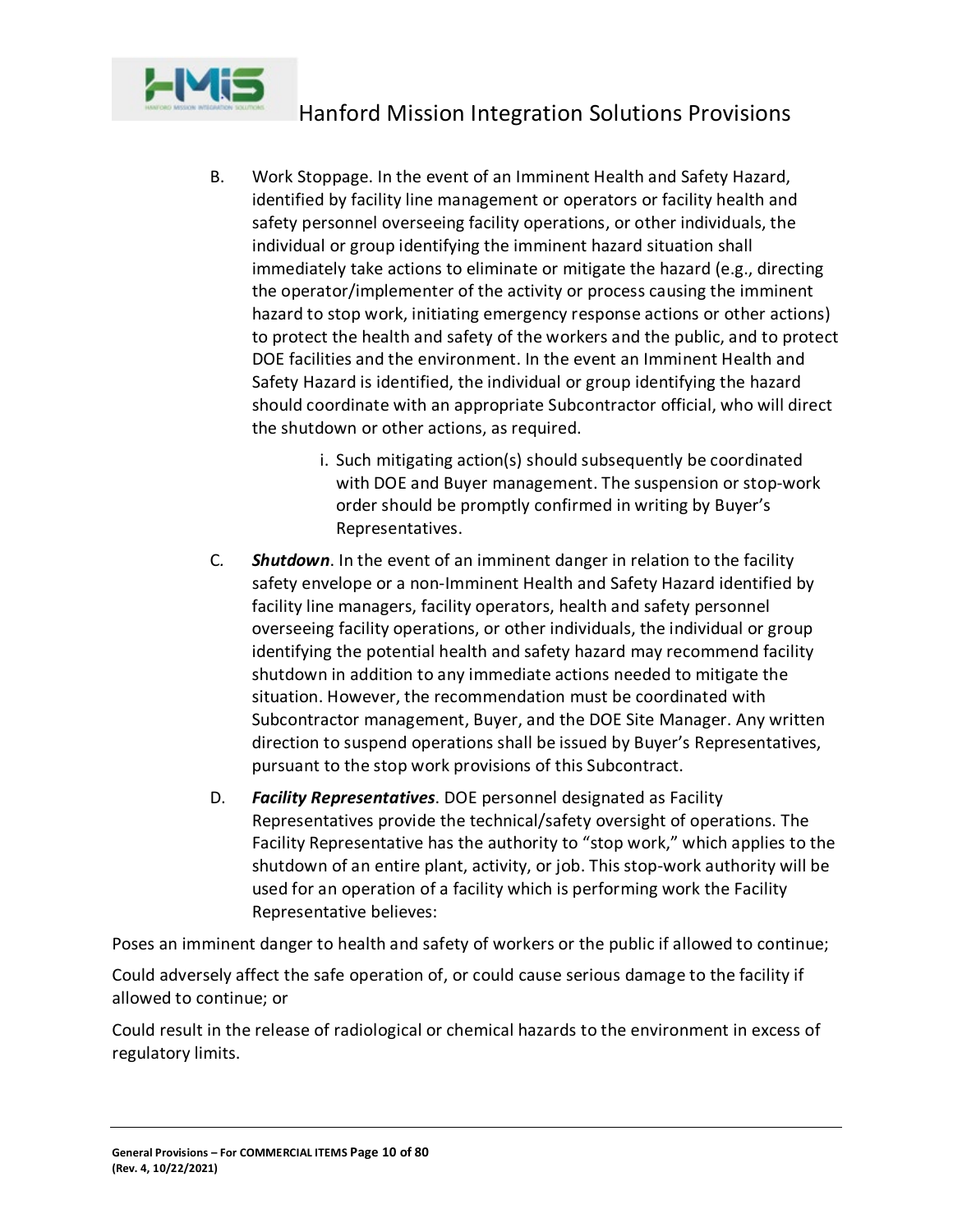

#### <span id="page-10-0"></span> $4.3.$ **Stop Work**

- A. The Buyer may, at any time, by written order to the Subcontractor, require the Subcontractor to stop all, or any part, of the work called for by this subcontract for a period of ninety (90) days after the order is delivered to the Subcontractor, and for any further period to which the parties may agree. The order shall be specifically identified as a stop-work order issued under this Clause. Upon receipt of the order, the Subcontractor shall immediately comply with its terms and take all reasonable steps to minimize the incurrence of costs allocable to the work covered by the order during the period of work stoppage. Within a period of ninety (90) days after a stopwork is delivered to the Subcontractor, or within any extension of that period to which the parties shall have agreed, the Buyer shall either—
	- 1. Cancel the stop-work order; or
	- 2. Terminate the work covered by the order as provided in the Default, or the *Termination for Convenience of the Government*, Clause of this contract.
- B. If a stop-work order issued under this Clause is canceled or the period of the order or any extension thereof expires, the Subcontractor shall resume work. The Buyer shall make an equitable adjustment in the delivery schedule or subcontract price, or both, and the subcontract shall be modified, in writing, accordingly, if—
	- 1. The stop-work order results in an increase in the time required for, or in the Subcontractor's cost properly allocable to, the performance of any part of this subcontract; and
	- 2. The Subcontractor asserts its right to the adjustment within thirty (30) days after the end of the period of work stoppage; provided that, if the Buyer decides the facts justify the action, the Buyer may receive and act upon the claim submitted at any time before final payment under this subcontract.
- C. If a stop-work order is not canceled and the work covered by the order is terminated for the convenience of the Government, the Buyer shall allow reasonable costs resulting from the stop-work order in arriving at the termination settlement.
- D. If a stop-work order is not canceled and the work covered by the order is terminated for default, the Buyer shall allow, by equitable adjustment or otherwise, reasonable costs resulting from the stop-work order.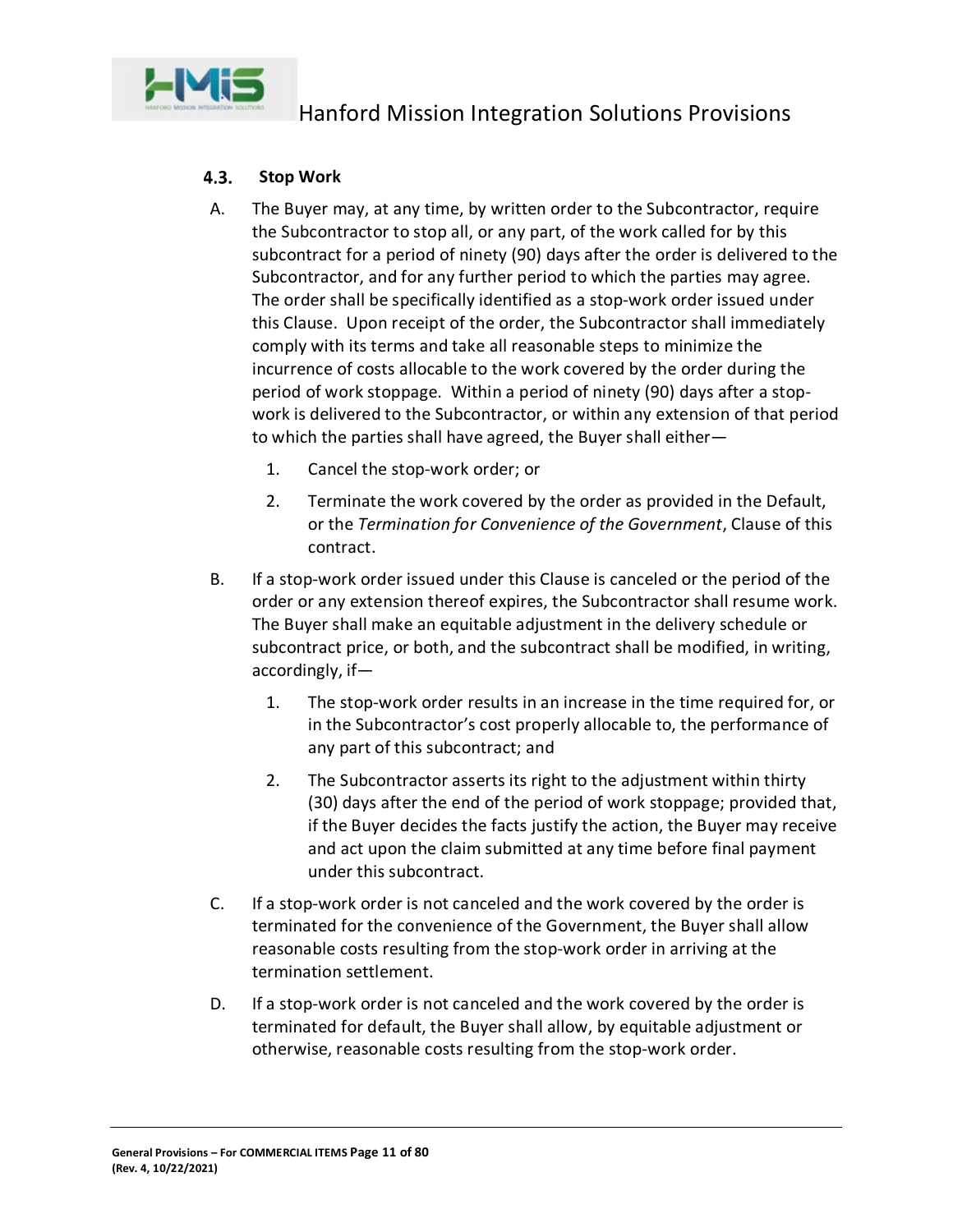

#### <span id="page-11-0"></span>4.4. **Suspension of Work**

- A. The Buyer may order the Subcontractor, in writing, to suspend, delay, or interrupt all or any part of the work of this subcontract for the period of time that the Buyer determines appropriate for the convenience of the Buyer.
- B. If the performance of all or any part of the work is, for an unreasonable period of time, suspended, delayed, or interrupted (1) by an act of the Buyer in the administration of this subcontract, or (2) by the Buyer's failure to act within the time specified in this subcontract (or within a reasonable time if not specified), an adjustment shall be made for any increase in the cost of performance of this subcontract (excluding profit) necessarily caused by the unreasonable suspension, delay, or interruption, and the subcontract modified in writing accordingly. However, no adjustment shall be made under this clause for any suspension, delay, or interruption to the extent that performance would have been so suspended, delayed, or interrupted by any other cause, including the fault or negligence of the Subcontractor, or for which an equitable adjustment is provided for or excluded under any other term or condition of this subcontract.
- C. A claim under this clause shall not be allowed—
	- 1. For any costs incurred more than twenty (20) days before the Subcontractor shall have notified the Buyer in writing of the act or failure to act involved (but this requirement shall not apply as to a claim resulting from a suspension order); and
	- 2. Unless the claim, in an amount stated, is asserted in writing as soon as practicable after the termination of the suspension, delay, or interruption, but not later than the date of final payment under the subcontract.

#### <span id="page-11-1"></span> $4.5.$ **Withdrawal of Work**

- A. The Buyer may, at its option and during the performance of this Subcontract unilaterally have any of the work contemplated in the Statement of Work of this Subcontract, performed by either another Subcontractor or to have the work performed by Buyer or its employees.
- B. Work may be withdrawn; (1) in order for Buyer to conduct pilot programs; (2) if the Subcontractor's estimated cost of the work is considered unreasonable; (3) for less than satisfactory performance by the Subcontractor; or (4) for any other reason deemed by the Buyer to be in the best interests of Buyer.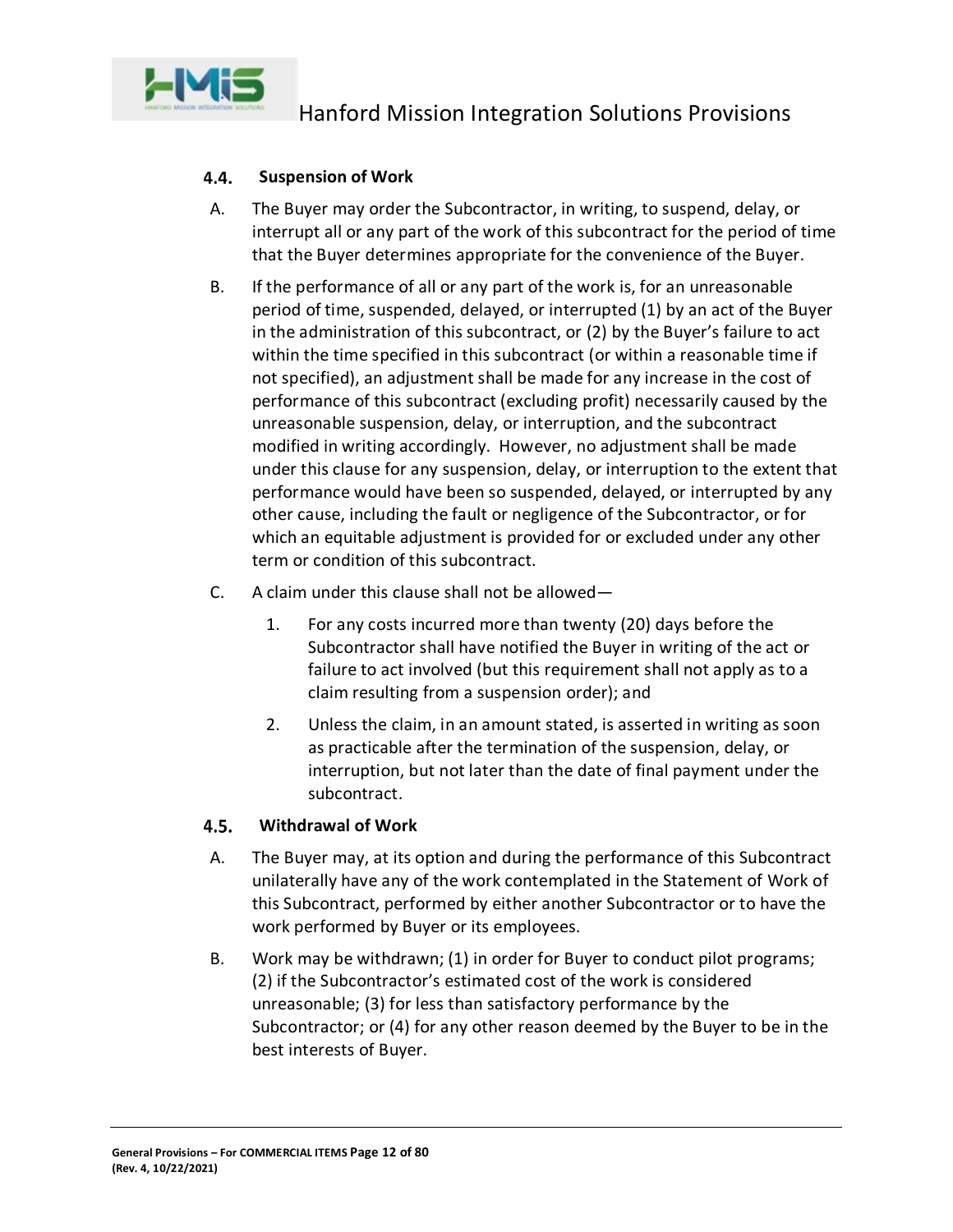

- C. If the withdrawn work has been authorized under an annual Work Authorization Directive, the work shall be terminated in accordance with FAR 52.249-6 Termination (Cost-Reimbursement).
- D. If any work is withdrawn by the Buyer, the Subcontractor agrees to fully cooperate with the new performing entity and to provide whatever support is required.
- E. Buyer and Subcontractor recognize that under the terms of the Prime Contract Clause entitled "Withdrawal of Work" and FAR 52.243-2, *Changes – Cost-Reimbursement*, incorporated into the Prime Contract, DOE has the right to modify the Prime Contract Attachment entitled, *Hanford Site Services and Interface Requirements Matrix*. In order to minimize the impact on existing work being performed, DOE is obligated to negotiate with Buyer a reasonable Transition Period for each change in which a portion of the work is withdrawn from the Prime Contract and awarded or assigned to an entity other than Buyer. Buyer shall advise Subcontractor of any DOE withdrawal of work scope that impacts Subcontractor work scope and/or that results in the withdrawal of Subcontractor work scope. Subcontractor agrees to be bound by the decisions of DOE regarding withdrawal of work scope to the same extent Buyer is bound. Subcontractor shall similarly advise all lower-tier subcontractors of any DOE withdrawal of work scope that impacts lower-tier subcontract work scope and/or that results in the withdrawal of lower-tier subcontract work scope. Subcontractor shall require all lower-tier subcontractors to agree to be bound by the decisions of DOE regarding withdrawal of work scope to the same extent Buyer and Subcontractor are bound.

#### <span id="page-12-0"></span> $4.6.$ **Possession Prior to Completion**

Buyer and/or the Government shall have the right to move into Subcontractor's working and storage areas and the right to take possession of or use any completed or partially completed part of Subcontractor's work as Buyer or the Government deem necessary for their operations. In the event Buyer or the Government desires to exercise the foregoing right, Buyer will so notify Subcontractor in writing. Such possession or use shall not constitute acceptance of Subcontractor's work.

#### <span id="page-12-1"></span>4.7. **Notice of Completion and Final Acceptance**

A. When Subcontractor deems the work fully completed, including satisfactory completion of such inspections, tests, and documentation as are specified in this Subcontract (or in the release Scope of Work and/or testing and acceptance plan), Subcontractor shall, within ten (10) working days thereafter, give a written Notice of Completion of the work to Buyer,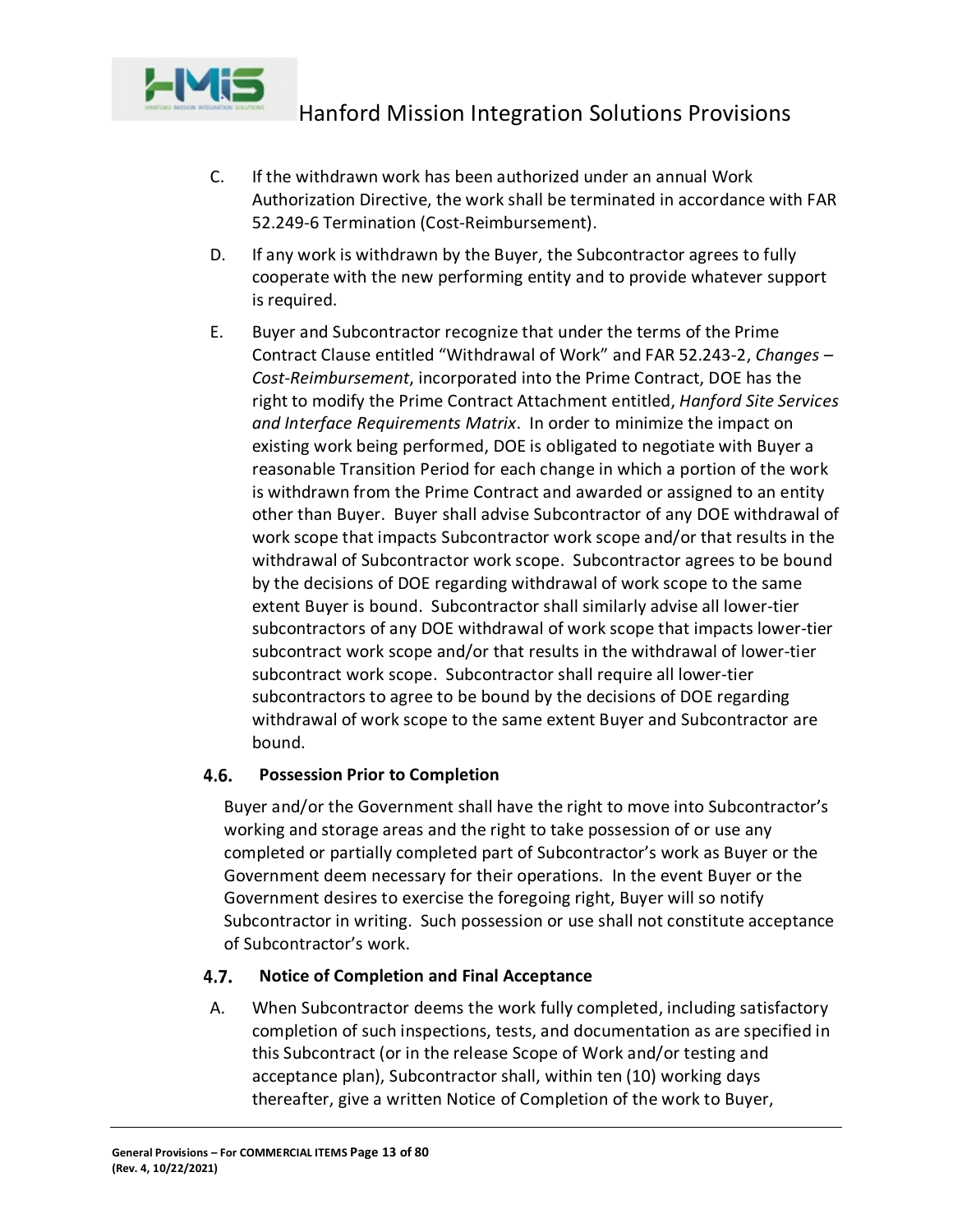

specifying the work completed and the date it was completed. Within thirty (30) calendar days after receipt of said Notice of Completion, Buyer may inspect the work and shall either reject the Notice of Completion and specify defective or uncompleted portions of the work, or shall give the Subcontractor a written Notice of Acceptance of the work either for the purpose of final payment only, or for the purposes of final payment and final acceptance.

- B. In the event Buyer rejects the Notice of Completion and specifies defective or uncompleted portions of the work, Subcontractor shall within five (5) working days, provide for Buyer review and approval, a schedule detailing when all defects will be corrected and/or the work will be completed and shall proceed to remedy such defective and uncompleted portions of the work. Thereafter, Subcontractor shall again give Buyer a written Notice of Completion of the work, specifying a new date for the completion of the work based upon the date such defective or uncompleted portions of the work were corrected. The foregoing procedure shall apply again and successively thereafter until Buyer has given Subcontractor written Notice of Acceptance for purposes of final payment and final acceptance.
- C. Any failure by Buyer to inspect or to reject the work or to reject Subcontractor's Notice of Completion as set forth above, shall not be deemed to be acceptance of the work for any purpose by Buyer nor imply acceptance of, or agreement with, said Notice of Completion.

#### <span id="page-13-0"></span>4.8. **Excusable Delays**

If Subcontractor's performance of this Subcontract is prevented or delayed by any unforeseeable cause, existing or future, which is beyond the reasonable control of the parties and without the fault or negligence of Subcontractor, Subcontractor shall, within twenty-four (24) hours of the commencement of any such delay, give to Buyer written notice thereof and within five (5) working days of commencement of the delay, a written description of the anticipated impact of the delay on performance of the Work. Delays attributable to and within the control of Subcontractor's suppliers or subcontractors of any tier shall be deemed delays within the control of Subcontractor. Within five (5) working days after the termination of any excusable delay, Subcontractor shall file a written notice with Buyer specifying the actual duration of the delay. Failure to give any of the above notices shall be sufficient ground for denial of an extension of time. If Buyer determines that the delay was unforeseeable, beyond the control and without the fault or negligence of Subcontractor, Buyer will determine the duration of the delay and will extend the time of performance of this Subcontract by modification accordingly. Such time extension shall be the sole remedy for the delay subject to the rights of Subcontractor and Buyer under the termination Clause.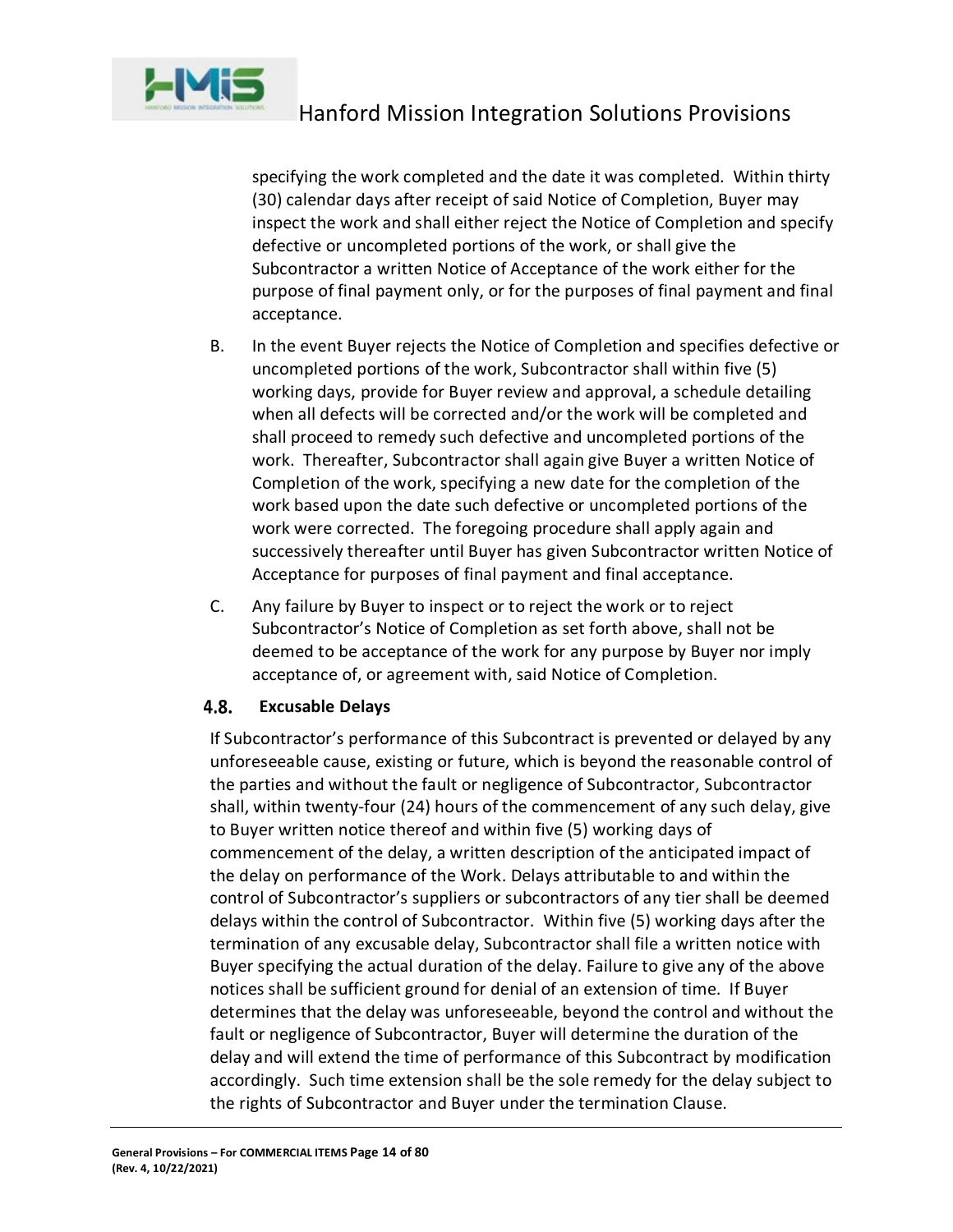

#### <span id="page-14-0"></span>4.9. **Termination for Default**

Notwithstanding any other provisions of this Subcontract, Subcontractor shall be considered in default of its contractual obligations under this Subcontract if Subcontractor:

(a) Performs work that fails to conform to the requirements of this Subcontract.

(b) Fails to make progress so as to endanger performance of this Subcontract.

(c) Abandons or refuses to proceed with any of the Work, including modifications directed pursuant to the General Provisions Clause titled "Changes."

(d) Fails to fulfill or comply with any of the terms of this Subcontract.

(e) Engages in behavior that is dishonest, fraudulent, or constitutes a conflict of interest with Subcontractor's obligations under this Subcontract.

(f) Becomes insolvent or makes a general assignment for the benefit of creditors or reasonable grounds for insecurity arise with respect to Subcontractor's performance.

(g) Fails to correct an unsafe condition or noncompliance or demonstrates a persistent pattern of poor safety performance.

Upon the occurrence of any of the foregoing, Buyer shall notify Subcontractor, in writing, of the nature of the failure and of Buyer's intention to terminate the Subcontract for default. If Subcontractor does not cure such failure within seven (7) calendar days from receipt of notification, or sooner if safety to persons is involved, or fails to provide satisfactory evidence that such default will be corrected within a reasonable time, Buyer may, by written notice to

Subcontractor and without notice to Subcontractor's sureties, if any, terminate in whole or in part Subcontractor's right to proceed with the Work and Buyer may prosecute the Work to completion by contract or by any other method deemed expedient. Buyer may take possession of and utilize any data, designs, licenses, equipment, materials, plant, tools, and property of any kind furnished by Subcontractor and necessary to complete the Work.

Subcontractor and its sureties, if any, shall be liable for all costs in excess of the Subcontract price for such terminated work reasonably and necessarily incurred in the completion of the Work as scheduled, including cost of administration of any purchase order or subcontract awarded to others for completion.

Upon termination for default, Subcontractor shall:

(a) Immediately discontinue work on the date and to the extent specified in the notice and place no further purchase orders or subcontracts to the extent that they relate to the performance of the terminated work.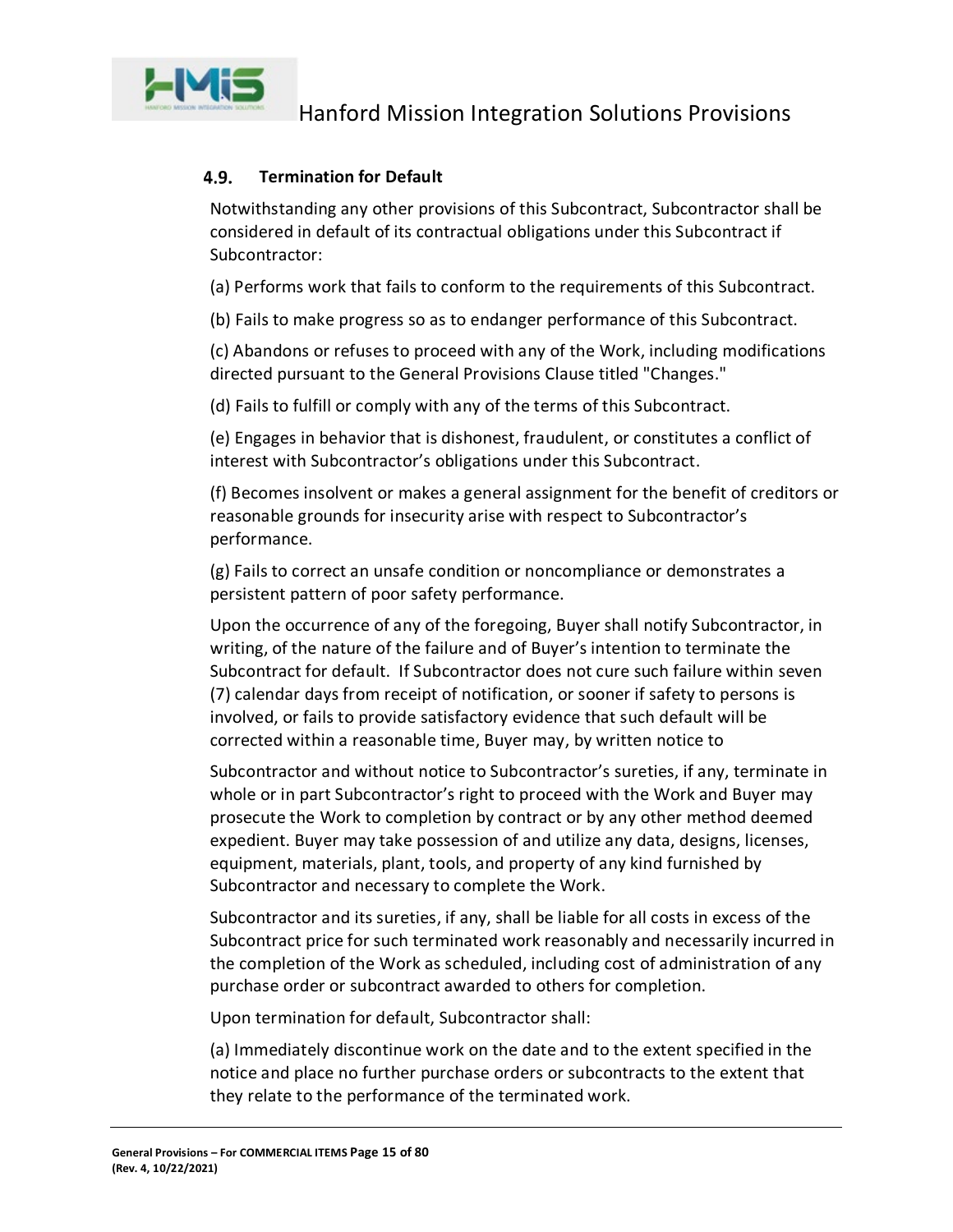

(b) Inventory, maintain, and turn over to the Buyer all data, designs, licenses, equipment, materials, plant, tools, and property furnished by Subcontractor or provided by Buyer for performance of the terminated work.

(c) Promptly obtain cancellation upon terms satisfactory to Buyer of all purchase orders, subcontracts, rentals, or any other agreements existing for performance of the terminated work or assign those agreements as directed by Buyer.

(d) Cooperate with the Buyer in transfer of data, designs, licenses, and information and disposition of work in progress so as to mitigate damages.

(e) Comply with other reasonable requests from Buyer regarding the terminated work.

(f) Continue to perform in accordance with all of the terms and conditions of this Subcontract of such portion of the Work that is not terminated.

If, after termination pursuant to this Clause, it is determined for any reason that Subcontractor was not in default, the rights and obligations of the parties shall be the same as if the notice of termination had been issued pursuant to the General Condition Clause titled "Termination for Convenience."

### <span id="page-15-0"></span>**4.10. Termination for Convenience**

Buyer may, at its option, terminate for convenience any of the Work under this Subcontract in whole or, from time to time, in part, at any time by written notice to Subcontractor. Such notice shall specify the extent to which the performance of the Work is terminated and the effective date of such termination. Upon receipt of such notice Subcontractor shall:

(a) Immediately discontinue the Work on the date and to the extent specified in the notice and place no further purchase orders or subcontracts for materials, services, or facilities, other than as may be required for completion of such portion of the Work that is not terminated.

(b) Promptly obtain assignment or cancellation upon terms satisfactory to Buyer of all purchase orders, subcontracts, rentals, or any other agreements existing for the performance of the terminated work or assign those agreements directed by Buyer.

(c) Assist Buyer in the maintenance, protection, and disposition of work in progress, plant, tools, equipment, property, and materials acquired by SUBCONTRACTOR or furnished by Buyer under this Subcontract.

(d) Complete performance of such portion of the Work that is not terminated.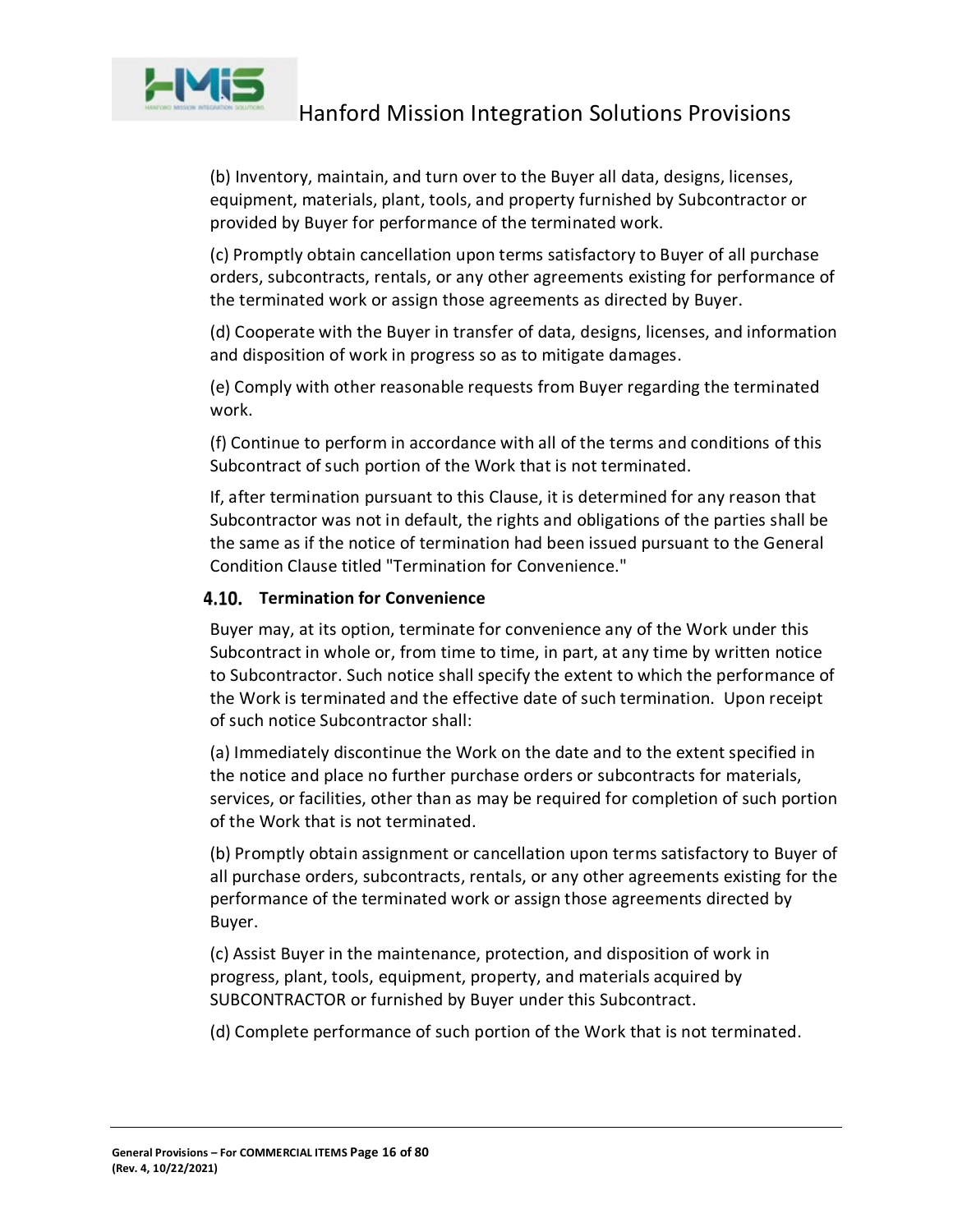

Upon any such termination, Subcontractor shall waive any claims for damages, including loss of anticipated profits; on account thereof, but as the sole right and remedy of Subcontractor, Buyer shall pay in accordance with the following:

(a) The subcontract price corresponding to the work performed in accordance with this Subcontract before such notice of termination.

(b) All reasonable costs for work thereafter performed, as specified in such notice.

(c) Reasonable administrative costs of settling and paying claims arising from terminating work under purchase orders or subcontracts.

(d) Reasonable costs incurred in demobilization and the disposition of residual material, plant, and equipment (e). A reasonable overhead and profit on items (a) through (d) of this Clause.

Subcontractor shall submit within thirty (30) calendar days after receipt of notice of termination, a written statement setting forth its proposal for an adjustment to the subcontract price to include only the incurred costs described in this Clause. Buyer shall review, analyze, and verify such proposal, and negotiate an equitable adjustment, and the Subcontract shall be modified accordingly.

#### <span id="page-16-1"></span><span id="page-16-0"></span> $5.0$ **WORK CONDITIONS**

#### $5.1.$ **Contractual Relationship**

Subcontractor represents that it is fully experienced, licensed, registered, and properly qualified to perform the class of work provided for herein, and that it is properly equipped, organized and financed to perform such work. Subcontractor represents that at the time of submission of its proposal for performance of the work, it was properly licensed and qualified to do business in all governmental jurisdictions in which the work is to be performed. Upon written request by Buyer, Subcontractor shall furnish to it such evidence as Buyer may require relating to the Subcontractor's ability to fully perform this Subcontract. Nothing contained in this Subcontract or any other Subcontract awarded by Subcontractor shall create any contractual relationship between any Subcontractor and Buyer or the Government. Subcontractor shall perform the Work hereunder in accordance with its own means and method subject to compliance with the Subcontract.

Subcontractor agrees that Subcontractor is an independent Subcontractor and an employer subject to all applicable unemployment compensation, occupational safety and health, workers' compensation, or similar statutes so as to relieve Buyer of any responsibility or liability for treating Subcontractor's employees as employees of Buyer for the purpose of their safety or of keeping records, making reports or paying of any payroll taxes or contribution; and Subcontractor agrees to defend, indemnify and hold Buyer harmless and reimburse it for any expense or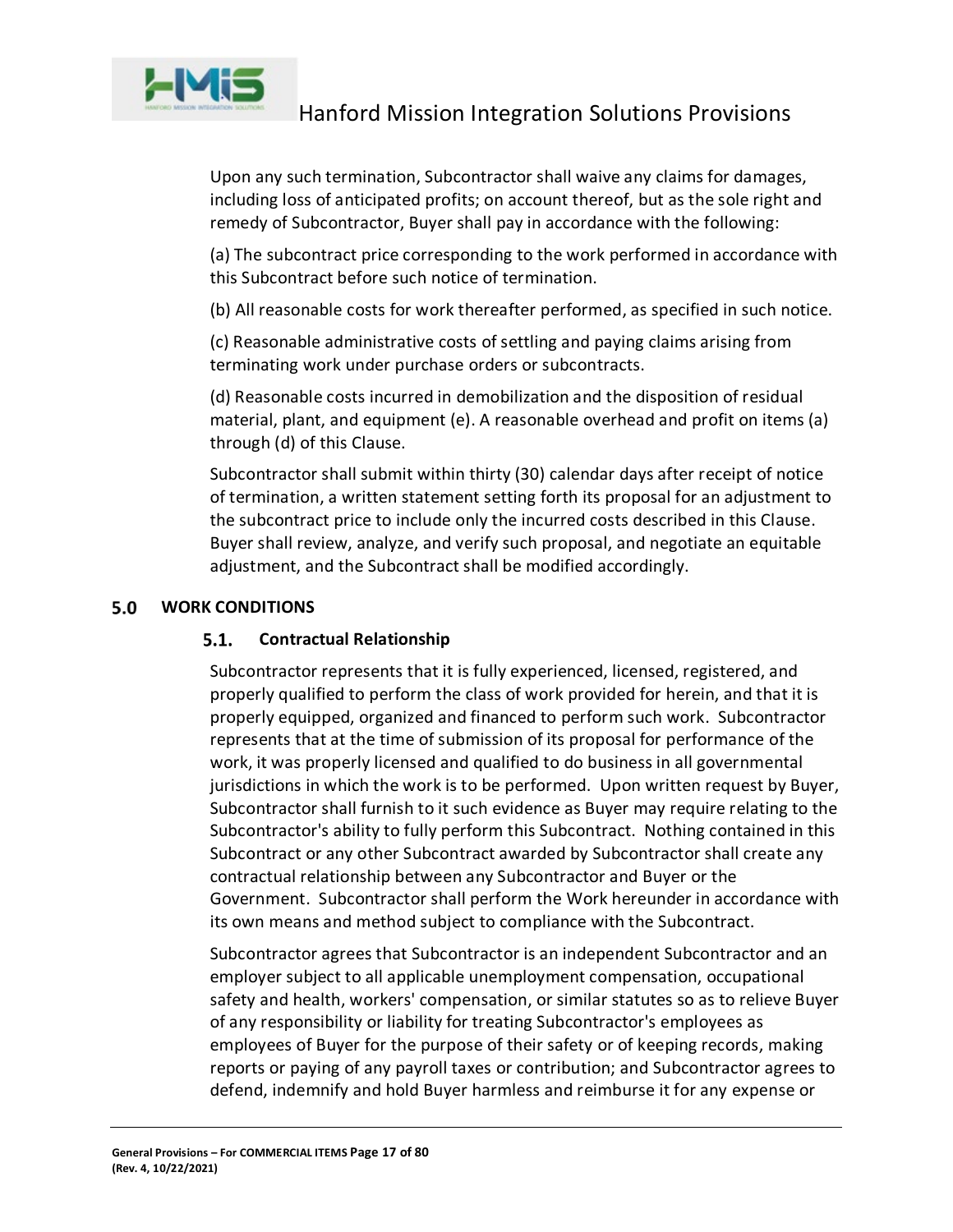

liability incurred under said statutes in connection with employees of Subcontractor, including a sum equal to any unemployment benefits paid to those who were Subcontractor's employees, where such benefit payments are charged to Buyer under any merit plan or to Buyer reserve account pursuant to any statute. The Subcontractor further agrees, as regards the items set forth below and for work under this Subcontract, that it will keep and have available all necessary records and make all payments, reports, collections and deductions and otherwise do any and all things so as to fully comply with all federal, state and local laws, ordinances and regulations as they affect performance of this Subcontract, so as to fully relieve and protect Buyer and the Government from any and all responsibility or liability therefore or in regard thereto: (1) the production, purchase and sale, furnishing and delivering, pricing, and use or consumption of materials, supplies and equipment; (2) the hire, tenure or conditions of employment of employees and their hours or work and rates of the payment of their work, and (3) the keeping of records, making of reports, and the payment, collection and/or deduction of federal, state, commonwealth and local taxes, contributions, pension funds, welfare funds or similar assessments.

#### <span id="page-17-0"></span> $5.2.$ **Subcontracts and Purchase Orders**

- A. Subcontractor shall not subcontract any on-site work and/or any significant aspects of off-site Subcontract performance without first identifying the proposed Subcontractor and Subcontract scope to Buyer and without advance written approval of the Subcontract scope by Buyer. Subcontractor shall furnish Buyer a copy of the proposed Subcontract demonstrating that all appropriate flow-down provisions and requirements are included and will be met. Buyer reserves the right to reject any proposed Subcontract or Subcontractor as incomplete or unsuitable. Failure of Subcontractor to notify Buyer in advance of Subcontracting and obtaining advance written approval may be considered a material breach of these Subcontract terms.
- B. Subcontractor is responsible for Subcontract performance and performance of its lower-tier Subcontractors regardless of having notified Buyer of the intent to Subcontract. On request of Buyer, any Subcontractor not performing in accordance with the terms of this Subcontract shall be replaced at no additional cost to Buyer and shall not be employed again on the work.
- C. Subcontractor shall include a provision in every Subcontract authorizing assignment of such Subcontract to Buyer or the Government without requiring consent from such Subcontractor or supplier
- D. As used in Paragraph A above, the term "Subcontract" shall also include purchase orders and rental agreements for materials or equipment, and the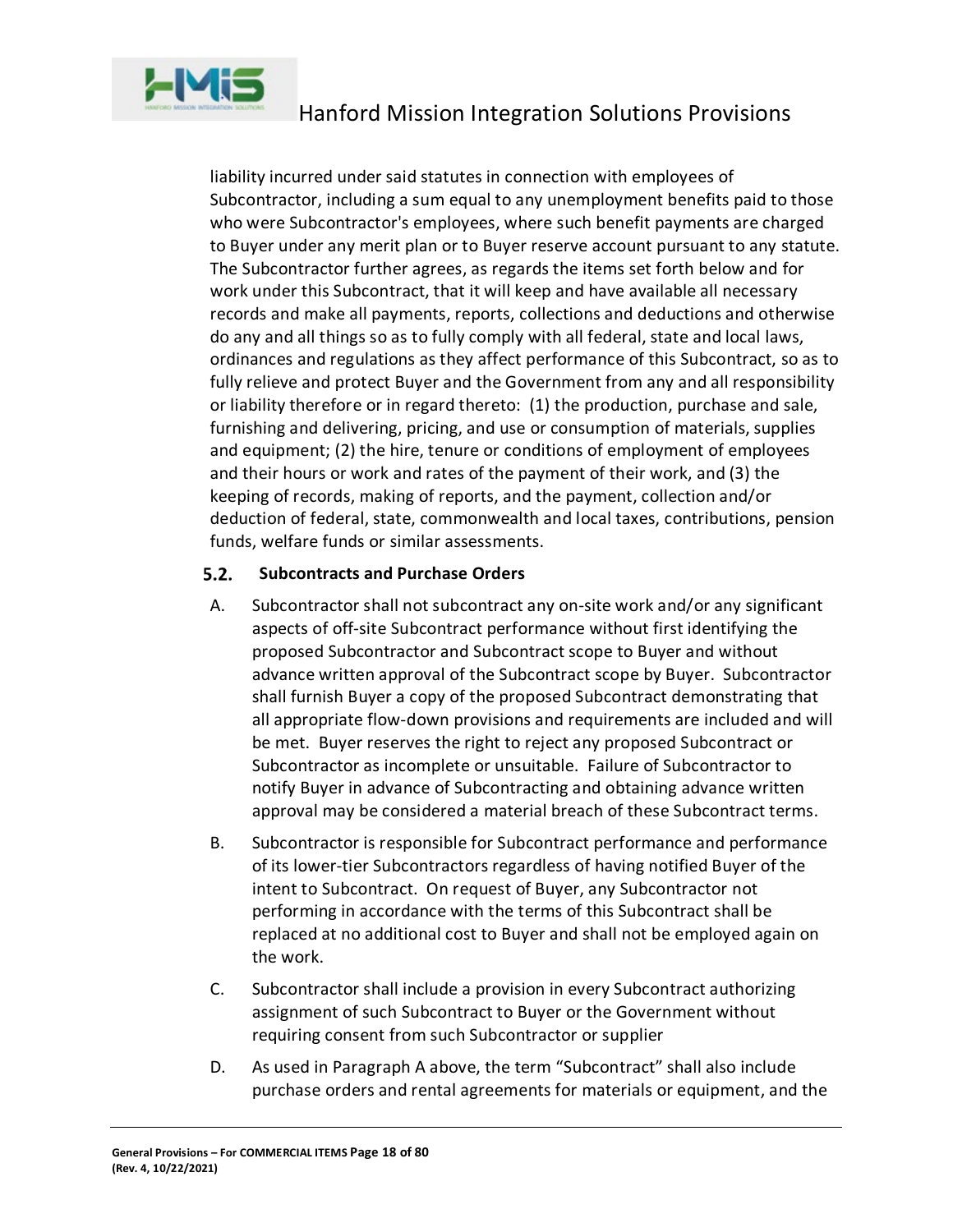

term "Subcontractor" shall also include vendors or suppliers of such material or equipment when significant to Subcontract performance.

- E. Subcontractor shall perform at least fifty percent (50%) of the total cost of the work to be performed under their Subcontract with its own organization, which shall not include any affiliate of Subcontractor without Buyer's prior written approval and authorization. For the purpose of this Clause, affiliation occurs when a business concern is controlled by or has the power to control another or when a third party has the power to control both.
- F. Subcontractor shall notify Buyer whenever the amount of lower-tier subcontracted effort exceeds or is anticipated to exceed seventy percent (70%) of the total cost of the work to be performed under their Subcontract. Notification to Buyer shall include the revised cost of the Subcontract effort and shall include verification that there is added value as related to the work to be performed by the lower-tier subcontractor. All lower-tier subcontractors should ensure the amount of lower-tier subcontracted work is less seventy percent (70%) of the total cost of the work to be performed. Lower-tier work exceeding the seventy percent (70%) figure will be required to be reported and authorized by Buyer and, if applicable, DOE.

#### <span id="page-18-0"></span> $5.3.$ **Permits and Licenses**

Subcontractor shall promptly apply for and procure without additional compensation all permits (except for such permits as may be specifically set forth as Buyer responsibility elsewhere in this Subcontract), certificates and licenses required by governmental authorities having jurisdiction over the work, Subcontractor or the location of the work.

#### <span id="page-18-1"></span>5.4. **DOE-H-2063 (Oct 2014) (***Amended***)**

*DOE-H-2063 Confidentiality of Information (Oct 2014) (Amended)*

- A. Performance of work under this Subcontract may result in the Subcontractor having access to confidential information via written or electronic documents, or by virtue of having access to DOE's electronic or other systems. Such confidential information includes personally identifiable information (such as social security account numbers) or proprietary business, technical, or financial information belonging to the Government or other companies or organizations. Subcontractor shall treat this information as confidential and agrees not to use this information for its own purposes, or to disclose the information to third parties, unless specifically authorized to do so in writing by the CO.
- B. The restrictions set out in paragraph (a) above, however, do not apply to: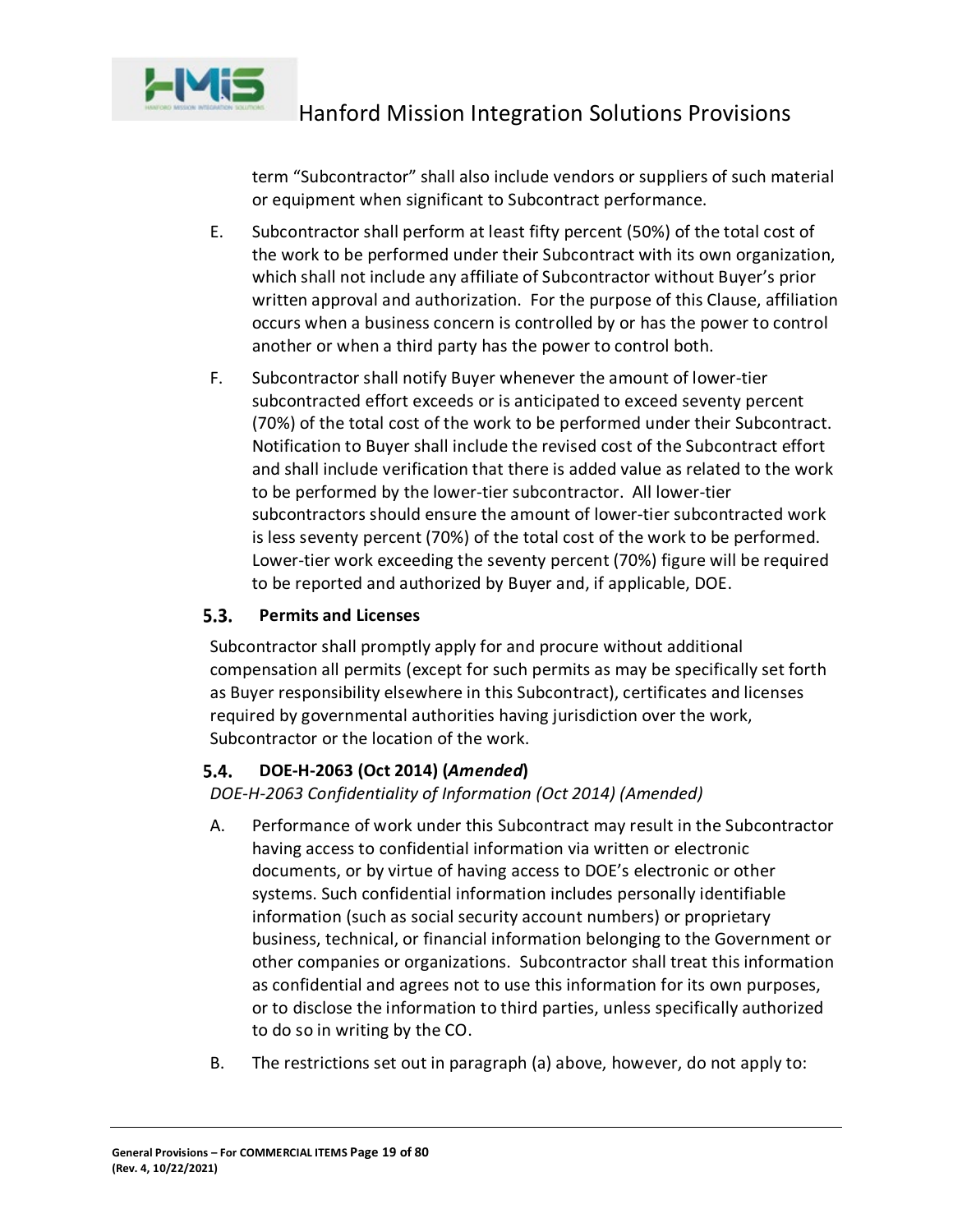

- a. Information which, at the time of receipt by Subcontractor, is in the public domain;
- b. Information which, subsequent to receipt by Subcontractor, becomes part of the public domain through no fault or action of Subcontractor;
- c. Information which Subcontractor can demonstrate was previously in its possession and was not acquired directly or indirectly as a result of access obtained by performing work under this contract;
- d. Information which Subcontractor can demonstrate was received from a third party who did not require Subcontractor to hold it in confidence; or (5) Information which is subject to release under applicable law.
- C. Subcontractor shall obtain a written agreement from each of its employees who are granted access to, or furnished with, confidential information, whereby the employee agrees that he or she will not discuss, divulge, or disclose any such information to any person or entity except those persons within Subcontractor's organization directly concerned with the performance of the contract. The agreement shall be in a form satisfactory to Buyer.
- D. Upon request of Buyer, Subcontractor agrees to execute an agreement with any party which provides confidential information to Subcontractor pursuant to this Subcontract, or whose facilities Subcontractor is given access to that restrict use and disclosure of confidential information obtained by Subcontractor. A copy of the agreement, which shall include all material aspects of this Clause, shall be provided to the DOE Contracting Officer for approval.
- E. Upon request of Buyer, Subcontractor shall supply Buyer with reports itemizing the confidential or proprietary information it receives under this contract and identify the source (company, companies or other organizations) of the information.
- F. Subcontractor agrees to flow down this Clause to all lower-tier subcontracts issued under this contract.

#### <span id="page-19-0"></span> $5.5.$ **Confidential and Controlled Use Information**

A. Confidential and Controlled-Use Information obtained by Subcontractor from Buyer or the Government in connection with this Subcontract shall be held in confidence by Subcontractor and shall not be disclosed to third parties or used by Subcontractor for any purpose other than for the performance of this Subcontract or as authorized in writing by Buyer.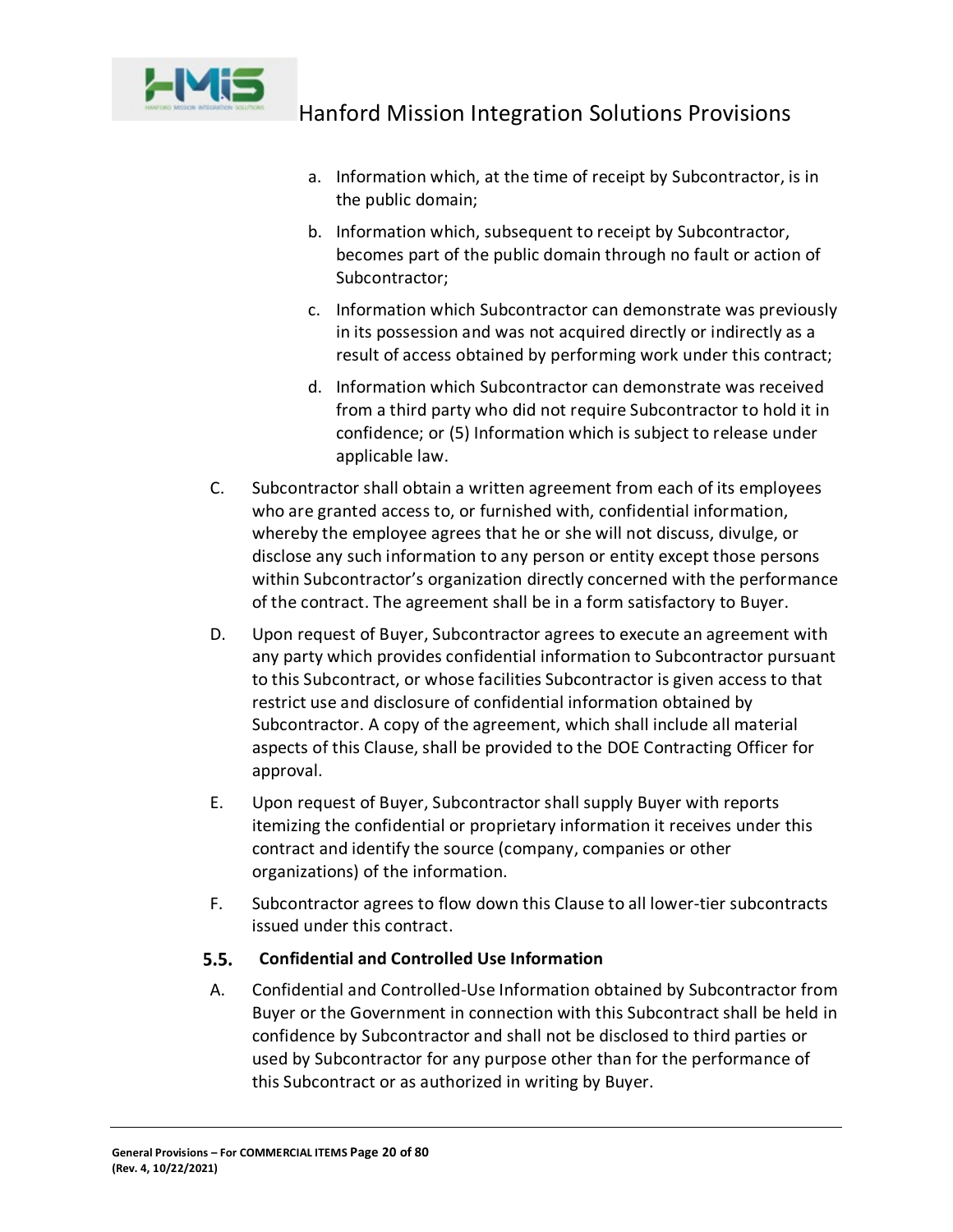

- B. Controlled Use information includes documents marked *Official Use Only* (OUO), Classified, Unclassified Controlled Nuclear Information (UCNI), Export-Controlled Information (ECI), or Naval Nuclear Propulsion Information (NNPI)), Confidential information includes designs, drawings, technical experience, software, processing systems, databases, financial, intellectual property, trade secrets, customers, vendors, personnel records, research, development, inventions, plans, manufacturing, engineering, accounting, bid data, sales, marketing, Subcontract terms, or information generated pursuant to work performed in accordance with the Subcontract.
- C. Subcontractor shall use such confidential information only for the purpose of performing work in accordance with the Subcontract. Confidential Information may only be released on a need to know basis to employees and Subcontractors who agree to safeguard the information. Subcontractor shall make all reasonable efforts to ensure its employees and lower-tier Subcontractors, maintain such confidential information in strictest confidence. Subcontractor may not disclose Confidential Information to any other person (including the media for purposes of publicity), partnership, venture, firm, government, or corporation without the express written consent of Buyer or the Government, as appropriate.
- D. All Confidential Information furnished by Buyer or the Government, or documentation developed by Subcontractor in performance of this Subcontract shall remain Buyer's property. Upon completion of work, Subcontractor shall either destroy or return such documentation and any other confidential information reduced to tangible or electronic form, including copies thereof, to Buyer unless Buyer consents otherwise.
- E. Nothing contained in the Subcontract, or in any disclaimer made by Buyer or the Government, shall be construed to grant Subcontractor any license or other rights in or to disclose confidential information or any patent, trademark, or copyright that has been or may be issued unless expressly conveyed by written agreement exclusive of the Subcontract.
- F. In the event that work performed by Subcontractor in accordance with the Subcontract involves the collection or generation of data on persons or associations, Subcontractor shall maintain strict confidentiality of records in accordance with the *Privacy Act of 1974* (5 U.S.C. 552a); the laws of the State of Washington; provisions of the *Fair Credit Reporting Act* (15 U.S.C. 1681); and other applicable federal and state agency regulations. Violations of these statutes may result in criminal penalties.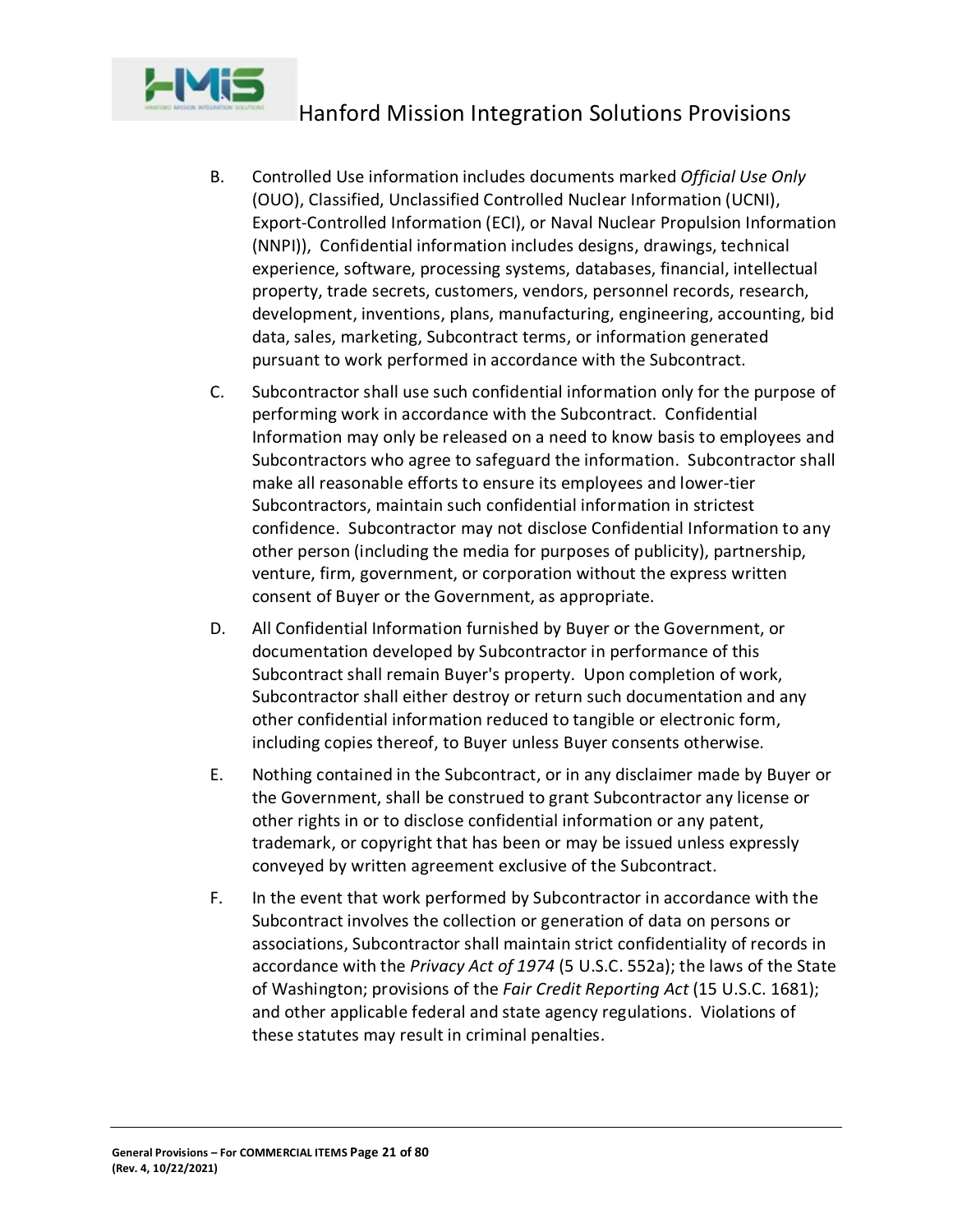

#### <span id="page-21-0"></span> $5.6.$ **Matters of Counterintelligence Concern**

Subcontractor shall immediately inform the Buyer of any of the following conditions:

- A. Any and all Subcontractor/Subcontractor employee(s) contacts with individuals of any nationality while either within or outside the United States, and while either within or outside the scope of the Subcontractor's official activities in which: illegal or unauthorized access is sought to classified or otherwise sensitive information or Special Nuclear Material by any means.
- B. The Subcontractor/Subcontractor employee(s) becomes aware of, through circumstance, observation, third party notice or contact, or other source, while either within or outside the United States; any acts, activity or person(s) attempting to obtain, or obtaining, illegal, or unauthorized access to classified or otherwise sensitive information or Special Nuclear Material by any means.
- C. The Subcontractor/Subcontractor employee(s) has concerns that he/she may be a target of actual or attempted exploitation by a foreign national or entity.
- D. The Subcontractor is intending to employ a foreign national or foreign nationals (a non-U.S. citizen) for work on the Hanford Site, its facilities, grounds, or associated areas for any purpose.
- E. The Subcontractor is intending to host a meeting for any US-DOE/Hanford Site funded program, activity, or business in which a foreign national(s) (a non-U.S. citizen) will be present. This includes all non-public forums, whether on the Hanford Site proper or held at any off-site location.
- F. The Subcontractor/Subcontractor employee(s) is traveling to a DOE declared sensitive country on official DOE sponsored travel, regardless of clearance level.
- G. The Subcontractor/Subcontractor employee(s) is traveling for pleasure or as sponsored by a non-DOE/corporate interest to a DOE declared sensitive country and is in possession of a United States (U.S.) DOE security clearance or has held a U.S. DOE security clearance within the past five (5) years, or is currently being processed for a U.S. DOE security clearance.
- H. The Subcontractor/Subcontractor employee(s) is traveling to any country outside the U.S. to discuss a sensitive subject.
- I. The Subcontractor/Subcontractor employee(s) is traveling to any country outside the U.S. wherein that travel is sponsored, in part or in whole, by a foreign country.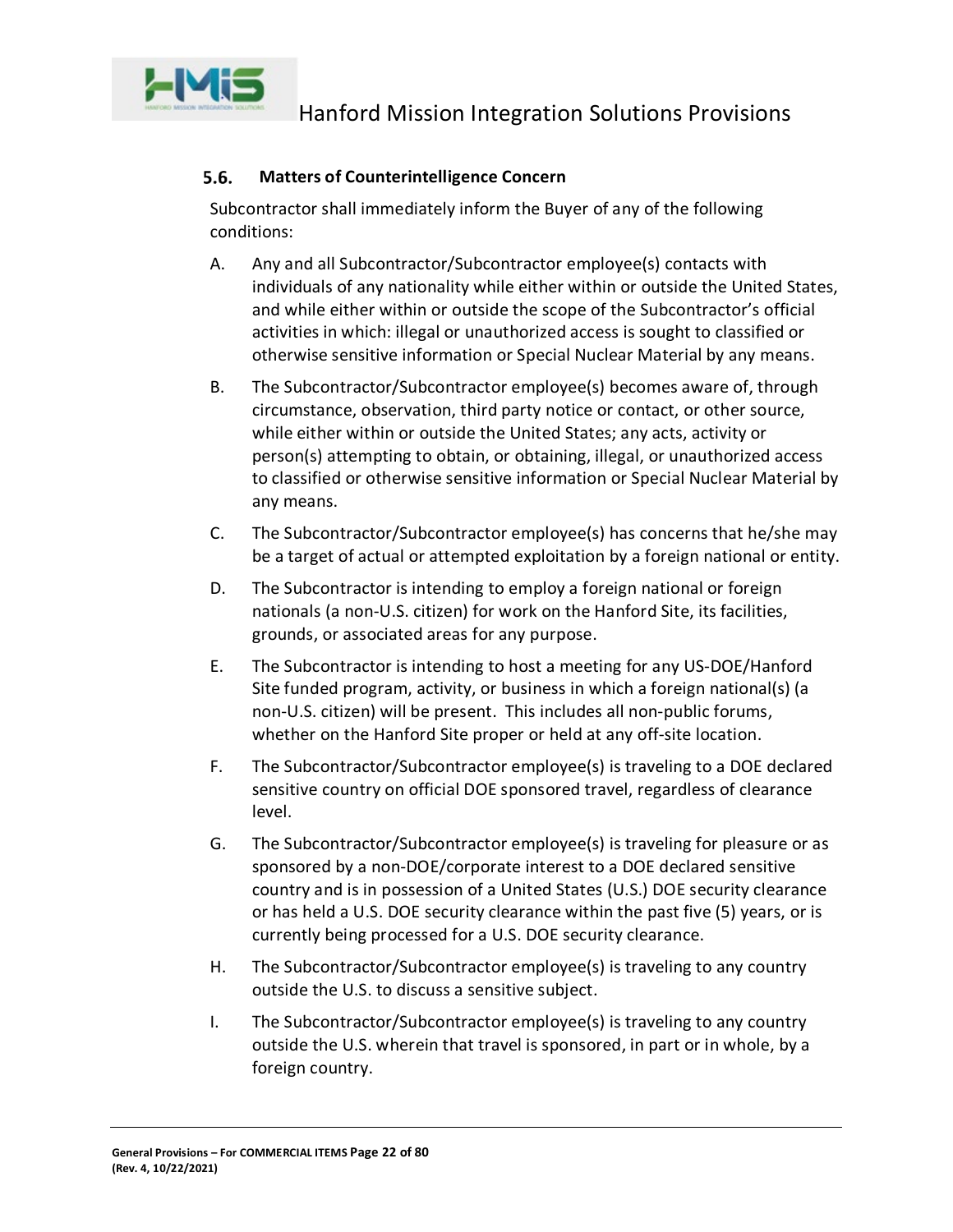

#### <span id="page-22-0"></span> $5.7.$ **Publicity**

Subcontractor shall not make news releases, publicize, or issue advertising pertaining to the work or this Subcontract without first obtaining the written approval of Buyer.

#### <span id="page-22-1"></span> $5.8.$ **Subcontracting**

- A. Subcontractor shall not subcontract performance of the work under this Subcontract without first obtaining Buyer acceptance in writing of the Subcontracting and the Subcontractor.
- B. Subcontractor warrants that its lower-tier Subcontractors have been fully informed of the terms of this Subcontract and that all applicable provisions and requirements of this Subcontract are flowed down and invoked in such Subcontracts.

#### <span id="page-22-2"></span> $5.9.$ **Travel**

Travel costs are not allowable expenses unless authorized elsewhere in this Subcontract by the Buyer and such costs are in accordance with the federal Travel Regulations.

### <span id="page-22-3"></span>**Schedule Coordination**

Daily work schedules, facility operations, and holidays can vary on the Hanford Site. Most organizations and facilities observe a schedule of four (4) tens (10s) (Monday through Thursday). BEFORE scheduling work, or arriving on site, the Subcontractor shall make specific schedule arrangements for the performance of work or the delivery of services with the Contract Specialist and BTR.

The Buyer will not be liable for the cost of any delays, layover, extra travel days, etc., which result from Subcontractor's failure to obtain specific schedule approval in advance.

### <span id="page-22-4"></span>**Requests for Information, Data, or Documents**

A. Subcontractor agrees that Buyer may request information, data documents, and records it determines to be necessary to administer this Subcontract; enforce any provision(s) thereof; comply with any provisions of the Prime Contract or any request for information, data, documents, or records from DOE; or support, verify, justify, explain, or understand information, notices, or requests provided by Subcontractor, including but not limited to requests for payment, invoices, cost submittals, claims, and certified cost or pricing data. Subcontractor shall promptly provide all such information, data, documents, and/or records in response to any such request.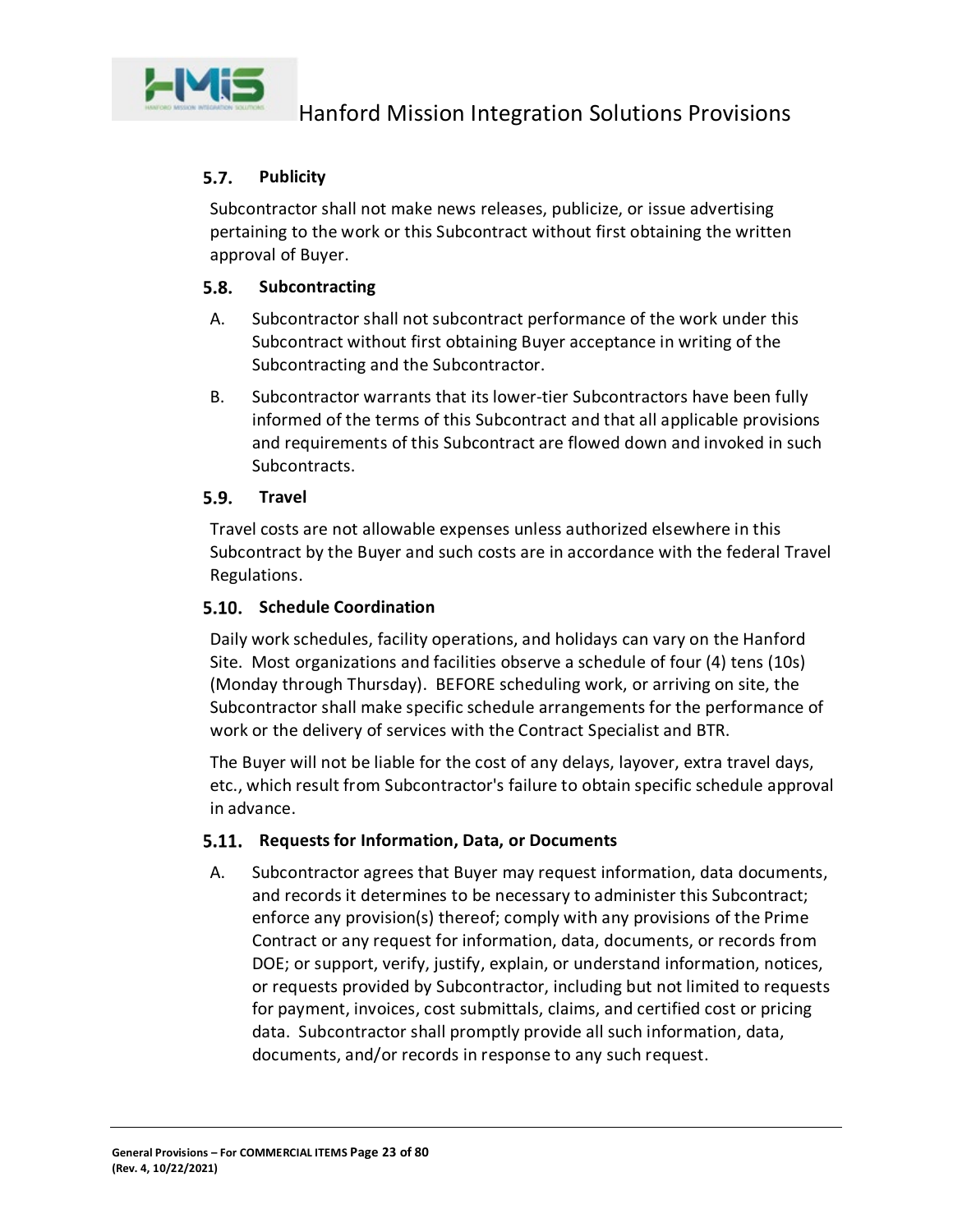

- B. If Subcontractor contends that any information, data, documents, or records requested by Buyer pursuant to Paragraph A above are proprietary, confidential, trade secret, or otherwise likely or certain to cause liability, harm, or loss by disclosure of the same to Buyer and/or the Government, Subcontractor shall notify Buyer within seven (7) calendar days of Buyer's request for disclosure.
- C. Upon receipt of Subcontractor's notice specified in Paragraph B above, Buyer shall have the option of rescinding its request or requesting that Subcontractor provide for a third-party audit acceptable and sufficient to support, verify, justify, explain, or understand Subcontractor's certified cost or pricing data, which report shall be produced and provided at Subcontractor's sole expense.
- D. Upon Buyer's request for audit as specified in Paragraph C above, Subcontractor shall, at its sole expense, arrange for a third party auditor to conduct an audit of the requested information, data, documents, or records; shall promptly and reasonably make the information, data, documents, or records originally requested by Buyer available to a third party auditor; and shall provide to Buyer an audit report meeting all criteria specified in Buyer's request for audit.
- E. Buyer shall have the right, in its sole discretion, to accept or reject as insufficient an audit report provided pursuant to Paragraph D above. If Buyer rejects an audit report, Subcontractor shall, at its sole expense, arrange for further audit and reporting as necessary to satisfy all criteria specified in Buyer's request for audit.

#### <span id="page-23-0"></span> $6.0$ **TRANSPORTATION**

Transportation expenditures under this subcontract charged to Buyer are subject to Government audit. Compliance with instructions and requirements is essential. If transportation instructions are not adhered to, Subcontractor may be charged back any difference in freight costs. Unless otherwise specified in the body of the Subcontract, shipping is to be free on board (FOB) origin, freight collect.

#### <span id="page-23-1"></span> $6.1.$ **General Requirements**

- A. All packages must be clearly marked with the Buyer, Subcontract number, and line item number.
- B. Bills of lading and packing lists must be identified by the Subcontract number and line item with one (1) copy being forwarded to the Buyer.
- C. Invoices that include two (2) copies of the paid transportation bill must accompany all freight charges.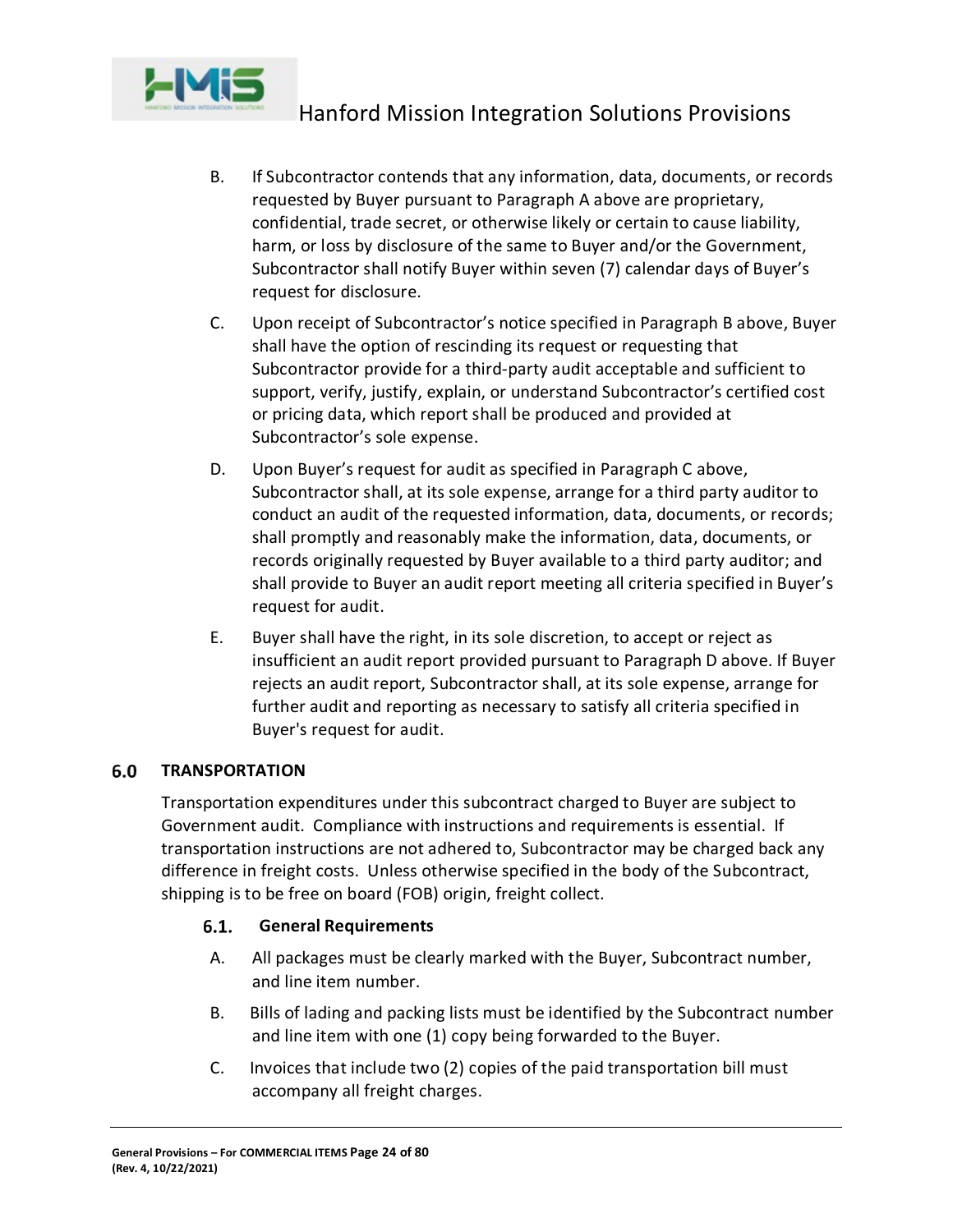

- D. A separate transportation invoice itemizing the basis for the transportation charges must substantiate invoices on all Subcontracts, which include transportation expenditures as a result of a Subcontractor using his own vehicle.
- E. For third party billing instructions contact Traffic Management at (509) 376- 6638.
- F. All paperwork required by the Subcontract, such as test reports, certifications, and data sheets, must accompany the shipments to Buyer, unless otherwise specified in the Subcontract. If the document package is not obviously displayed, the exterior markings must indicate location of the paperwork.
- G. Add to the Bill of Lading for collect shipments, the following notation: "Transportation charges herein are for the U.S. Government and the actual transportation cost paid to the carrier(s) by the shipper or consignee is to be reimbursed by the U.S. Government."
- H. When shipping to Buyer, use the following as the ship to address:

U.S. Department of Energy c/o (Hanford Mission Integration Solutions) Attn: (Subcontract or PO Number) 2355 Stevens Drive Richland, Washington 99354

#### <span id="page-24-0"></span> $6.2.$ **Value and Insurance**

It is the policy of the U.S. Department of Energy and Buyer not to pay for insurance against loss, damage, or destruction. Where Buyer will bear the cost of transportation and freight rates, are based upon released value, shipments must be released at the maximum value pertaining to the lowest freight rate.

Subcontractors shall not under any circumstances charge back insurance costs to Buyer.

#### <span id="page-24-1"></span> $6.3.$ **Special Instructions for Various Methods of Transportation**

- **NOTE:** *Where the mode of transportation is not indicated on the face of the Subcontract, the Subcontractor shall not effect shipment without contacting the Buyer. The following is generally the preferred method.*
- A. Surface Transportation type of shipment as follows:
	- 1. For packages up to 150 lbs. each from any place in the Continental U.S.A., ship via United Parcel Service (UPS) surface or FedEx Ground and declare no value. (Do not insure.)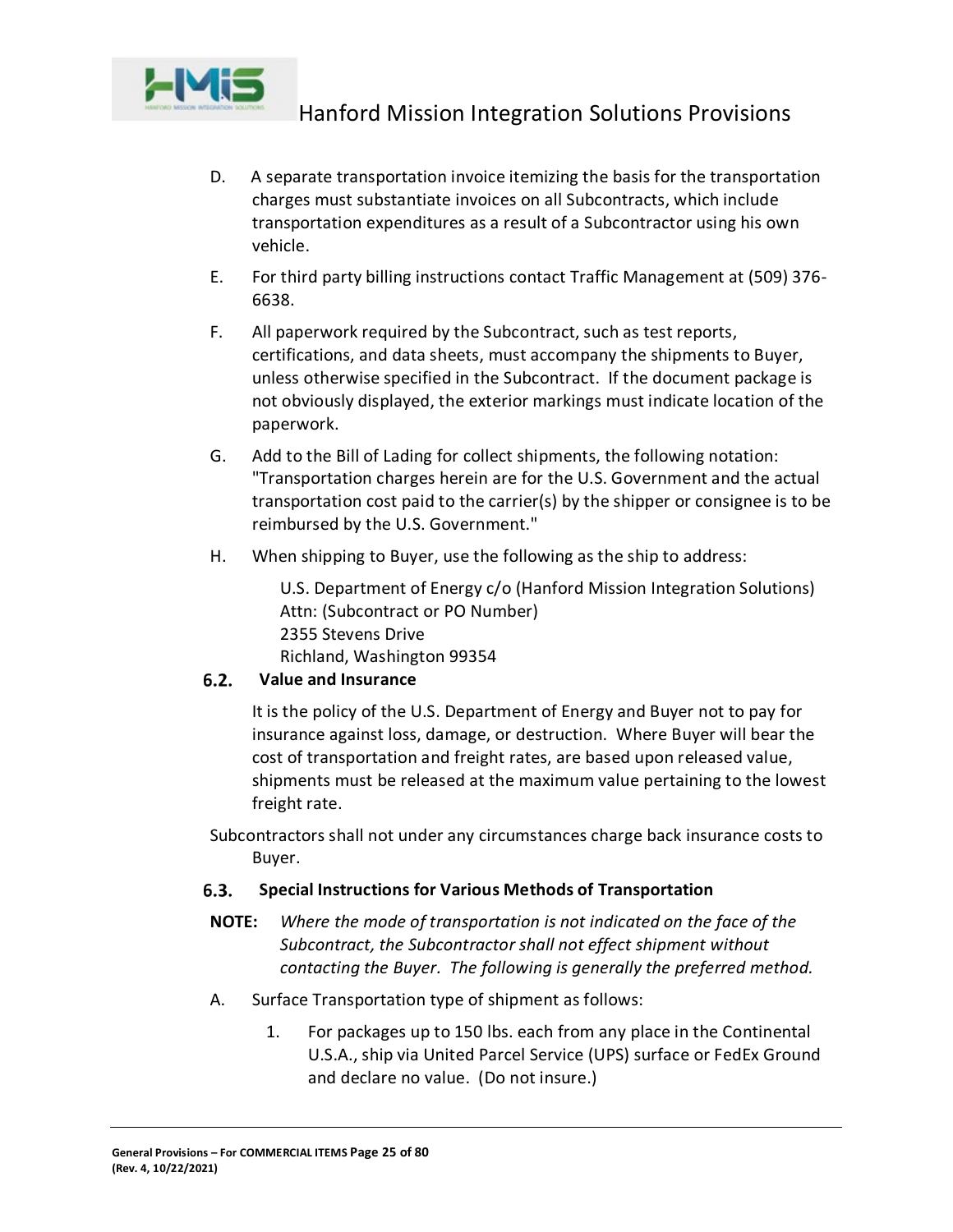

- 2. Type of shipment For packages exceeding 150 lbs. each, or several packages exceeding a total of 150 lbs. but less than 1,000 lbs., ship collect via motor freight. If no specific motor freight routing is shown call the Buyer.
- 3. Type of shipment For shipments exceeding 1,000 lbs. or any truckload quantity or over dimensional load call the Buyer or Buyer's traffic management department at (509) 376-6638 or (509) 376-6016 prior to shipment.
- 4. Type of shipment For rail from all points, route to Richland, Washington via Union Pacific (UP); or Burlington Northern (BN) to Pasco for delivery by Washington Central Railroad Company (WCRC). Under no circumstances should carload or less than carload shipments be forwarded via rail without specific prior authorization from the Buyer's traffic management department.

#### <span id="page-25-0"></span> $6.4.$ **Premium Transportation Restriction**

- A. Do not ship via premium transportation unless the Subcontract specifically states to do so, or without specific authorization from the Buyer.
- B. The Buyer is the only individual authorized to approve the use of premium transportation. Premium transportation includes the following: air freight, air express services, air freight forwarder, exclusive use truck, or the use of household goods carriers. NOTE: In some cases, air freight or air express routings are not considered "premium" but are the most economical means of transportation.

#### <span id="page-25-1"></span> $6.5.$ **Air Freight/Air Express Services/Exclusive Use Truck**

- A. Air Express Services:
	- 1. Type of shipment For packages up to 150 lbs. each, where a Subcontract specifies air freight or air express ship via federal Express priority or standard overnight service collect.
	- 2. Type of shipment For packages over 150 lbs. in actual or dimensional weight, call the buyer's traffic management department at (509) 376-6638 for specific routing instructions prior to shipment. NOTE: Dimensional formula in inches is: length x width x height; divided by 194.
- B. Exclusive use truck or electronic/padded van service. Do not use without Buyer's traffic management department approval.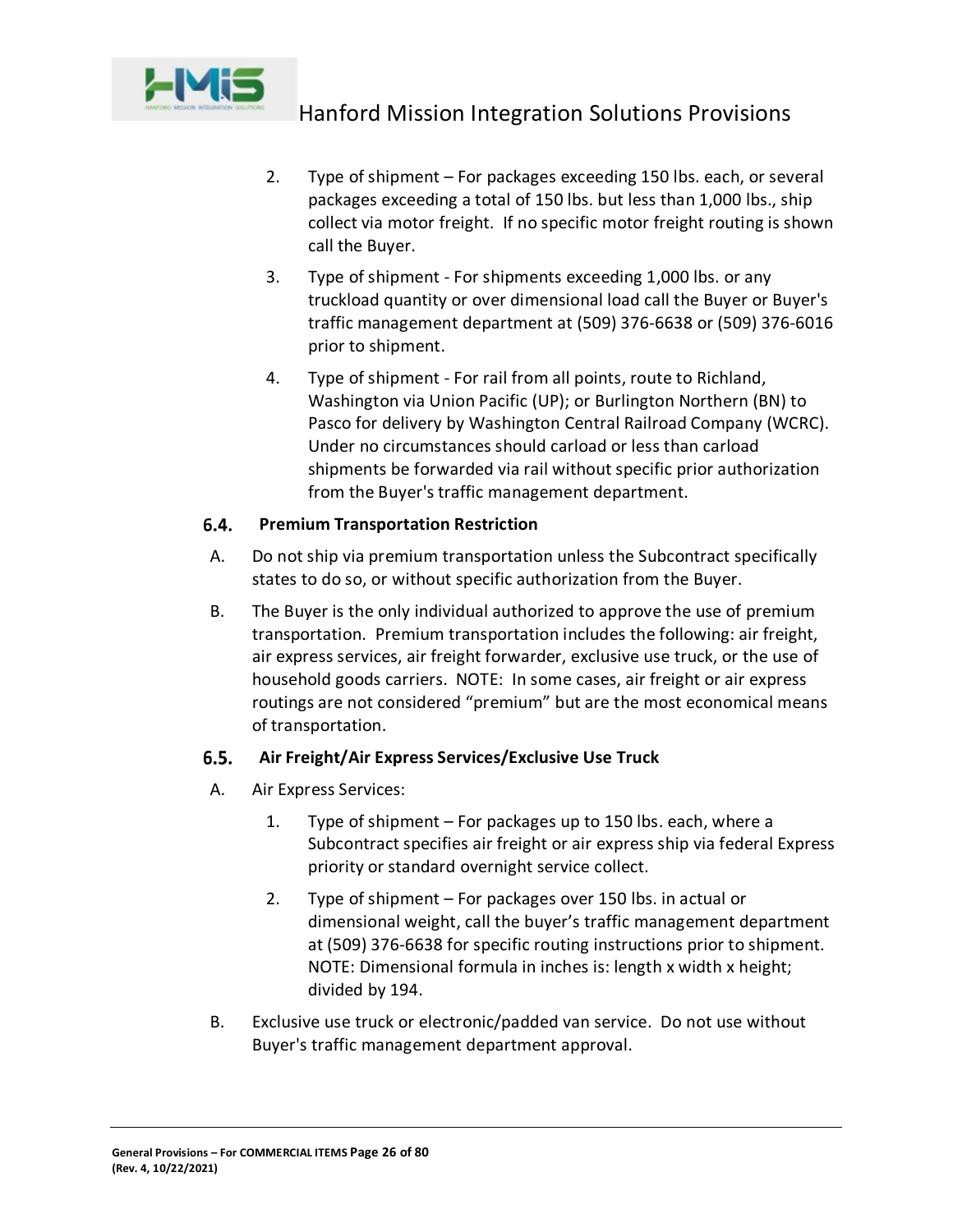

#### <span id="page-26-0"></span> $6.6.$ **General Notes and Restrictions**

- A. UPS size and weight restrictions. Packages can be up to 108 inches in length with up to 165 inches in length and girth combined, and 150 lbs. total weight per package.
- B. Subcontractors shall follow routing instructions specified in the Subcontract or provided verbally by the Buyer or Buyer's traffic management department.
- C. Subcontractor shall ship materials routed via UPS as UPS collect, unless otherwise authorized by the Buyer.
- D. All air and surface routings, as specifically authorized by the Buyer, shall be shipped freight-collect. General Services Administration (GSA) schedule materials are exempt from this instruction and will be shipped in accordance with applicable schedule terms and conditions. Freight costs resulting from failure to comply with these instructions are the responsibility of the Subcontractor.
- E. Immediately following each premium shipment, Subcontractor shall advise Buyer of the date of shipment, complete routing, and carriers' progressive (PRO) number or air bill number.
- F. Any hazardous materials shipped under this Subcontract shall be properly packaged, marked, labeled, and certified to the carrier that the shipment is in proper condition for transportation according to the regulations of the Department of Transportation (DOT) CFR 49 parts 171-178 or the International Air Transport Association (IATA) air regulations.
- G. Notify the Buyer a minimum of twenty-four (24) hours in advance of the following incoming shipments:
	- a) Firearms, ammunition, and Department of Transportation (DOT) Class 1 explosives
	- b) Hazardous or chemical products that requires special handling or transportation precautions or considerations (e.g. toxic or flammable)
	- c) Oversized or products that require special handling for unloading or movement such as cranes, pilot cars or specialized handling equipment.
- H. Additional provisions may be applicable to shipments of radioactive materials (RAM), or special nuclear materials (SNM).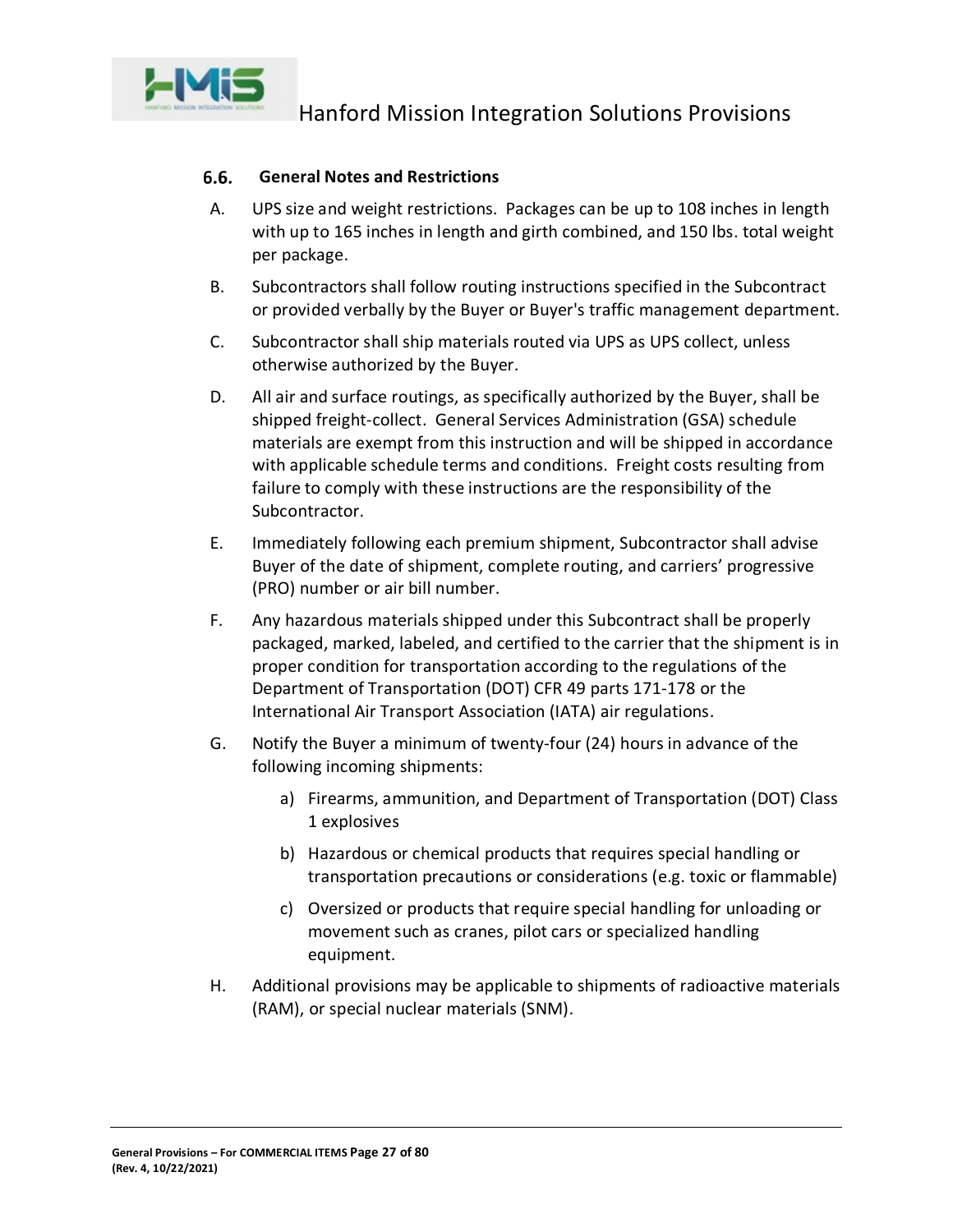

#### <span id="page-27-1"></span><span id="page-27-0"></span> $7.0$ **CHANGES**

#### $7.1.$ **Buyer's Right to Order Changes**

- A. The Buyer may at any time, by written order, and without notice to the sureties, if any, make changes within the general scope of this subcontract in any one or more of the following:
	- 1. Description of services to be performed.
	- 2. Time of performance (i.e., hours of the day, days of the week, etc.).
	- 3. Place of performance of the services.
	- 4. Drawings, designs, or specifications when the supplies to be furnished are to be specially manufactured for the Government in accordance with the drawings, designs, or specifications.
	- 5. Method of shipment or packing of supplies.
	- 6. Place of delivery.
	- 7. Amount of Government-furnished property.
- B. If any change causes an increase or decrease in any hourly rate, the ceiling price, or the time required for performance of any part of the work under this subcontract, whether or not changed by the order, or otherwise affects any other terms and conditions of this subcontract, the Buyer will make an equitable adjustment in any one or more of the following and will modify the subcontract accordingly:
	- 1. Ceiling price.
	- 2. Hourly rates.
	- 3. Delivery schedule.
	- 4. Other affected terms.
- C. The Subcontractor shall assert its right to an adjustment under this Clause within thirty (30) days from the date of receipt of the written order. However, if the Buyer decides that the facts justify it, the Buyer may receive and act upon a proposal submitted before final payment of the subcontract.
- D. Failure to agree to any adjustment will be a dispute subject to resolution under the Claims and Disputes Clause of this Subcontract. However, neither the existence of a dispute nothing nor anything in this Clause excuses the Subcontractor from proceeding with the Subcontract as changed.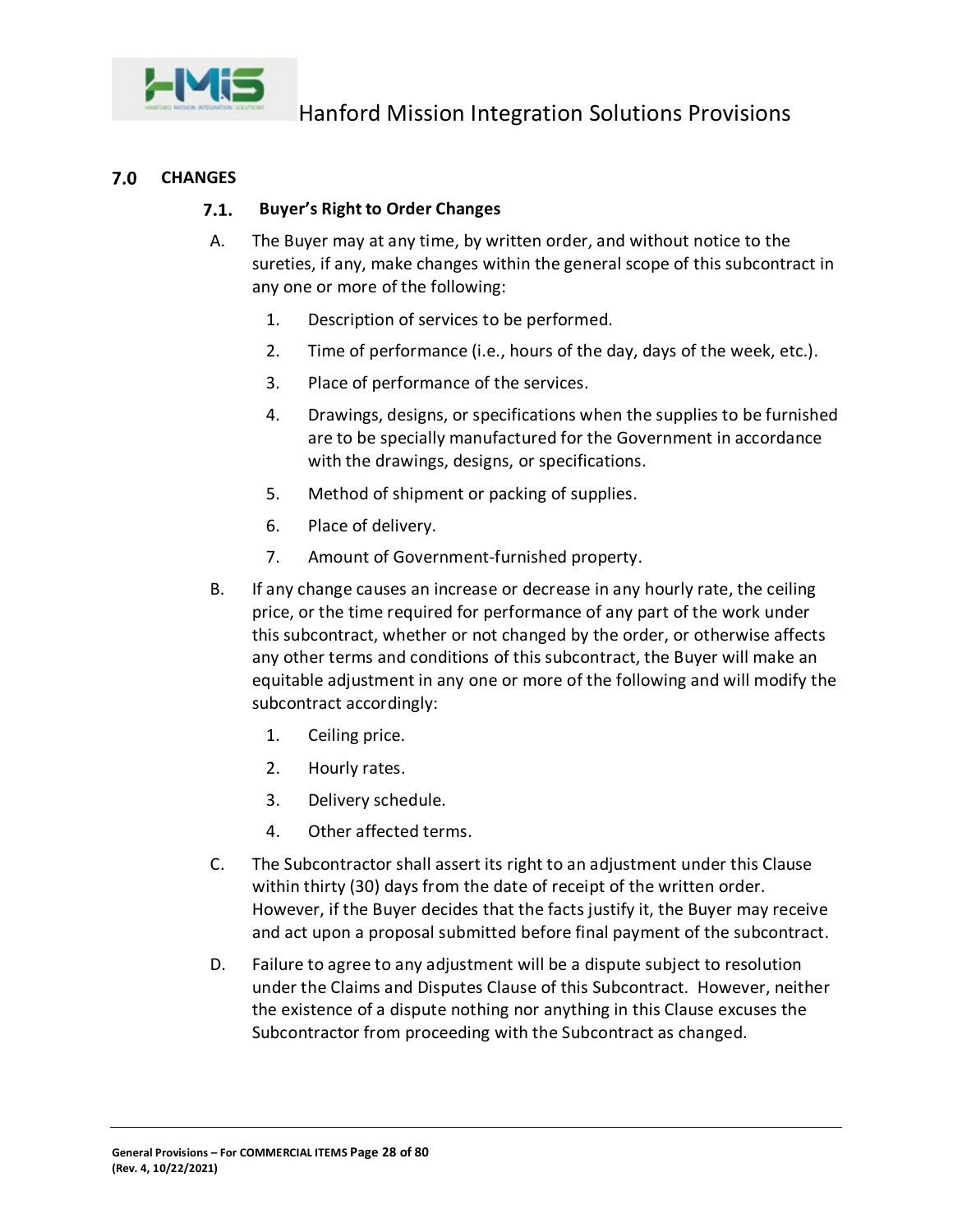

#### <span id="page-28-0"></span> $7.2.$ **Notice of Changes**

- A. Except for changes identified as such in writing and signed by Buyer, Subcontractor shall notify Buyer in writing promptly, within 7 calendar days from the date that Subcontractor identifies any condition, circumstance, event, occurrence, or Buyer conduct (including actions, inactions, and written or oral communications) that Subcontractor regards as a change to the contract terms and conditions. On the basis of the most accurate information available to Subcontractor, the notice shall state -
	- 1. The date, nature, and circumstances of the condition, circumstance, event, occurrence, or Buyer conduct regarded as a change;
	- 2. The name, function, and activity of each person involved in or knowledgeable about such condition, circumstance, event, occurrence, or Buyer conduct;
	- 3. The identification of any documents and the substance of any written and oral communications involved in such condition, circumstance, event, occurrence, or Buyer conduct;
	- 4. In the instance of alleged acceleration of scheduled performance or delivery, the basis upon which it arose;
	- 5. The particular elements of contract performance for which Subcontractor may seek an equitable adjustment under this Clause, including
		- i. What work or line items are, have been, or may be affected by the alleged change;
		- ii. What labor or materials or both have been or may be added, deleted, or wasted by the alleged change;
		- iii. What delay and/or disruption in the manner and sequence of performance and effect on continued performance has been or may be caused by the alleged change;
		- iv. What adjustments to contract price, delivery schedule, and other provisions affected by the alleged change are estimated; and
	- 6. Subcontractor's estimate of the time by which Buyer must respond to Subcontractor's notice to minimize cost, delay, or disruption of performance.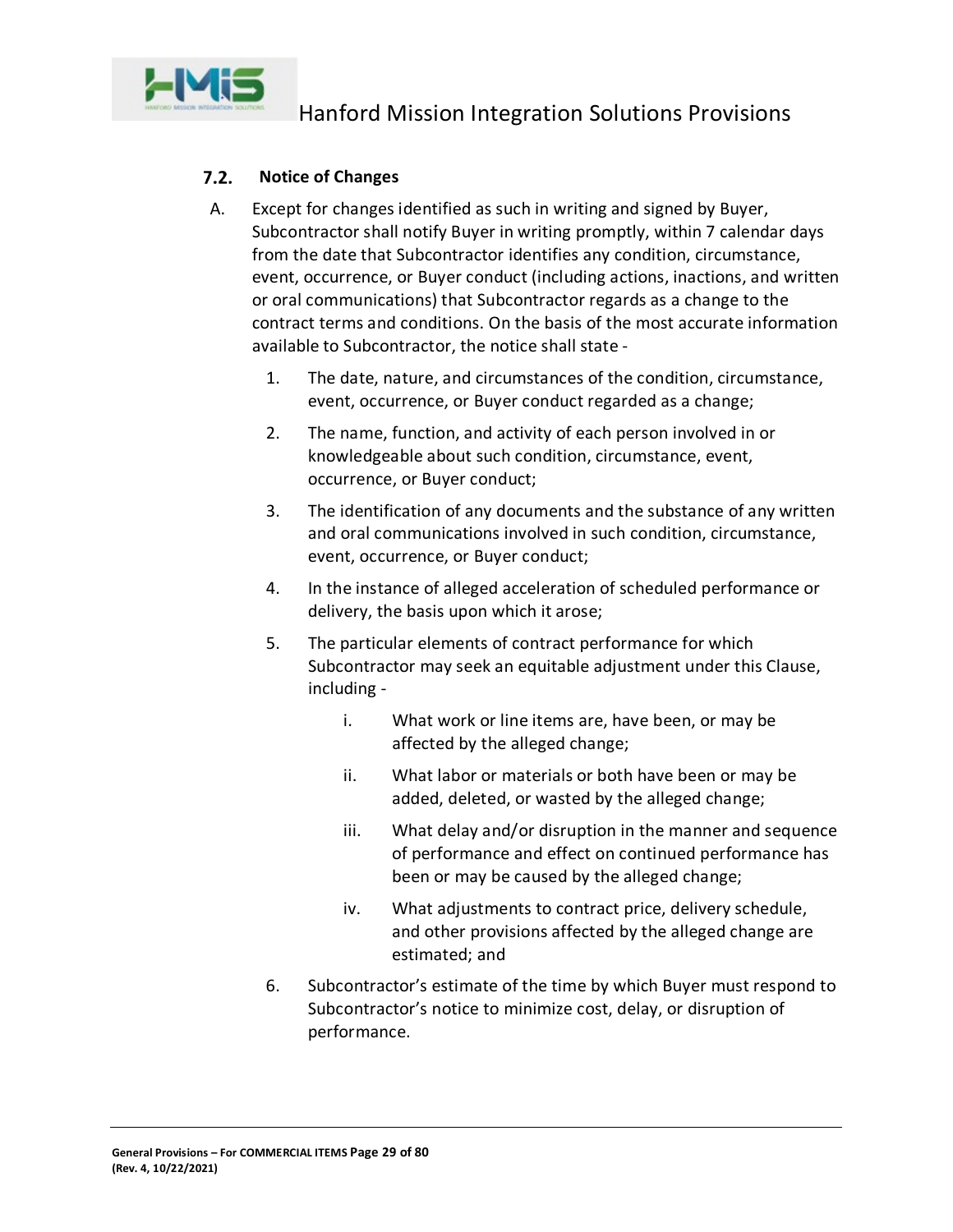

- B. Following submission of the notice required by Paragraph A above, Subcontractor shall diligently continue performance of this Subcontract to the maximum extent possible in accordance with its terms and conditions.
- C. Buyer shall, within thirty (30) calendar days after receipt of notice, respond to the notice in writing. In responding, Buyer shall do one of the following:
	- 1. Confirm that the condition, circumstance, event, occurrence, or Buyer conduct of which Subcontractor gave notice constitutes a change and when necessary direct the mode of further performance;
	- 2. Countermand any communication or direction regarded as a change;
	- 3. Deny that the condition, circumstance, event, occurrence, or Buyer conduct of which Subcontractor gave notice constitutes a change and when necessary direct the mode of further performance; or
	- 4. In the event Subcontractor's notice information is inadequate to make a decision under (1), (2), or (3) above, advise Subcontractor what additional information, data, documents, or records are required, and establish the date by which such additional information, data, documents, or records shall be furnished and the date thereafter by which Buyer will respond.
- D. Equitable adjustments
	- 1. If Buyer confirms that the condition, circumstance, event, occurrence, or Buyer conduct effected a change as alleged by Subcontractor, and the conduct causes an increase or decrease in Subcontractor's cost of, or the time required for, performance of any part of the work under this contract, whether changed or not changed by such conduct, an equitable adjustment shall be made –
		- i. In the Subcontract price or delivery schedule or both; and
		- ii. In such other provisions of the Subcontractor as may be affected.
	- 2. The Subcontract shall be modified in writing accordingly. In the case of drawings, designs, or specifications which are defective and for which Buyer is responsible, the equitable adjustment shall include the cost and time extension for delay reasonably incurred by Subcontractor in attempting to comply with the defective drawings, designs or specifications before Subcontractor identified, or reasonably should have identified, such defect. When the cost of property made obsolete or excess as a result of a change confirmed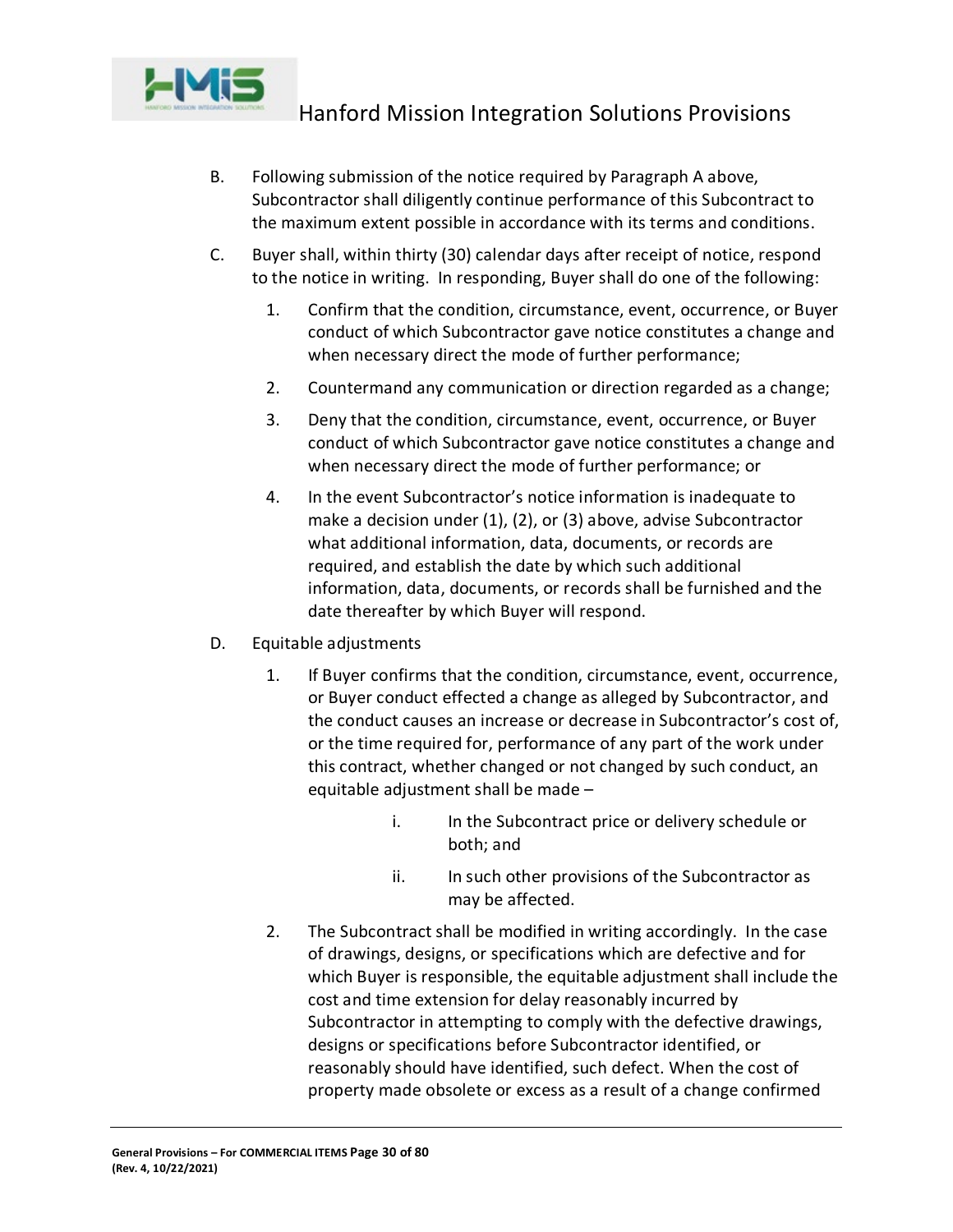

by Buyer under this Clause is included in the equitable adjustment, Buyer shall have the right to prescribe the manner of disposition of the property. The equitable adjustment shall not include increased costs or time extensions for delay resulting from Subcontractor's failure to provide notice or to continue performance as provided in this Clause.

#### <span id="page-30-0"></span>8.0 **SUBCONTRACTING PLAN**

- A. This Clause applies if the value of any single subcontract action is greater than \$700,000.00 or greater than \$1,500,000 if the work is for construction of any public facility, unless the Subcontractor is granted an exemption by the Buyer for a reason allowed by FAR 19.702.
- B. Subcontractor shall utilize small business concerns to the maximum extent practical as required in FAR part 19.702 and FAR 52.219-8 when subcontracting any part of this Subcontract.
- C. Subcontractor must prepare, submit for approval, and implement a subcontracting plan which meets the intent and requirements of FAR 19.704 and FAR 52.219-9 (JAN 2017).
- D. An Individual Subcontracting Report (ISR) must be filed in the eSRS on a semiannual basis as required by FAR 52.219-9 for periods ending March 31 and September 30. A Summary Subcontracting Report (SSR) for the entire year must be filed in eSRS for the period ending September 30. The reports must be filed within thirty (30) days of the end of the period, regardless if any subcontracting activity took place during the period, and for the duration of the Subcontract until a final report is submitted.
- E. These requirements must be flowed down to all lower tier Subcontractors with subcontracts which meet the requirements set forth in Paragraph A of this Clause.
- F. Subcontractor agrees to indemnify, defend, and hold harmless Buyer for any and all liability, loss, damages, penalties, claims, costs, and expenses, including attorney fees and costs of legal action arising from or relating to Subcontractor's failure to comply in whole or in part with this Clause; FAR 52.219-8 and/or FAR 52.219-9 as incorporated into this Subcontract; and/or Subcontractor's subcontracting plan.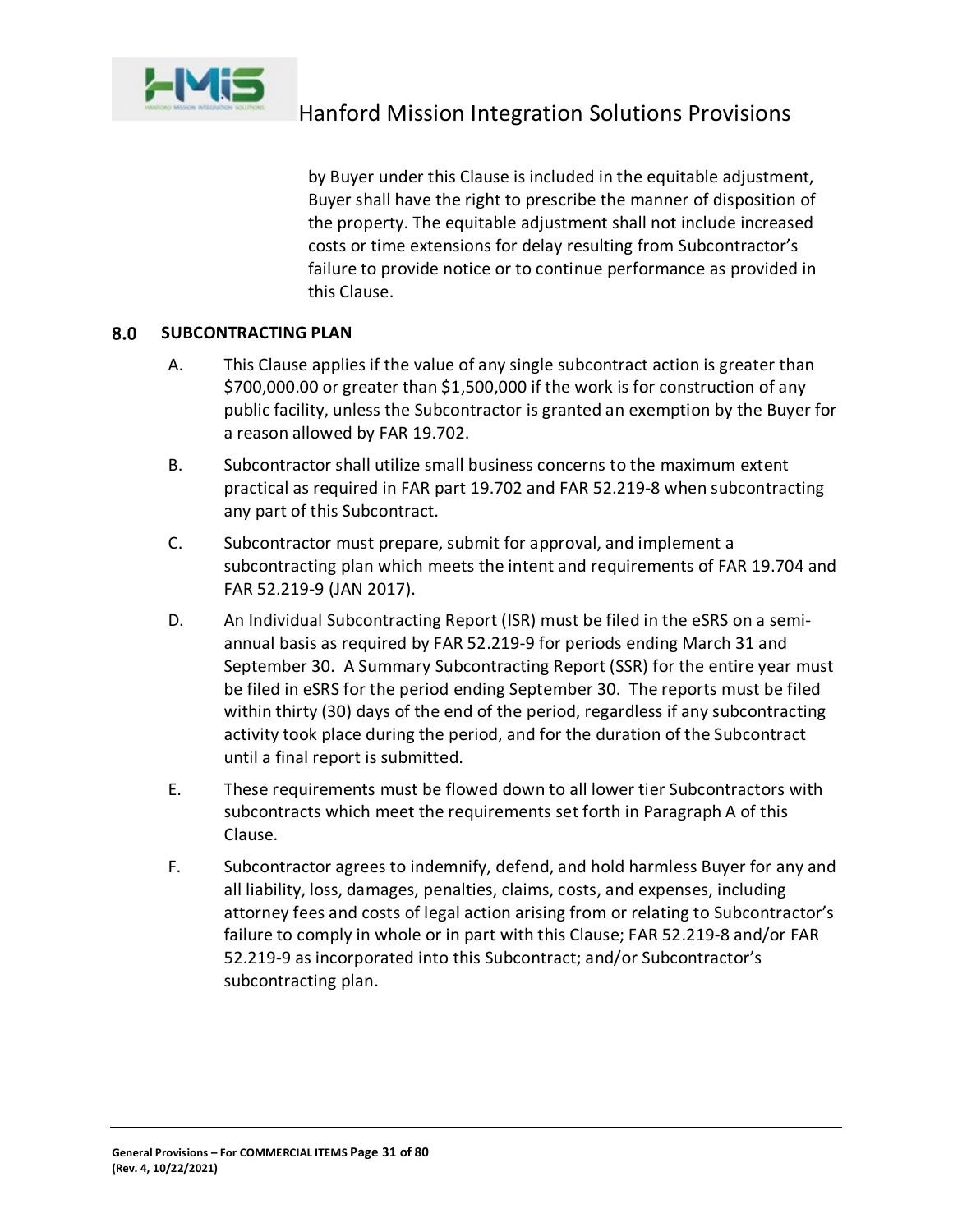

#### <span id="page-31-1"></span><span id="page-31-0"></span> $9.0$ **PAYMENTS**

#### $9.1.$ **Backcharges**

Costs sustained by Buyer as a result of (1) Subcontractor's non-compliance with any law, ordinance, regulation, rule or order, or this Subcontract, including its Safety provisions; (2) delays to Subcontract performance attributable to unsatisfactory Subcontractor performance; or (3) damage to or loss of property (including the property of Buyer or the Government) resulting from any acts or omissions of Subcontractor or its lower-tier Subcontractors, shall be backcharged to the Subcontractor. Backcharges may include, but are not limited to, costs of labor, material, or equipment; taxes, levies, duties and assessments; and markups for indirect costs, overhead, supervision, and administration. Such backcharges shall offset payments due Subcontractor from pending invoices and if such backcharges exceed invoiced amounts, such backcharges will be invoiced by Buyer to Subcontractor, such backcharges payable within thirty (30) days.

#### <span id="page-31-2"></span> $9.2.$ **Title and Offset**

- A. Subcontractor warrants full and unrestricted title to the Government for all items purchased under this Subcontract and is free and clear of any and all liens, restrictions, reservations, security interests, and encumbrances. Excess items received that are of a nominal value shall be kept by Buyer at no cost to the Buyer. All items received in excess of Subcontract requirements that are returned shall be returned at Subcontractor's expense.
- B. Buyer, without waiver or limitation of any rights or remedies of Buyer, shall be entitled from time to time to deduct from any amounts due or owing by Buyer to Subcontractor in connection with this Subcontract (or any other Subcontract with Buyer), any and all amounts owed by Subcontractor to Buyer or the Government in connection with this Subcontract.

#### <span id="page-31-3"></span> $9.3.$ **Final Payment Certification and Release**

At the time of and as a condition precedent to final payment under this Subcontract, Subcontractor shall execute and deliver to Buyer a certificate and release discharging Buyer of and from all liabilities, obligations, and claims arising out of or under this Subcontract. Buyer shall not be obligated to make final payment to Subcontractor until Subcontractor has delivered to Buyer a certificate and release satisfactory to Buyer that Subcontractor has fully performed under this Subcontract and that all claims of Subcontractor for the work are satisfied upon the making of such final payment, that no property of the Government or property used in connection with the work is subject to any unsatisfied lien or claim as a result of the performance of the work, that all rights of lien against the Government's property in connection with the work are released (including without limitation, if Buyer requests, releases of lien satisfactory in form to Buyer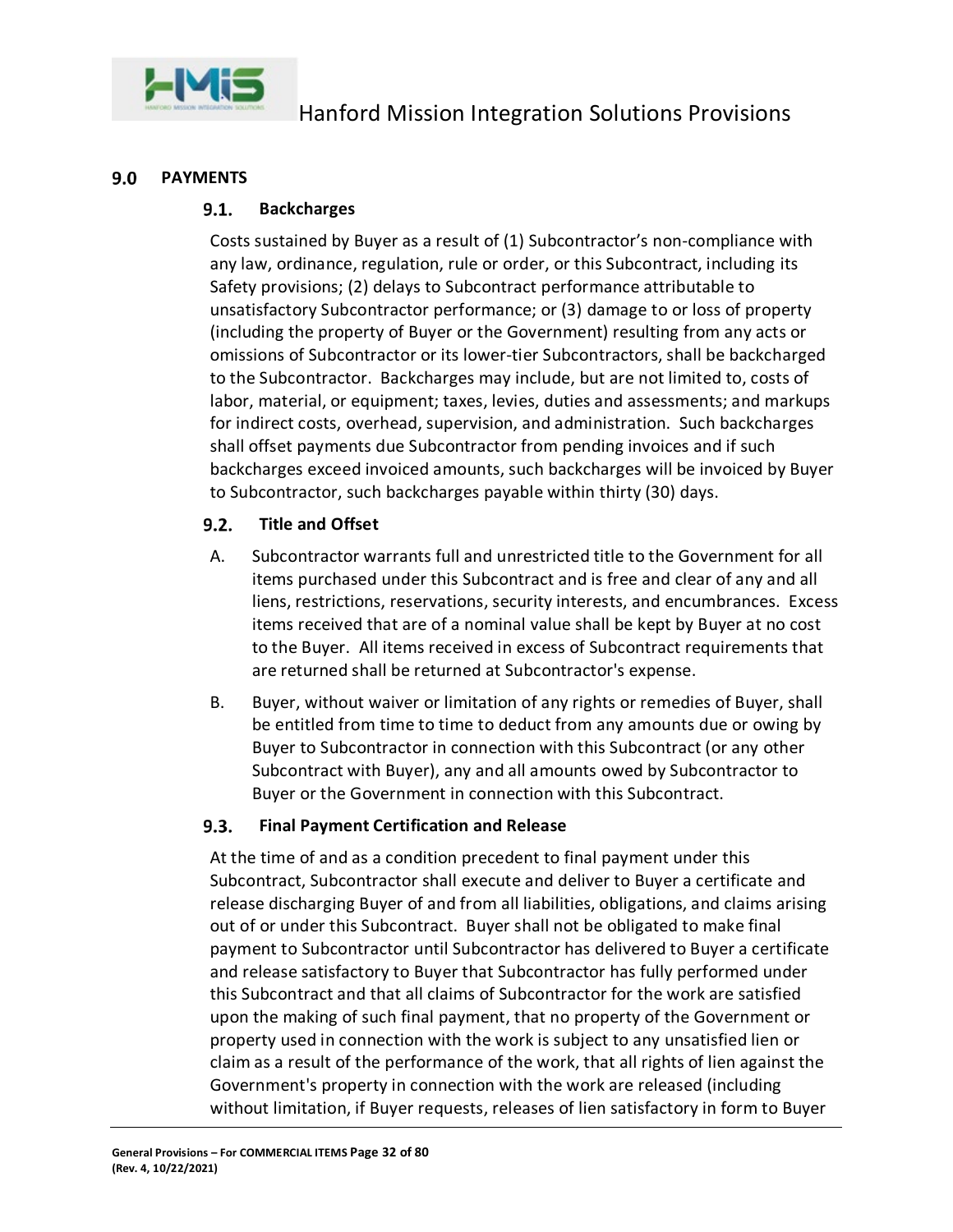

executed by all persons who by reason of furnishing material, labor or other services to Subcontractor for the work or potential lienors against the Government's property), and that Subcontractor has paid in full all outstanding obligations against the work.

#### <span id="page-32-0"></span> $9.4.$ **Taxes**

The Subcontract price includes all taxes, duties, and fees. The Subcontractor shall not be reimbursed for personal property taxes on construction equipment and other property owned by the Subcontractor, nor on taxes on net income of the Subcontractor.

The Subcontractor shall not assess and collect Washington State sales or use tax from the Buyer for materials with respect to this Subcontract. The Buyer, Hanford Mission Integration Solutions, LLC (Washington State UBI Number 604-643-190), is in possession of a DIRECT PAY PERMIT (number 121) and shall pay a use tax attributable to materials used in performing work under this Subcontract. A copy is available from the Buyer upon request. All other federal, state, county, municipal, or other sales, use, excise or similar taxes must be included in the Subcontract amount. If the Subcontractor, as a result of this Subcontract becomes eligible for Washington State Business and Occupation Tax Credit for Research and Development spending, the Subcontractor shall take such tax credit and assign such tax credit to the Buyer. NOTE: Labor charges for construction and demolition services which are applied to real property owned by the U.S. Department of Energy, are exempt from sales and use tax.

#### <span id="page-32-1"></span> $9.5.$ **Interest Payment**

No interest is payable to Subcontractor for any claim it may have, except that specifically imposed by a court of competent jurisdiction on any judgment (and then only from the date of the entry of judgment).

#### <span id="page-32-2"></span> $9.6.$ **Audit**

At any time before or after final payment under this Subcontract, Buyer may request audit of Subcontractor's invoices and any substantiating information, data, documents, or records. Each payment previously made shall be subject to reduction or withholding to the full extent of amounts on preceding invoices that are found by Buyer not to have been properly payable and shall also be subject to reduction or withholding for overpayments or increase for underpayments.

#### <span id="page-32-3"></span> $9.7.$ **Overtime and Overtime Control Reporting**

A. Unless expressly stated elsewhere in this Subcontract, work on the Hanford site shall be compatible with Buyer's starting and quitting times, or other times approved by Buyer.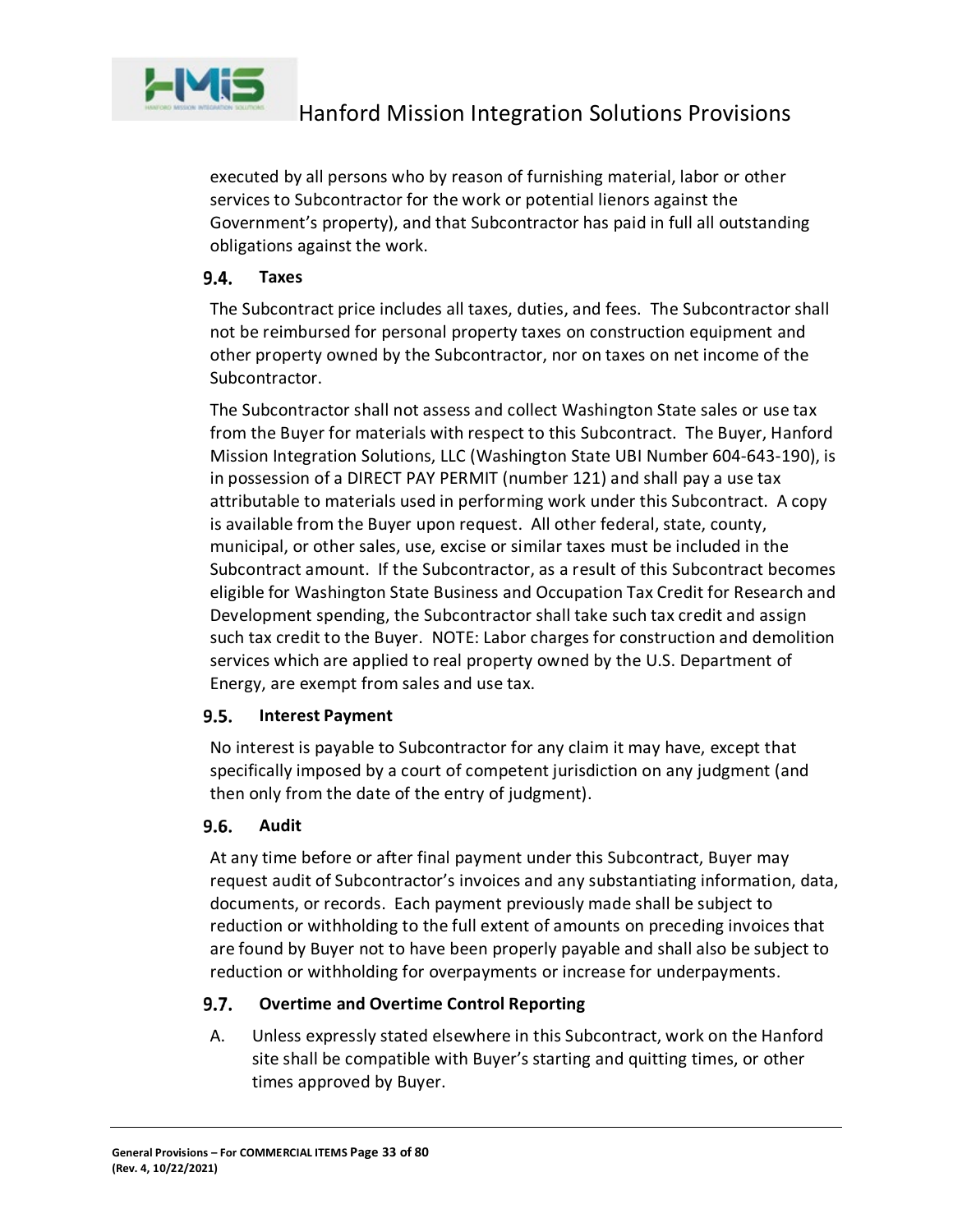

- B. Subcontractor acknowledges that overtime premium pay is an allowable cost only if authorized by Buyer in writing and deemed allowable and reasonable. Subcontractor agrees that it shall not be entitled to additional compensation for overtime premium pay unless the overtime premium pay is authorized by Buyer deemed allowable and reasonable.
- C. Buyer must approve scheduled overtime work by Subcontractor in advance and in writing. Subcontractor shall notify Buyer in advance of any incidental spot overtime that Subcontractor elects to work due to such operations as concrete placement, non-disruptable work activities, and emergencies to protect life and/or property. Overtime work, whether scheduled or incidental, shall be to Subcontractor's account unless the compensation therefore is specifically authorized in writing by Buyer and deemed allowable and reasonable.
- D. In the event Buyer approves compensation of Subcontractor's overtime in advance, such compensation as separately authorized shall be limited to the actual cost to Subcontractor of the premium portion only of all applicable wages, craft fringe benefits, and payroll burdens imposed by any governmental authority and measured by the compensation payable to employees. To establish the amount of payment, Subcontractor shall submit supporting documents satisfactory in form and content to Buyer for its verification and approval.
- E. If DOE disallows or deems unallowable, unreasonable, or otherwise not payable to Buyer any amount paid by Buyer to Subcontractor for overtime premium pay, Buyer shall be entitled to deduct the full amount disallowed and/or deemed unallowable, unreasonable, or otherwise not payable from the total value of the Subcontract.
- F. Subcontractor shall submit an Overtime Justification Report each month no later than the 15th day of the month during the period of performance for this Subcontract, showing all overtime hours worked during the previous month and providing justification for every overtime hour worked. This report shall include Common Occupational Classification System sub-codes for all overtime hours and shall differentiate between premium and nonpremium overtime. This report shall provide sufficient detail to demonstrate (1) compliance with all provisions of FAR 52.222-2, *Payment for Overtime Premiums* (JULY 1990); (2) all other alternatives to overtime were evaluated and found inadequate or not feasible prior to working overtime; and (3) all overtime hours worked were in the best interest of the Government. The report shall include any other information reasonably requested by Buyer to demonstrate that Subcontractor's overtime premium pay is allowable, allocable, and reasonable.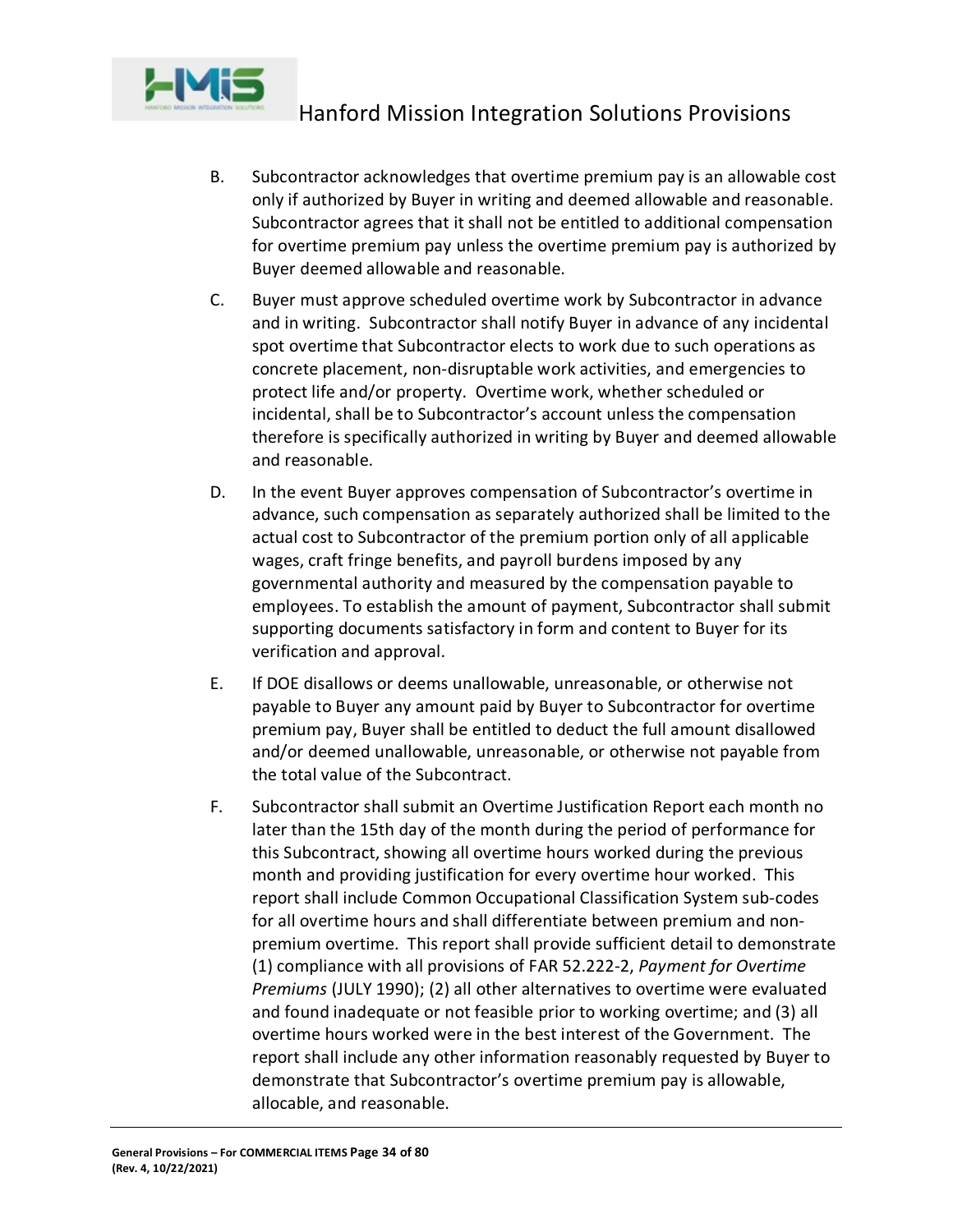

- G. Subcontractor agrees to revise any *Overtime Justification Report* promptly upon request by Buyer. If Subcontractor fails to revise any *Overtime Justification Report* promptly upon request by Buyer, Buyer shall be entitled to withhold the full amount of any payment that would otherwise be due for overtime premium pay for the period covered by the *Overtime Justification Report* for which Buyer requested revision until such time as Subcontractor revises the *Overtime Justification Report* in a manner acceptable to Buyer.
- H. Subcontractor agrees to provide promptly any and all information, data, documents, and records requested by Buyer to support any *Overtime Justification Report.* If Subcontractor fails to provide promptly any such information, data, documents, and records requested by Buyer, Buyer shall be entitled to withhold the full amount of any payment that would otherwise be due for overtime premium pay for the period covered by the *Overtime Justification Report* for which Buyer requested revision until such time as Subcontractor revises the *Overtime Justification Report* in a manner acceptable to Buyer.

#### <span id="page-34-0"></span> $9.8.$ **Parent Organization Expenses**

- A. Subcontractor acknowledges that pursuant to Clause H.54 of the Prime Contract, allocations of parent organization expenses are unallowable costs unless authorized by Buyer and the DOE Contracting Officer. Subcontractor shall not seek, and is not entitled to receive, payment for any allocation of parent organization expenses, as defined in this Clause, unless those parent organization expenses have been expressly authorized by Buyer and the DOE Contracting Officer.
- B. To protect Buyer from the risk associated with disallowance of parent organization expenses, Buyer may withhold and retain up to five percent (5%) of the amount that would otherwise be due to Subcontractor for general and administrative expenses and until final payment under this Subcontract.
- C. If DOE disallows, deems unallowable, or otherwise deems not payable or improperly paid to Buyer any amount paid by Buyer to Subcontractor on grounds that the amount constitutes or includes unallowable parent organization expenses, the full amount disallowed and/or deemed unallowable shall immediately be due and payable by Subcontractor to Buyer and shall be subject to backcharging or offset. Buyer shall be entitled to deduct the full amount disallowed and/or deemed unallowable from the Total Value of the Subcontract.
- D. Subcontractor agrees that if its parent organization expenses are authorized by Buyer and the DOE Contracting Officer in any amount and on any terms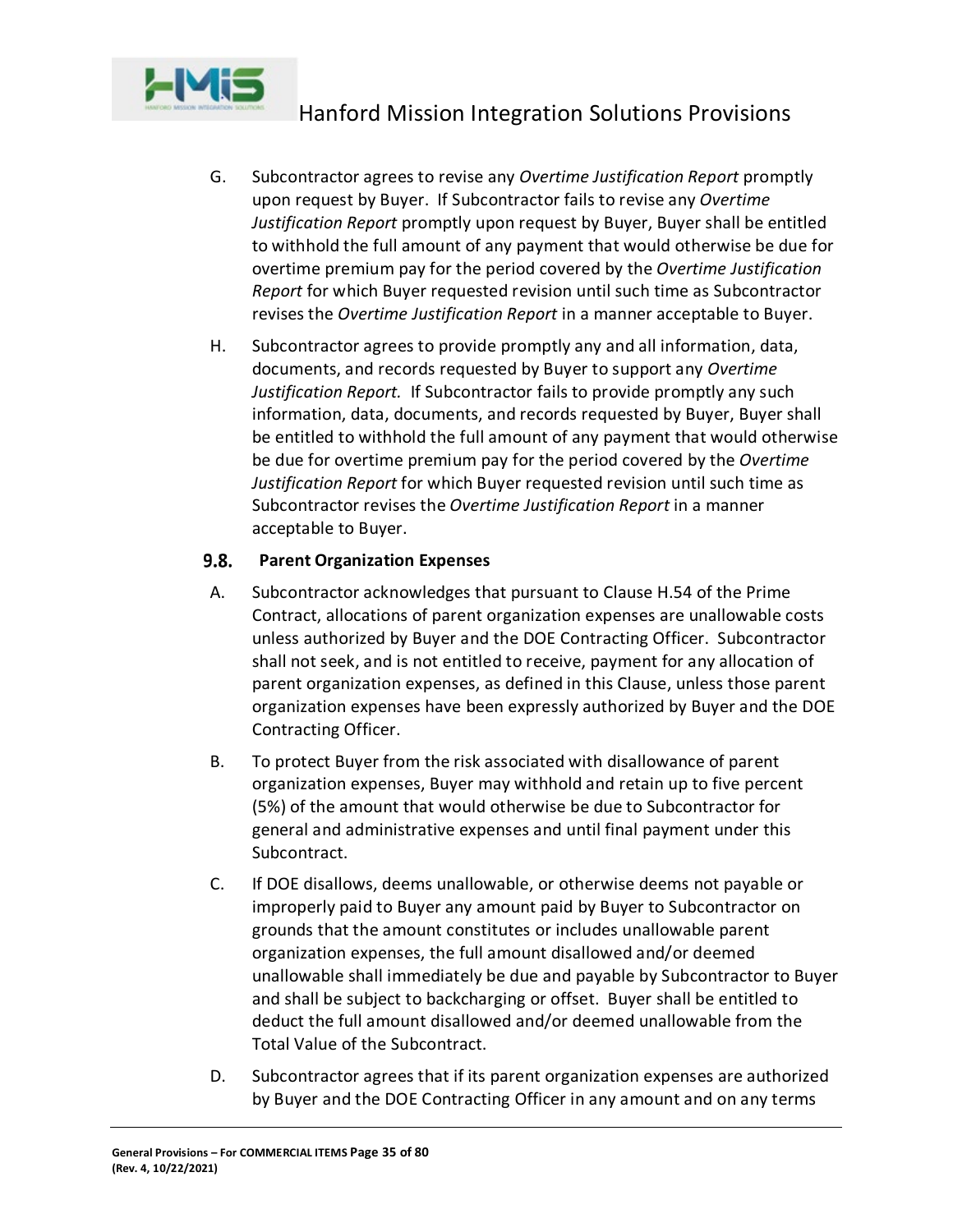

and/or conditions, it shall submit a *Parent Organization Support Plan* (POSP) annually on at least 120 days prior to the start of each fiscal year for the duration of this Subcontract.

- E. Subcontractor agrees to revise its initial POSP submitted with its offer, or any annual POSP submittal, promptly upon request by Buyer. If Subcontractor fails to revise any POSP promptly upon request by Buyer, Subcontractor shall not be permitted to seek or retain any payment for parent organization expenses associated with the POSP related to Buyer's request, and Buyer shall be entitled to deduct from the total value of the Subcontract the full amount of any payment made for parent organization expenses associated with the POSP related to Buyer's request.
- F. Subcontractor agrees to provide promptly any and all information, data, documents, and records requested by Buyer to support its initial POSP or any annual POSP submittal, in accordance with the Clause of this Subcontract entitled "Requests for Information Data, Documents, and Records." If Subcontractor fails to provide promptly any such information, data, documents, and records requested by Buyer or fully and timely comply with the audit procedures specified in the "Requests for Information Data, Documents, and Records" Clause, Subcontractor shall not be permitted to seek or retain any payment for parent organization expenses associated with the POSP related to Buyer's request, and Buyer shall be entitled to deduct from the Total Value of the Subcontract, and to backcharge or offset, the full amount of any payment made for parent organization expenses associated with the POSP related to Buyer's request.
- G. Subcontractor shall indemnify, defend, and hold harmless Buyer from any and all costs and expenses, including legal expenses and attorney fees, incurred by Buyer due to disallowance or rejection by DOE of parent organization expenses for which Subcontractor seeks and/or receives payment without express authorization by the by the Contracting Officer or in violation of any part of an approved POSP.

#### <span id="page-35-0"></span> $9.9.$ **Allowability of Subcontractor Fee**

- A. If Subcontractor is part of a teaming arrangement with Buyer as described in FAR Subpart 9.6, *Contractor Team Arrangements*, it shall share in fee with Buyer as provided in the Prime Contract. Separate additional subcontractor fee is not an allowable cost under this Subcontract for individual team members, or for a subcontractor, supplier, or lower-tier subcontractor that is a wholly-owned, majority-owned, or affiliate of any team member.
- B. The subcontractor fee restriction in paragraph (a) does not apply to members of Buyer's team that are: (1) small business (es); (2) Protégé firms as part of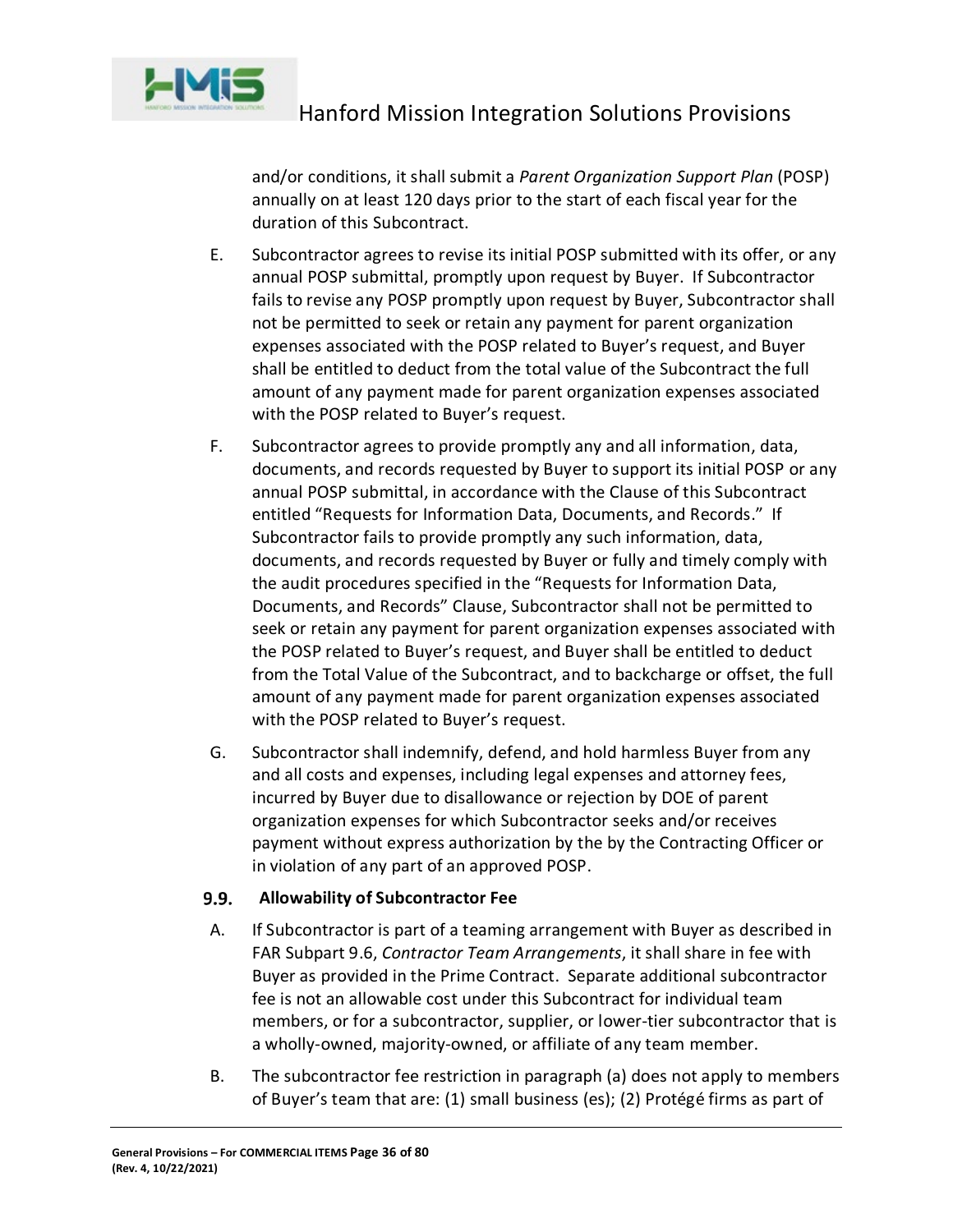

an approved Mentor-Protégé relationship under the Prime Contract Clause entitled, *Mentor-Protégé Program*; (3) subcontractors under a competitively awarded firm- fixed price or firm-fixed unit price subcontract; or (4) commercial items as defined in FAR Subpart 2.1, *Definitions of Words and Terms*.

#### **WARRANTY AND RETURNS**

- A. Subcontractor warrants that the work shall comply strictly with the provisions of this Subcontract and all specifications, drawings, and standards referred to in this Subcontract or thereafter furnished by Buyer, and that the work shall be first-class in every particular and free from defects in materials and workmanship and in any design or engineering furnished by Subcontractor. Subcontractor further warrants that all materials, equipment, and supplies furnished by Subcontractor for the work shall be new, merchantable, of the most suitable grade and fit for their intended purposes unless specifically provided in this Subcontract. Without limitation of any other rights or remedies of Buyer, if any defect in the work in violation of the foregoing warranties arises within the period set forth below, Subcontractor shall, upon receipt of written notice of such defect, promptly furnish, at no cost to Buyer, design and engineering, labor, equipment and materials necessary to correct such defect and cause the work to comply fully with the foregoing warranties.
- B. Subcontractor's warranties set forth in Paragraph A of this Clause shall extend for twenty-four (24) months after the date of final written acceptance of the work by Buyer, or eighteen (18) months after the start of regular operation or use of the work by Buyer, whichever occurs first. Any period wherein the work is not available for use due to defects in materials, workmanship or engineering furnished by Subcontractor shall extend the warranty period by an equal period of time.
- C. Design and engineering, labor, equipment, and materials furnished by Subcontractor pursuant to this Paragraph A of this Clause to correct defects shall be warranted by Subcontractor in accordance with the warranties set forth in Paragraph A of this Clause for a period of eighteen (18) months from the date of completion of the correction, or for the remainder of the warranty period set forth in Paragraph B of this Claus, whichever is longer.
- D. Subcontractor warrants that all services supplied by Subcontractor in performance of this Subcontract shall be supplied by personnel who are careful, skilled, experienced, and competent in their respective trades or professions. At any time and for any reason, Buyer may require Subcontractor to withdraw the services of any person and, in addition, request that Subcontractor promptly provide replacements for such persons satisfactory to Buyer. In addition to the other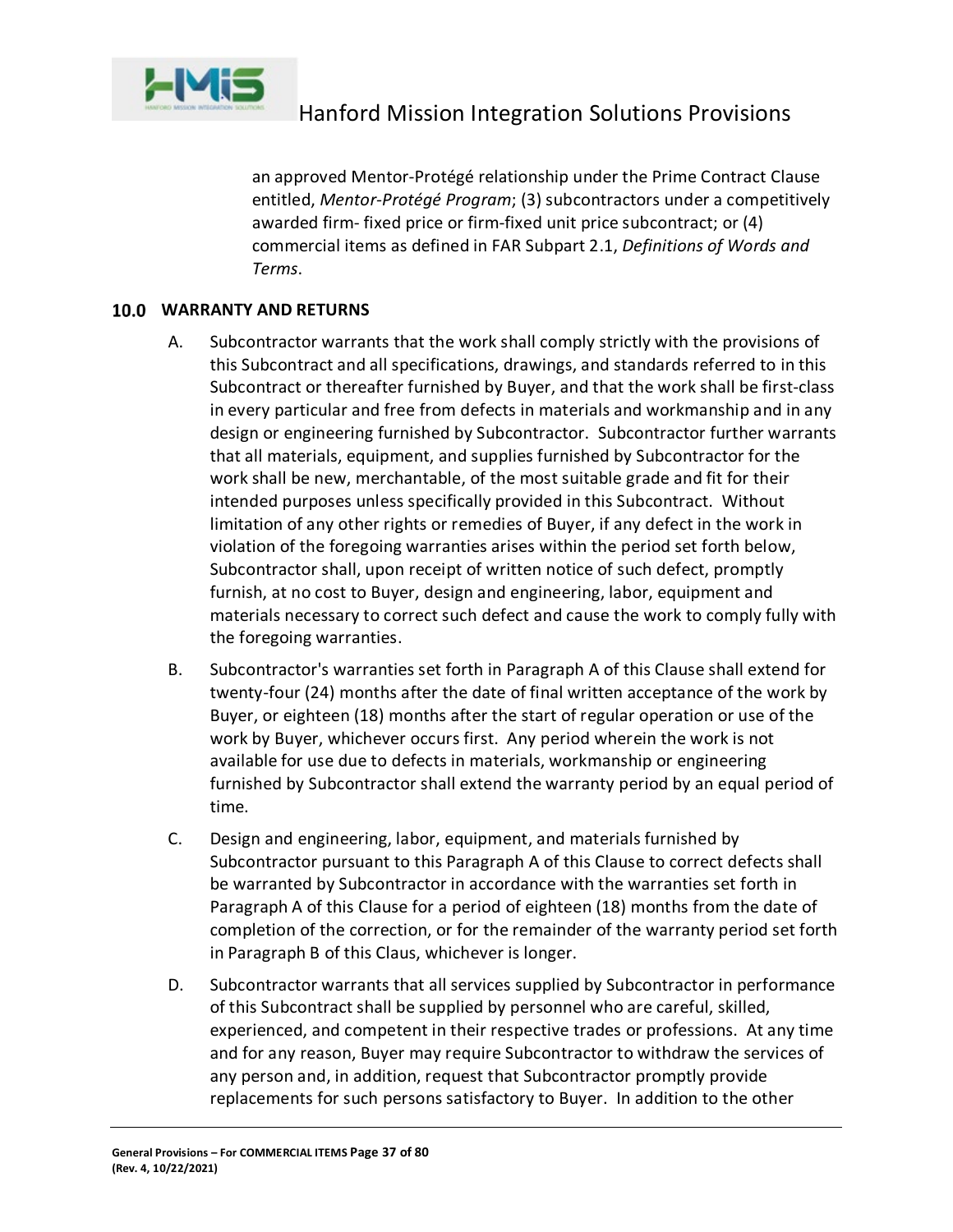

indemnification provisions within this Subcontract, Subcontractor specifically agrees to indemnify and hold harmless Buyer, from and against any liabilities, claims, charges, or suits for alleged losses, costs, damages or expenses arising from Buyer's exercise of its rights under this Article.

- E. In the event Subcontractor shall have been notified of any defects in the work in violation of Subcontractor's foregoing warranties and shall fail to promptly and adequately correct such defects, Buyer shall have the right to correct or to have such defects corrected for the account of Subcontractor, and Subcontractor shall promptly pay Buyer the costs incurred in correcting such defects.
- F. Subcontractor shall include, at a minimum, the foregoing warranty requirements in any Subcontract that it places.
- G. Subcontractor shall allow for the return of unused, new condition material in accordance with the material manufacturer or supplier return policy.

# 11.0 INDEMNITY

# **General Indemnity**

Subcontractor agrees to defend, indemnify, and hold harmless Buyer and the Government, the affiliated companies of each, and all of their directors, officers, employees, agents, and representatives, from and against:

- A. Any claim, demand, cause of action, liability, loss, penalty, or expense arising by reason of Subcontractor's actual or asserted failure to comply with any law, ordinance, regulation, rule, order, or with this Subcontract. This includes, but is not limited to, fines or penalties by Government authorities and claims arising from Subcontractor's actual or asserted failure to pay taxes.
- B. Any claim, demand, cause of action, liability, loss, penalty or expense arising from actual or asserted violation or infringement of rights in any patent, copyright, proprietary information, trade secret, or other property right caused or alleged to be caused by the use or sale of goods, materials, equipment, methods, processes, designs or information, including construction methods, construction equipment, and temporary construction facilities, furnished by Subcontractor or its lower-tier Subcontractors in performance of the work. Should any goods or services provided by Subcontractor become, or appear likely to become, the subject of a claim of infringement of a patent, copyright or other property right, Subcontractor shall, at Buyer's option, either procure for Buyer and the Government the right to continue using such goods or services, replace same with equivalent, non-infringing goods or services, or modify the goods or services so that the use thereof becomes non-infringing, provided that any such modification or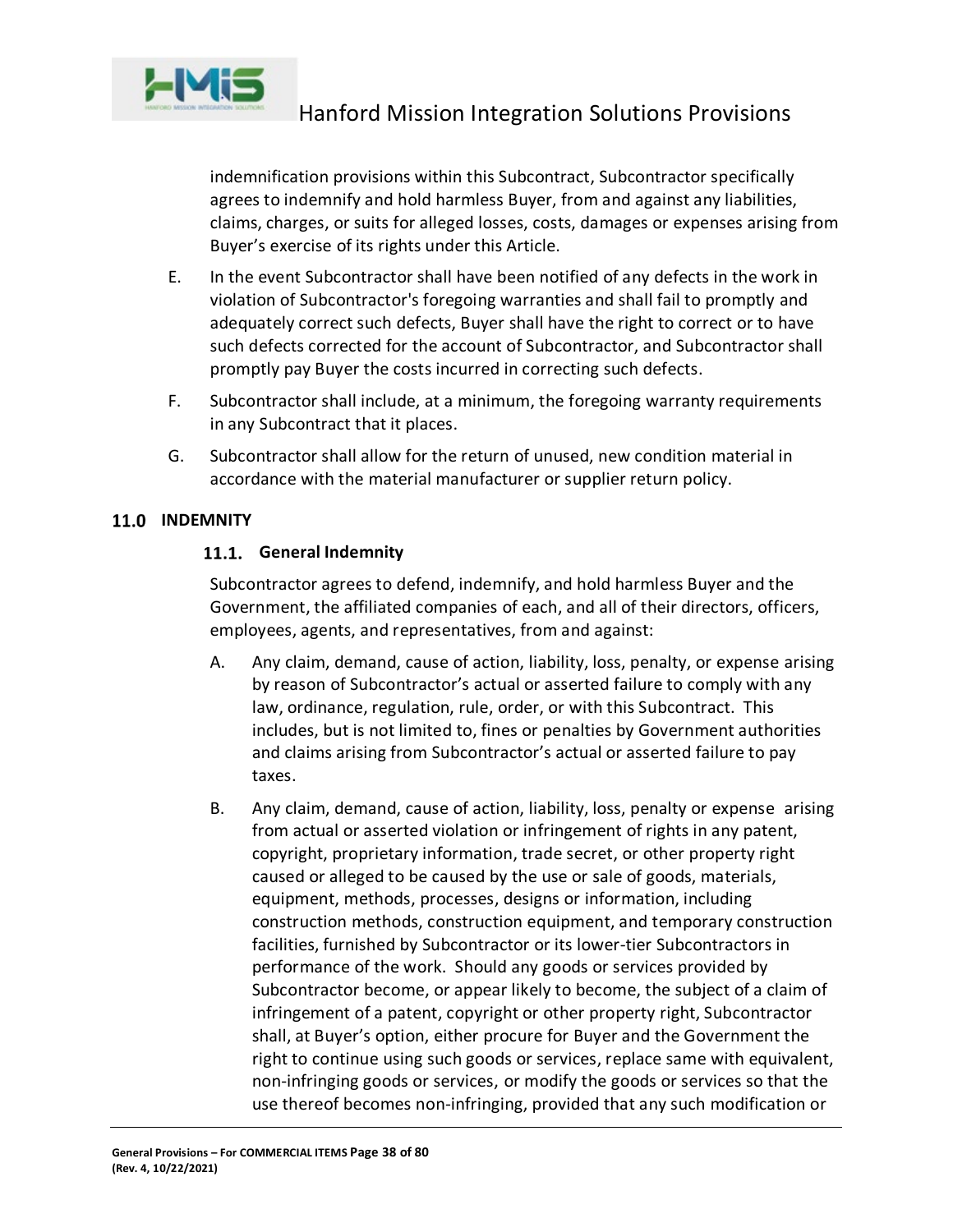

replacement is of equal quality and provides equal performance to the infringing good or services.

- C. Any claim, demand, cause of action, liability, loss, penalty, or expense arising from injury to or death of persons (including employees of Buyer, the Government, Subcontractor and Subcontractor's lower-tier Subcontractors) or from damage to or loss of property (including the property of Buyer or the Government) arising directly or indirectly out of this Subcontract or out of any acts or omissions of Subcontractor or its lower-tier Subcontractors in accordance with the *State of Washington Comparative Fault Statute* (Chapter 4.22 RCW). Subcontractor's defense and indemnity obligations hereunder include claims and damages arising from non-delegable duties of Buyer or arising from use by Subcontractor of construction equipment, tools, scaffolding, or facilities furnished to Subcontractor by Buyer or the Government.
- D. Any claim, demand, cause of action, liability, loss, penalty, or expense for actual or alleged contamination, pollution, or public or private nuisance, arising directly or indirectly out of this Subcontract or out of any acts or omissions of Subcontractor, or its lower-tier Subcontractors.
- E. Subcontractor's indemnity obligations shall apply regardless of whether the party to be indemnified was concurrently negligent, whether actively or passively, excepting only where the injury, loss, or damage was caused solely by the negligence or willful misconduct of, or by defects in design furnished by, the party to be indemnified. Subcontractor's defense and indemnity obligations shall include the duty to reimburse any attorney's fees and expenses incurred by Buyer or the Government for legal action to enforce Subcontractor's indemnity obligations.
- F. In the event that the indemnity provisions in this Subcontract are contrary to the law governing this Subcontract, then the indemnity obligations applicable hereunder shall be construed to be to the fullest extent allowable by applicable law.
- G. For purposes of the indemnity provided in this Clause, Subcontractor specifically and expressly waives any immunity that may be granted it under the *Washington State Industrial Insurance Act*, Title 51 RCW, and all other applicable Industrial Insurance/Worker's Compensation Acts or their equivalent in the applicable jurisdiction. With respect to claims by employees of Subcontractor or its lower-tier Subcontractors, the indemnity obligations created under this Clause, shall not be limited by the fact of, amount, or type of benefits or compensation, payable by or for subcontractor, its lower-tier Subcontractors or suppliers under any workers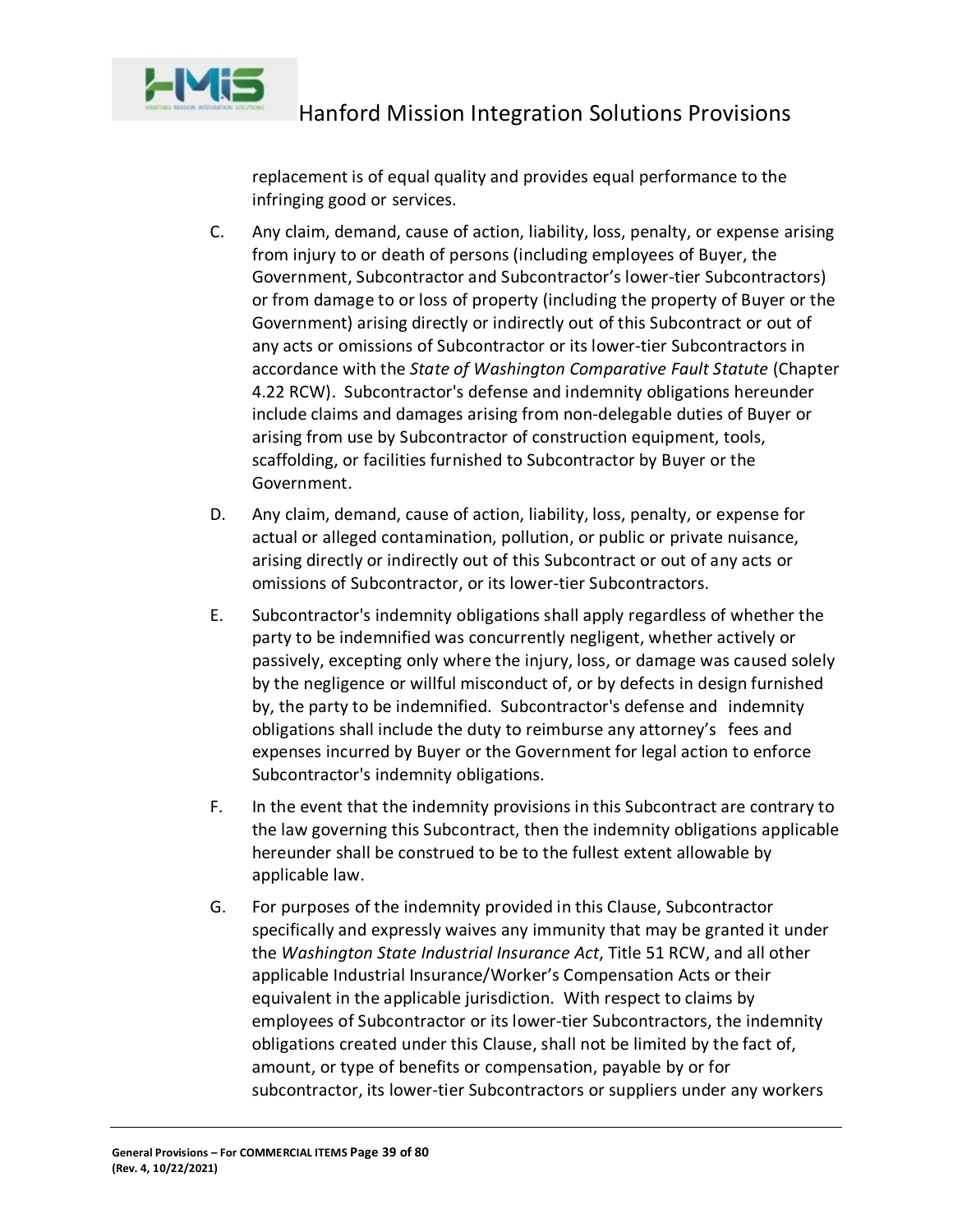

compensation, disability benefits, or other employee benefits acts or regulations, and Subcontractor waives any limitation of liability arising from workers' compensation or such other acts or regulations. Subcontractor acknowledges that the waiver of immunity contained in this Article was mutually negotiated.

H. Buyer shall be entitled to retain from payments otherwise due Subcontractor such amounts as shall reasonably be considered necessary to satisfy any claims, suits or liens for damages that fall within Subcontractor's indemnity obligations under this Clause, until such claims, suits or liens have been settled and satisfactory evidence to that effect has been furnished to Buyer.

# 11.2. Patent Indemnity

- A. Subcontractor shall indemnify Buyer and the Government, and the officers, agents, and employees of each, against liability, including costs, for infringement of any United States patent (except a patent issued upon an application that is now or may hereafter be withheld from issue pursuant to a Secrecy Order under 35 U.S.C. 181) arising out of the manufacture or delivery of supplies, the performance of services, or the construction, alteration, modification, or repair of real property under this Subcontract, or out of the use or disposal by or for the account of Buyer of such supplies or work.
- B. This indemnity shall not apply to (1) an infringement resulting from compliance with specific written instructions of Buyer directing a change in the supplies to be delivered or in the materials or equipment to be used, or directing a manner of performance of the contract not normally used by Subcontractor, (2) an infringement resulting from addition to or change in supplies or components furnished or work performed that was made subsequent to delivery or performance, or (3) a claimed infringement that is unreasonably settled without the consent of Subcontractor, unless required by final decree of a court of competent jurisdiction.
- C. Except as otherwise authorized by Buyer, Subcontractor shall obtain indemnification of Buyer and the Government and their officers, agents, and employees against liability, including costs, for infringement of any United States patent (except a patent issued upon an application that is now or may hereafter be withheld from issue pursuant to a secrecy order by the government) from all lower-tier subcontractors for any subcontracted work in accordance with this Clause and FAR 52.227-3.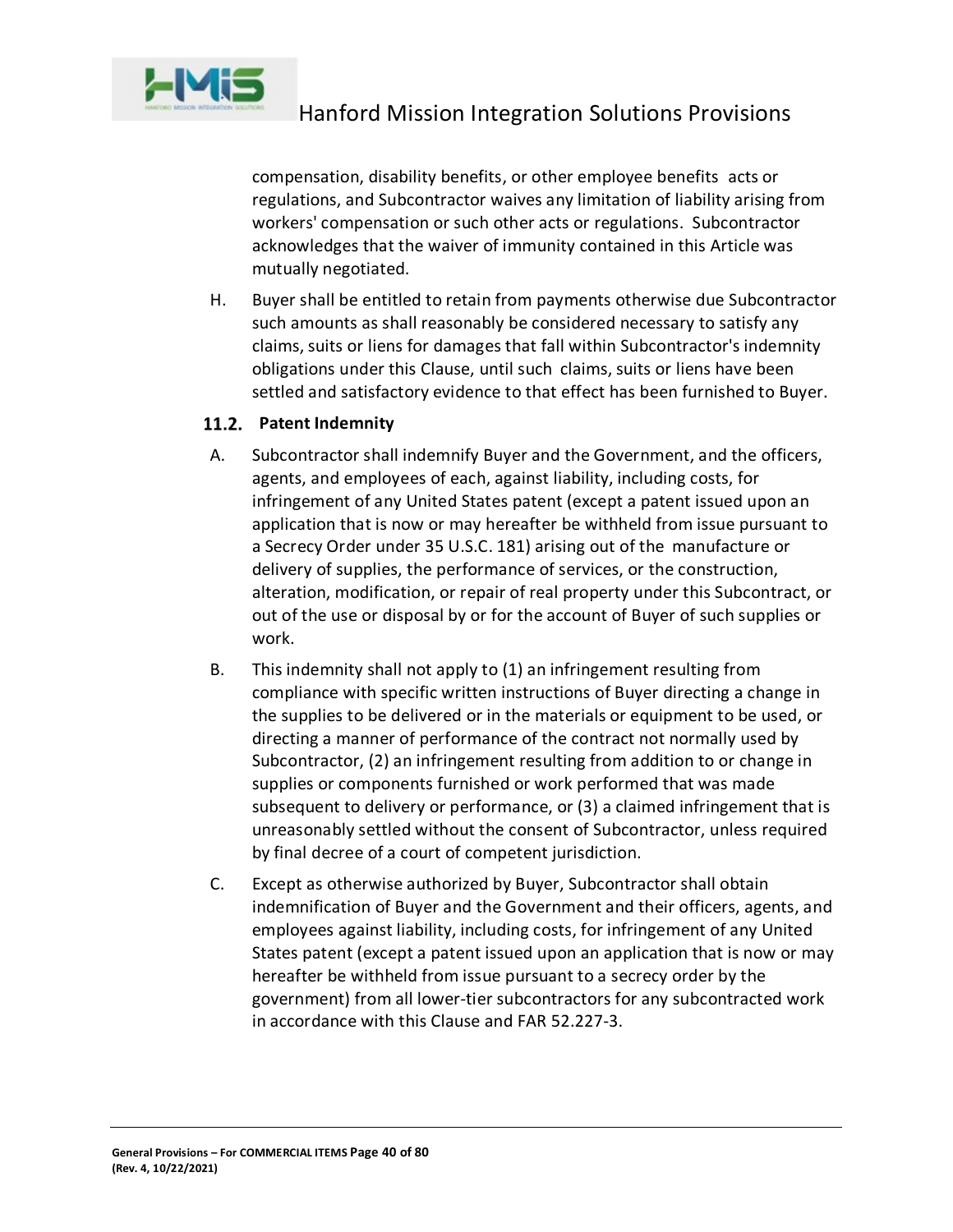

#### **CLAIMS AND DISPUTES**

#### **Claims and Disputes**

- A. All claims and disputes arising under or relating to this Subcontract shall be resolved under this Clause.
- B. "Claim," as used in this Clause, means a written demand or written assertion by Subcontractor, as a matter of right, to the payment of money in a sum certain, the adjustment, or interpretation of Subcontract terms, or other relief arising under or relating to this Subcontract. Buyer shall not be liable for, and Subcontractor hereby waives, any Claim or potential Claim of Subcontractor, which was not timely and properly reported, substantiated, and progressed by Subcontractor in accordance with all provisions of this Clause.
	- 1. The following process is to be used if Subcontractor believes it has, or may have, a Claim:
		- a) Subcontractor shall give Buyer written notice within five (5) working days after the happening of any event or occurrence which Subcontractor believes may give rise to a Claim by Subcontractor for additional time or money. Within fourteen (14) calendar days after the happening of such event, Subcontractor shall supply Buyer with a written statement supporting Subcontractor's Claim, including but not limited to, Subcontractor's detailed estimate of the change in Subcontract price and/or scheduled time occasioned thereby.
		- b) Subcontractor shall substantiate its written statement supporting its notice of Claim with payroll documents, paid invoices, receipts, records of performance, and other documents satisfactory to Buyer and subject to Buyer's verification.
		- c) Subcontractor shall provide an updated and revised notice of Claim and written statement every thirty (30) days following initial submission to Buyer of the written statement of Claim, and shall substantiate its updates and revisions with the documents specified in Subparagraph B(1)(b) above. Failure to timely update and revise the notice of Claim and written statement shall constitute release and waiver of any part of the Claim or any adjustment in Subcontract price or time not included in a prior timely notice of Claim and written statement.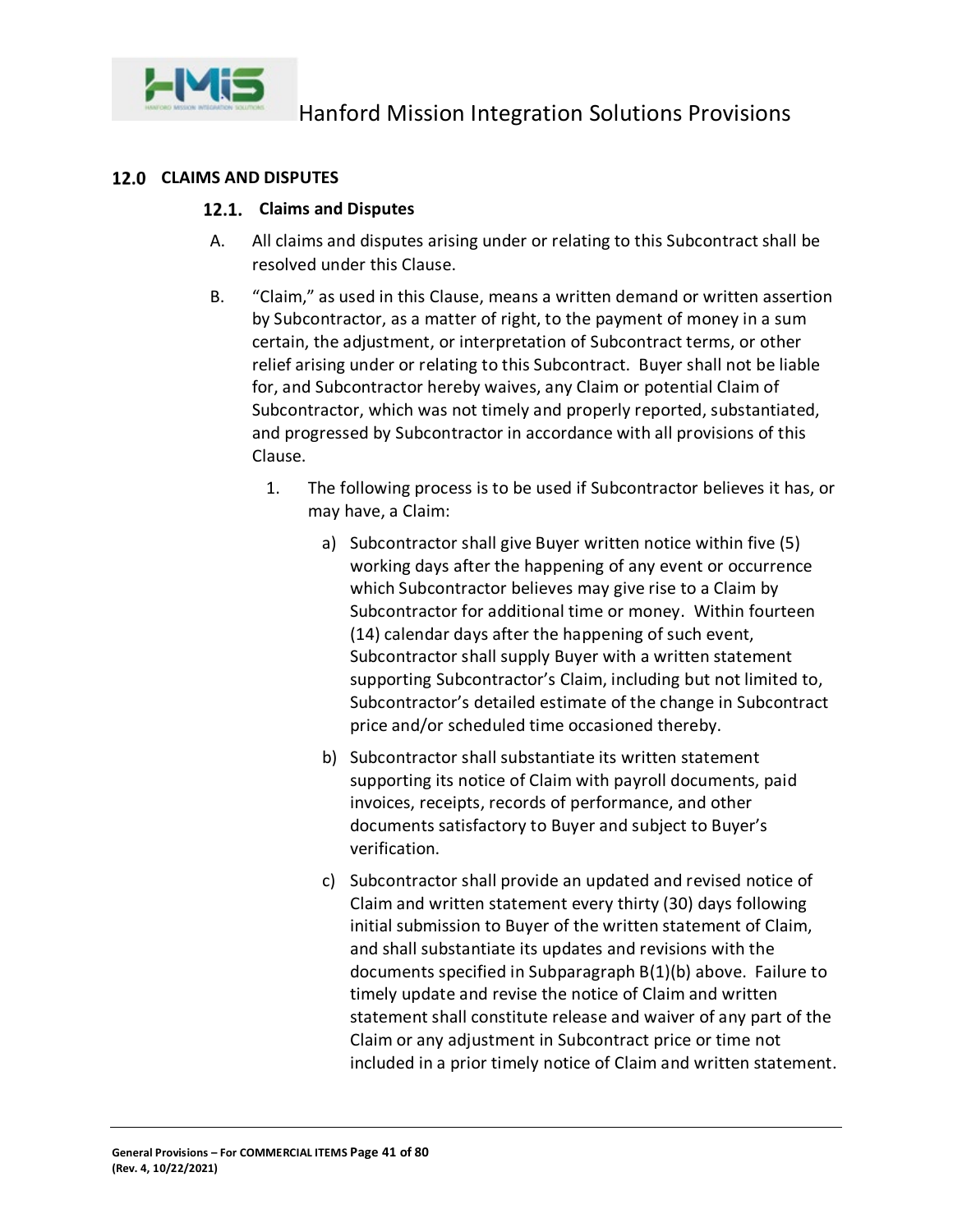

- d) Following Buyer's receipt of a timely written notice and statement of Claim, the parties shall negotiate diligently to reach an agreement, but in no case, except with Buyer's prior written consent, shall any work be halted pending such agreement, whether or not the Claim can be resolved to Subcontractor's satisfaction, and Subcontractor shall be bound by the terms and conditions of this Subcontract to prosecute the work without delay to its successful completion. Buyer shall not be bound to any adjustments in the Subcontract price or scheduled time unless expressly agreed to by Buyer in writing. No Claim hereunder by Subcontractor shall be allowed if asserted after final payment under this Subcontract. Subcontractor's remedies are limited to those expressly set forth in this Subcontract.
- e) If after good faith efforts, the Claim is not resolved, the Subcontractor may request from Buyer a final determination as to the Claim pursuant to Paragraphs C through F below.
- C. Subcontractor may request from Buyer a final determination as to a Claim for which it has given proper and timely written notice and negotiated diligently and in good faith to resolve as required by Paragraph B above, but which remains unresolved in whole or in part. Subcontractor shall notify Buyer in writing that a dispute exists and that it requests a final determination. A request for a final determination Subcontractor shall be submitted by Subcontractor in writing to the Contract Specialist for a decision within one (1) year after the happening of the event or occurrence giving rise to the Claim, unless the parties agree to a different time period for submittal. Subcontractor agrees that by failing to request a final determination within the time period specified above, Subcontractor releases and waives the Claim and any right to commence litigation or other legal or administrative proceedings with respect to the Claim.
- D. The Subcontractor shall provide a certification as specified below when submitting any Claim to Buyer.
	- 1. The certification shall state as follows: "I certify that the claim is made in good faith; that the supporting data are accurate and complete to the best of my knowledge and belief; that the amount requested accurately reflects the Subcontract adjustment for which the Subcontractor believes the Buyer is liable; and that I am duly authorized to certify the claim on behalf of the Subcontractor."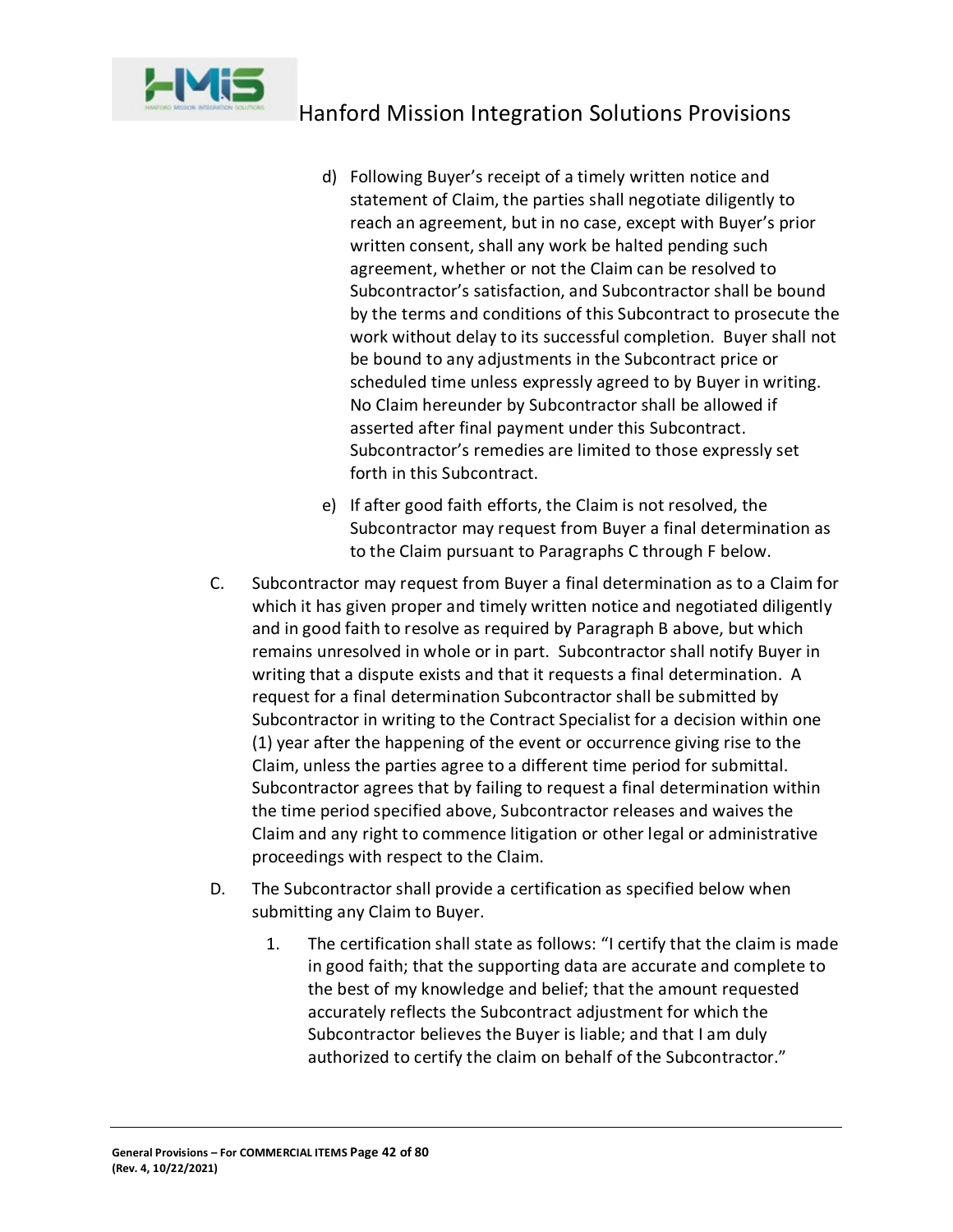

- 2. The certification may be executed by any person duly authorized to bind the Subcontractor with respect to the claim.
- 3. The certification requirement does not apply to issues in controversy that have not been submitted as all or part of a claim.
- 4. Subcontractor agrees that its failure to provide a Claim certification that fully complies with the requirements of this Paragraph D releases and waives the Claim and any right to commence litigation or other legal or administrative proceedings with respect to the Claim.
- E. Within sixty (60) days of receiving Subcontractor's request for final determination of a Claim, Buyer shall provide to Subcontractor either (1) a written final determination on the Claim or (2) a notice of a reasonable date by which it will render its final determination on the Claim. Subcontractor agrees not to institute, and agrees to stay, any legal proceedings against Buyer with respect to a Claim unless and until Buyer has provided its final determination of the Claim or has failed to provide a final determination within 60 days of Subcontractor's request for final determination or a reasonable date of which it has provided notice in accordance with this Paragraph, whichever is later.
- F. Buyer's final determination as to a Claim shall constitute a final decision fully and finally resolving the Claim unless Subcontractor files a lawsuit or initiates other legal proceedings in accordance with this Subcontract.
- G. The parties, by mutual consent, may agree to use alternative dispute resolution (ADR) to resolve any Claim or dispute arising from or relating to this Subcontract or the work thereunder. If Subcontractor refuses an offer for ADR, Subcontractor shall inform the Buyer, in writing, of Subcontractor's specific reasons for rejecting the offer.
- H. The Subcontractor shall proceed diligently with performance of this Subcontract, pending final resolution of any request for relief, claim, appeal, or action arising under or relating to the Subcontract, and comply with any decision of the Buyer.
- I. Subcontractor acknowledges that the Prime Contract provides procedures for resolution of claims and disputes. Subcontractor agrees to submit all Claims to Buyer in such manner and time as will permit Buyer to fully comply with all such Prime Contract procedures and all provisions and requirements of the *Contract Disputes Act*, 41 U.S.C. §§ 7101-7109. Subcontractor agrees not to institute legal or other proceedings against Buyer until all applicable Prime Contract procedures and remedies have been exhausted. Subcontractor shall fully reimburse Buyer for all costs and expenses, including attorney fees and costs of legal action, incurred by Buyer in the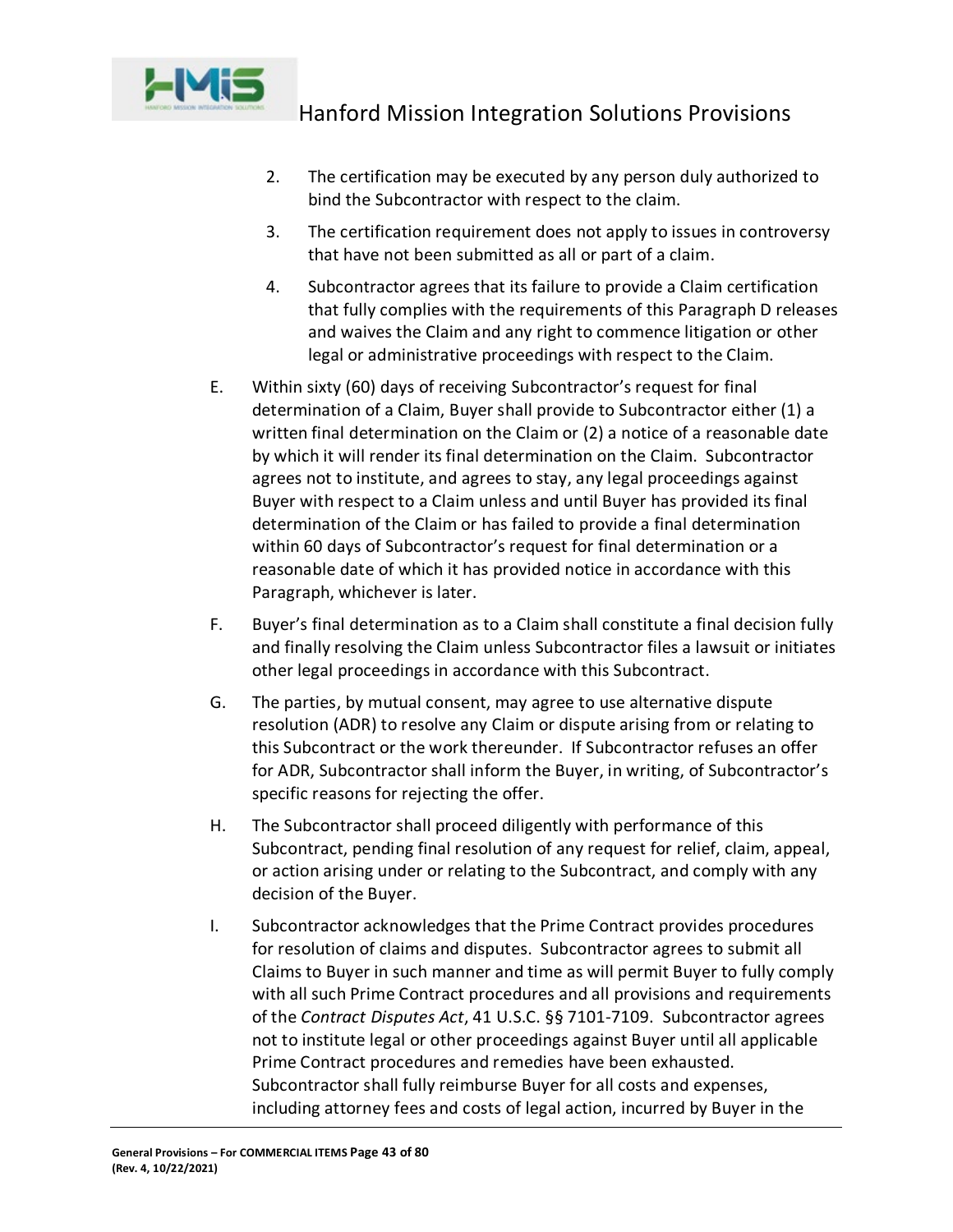

enforcement of this Paragraph. Subcontractor shall indemnify and hold harmless Buyer from all liability, loss, damages, penalties, claims, costs, and expenses, including attorney fees and costs of legal action arising from or relating to Subcontractor's failure to comply with this Paragraph.

- J. Under no circumstance will Subcontractor submit any Claims or disputes after final payment is received for completion of this Subcontract.
- K. Subcontractor's right of recovery for any Claim arising from acts, errors, and/or omissions of the Government, its employees, officers, agents, or representatives shall be limited solely to the relief recovered by Buyer from the Government, and Buyer shall not be liable to Subcontractor for any monies or other relief except those paid by the Government to Buyer for the benefit of Subcontractor. Any Claim by Subcontractor involving, in whole or in part, acts, errors, and/or omissions of the Government, its employees, officers, agents, or representatives, shall be submitted in such manner and time as will permit Buyer to fully comply with all applicable Prime Contract provisions and requirements for passing the Claim through to the Government. Subcontractor agrees to revise and/or resubmit upon Buyer's request any Claim arising from acts, errors, and/or omissions of the Government, its employees, officers, agents, or representatives, and to submit upon Buyer's request any documents, records, data, or information relating to any such Claim. Subcontractor agrees not to institute, and agrees to stay, any legal proceedings against Buyer arising from or relating to a Claim by Subcontractor involving, in whole or in part, acts, errors, and/or omissions of the Government, its employees, officers, agents, or representatives until all proceedings between Buyer and the Government are final and complete. Subcontractor shall indemnify and hold harmless Buyer from all liability, loss, damages, penalties, claims, costs, and expenses, including attorney fees and costs of legal action arising from or relating to Subcontractor's failure to comply with this Paragraph.

# **Arbitration Option**

In the event that Buyer is required to arbitrate a dispute with a third party, which dispute arises out of or is directly related to this Subcontract, Subcontractor agrees to join in such arbitration proceeding as Buyer may direct and shall submit to such jurisdiction and be finally bound by the judgment rendered in accordance with the arbitration rules as may be established therein.

# **Alternative Dispute Resolution**

A. Buyer and Subcontractor both recognize that methods for fair and efficient resolution of contractual issues in controversy by mutual agreement are essential to the successful and timely completion of contract requirements.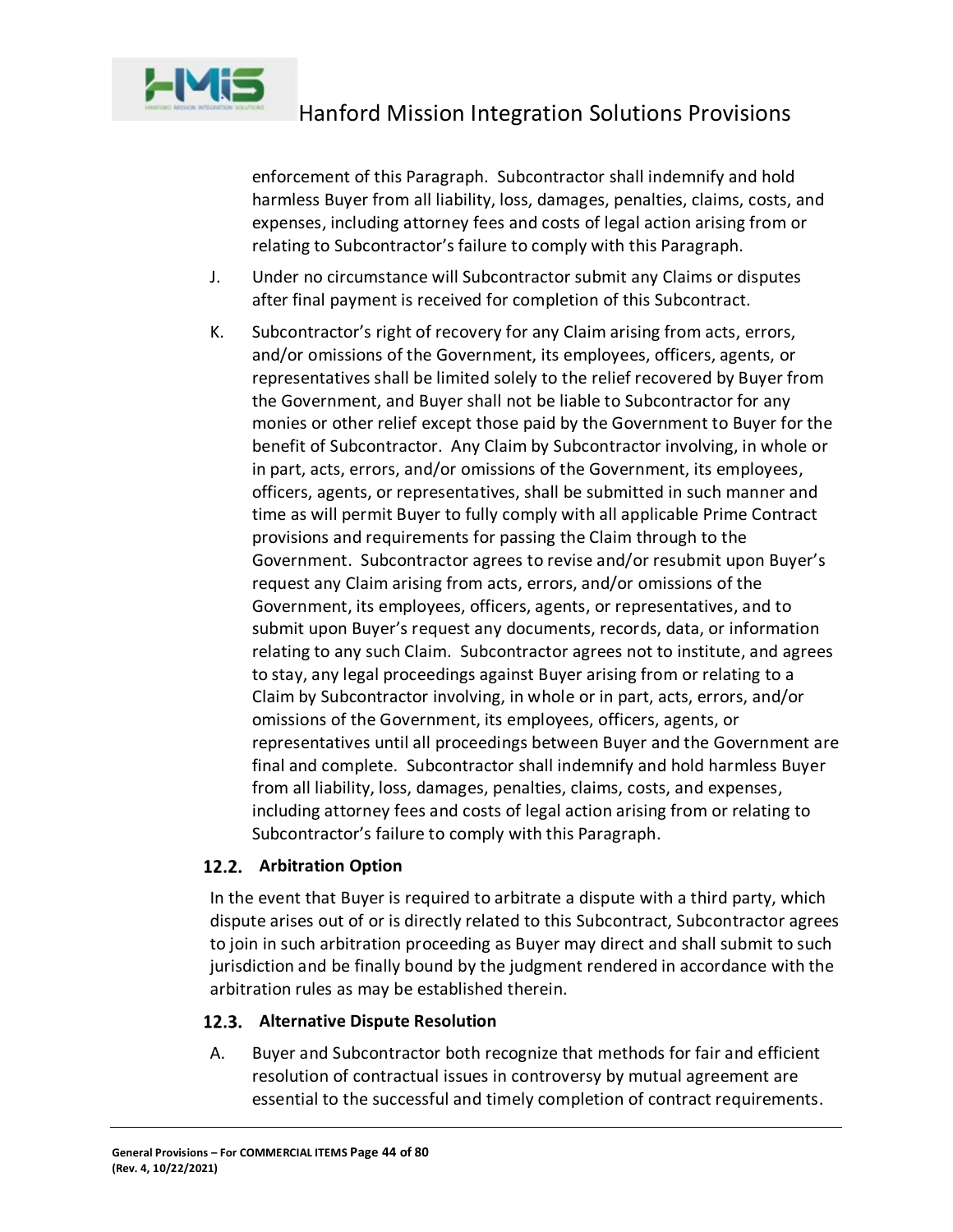

Accordingly, Buyer and Subcontractor shall use their best efforts to resolve any contractual issue in controversy by mutual agreement, subject to and consistent with the "Claims and Disputes" Clause of this Subcontract. Issues of controversy may include a dispute, claim, question, or other disagreement. The parties agree to negotiate with each other in good faith, recognizing their mutual interests, and attempt to reach a just and equitable solution satisfactory to both parties.

- B. If a mutual agreement cannot be reached through negotiations within a reasonable period, the parties may use a process of alternative dispute resolution (ADR). The ADR process may involve mediation, facilitation, factfinding, group conflict management, and conflict coaching by a neutral party. The neutral party may be an individual, a board comprised of independent experts, or a company with specific expertise in conflict resolution or expertise in the specific area of controversy. The neutral party will not render a binding decision, but will assist the parties in reaching a mutually satisfactory agreement. Any opinions of the neutral party shall not be admissible as evidence in any subsequent litigation proceedings.
- C. Either party may request to use the ADR process by making a written request to the other party. A voluntary election by both parties is required to participate in the ADR process. The parties must agree on the procedures and terms of the process, and officials of both parties who have the authority to resolve the issue must participate in the agreed-upon process.
- D. The provisions of this Clause are intended to complement, but not to supersede or preempt, any of the requirements of the "Claims and Disputes" Clause of this Subcontract.

# **GRATUITIES**

- A. The right of the Subcontractor to proceed may be terminated by written notice if, after notice and hearing, the agency head or a designee determines that the Subcontractor, its agent, or another representative –
	- 1. Offered or gave a gratuity (e.g., an entertainment or gift) to an officer, official, or employee of the Government; and
	- 2. Intended, by the gratuity, to obtain a subcontract or favorable treatment under a subcontract.
- B. The facts supporting this determination may be reviewed by any court having lawful jurisdiction.
- C. If this subcontract is terminated under paragraph A of this clause, the Buyer is entitled—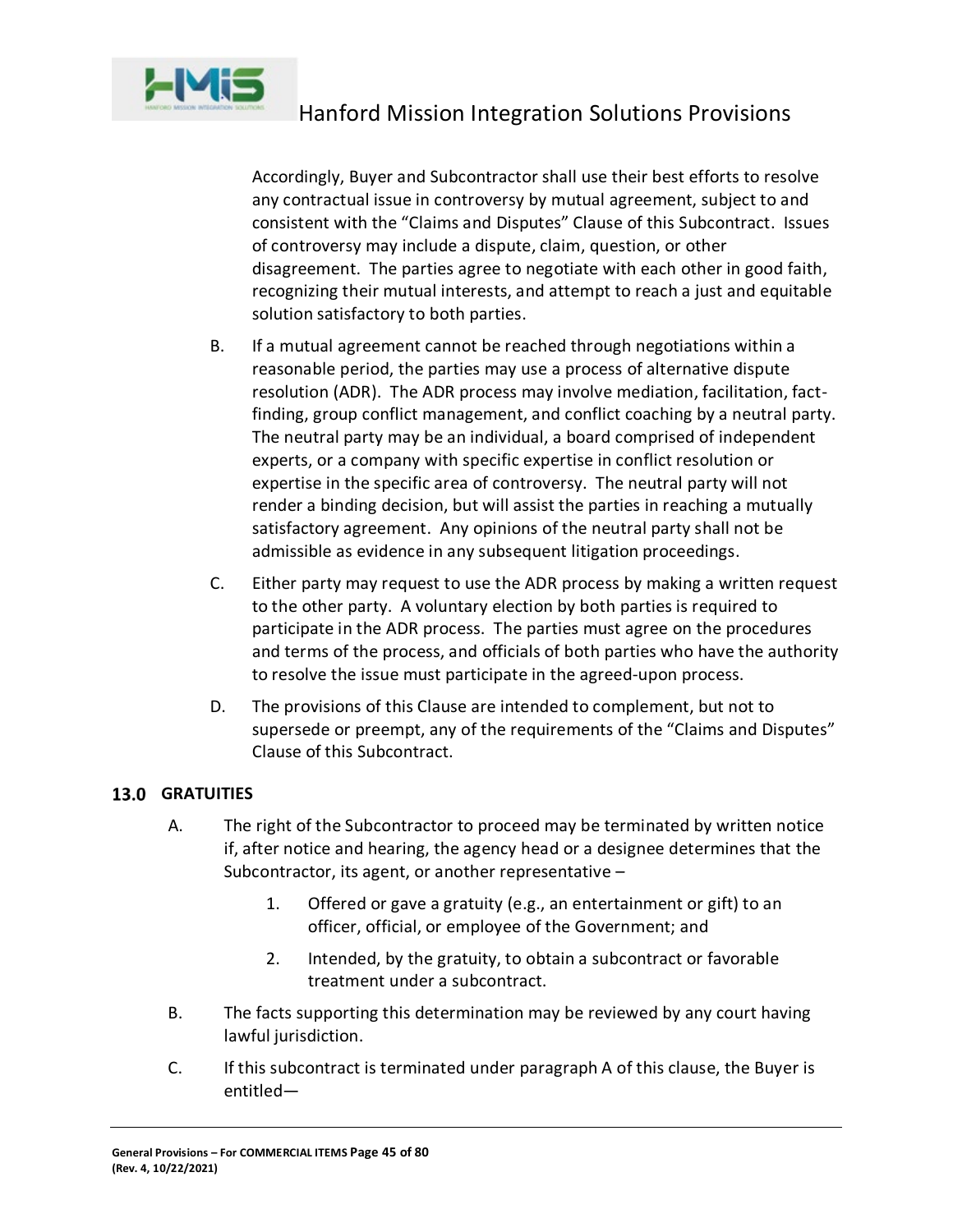

- 1. To pursue the same remedies as in a breach of the subcontract; and
- 2. In addition to any other damages provided by law, to exemplary damages of not less than three (3) nor more than ten (10) times the cost incurred by the Subcontractor in giving gratuities to the person concerned, as determined by the agency head or a designee. (This paragraph C.2 is applicable only if this subcontract uses money appropriated to the Department of Defense.)
- D. The rights and remedies of the Buyer provided in this clause shall not be exclusive and are in addition to any other rights and remedies provided by law or under this subcontract.

# **FLOWDOWN CLAUSES FROM PRIME CONTRACT**

# **Labor Standards**

- A. The DOE Contracting Officer will determine the appropriate labor standards that apply to specific work activities in accordance with the *Wage Rate Requirements* (Construction) statute (formerly known as the Davis-Bacon Act), the *Service Contract Labor Standards* (SCLS) statute (formerly known as the *Service Contract Act of 1965*), or other applicable federal labor standards law. Once a determination is made and the Subcontractor notified, Subcontractor shall comply with the determination and all applicable labor standards Clauses and requirements. Subcontractor shall also ensure that appropriate labor standards Clauses and requirements are flowed down to and incorporated into any applicable lower tier subcontracts.
- B. Subcontractor shall comply, and shall be responsible for compliance by any lower tier subcontractor, with the *Wage Rate Requirements* (Construction), the SCLS, or other applicable labor standards law. Subcontractor shall conduct such payroll and job-site reviews for construction work, including interviews with employees, with such frequency as may be necessary to assure compliance by its subcontractors and as requested or directed by the DOE and the Buyer. When performing work subject to the Wage Rate Requirements (Construction), Subcontractor shall maintain payroll records for a period of six (6) years from completion of the Subcontract, for laborers and mechanics performing the work. In accordance with subparagraph (g) of FAR 52.222-41, *Service Contract Labor Standards*, and subparagraph (b)(4) of FAR 52.222-6, *Construction Wage Rate Requirements*, Subcontractor and its subcontractors shall post in a prominent job-site location, the wage determination and, as applicable, Department of Labor Publications WH-1321, *Employee Rights under the Davis-Bacon Act*, and/or WH-1313, *Employee Rights on Government Contracts*.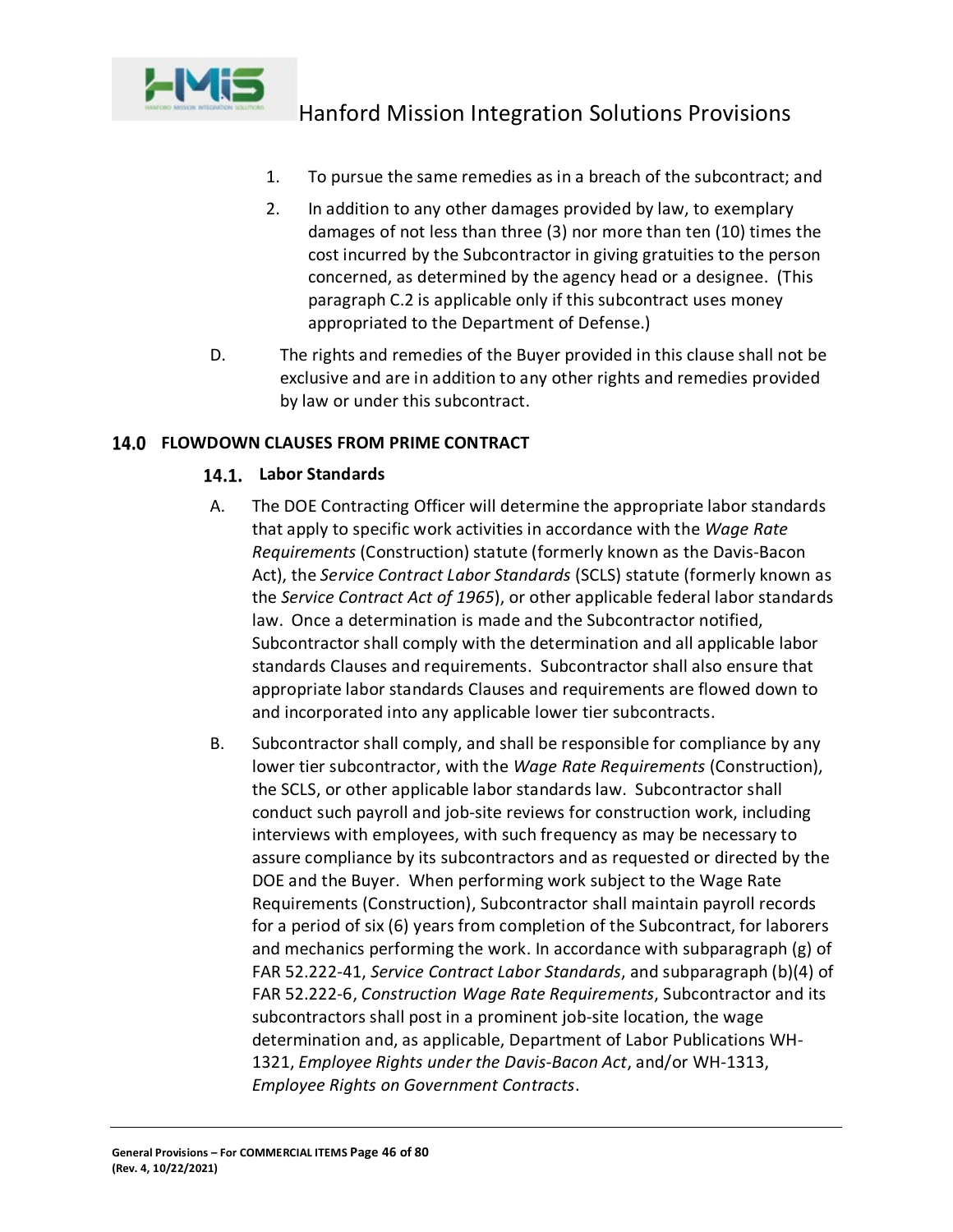

C. In addition to any other requirements in the Subcontract, Subcontractor shall as soon as possible notify the Buyer and the DOE Contracting Officer of all labor standards issues, including all complaints regarding incorrect payment of prevailing wages and/or fringe benefits, received from subcontractor employees; significant labor standards violations, as defined in 29 CFR 5.7; disputes concerning labor standards pursuant to 29 CFR Parts 4, 6, and 8 and as defined in subparagraph (t) of FAR 52.222-41, *Service Contract Labor Standards*; disputed labor standards determinations; Department of Labor investigations; or legal or judicial proceedings related to the labor standards under this subcontract. Subcontractor shall furnish such additional information as may be required from time to time by Buyer and/or the DOE Contracting Officer.

# **DOE-H-2053 (Oct 2014) (***Amended***)**

*DOE-H-2053 Worker Safety and Health Program In Accordance with 10 CFR 851 (Oct 2014) (Amended)*

- A. The Subcontractor shall comply with all applicable safety and health requirements set forth in 10 CFR 851, *Worker Safety and Health Program*, and any applicable DOE directives incorporated into the Prime Contract. The Subcontractor shall develop, implement, and maintain a written *Worker Safety and Health Program* (WSHP) which shall describe the Subcontractor's method for complying with and implementing the applicable requirements of 10 CFR 851. The WSHP shall be submitted to and approved by DOE. The approved WSHP must be implemented prior to the start of work. In performance of the work, the Subcontractor shall provide a safe and healthful workplace and must comply with its approved WSHP and all applicable federal and state environment, health, and safety regulations.
- B. The Subcontractor shall take all reasonable precautions to protect the environment, health, and safety of its employees, Buyer personnel, DOE personnel, and members of the public. When more than one contractor works in a shared workplace, the Subcontractor shall coordinate with the other contractors to ensure roles, responsibilities, and worker safety and health provisions are clearly delineated. The Subcontractor shall participate in all emergency response drills and exercises related to the Subcontractor's work, and interface with other DOE contractors and subcontractors.
- C. The Subcontractor shall take all necessary and reasonable steps to minimize the impact of its work on DOE functions and employees, and immediately report all job-related injuries and/or illnesses which occur in any DOE facility to Buyer and the Contracting Officer Representative (COR). Upon request, the Subcontractor shall provide to Buyer and/or the COR a copy of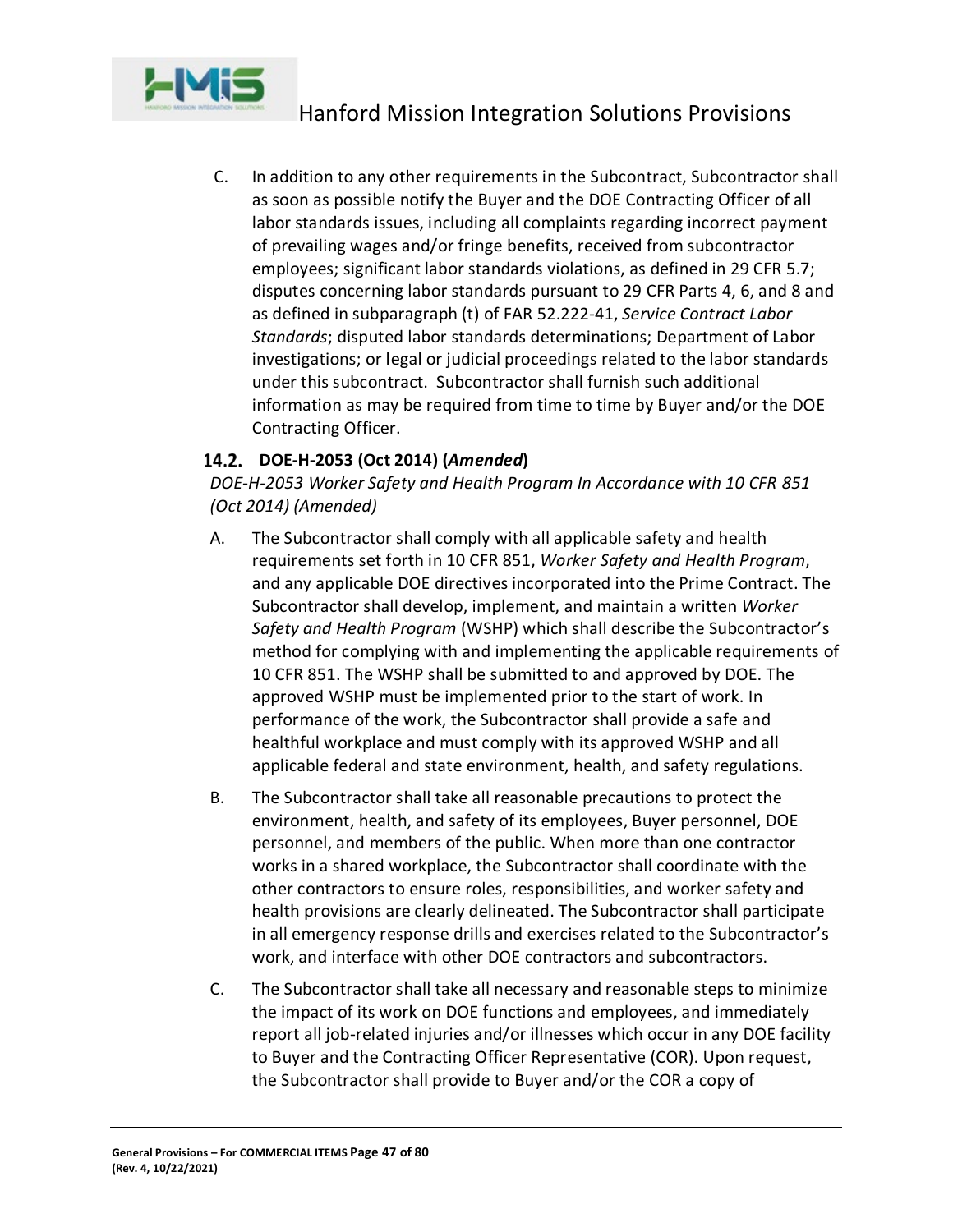

occupational safety and health self-assessments and/or inspections of work sites for job hazards for work performed at DOE facilities.

- D. Buyer may notify the Subcontractor, in writing, of any noncompliance with the terms of this Clause, and the corrective action(s) to be taken. After receipt of such notice, the Subcontractor shall immediately take such corrective action(s).
- E. In the event that the Subcontractor fails to comply with the terms and conditions of this Clause, Buyer may, without prejudice to any other legal or contractual rights, issue a stop-work order halting all or any part of the work. Thereafter, Buyer may, at its discretion, cancel the stop-work order so that the performance of work may be resumed. The Subcontractor shall not be entitled to an equitable adjustment of the contract amount or extension of the performance schedule due to any stop-work order issued under this Clause.
- F. The Subcontractor shall flow down the requirements of this Clause to all lower-tier subcontracts at any tier.
- G. In the event of a conflict between the requirements of this Clause and 10 CFR 851, the requirements of 10 CFR 851 shall take precedence.

# 14.3. Subcontract Timekeeping Records Signature Requirement

- A. Subcontractor shall provide to Contractor timecards for its hourly employees and the hourly employees of sub-tier subcontractors Subcontractor shall provide the subcontract and sub tier timecards with every request for payment of the subcontractor costs to the subcontractors. Subcontractor's provision of timecards as required by this Clause shall be a condition of payment for subcontractor costs. The timecards must reflect actual hours worked. The timecards must be signed by the employee and certified by the employee's supervisor prior to Subcontractor providing them to Contractor. Subcontractor and sub tiers shall maintain adequate timekeeping procedures, controls, and processes for billing Government work.
- B. Subcontractor shall comply with all requests from Buyer for information, data, or documents relating to its timecards, timekeeping procedures, controls, or processes. Subcontractor shall promptly provide all information, data, and documents requested by Buyer. Subcontractor. Subcontractor shall, at least once every three (3) years, conduct a labor audit of cost reimbursable lower-tier subcontractors and sub tiers. The audit shall be conducted to either Institute of Internal Auditors standards (if conducted internally) or GAGAS (if conducted externally), unmodified. This Clause shall be flowed down to all cost reimbursable type and non-fixed price subcontracts and sub tiers.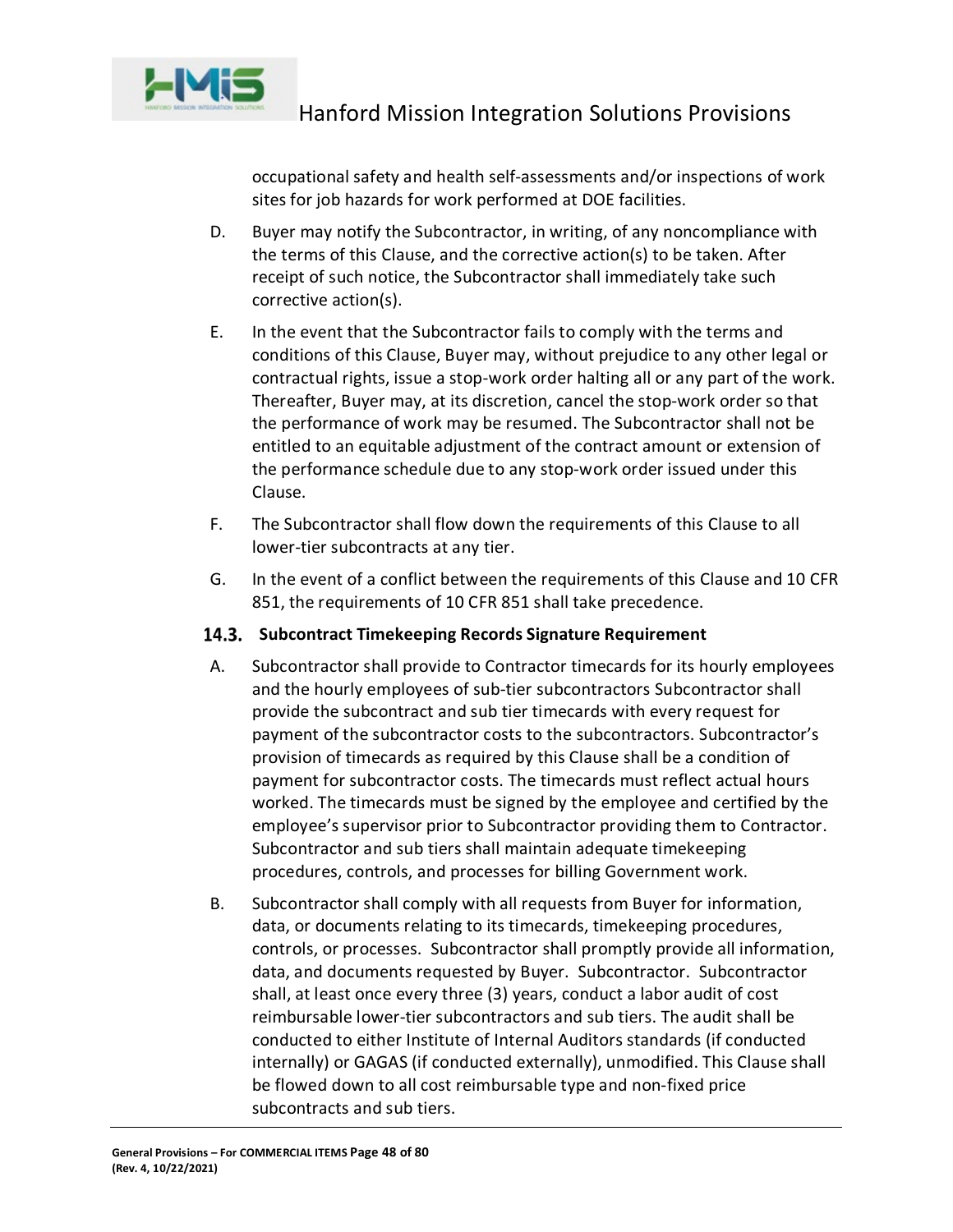

# **Hanford Site Recreation Policy**

- A. Subcontractor shall comply with the *Hanford Site Recreation Policy*, as updated by DOE.
- B. Subcontractor shall flow down the requirements of this Clause to any lowertier subcontractors.
- C. Subcontractor agrees to indemnify, defend, and hold harmless Buyer for any and all liability, loss, damages, penalties, claims, costs, and expenses, including attorney fees and costs of legal action, litigation, or settlement, arising from or relating to Subcontractor's or any lower-tier subcontractor's failure to comply with the *Hanford Site Recreation Policy*.

# **DOE-H-2064 Alternate II (Oct 2014) (***Amended***)**

*DOE-H-2064 Use of Information Technology Equipment, Software, and Third Party Services – Alternate II (Oct 2014) (Amended)*

- A. *Acquisition of Information Technology*. The Government may provide information technology equipment, existing computer software (as described in 48 CFR 27.405), and third party services for Subcontractor's use in the performance of the Subcontract; and Buyer or the DOE Contracting Officer may provide guidance to Subcontractor regarding usage of such equipment, software, and third party services. Subcontractor is not authorized to acquire (lease or purchase) information technology equipment, existing computer software, or third party services at the Government's expense without prior written approval of the DOE Contracting Officer. Should Subcontractor propose to acquire information technology equipment, existing computer software, or third party services, Subcontractor shall provide to Buyer justification for the need, including a complete description of the equipment, software, or third party service to be acquired, and a lease versus purchase analysis if appropriate.
- B. Subcontractor shall immediately provide written notice to Buyer when an employee of Subcontractor no longer requires access to the Government information technology systems.
- C. Subcontractor shall not violate any software licensing agreement, or cause Buyer or the Government to violate any licensing agreement.
- D. Subcontractor agrees that its employees will not use, copy, disclose, modify, or reverse engineer existing computer software provided to it by Buyer or the Government except as permitted by the license agreement or any other terms and conditions under which the software is made available to Subcontractor.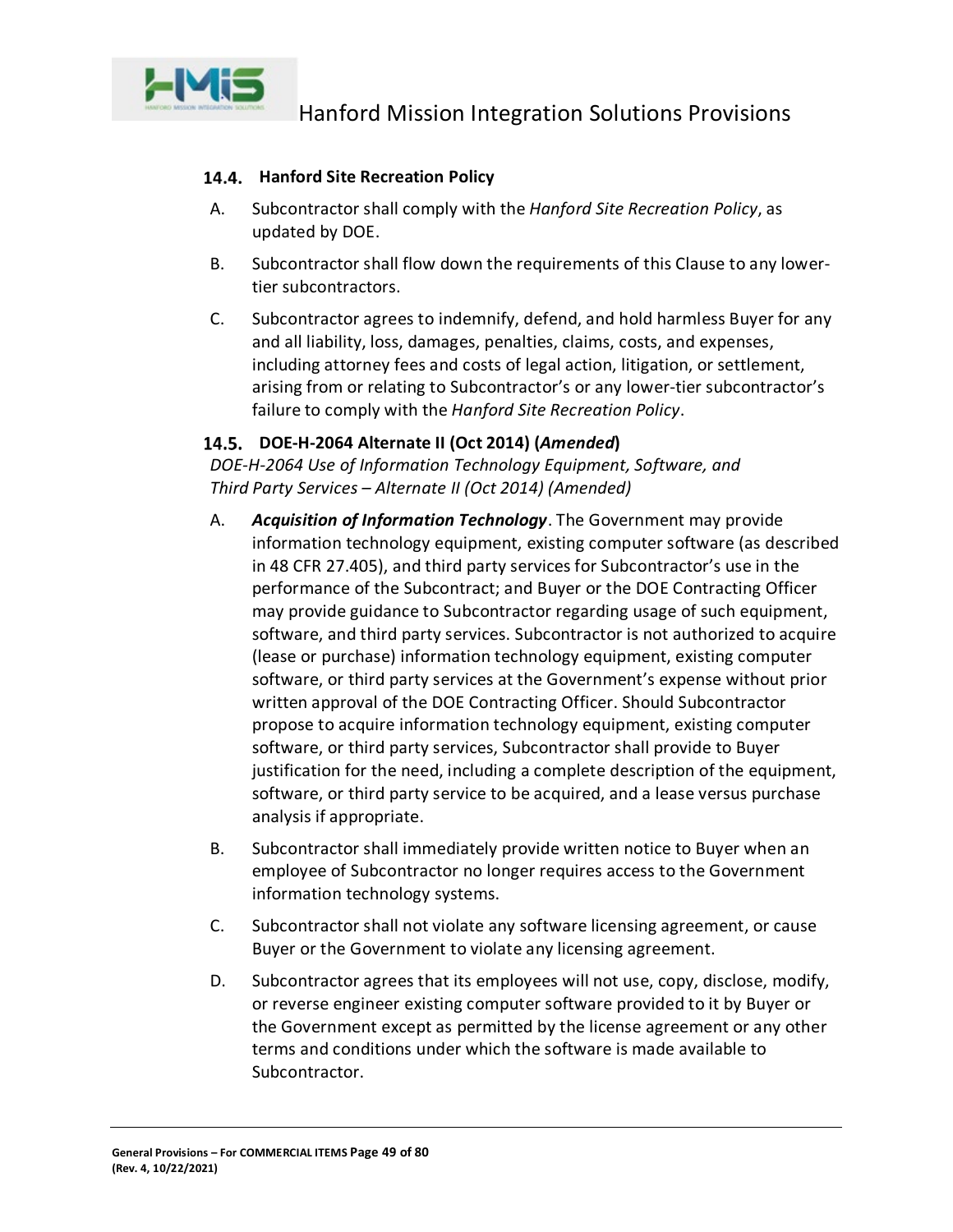

- E. If at any time during the performance of this contract Subcontractor has reason to believe that its utilization of Buyer- or Government-furnished existing computer software may involve or result in a violation of the software licensing agreement, Subcontractor shall promptly notify Buyer, in writing, of the pertinent facts and circumstances. Pending direction from Buyer, Subcontractor shall continue performance of the work required under this Subcontract without utilizing the software.
- F. Subcontractor agrees to include the requirements of this Clause in all lowertier subcontracts and to require any lower-tier subcontractors to agree to include the requirements of this Clause in all subcontracts at any tier.
- G. Subcontractor shall comply with the requirements of those DOE directives, or parts thereof, identified elsewhere in the contract.
- H. Subcontractor agrees to indemnify, defend, and hold harmless Buyer for any and all liability, loss, damages, penalties, claims, costs, and expenses, including attorney fees and costs of legal action, litigation, or settlement, arising from or relating to Subcontractor's failure to comply with any provision of this Clause or any breach of Subcontractor's duties and obligations under this Clause.

# **DOE H-2019 (Oct 2014) (***Amended***)**

# *DOE H-2019 Disposition of Intellectual Property – Failure to Complete Contract Performance (Oct 2014) (Amended)*

- A. The following provisions shall apply in the event Subcontractor does not complete Subcontract performance for any reason:
	- 1. The Government may take possession of and use all technical data, including limited rights data, restricted computer software, and data and software obtained from subcontractors, licensors, and licensees, necessary to complete the work in conformance with this contract, including the right to use the data in any Government solicitations for the completion of the work contemplated under this contract. Technical data includes, but is not limited to, specifications, designs, drawings, operations manuals, flowcharts, software, databases, and any other information necessary for of the completion of the work under this contract. Limited rights data and restricted computer software will be protected in accordance with the provisions of the Clause DEAR 970.5227-1, Rights in Data-Facilities (DEC 2000), incorporated into this Subcontract. Subcontractor shall ensure that its lower-tier subcontractors and licensors make similar rights available to the Government and its contractors.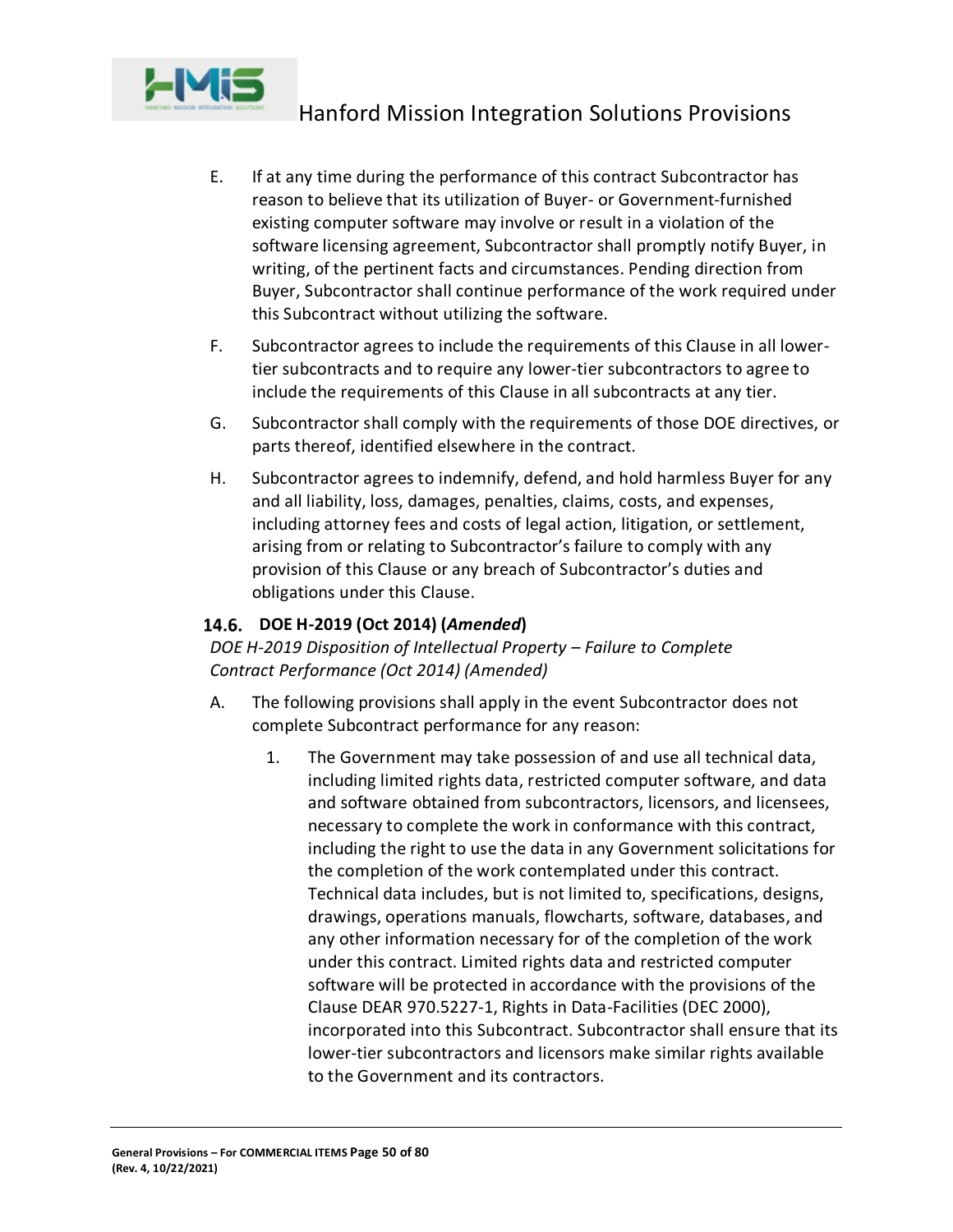

- 2. Subcontractor agrees to and does hereby grant to the Government an irrevocable, non-exclusive, paid-up license in and to any inventions or discoveries regardless of when conceived or actually reduced to practice by Subcontractor, and any other intellectual property, including technical data, which are owned or controlled by Subcontractor, at any time through completion of this contract and which are incorporated or embodied in the construction of the facilities or which are utilized in the operation or remediation of the facilities or which cover articles, materials or products manufactured at a facility: (1) to practice or to have practiced by or for the Government at the facility; and (2) to transfer such license with the transfer of that facility. The acceptance or exercise by the Government of the aforesaid rights and license shall not prevent the Government at any time from contesting the enforceability, validity, or scope of, or title to, any rights or patents or other intellectual property herein licensed.
- 3. In addition, Subcontractor will take all necessary steps to assign permits, authorizations, leases, and licenses in any third party intellectual property to the Government, or such other third party as the Government may designate, that are necessary for the completion of the work contemplated under this Contract.
- B. Subcontractor agrees to indemnify, defend, and hold harmless Buyer for any and all liability, loss, damages, penalties, claims, costs, and expenses, including attorney fees and costs of legal action, litigation, or settlement, arising from or relating to any breach of its duties and obligations under this Clause.

# **FAR 52.204-10 (Oct 2016) (***Amended)*

*FAR 52.204-10 Reporting Executive Compensation and First-Tier Subcontract Awards (Oct 2016) (Amended)*

- A. If the value of this Subcontract is \$30,000 or more, unless otherwise directed by Buyer, by the end of the month following the month of award, and annually thereafter (calculated from the prime contract award date), Subcontractor shall report to Buyer the names and total compensation of each of the five most highly compensated executives for Subcontractor for Subcontractor's preceding completed fiscal year at http://www.fsrs.gov, if:
	- 1. In the subcontractor's preceding fiscal year, the subcontractor received
		- a. Eighty percent or more of its annual gross revenues from federal contracts (and subcontracts), loans, grants (and subgrants),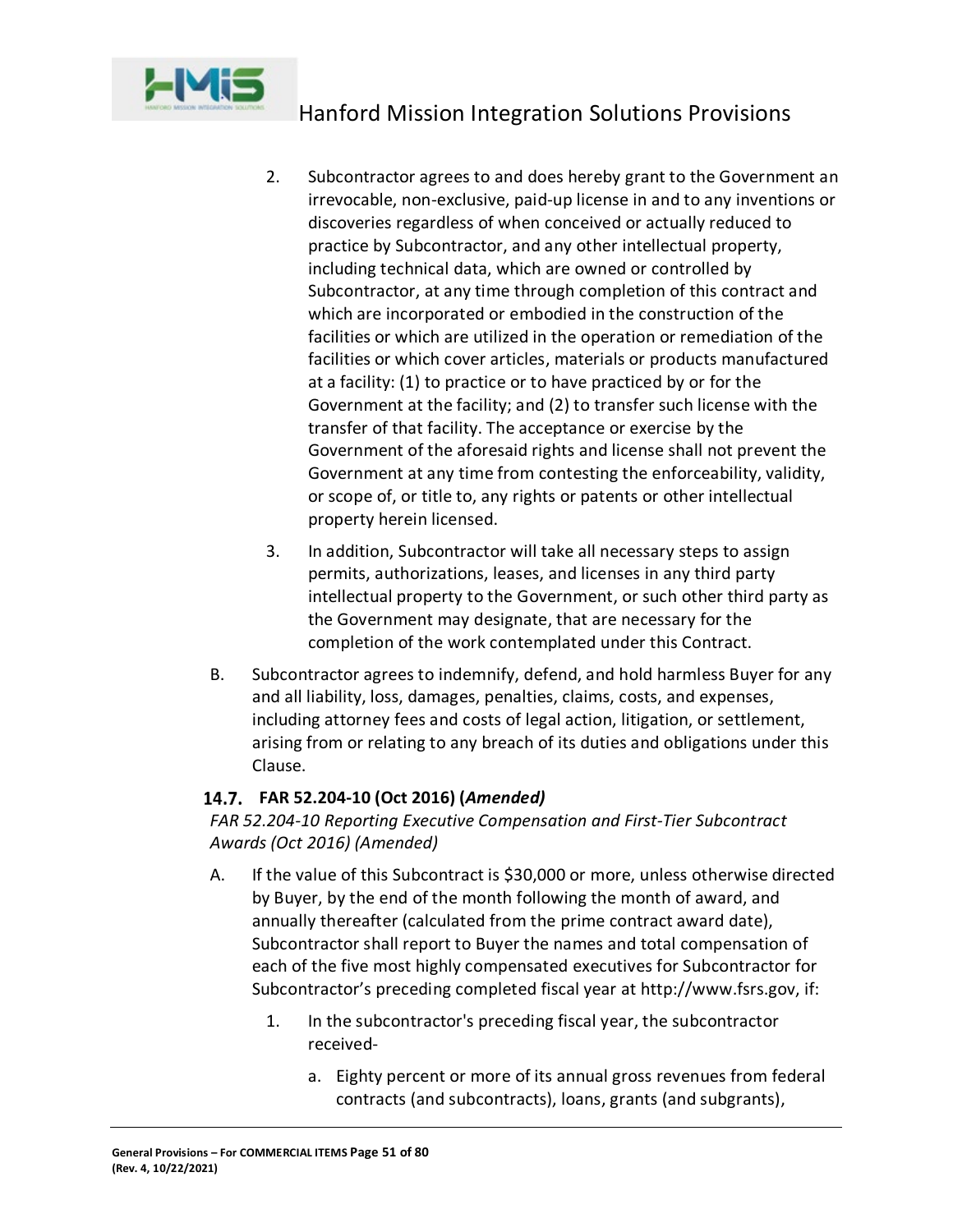

cooperative agreements, and other forms of federal financial assistance; and

- b. 25,000,000 or more in annual gross revenues from federal contracts (and subcontracts), loans, grants (and subgrants), cooperative agreements, and other forms of federal financial assistance; and
- 2. The public does not have access to information about the compensation of the executives through periodic reports filed under section 13(a) or 15(d) of the *Securities Exchange Act of 1934* (15 U.S.C. 78m(a), 78o(d)) or section 6104 of the *Internal Revenue Code of 1986*. (To determine if the public has access to the compensation information, see the U.S. Security and Exchange Commission total compensation filings at http://www.sec.gov/answers/execomp.htm.)
- B. Subcontractor shall notify Buyer within five (5) calendar days of any changes to data reported during the performance of this Subcontract.
- C. If Subcontractor in the previous tax year had gross income from all sources under \$300,000, Subcontractor is exempt from the aforementioned reporting requirements. However, Subcontractor must notify Buyer after award of the Subcontract to alert them of your exemption.
- D. The FSRS database at http://www.fsrs.gov will be prepopulated with some information from SAM and FPDS databases. If FPDS information is incorrect, the Subcontractor should immediately notify the Buyer. If the SAM database information is incorrect, the Subcontractor is responsible for correcting this information and agrees to indemnify and hold Buyer harmless for any violation of this provision.

# **FAR 52.204-13 (Oct 2016) (***Amended***)**

*FAR 52.204-13 System for Award Management Maintenance (Oct 2016) (Amended)*

- A. Definitions. As used in this Clause "Data Universal Numbering System (DUNS) number" means the 9–digit number assigned by Dun and Bradstreet, Inc. (D&B) to identify unique business entities, which is used as the identification number for federal Contractors.
- B. "Data Universal Numbering System+4 (DUNS+4) number" means the DUNS number assigned by D&B plus a 4–character suffix that may be assigned by a business concern (D&B has no affiliation with this 4– character suffix). This 4–character suffix may be assigned at the discretion of the business concern to establish additional SAM records for identifying alternative Electronic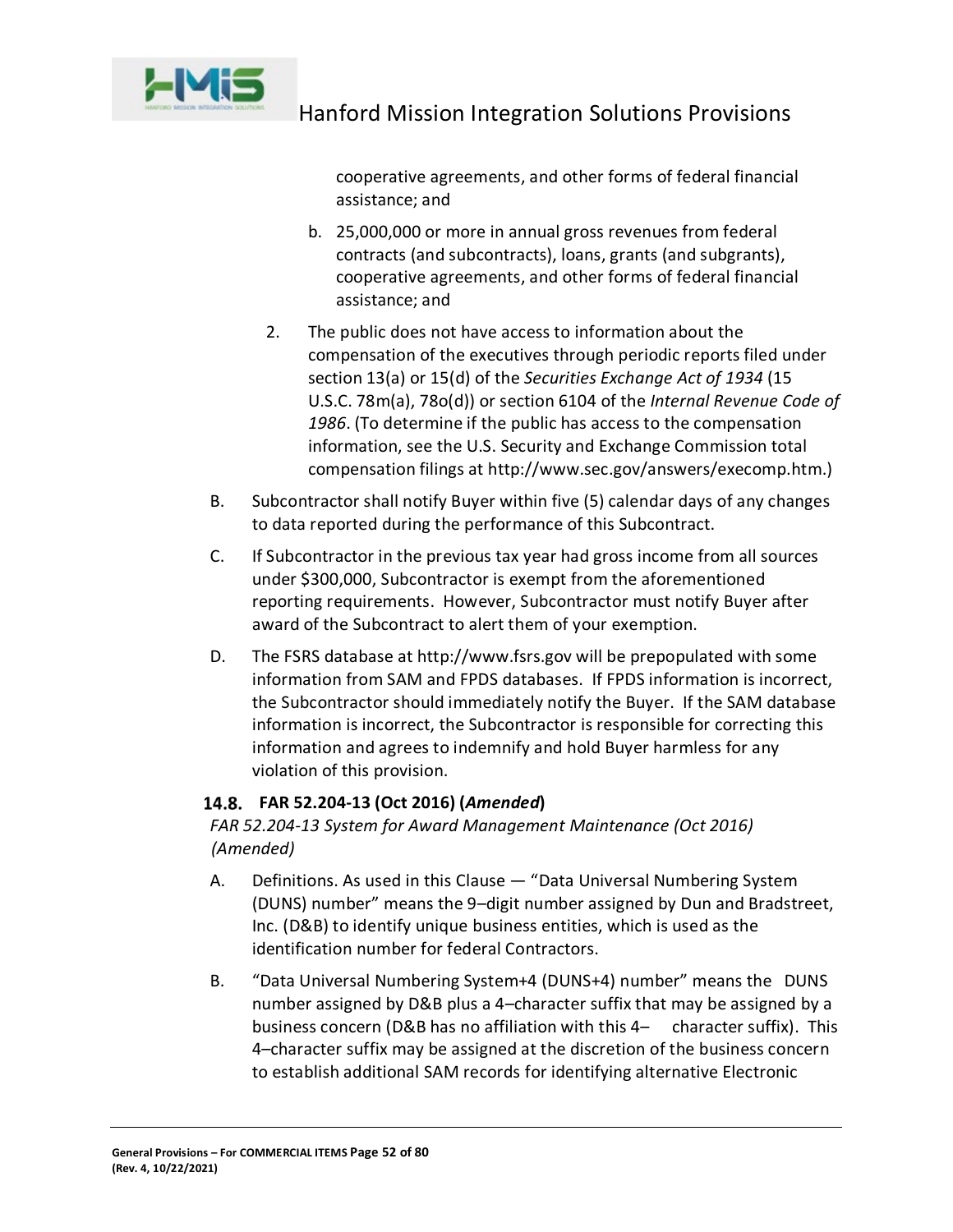

Funds Transfer (EFT) accounts (see the FAR at subpart 32.11) for the same concern.

- C. "Electronic Funds Transfer (EFT) indicator" means a four-character suffix to the unique entity identifier. The suffix is assigned at the discretion of the commercial, nonprofit, or Government entity to establish additional System for Award Management (SAM) records for identifying alternative EFT accounts (see subpart 32.11) for the same entity.
- D. "Registered in the System for Award Management (SAM) database" means that —
	- 1. The Subcontractor has entered all mandatory information, including the DUNS number or the DUNS+4 number, the Contractor and Government Entity (CAGE) code, as well as data required by the federal Funding Accountability and Transparency Act of 2006 (see subpart 4.14), into the SAM database;
	- 2. The Subcontractor has entered all mandatory information, including the unique entity identifier and the EFT indicator (if applicable), the Commercial and Government Entity (CAGE) code, as well as data required by the federal Funding Accountability and Transparency Act of 2006 (see subpart 4.14), into the SAM database;
	- 3. The Subcontractor has completed the Core, Assertions, Representations and Certifications, and Points of Contact sections of the registration in the SAM database; and
	- 4. The Government has marked the record "Active".
- E. "System for Award Management (SAM)" means the primary Government repository for prospective federal awardee and federal awardee information and the centralized Government system for certain contracting, grants, and other assistance-related processes. It includes —
	- 1. Data collected from prospective federal awardees required for the conduct of business with the Government;
	- 2. Prospective contractor-submitted annual representations and certifications in accordance with FAR subpart 4.12; and
	- 3. Identification of those parties excluded from receiving federal contracts, certain subcontracts, and certain types of federal financial and non-financial assistance and benefits.
- F. "Unique entity identifier" means a number or other identifier used to identify a specific commercial, nonprofit, or Government entity. See www.sam.gov for the designated entity for establishing unique entity identifiers.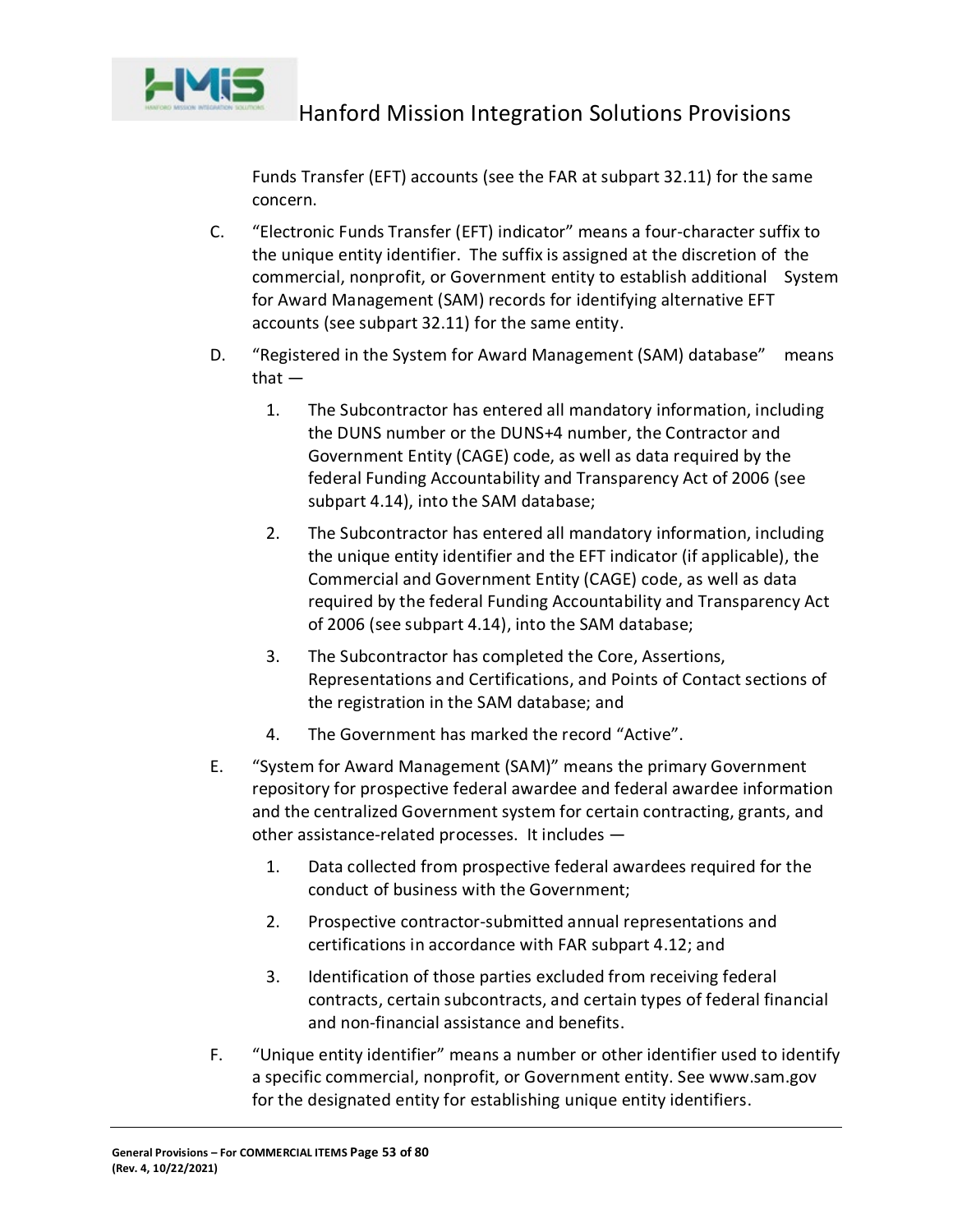

- G. Subcontractor is responsible for the accuracy and completeness of the data within the SAM database, and for any liability resulting from Buyer's or the Government's reliance on inaccurate or incomplete data. To remain registered in the SAM database after the initial registration, Subcontractor is required to review and update on an annual basis, from the date of initial registration or subsequent updates, its information in the SAM database to ensure it is current, accurate, and complete. Subcontractor specifically agrees to notify Buyer in writing within five (5) days of any change to its SAM database information.
- H. If Subcontractor has legally changed its business name, doing business as name, or division name (whichever is shown on the contract), or has transferred the assets used in performing the contract, but has not completed the necessary requirements regarding novation and change-ofname agreements in subpart 42.12, Subcontractor shall provide the responsible Buyer representative a minimum of one business day's written notification of its intention to —
	- 1. Change the name in the SAM database;
	- 2. Comply with the requirements of subpart 42.12 of the FAR; and
	- 3. Agree in writing to the timeline and procedures specified by the responsible Buyer representative. The Subcontractor shall provide with the notification sufficient documentation to support the legally changed name.
- I. If Subcontractor fails to comply with the requirements of this Paragraph, or fails to perform the agreement at Subparagraph (3) of this Paragraph, and, in the absence of a properly executed novation or change-of-name agreement, the SAM information that shows the Subcontractor to be other than the Subcontractor indicated in the Subcontract will be considered to be incorrect information. Buyer has the unilateral right to withhold contract payments from Subcontractor until the requirements of this Paragraph have been compiled with.
- J. Subcontractor shall not change the name or address for EFT payments or manual payments, as appropriate, in the SAM record to reflect an assignee for the purpose of assignment of claims (see FAR subpart 32.8, Assignment of Claims). Assignees shall be separately registered in the SAM. Information provided to the Subcontractor's SAM record that indicates payments, including those made by EFT, to an ultimate recipient other than that Subcontractor will be considered to be incorrect information. Buyer has the unilateral right to withhold contract payments from Subcontractor until the information is corrected in accordance with this paragraph.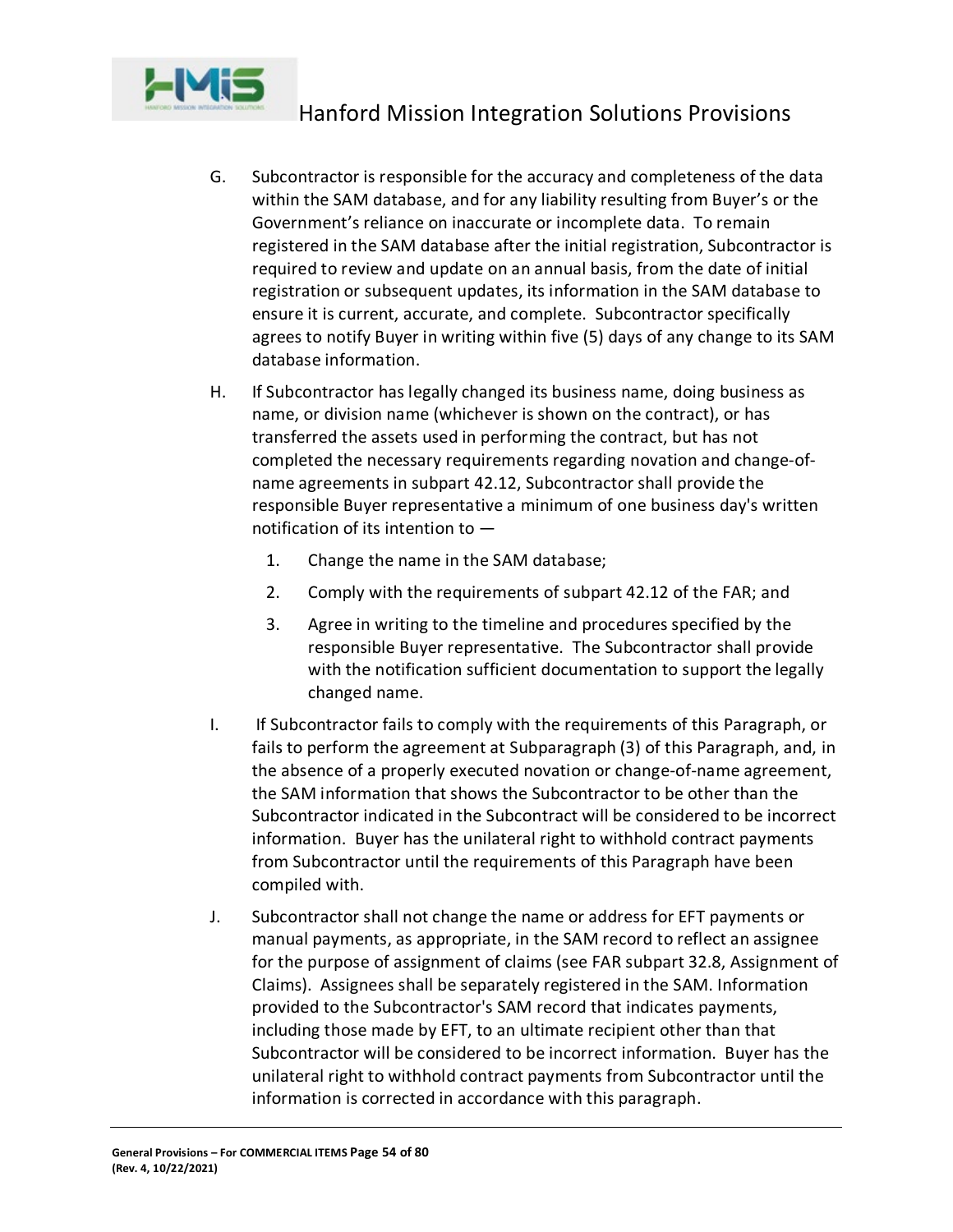

- K. The Subcontractor shall ensure that the DUNS number is maintained with Dun & Bradstreet throughout the life of the contract. The Subcontractor shall communicate any change to the DUNS number to the Buyer within 30 days after the change, so an appropriate modification can be issued to update the data on the subcontract. A change in the DUNS number does not necessarily require a novation be accomplished. Dun & Bradstreet may be contacted —
	- 1. Via the internet at http://fedgov.dnb.com/webform or if the Contractor does not have internet access, it may call Dun and Bradstreet at 1–866–705–5711 if located within the United States; or
	- 2. If located outside the United States, by contacting the local Dun and Bradstreet office.
- L. Subcontractor shall ensure that the unique entity identifier is maintained with the entity designated at<https://www.sam.gov/SAM/> for establishment of the unique entity identifier throughout the life of the contract. Subcontractor shall communicate any change to the unique entity identifier to Buyer within thirty (30) calendar days after the change, so an appropriate modification can be issued to update the data on the contract. A change in the unique entity identifier does not necessarily require a novation be accomplished.
- M. Subcontractor agrees to indemnify, defend, and hold harmless Buyer for any and all liability, loss, damages, penalties, claims, costs, and expenses, including attorney fees and costs of legal action, litigation, or settlement, arising from or relating to Subcontractor's breach of any duty or obligation described in this Section, specifically including Subcontractor's breach of its duty to retain complete and accurate information in the aforementioned government databases and to notify Buyer of any material changes to any of that information within five (5) calendar days of any change.

# **FAR 52.219-4 (***Amended***)**

*FAR 52.219-4 Notice of Price Evaluation Preference for HUBZone Small Business Concerns (Amended)*

- A. This Clause applies to any Subcontractor representing itself as a HUBZone concern.
- B. Subcontractor shall spend
	- 1. For services (except construction), at least 50 percent of the cost of personnel for contract performance on its own employees or employees of other HUBZone small business concerns;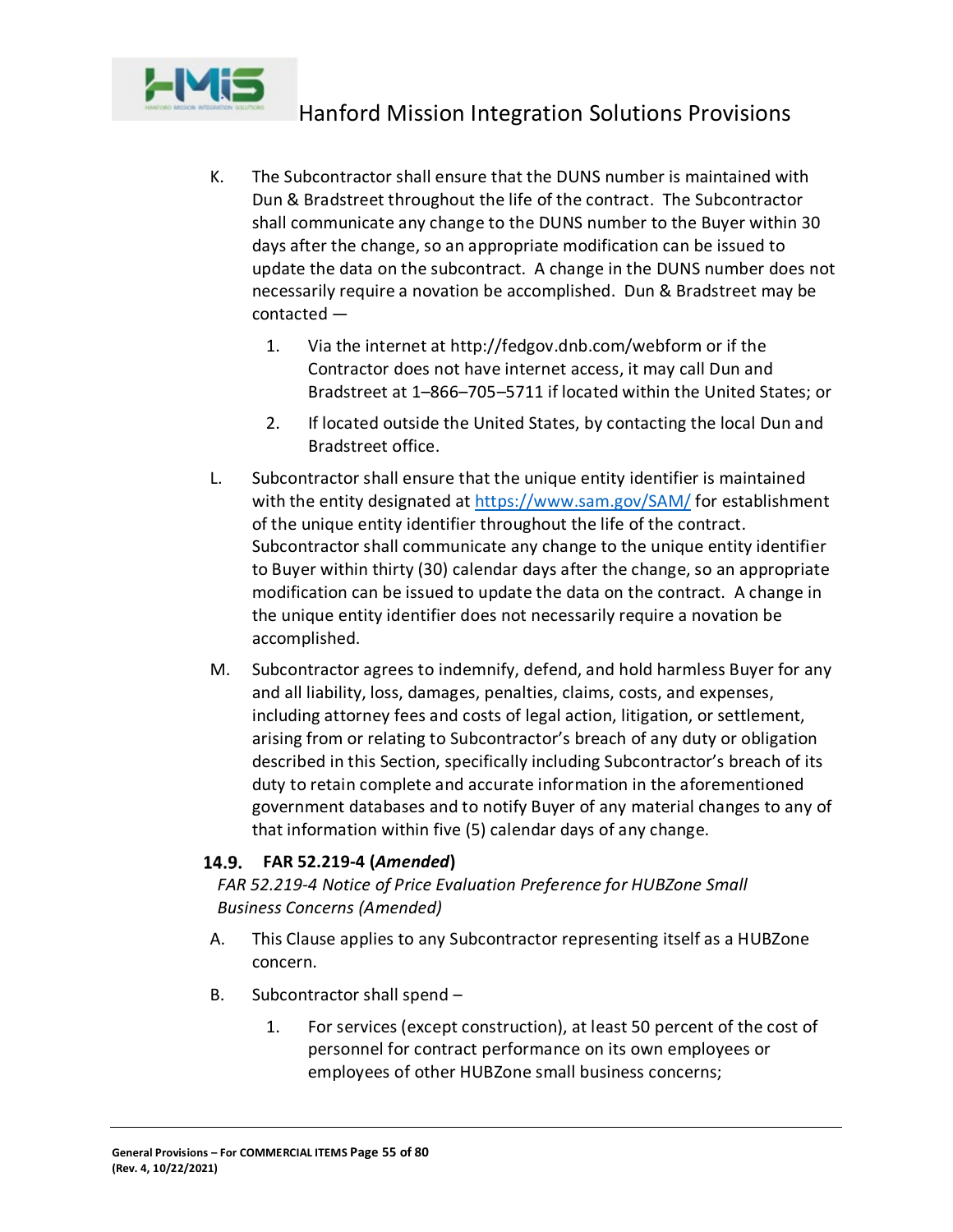

- 2. For supplies (other than procurement from a nonmanufacturer of such supplies), at least 50 percent of the cost of manufacturing, excluding the cost of materials, on the concern or other HUBZone small business concerns;
- 3. For general construction
	- i. At least 15 percent of the cost of contract performance to be incurred for personnel on its own employees;
	- ii. At least 50 percent of the cost of the contract performance to be incurred for personnel on its own employees or on a combination of its own employees and employees of HUBZone small business concern subcontractors;
	- iii. No more than 50 percent of the cost of contract performance to be incurred for personnel on concerns that are not HUBZone small business concerns; or
- 4. For construction by special trade contractors
	- i. At least 25 percent of the cost of contract performance to be incurred on its own employees;
	- ii. At least 50 percent of the cost of the contract performance to be incurred for personnel on its own employees or on a combination of its own employees and employees of HUBZone small business concern subcontractors;
	- iii. No more than 50 percent of the cost of contract performance to be incurred for personnel on concerns that are not HUBZone small business concerns.
- C. If Subcontractor is a HUBZone joint venture, Subcontractor agrees that the aggregate of the HUBZone small business concerns to the joint venture, not each concern separately, will perform the applicable percentage of work requirements.
- D. Notice. Subcontractor acknowledges that a prospective HUBZone awardee must be a HUBZone small business concern at the time of award of this Subcontract. The HUBZone offeror shall provide Buyer a copy of the notice required by 13 CFR 126.501 if material changes occur before contract award that could affect its HUBZone eligibility. Subcontractor also agrees to notify Buyer in writing within five (5) calendar days of any material change or lapse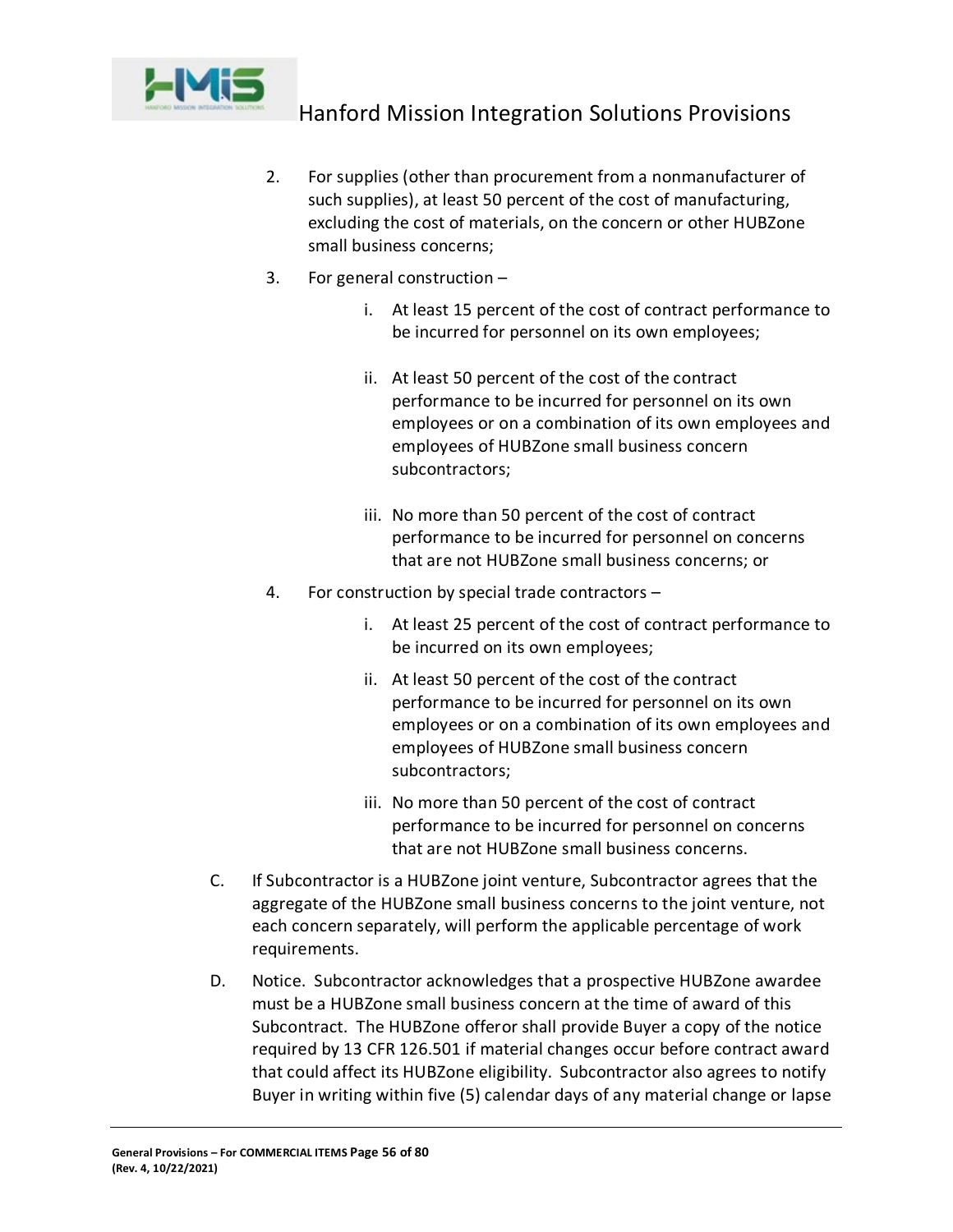

to its HUBZone status, including if it fails to renew its status as a HUBZone concern with the Small Business Administration.

E. Indemnity. Subcontractor agrees to indemnify, defend, and hold harmless Buyer for any and all liability, loss, damages, penalties, claims, costs, and expenses, including attorney fees and costs of legal action, litigation, or settlement, arising from or relating to Subcontractor's breach of any duty or obligation described in this Clause.

# **14.10. Shipment Notification**

- A. Subcontractor and/or any lower-tier subcontractor shall notify Energy Northwest seven (7) days in advance (1) of movement of "common" explosives over 1,800 pounds excluding small arms ammunitions or classified shipments within five (5) miles of Energy Northwest and/or, (2) of any railroad shipment from/to Hanford north of the rail spur to the Fast Flux Test Facility.
- B. For EM radioactive material/waste shipments by motor carrier and/or rail, the additional security measures described below shall be implemented. Documentation that the security measures were performed shall be maintained with the shipping papers.
	- 1. Additional Security Measures to be Implemented for Motor Carriers transporting Radioactive Material/Waste Shipments:
		- i. Verify and document that site security plans require drivers entering the faculty for loading/unloading of shipments to sign in at the security gate and be escorted to the loading/unloading location unless a security badge has been issued.
		- ii. Verify and document the name of the drivers, who will be entering DOE facilities to pick up shipments to be used for commercial shipments, are on the list provided by the motor carrier.
		- iii. Verify and document the motor carriers to be used have provided documentation that all drivers meet the personal security requirements addressed in the *U.S. Department of Transportation's Security Sensitive Visits*.
		- iv. Obtain copies of documentation from the carriers that all drivers are citizens of the United States.
		- v. Verify the drivers have a Commercial Driver's License, with proper hazardous materials endorsements, and attach a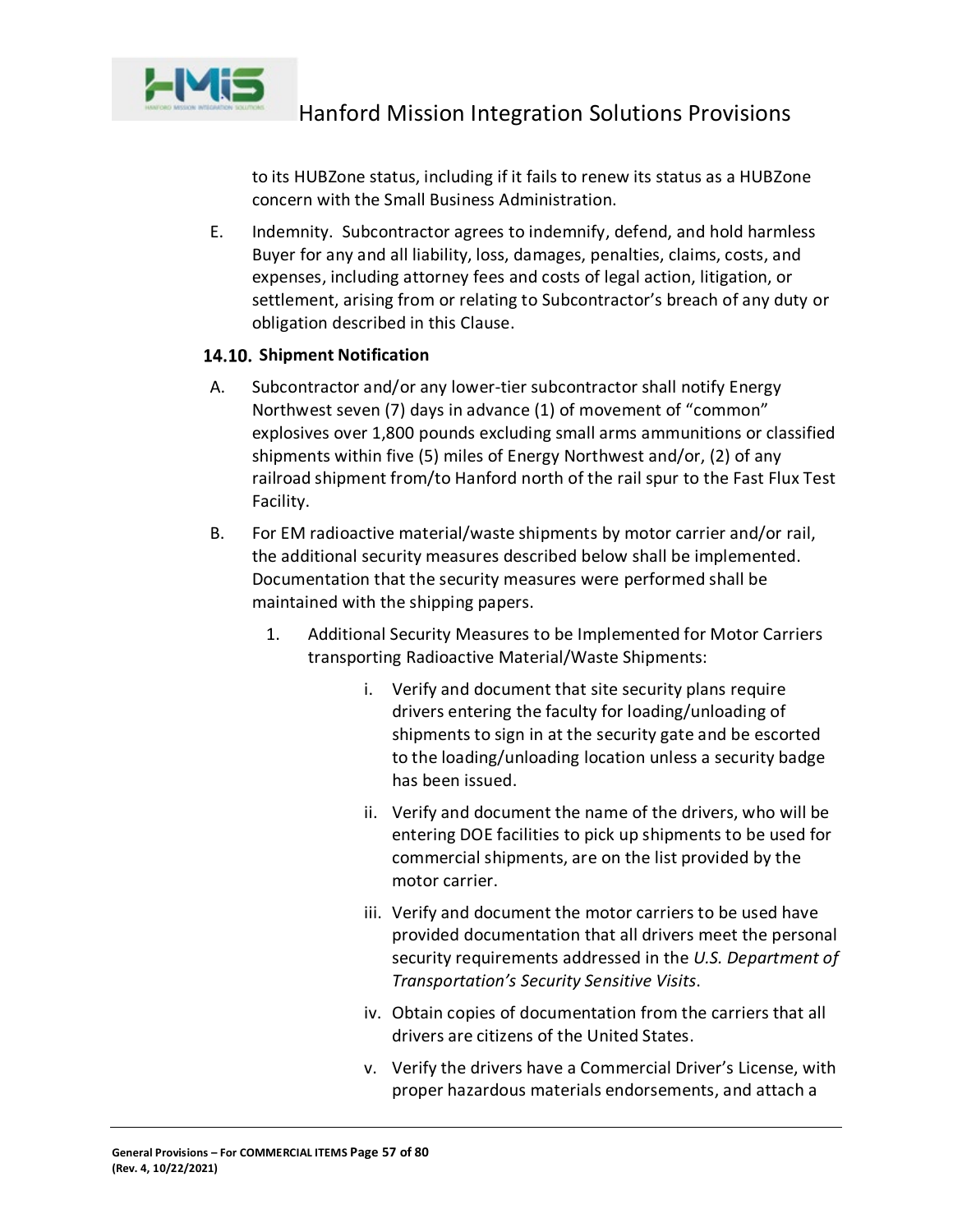

copy to the shipment documentation to be kept on file for each shipment.

- vi. Verify the drivers have a Commercial Driver's License, with proper hazardous materials endorsements, and attach a copy to the shipment documentation to be kept on file for each shipment.
- vii. Verify and document the carriers utilize satellite tracking and/or maintains cellular telephone contact with the driver, including the requirement that the driver must contact carrier dispatch at regular intervals.
- viii.Require security staff to perform and document perloading equipment inspections to avoid explosive and other devices as detailed in Measure 18 of CRD Notice 473.9 (Supplemented Rev. 0), Security Conditions.

**NOTE:** *DOE Notice, Measure 18. Implement screening for other deliveries at designated inspection points to identify explosives and incendiary devices. Use canine (K-9) teams for inspections, when available. Instruct Site personnel to report suspicious packages to Security and refrain from handling them until cleared by appropriate authority.*

- ix. Provide the drivers a briefing and a copy of written instructions regarding en route shipment security measures to be taken. Ensure the drivers can read and understand the instructions provided and have the driver sign a copy of the instructions. Attach signed and dated copy of the instructions to the shipment documentation to be kept on file.
- x. Request consignee notification of receipt of shipments.
- 1. Additional Security Measures to be Implemented for Motor Carriers transporting Radioactive Material/Waste Shipments:
	- i. Obtain a copy of the rail carrier's security plan. Ensure the plan identifies communications links, frequency of communication, and points of contact information for security-related emergencies.
	- ii. Implement a mechanism to be notified by the carrier should cars/train encounter any unexpected occurrences en route. Ensure the rail carrier has access to the information.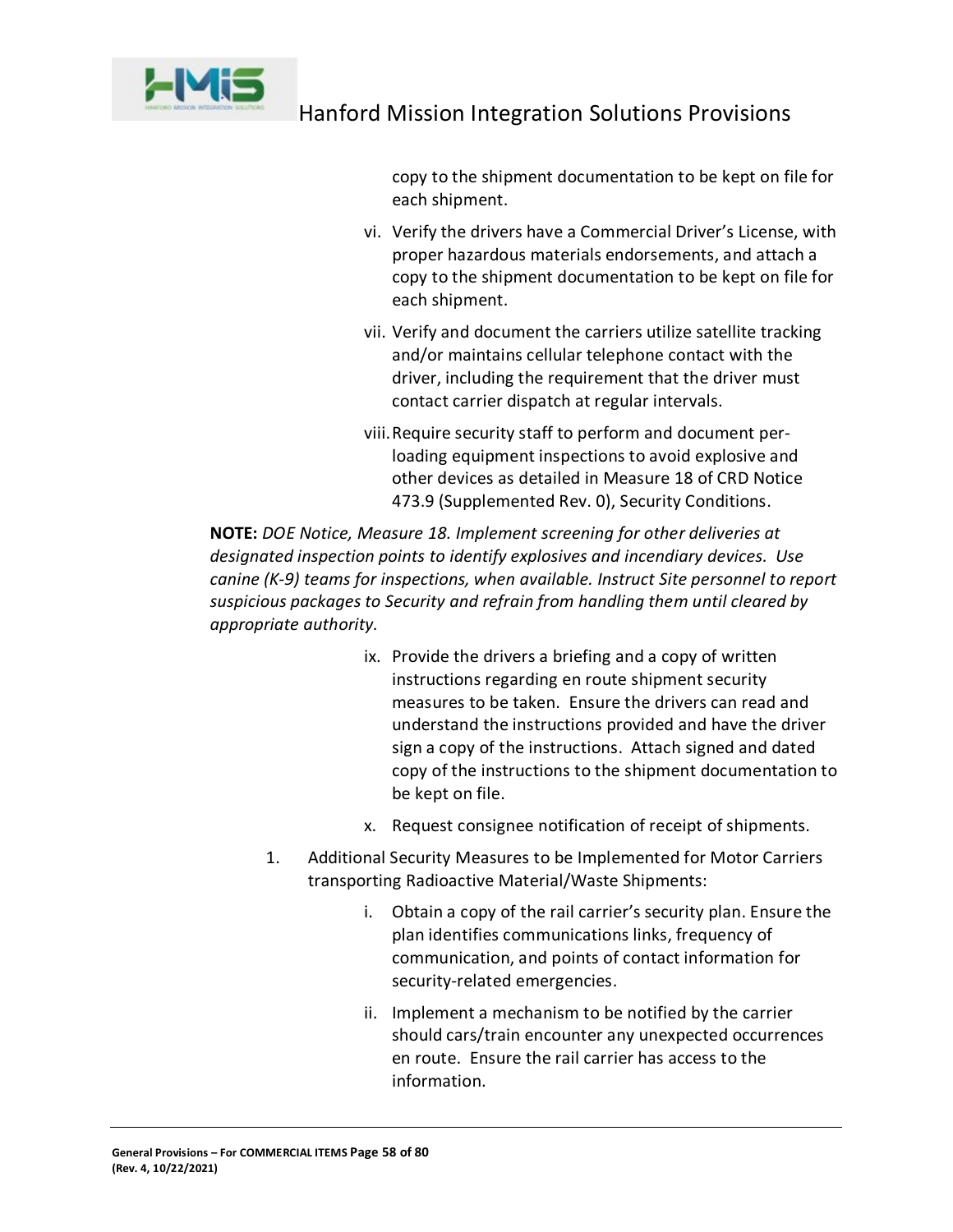

iii. Require security staff to perform and document preloading equipment inspections to avoid explosive and other as detailed in Measure 18 of CRD Notice 473.9 (Supplemented Rev. 0), Security Conditions.

**NOTE:** *DOE Notice, Measure 18. Implement screening procedures for other deliveries at designated inspection points to identify explosives and incendiary devices. Use K-9 teams for inspections, when available. Instruct site personnel to report suspicious packages to Security and refrain from handling them until cleared by appropriate authority.*

- iv. Verify and document the rail carrier has a communication system (through central dispatch consignee notification of arrival cars/trains).
- v. Request consignee notification of arrival of cars/trains.

# **DOE-H-2020 (Oct 2014) (***Amended)*

# *DOE-H-2020 Price-Anderson Amendments Act Noncompliance (Oct 2014)*

Subcontractor shall establish an internal Price-Anderson Amendments Act (PAAA) noncompliance identification, tracking, and corrective action system and shall provide access to and fully support Buyer and DOE reviews of the system. Subcontractor shall also implement a PAAA reporting process that meets applicable DOE standards. Subcontractor shall be accountable for ensuring that all lower-tier subcontractors adhere to these requirements.

# **DOE-H-2043 (Oct 2014) (***Revised***)**

*DOE-H-2043 Assignment/Transfer of Prime Contracts/Subcontracts (Oct 2014) (Revised)*

- A. Assignment and Transfer of other DOE Prime Contracts. During the period of performance (POP) of this Contract it may become necessary for the DOE to transfer and assign DOE prime contracts in whole or in part supporting site work to this Contract. The Contractor shall accept the transfers and assignments of contracts. Transfer and assignment of prime contracts to the Contractor, if any, will be for administration purposes, and once transferred, will become subcontracts to the Contractor. Any recommendations and/or suggestions on individual transfers shall be submitted in writing to the CO prior to the transfer or assignment.
- B. Assignment and Transfer of this Prime Contract. During the POP of this Contract it may become necessary for the DOE to transfer and assign in whole or in part this Contract to another DOE contractor. The Contractor shall accept the transfers and assignment. Transfer and assignment, if any, will be for administration purposes, and once transferred, will become a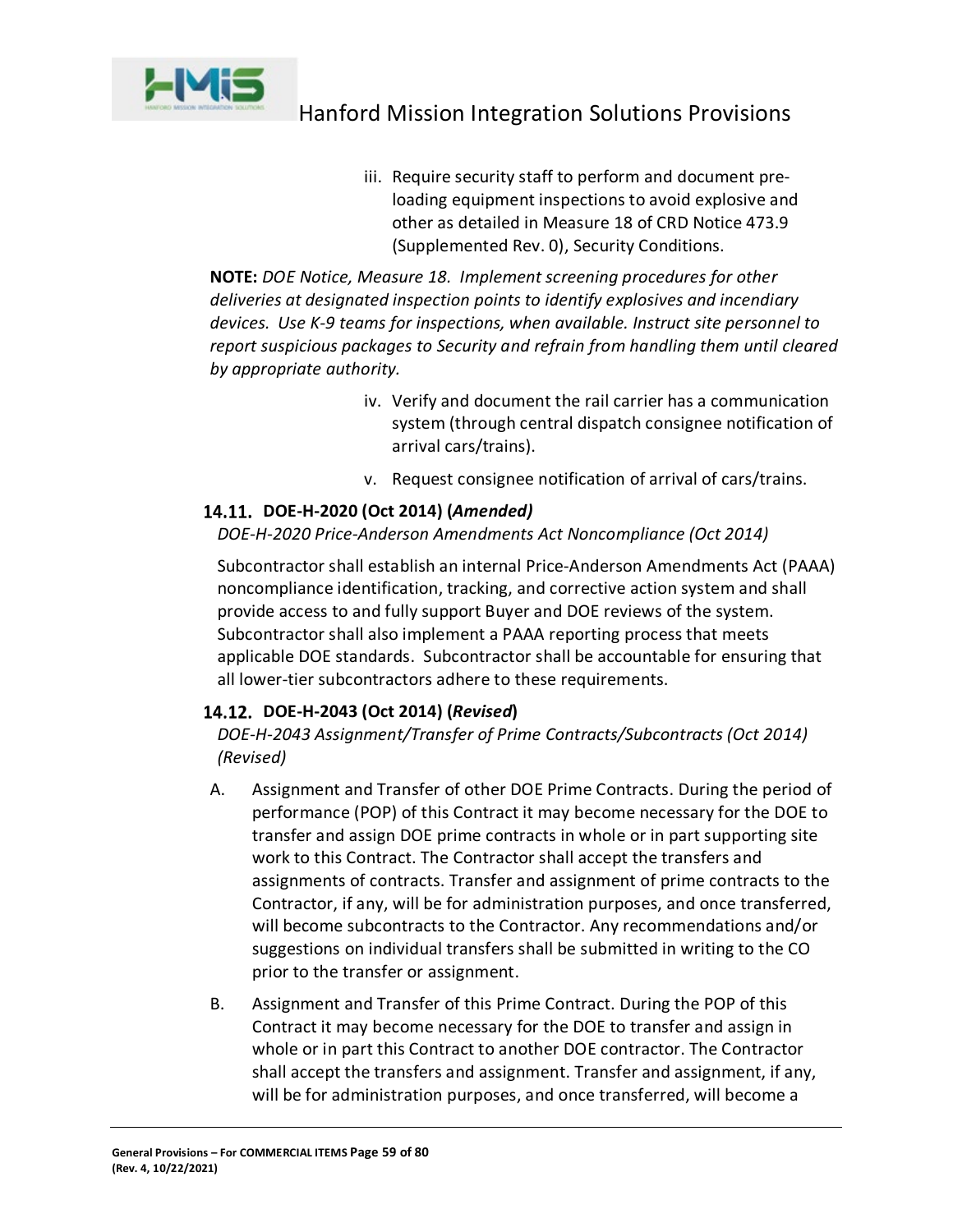

subcontract to the assignee. Any recommendations and/or suggestions on individual transfers shall be submitted in writing to the CO prior to the transfer or assignment.

- C. Transfer and Assignment of Subcontracts. The Contractor agrees to transfer and assign or accept transfer and assignment of subcontracts as determined necessary by DOE for continuity of operations. The transfer and assignment may be to or from another contractor or to or from DOE as a prime contract. Transfer or assignment of subcontracts to or from the Contractor, if any, will be for administration purposes, and once transferred, will become subcontracts to the Contractor. The Contractor shall use its best efforts to negotiate changes to the assigned subcontracts incorporating mandatory flow-down provisions at no cost. If the subcontractor refuses to accept the changes or requests price adjustments, the Contractor will notify the CO in writing.
- D. The requirements of this clause is required as a flow-down clause in all subcontracts.

# **FAR 52.223-2** *(Amended)*

# *FAR 52.223-2 Affirmative Procurement of Biobased Products Under Service and Construction Contracts*

- A. In the performance of this contract, the contractor shall make maximum use of biobased products that are United States Department of Agriculture (USDA) designated items unless-
	- 1. The product cannot be acquired
		- i. Competitively within a time frame providing for compliance with the contract performance schedule;
		- ii. Meeting contract performance requirements; or
		- iii. At a reasonable price.
	- 2. The product is to be used in an application covered by a USDA categorical exemption. For example, all USDA-designated items are exempt from the preferred procurement requirement for the following:
		- i. Spacecraft system and launch support equipment.
		- ii. Military equipment, i.e., a product or system designed or procured for combat or combat-related missions.
- B. Information about this requirement and these products is available at [http://www.biopreferred.gov.](http://www.biopreferred.gov/)
- C. In the performance of this contract, the Contractor shall-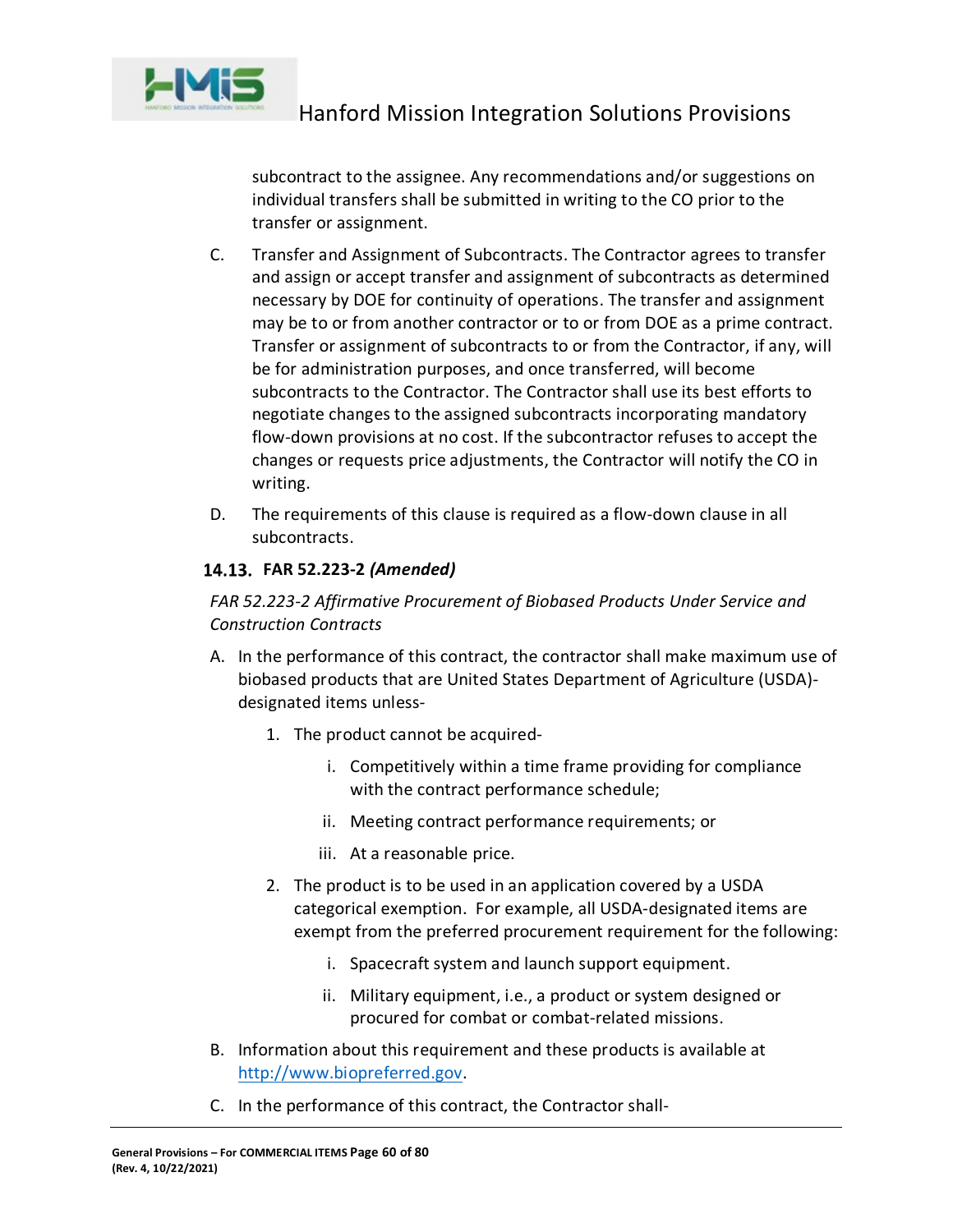

- 1. Report to [http://www.sam.gov,](http://www.sam.gov/) with a copy to the Contracting Officer, on the product types and dollar value of any USDA-designated biobased products purchased by the Contractor during the previous Government fiscal year, between October 1 and September 30; and
- 2. Submit this report no later than
	- i. October 31 of each year during contract performance; and
	- ii. At the end of contract performance.

# **FAR 52.223-99 Ensuring Adequate COVID-19 Safety Protocols for Federal Contractors (Oct 2021) (Deviation)**

A. *Definition*. As used in this clause—

 *United States or its outlying areas* means –

- 1. The fifty States;
- 2. The District of Columbia;
- 3. The commonwealths of Puerto Rico and the Northern Mariana Islands;
- 4. The territories of American Samoa, Guam, and the United States Virgin Islands; and
- B. The minor outlying islands of Baker Island, Howland Island, Jarvis Island, Johnston Atoll, Kingman Reef, Midway Islands, Navassa Island, Palmyra Atoll, and Wake Atoll. *Authority*. This clause implements Executive Order 14042, Ensuring Adequate COVID Safety Protocols for Federal Contractors, dated September 9, 2021 (published in the Federal Register on September 14, 2021, 86 FR 50985).
- C. *Compliance*. The Contractor shall comply with all guidance, including guidance conveyed through Frequently Asked Questions, as amended during the performance of this contract, for contractor or subcontractor workplace locations published by the Safer Federal Workforce Task Force (Task Force Guidance) at [Safer Federal Workforce.](https://www.saferfederalworkforce.gov/)
- D. *Subcontracts*. The Contractor shall include the substance of this clause, including this paragraph (d), in subcontracts at any tier that exceed the simplified acquisition threshold, as defined in Federal Acquisition Regulation 2.101 on the date of subcontract award, and are for services, including construction, performed in whole or in part within the United States or its outlying areas.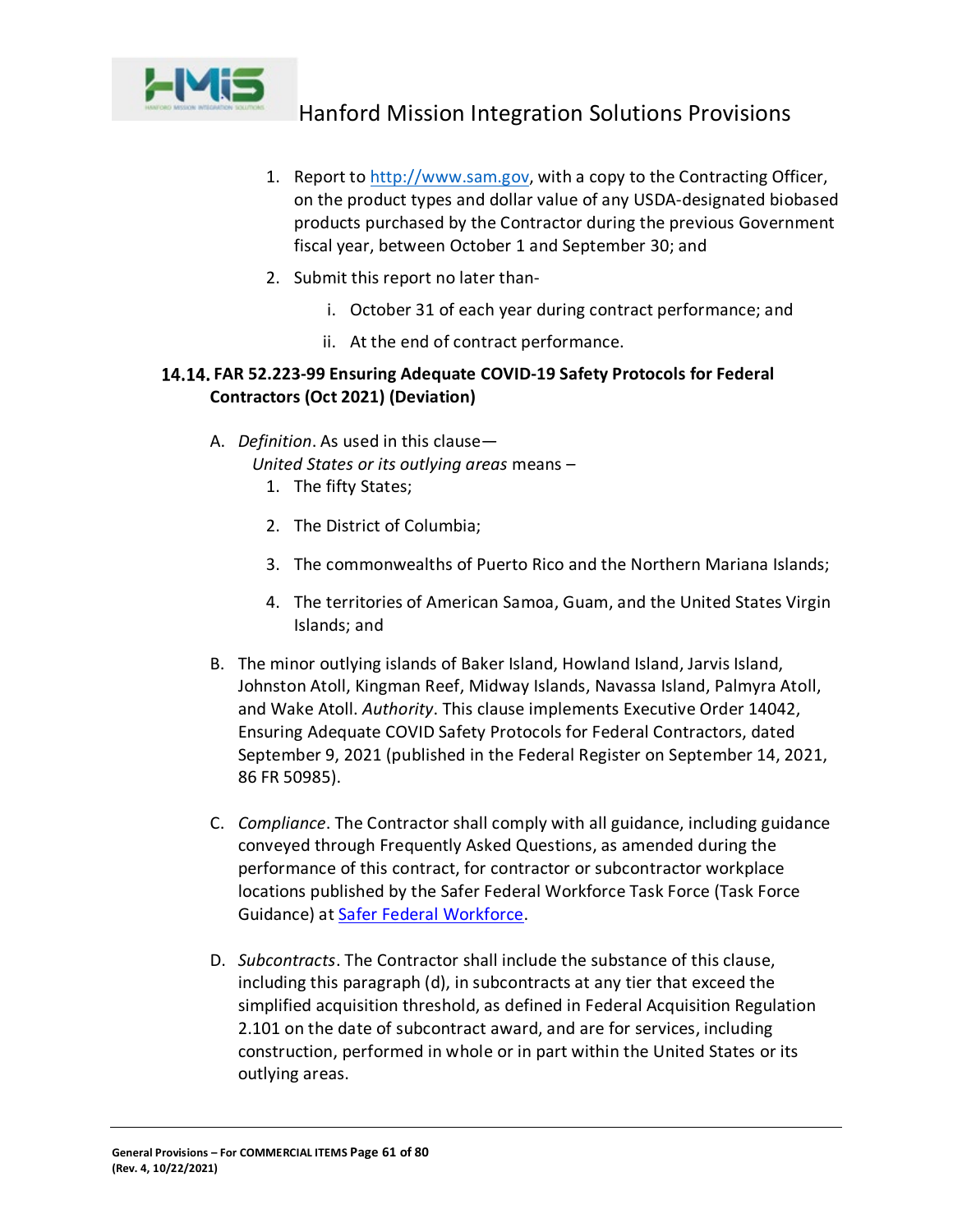

\* The subcontractor shall also comply with guidance conveyed through COVID-19 Guidance specific to work performed under HMIS, as amended during the performance of this subcontract, which are published at [Hanford Mission Integration Solutions.](https://hmis.hanford.gov/page.cfm/SolicitationsandNotices)

# **LAWS AND REGULATIONS**

# **Validity of Provisions**

In the event any Clause, or any part or portion of any Clause, of this Subcontract shall be held invalid, void, or otherwise unenforceable, such holding shall not affect the remaining part or portions of that Clause, or any other Clause hereof.

# **Waiver**

Buyer's failure to insist on performance of any term, condition, or instruction, or to exercise any right or privilege included in this Subcontract, or its waiver of any breach, shall not thereafter waive any such term, condition, instruction, and/or any right or privilege. No asserted waiver of any right or benefit by Buyer shall be valid unless such waiver is in writing, signed by Buyer, supported by consideration and specifies the extent and nature of the rights or benefits being waived.

# 15.3. Interpretation

Headings and titles of Clauses, Sections, paragraphs or other subparts of this Subcontract are for convenience of reference only and shall not be considered in interpreting the text of this Subcontract. No provision in this Subcontract is to be interpreted for or against any party because that party or its counsel drafted such provision.

# 15.4. Severability

Every provision of this Subcontract is intended to be severable. If any term or provision hereof is illegal or invalid for any reason whatsoever, such illegality or invalidity shall not affect the validity of the remainder of the terms or provisions within this Subcontract.

# 15.5. Survival

The provisions of this Subcontract which by their nature are intended to survive the termination, cancellation, completion, or expiration of this Subcontract shall continue as valid and enforceable obligations of the parties notwithstanding any such termination, cancellation, completion, or expiration.

# **15.6. Trial**

Subcontractor hereby knowingly, voluntarily and intentionally waives (to the extent permitted by applicable law) any right it may have to a trial by jury of any dispute arising under or relating in any way to this Subcontract and agrees that any such dispute may, at Buyer's option, be tried before a judge sitting without a jury.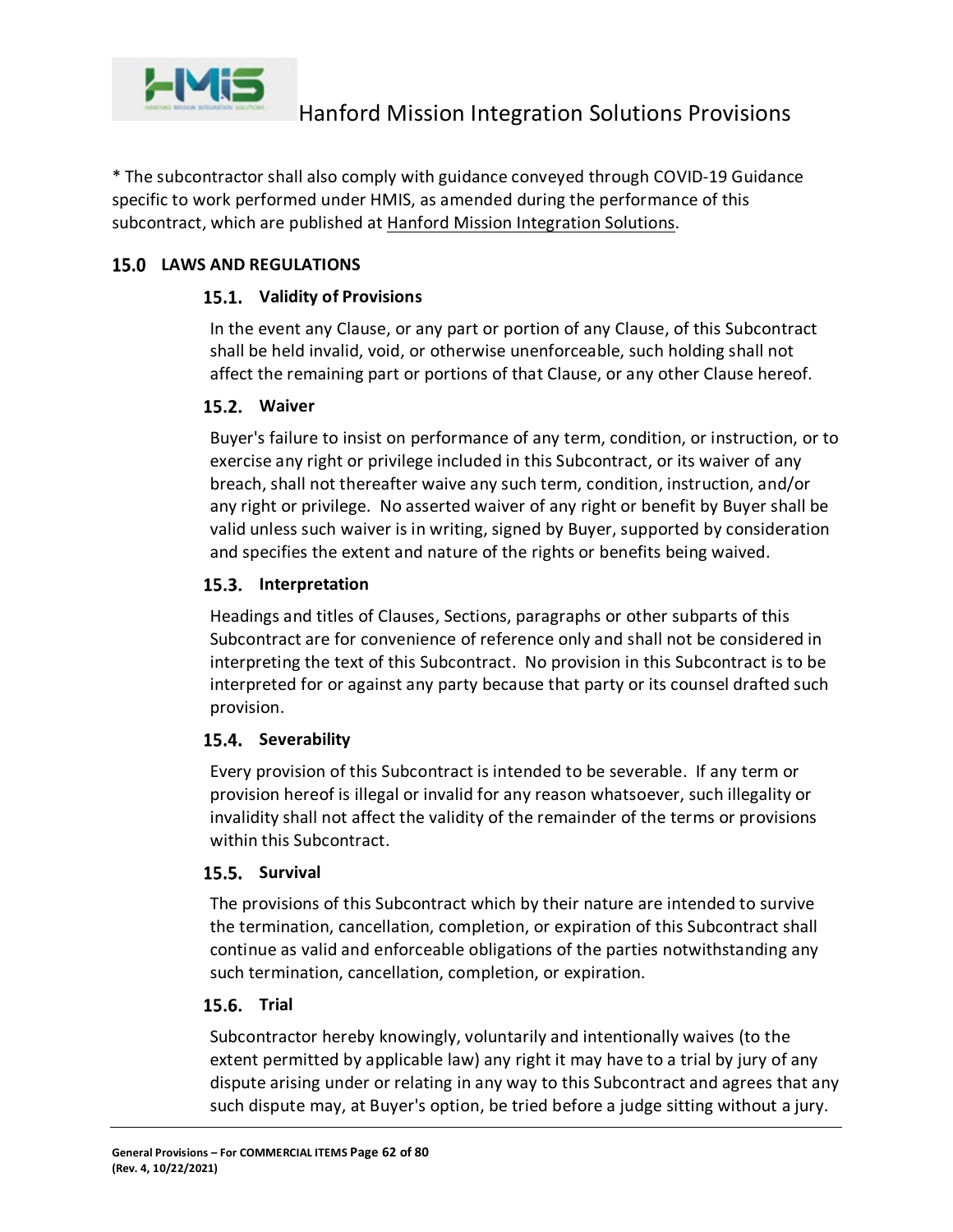

# **15.7. Immigration Reform and Control Act Compliance**

- A. If the work to be performed under this Subcontract calls for the Subcontractor to provide workers to Buyer and the Subcontractor (1) operates as an independent business offering to the general public to provide workers for the performance of services and (2) provides direct compensation to the workers supplied to Buyer, this Clause shall be applicable.
- B. Subcontractor specifically agrees that it is the employer of personnel performing work under this Subcontract and that it shall comply with all requirements of the Immigration Reform and Control Act of 1986, P.L. 99-603 (hereinafter referred to in this Clause as IRCA), including but not limited to verification of the employment eligibility and identity of such personnel. Subcontractor further agrees that it shall indemnify and hold Buyer and the Government harmless against any and all liability, loss or damage which Buyer may suffer as a result of claims, demands, costs or judgments against it arising out of Subcontractor's providing personnel under this Subcontract in violation of the requirements of the IRCA.

# 15.8. Governing Law

Irrespective of the place of performance, this Subcontract will be construed and interpreted according to the federal Common Law of Government Contracts as enunciated and applied by federal judicial bodies, Boards of Contract Appeals and quasi-judicial agencies of the federal Government. To the extent that the federal Common Law of Government Contracts is not dispositive, the law of the State of Washington shall apply. In the event that either party hereto must resort to litigation to enforce a right or remedy conferred by law, equity or the provisions of this Subcontract, the parties hereby consent to the action being brought in the court of competent jurisdiction in the state of Washington.

# 15.9. Assignment

- A. Neither this Subcontract nor any interest therein nor shall any claim hereunder be assigned or transferred by Subcontractor except as expressly authorized in writing by Buyer. This shall include assignments of Subcontractor's accounts receivable.
- B. Buyer may assign this Subcontract, in whole or in part to DOE or to such party as DOE may designate to perform Buyer's obligations hereunder. Upon receipt by Subcontractor of written notice that the DOE or a party so designated by DOE or Buyer has accepted an assignment of this Subcontract, Buyer shall be relieved of all responsibility hereunder and Subcontractor shall thereafter look solely to such assignee for performance of Buyer's obligations.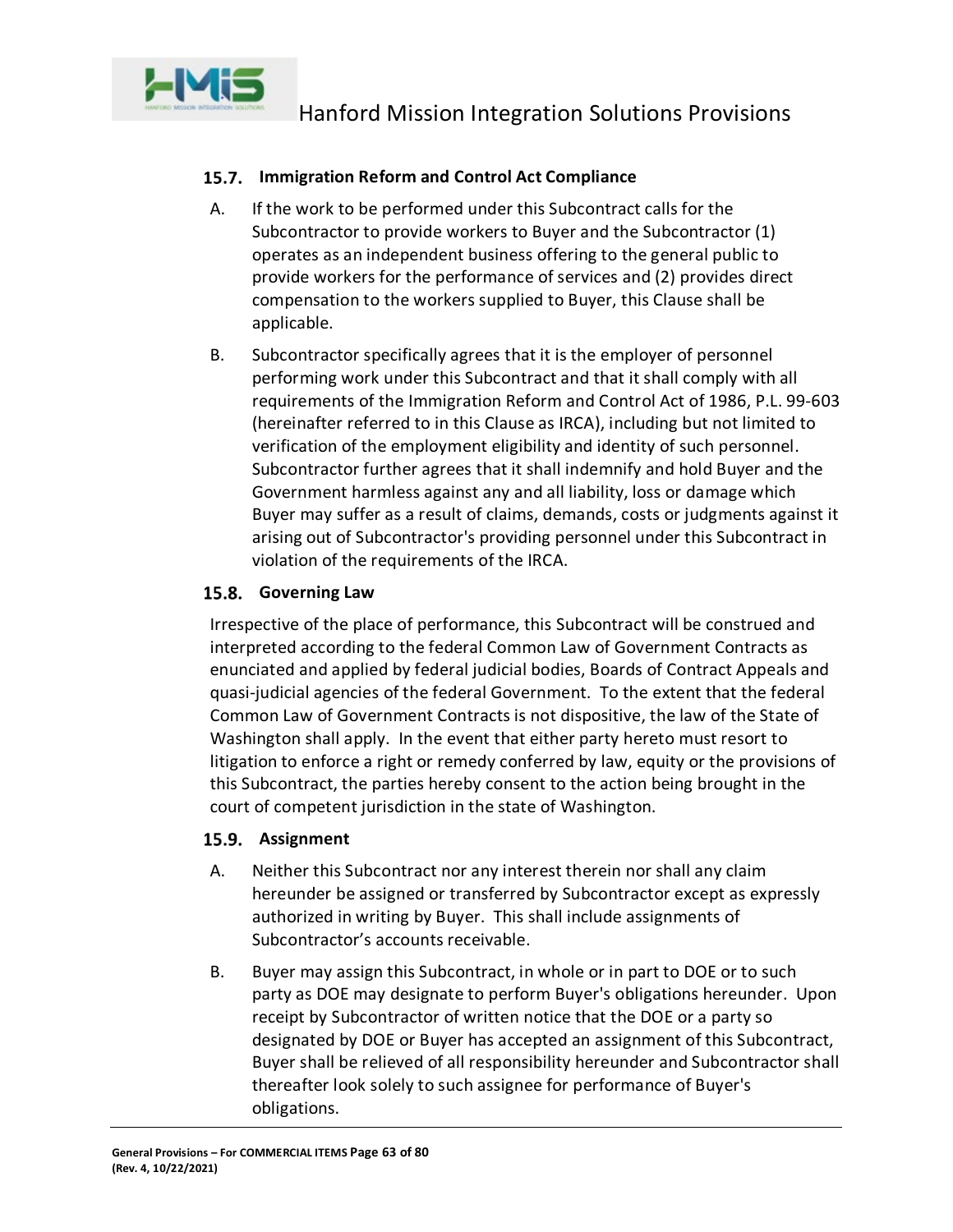

- C. During the period of performance of this Subcontract it may become necessary for Buyer or DOE to transfer and assign contracts in whole or in part supporting site work to this Subcontract. Subcontractor shall accept the transfers and assignments of contracts. Transfer and assignment of contracts to Subcontractor, if any, will be for administration purposes, and once transferred, will become subcontracts to the Subcontractor. Subcontractor shall incorporate all mandatory flow-down provisions into any transferred contract at no cost. Any recommendations and/or suggestions on individual transfers shall be submitted in writing to Buyer prior to the transfer or assignment.
- D. Subcontractor agrees to transfer and assign or accept transfer and assignment of lower-tier subcontracts as determined necessary by Buyer or DOE for continuity of operations. The transfer and assignment may be to or from another contractor or subcontractor or to or from DOE as a prime contract. Subcontracts transferred or assigned to Subcontractor, once transferred, will become lower-tier subcontracts to Subcontractor. Subcontractor shall use its best efforts to negotiate changes to the assigned lower-tier subcontracts incorporating mandatory flow-down provisions at no cost. If the lower-tier subcontractor refuses to accept the changes or requests price adjustments, Subcontractor will notify Buyer in writing.
- E. Subcontractor shall flow down in all lower-tier subcontracts the requirements of Paragraphs B through E of this Clause.

# **Employee Rights under the National Labor Relations Act**

For any Subcontract in excess of \$10,000.00, Subcontractor shall comply with the requirements of 29 CFR Part 471, *Obligations of Federal Contractors and Subcontractors; Notification of Employee Rights Under Federal Laws,* specifically as set forth in Appendix A to Subpart A of 29 CFR Part 471; and FAR 52.222-40, *Notification of Employee Rights Under the National Labor Relations Act* (DEC 2010). The required information posters are available from the Department of Labor Office of Labor-Management Standards at www.dol.gov/olms/.

Subcontractor shall include the substance of this requirement and FAR 52.222-40, *Notification of Employee Rights under the National Labor Relations Act* (DEC 2010) in any lower-tier subcontract in excess of \$10,000.00.

# **Labor Relations**

A. Subcontractor shall respect the right of employees to be free from discrimination in the workplace, including, but not limited to, discrimination within the meaning of the *Age Discrimination in Employment Act of 1967*, as amended, and to organize, form, join, or assist labor organizations; bargain collectively through their chosen labor representatives; engage in other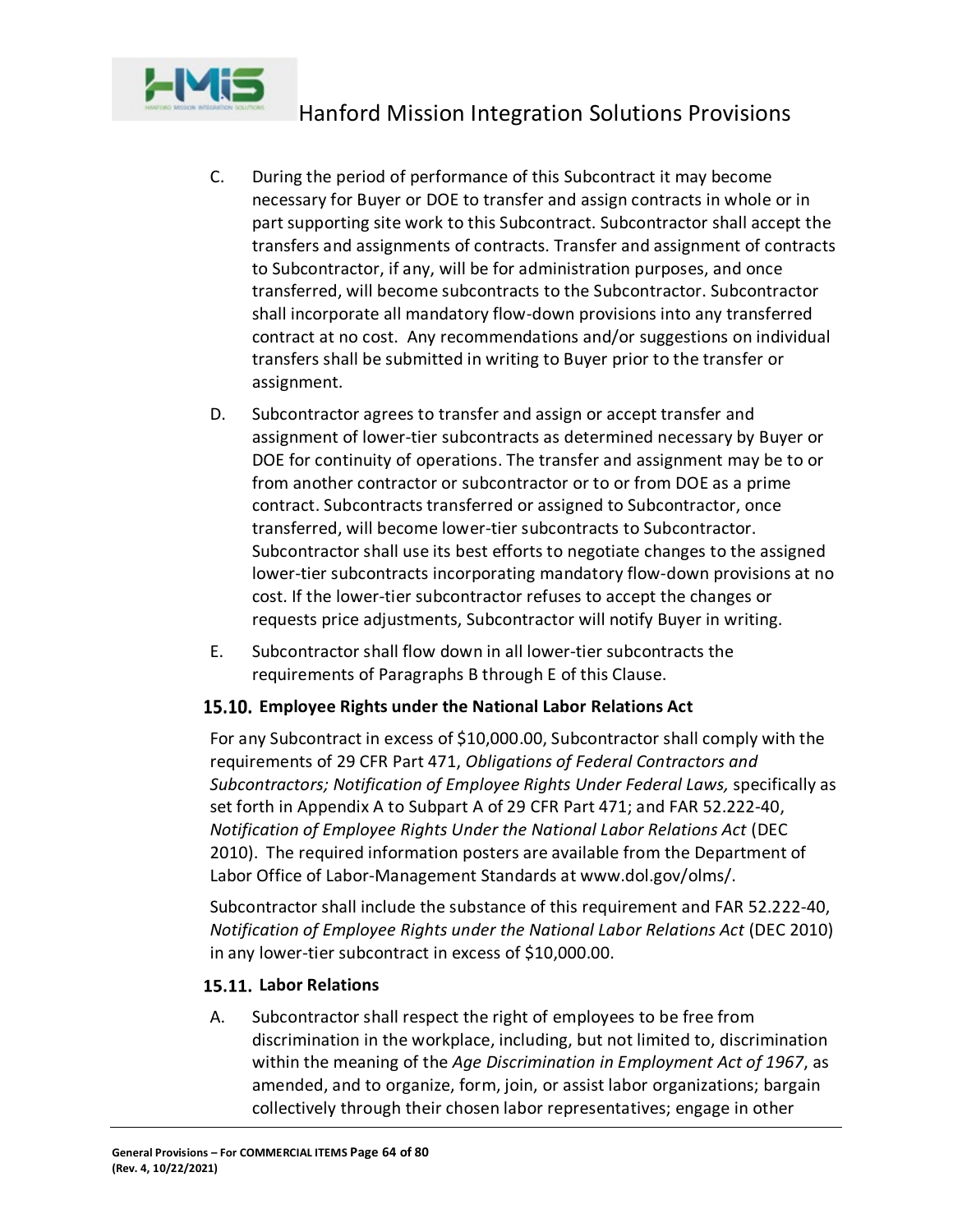

concerted activities for the purpose of collective bargaining or other mutual aid or protection, and to refrain from any or all of these activities, consistent with applicable laws.

- B. Consistent with applicable labor laws and regulations, Subcontractor shall recognize and bargain in good faith with the collective bargaining representative(s) of employees performing work that has previously been performed by represented employees and is covered by the scope of this Subcontract.
- C. Subcontractor shall submit its economic bargaining parameters for which Buyer reimburses costs to, and obtain the approval of, Buyer regarding allowability of the costs, and compliance with the terms and conditions of the Subcontract, including those for pension and medical benefit costs, prior to Subcontractor entering into the collective bargaining process. During the collective bargaining negotiations, Subcontractor shall notify, and obtain the approval of, Buyer before submitting or agreeing to any collective bargaining proposal that increases or may increase allowable costs above those previously approved in the economic bargaining parameters, or that could involve changes in any pension or other benefit plans, and such other items of special interest as are identified by Buyer. The approval of the economic bargaining parameters by Buyer under this Paragraph does not waive any other terms and conditions of the Subcontract.
- D. Subcontractor will seek to maintain harmonious bargaining relationships that reflect a judicious expenditure of public funds, equitable resolution of disputes and effective and efficient bargaining relationships consistent with the requirements of FAR Subpart 22.1, *Basic Labor Policies*, DEAR Subpart 970.2201-1, *Labor Relations*, and all applicable federal and state labor relations laws.
- E. Subcontractor shall use its best efforts to ensure that collective bargaining agreements negotiated under this Subcontract contain provisions designed to assure no disruption in services during the performance of the Subcontract. All such agreements entered into during the Subcontract period of performance should, to the extent that the parties to those collective bargaining agreements agree, provide that grievances and disputes involving the interpretation or application of the agreement will be settled without resorting to strike, lockout, or other disruption in services. For this purpose, each collective bargaining agreement should provide an effective grievance procedure with arbitration as its final step, unless the parties agree upon some other method of assuring no disruption in services. Subcontractor shall include the substance of this Paragraph in any lower-tier subcontracts.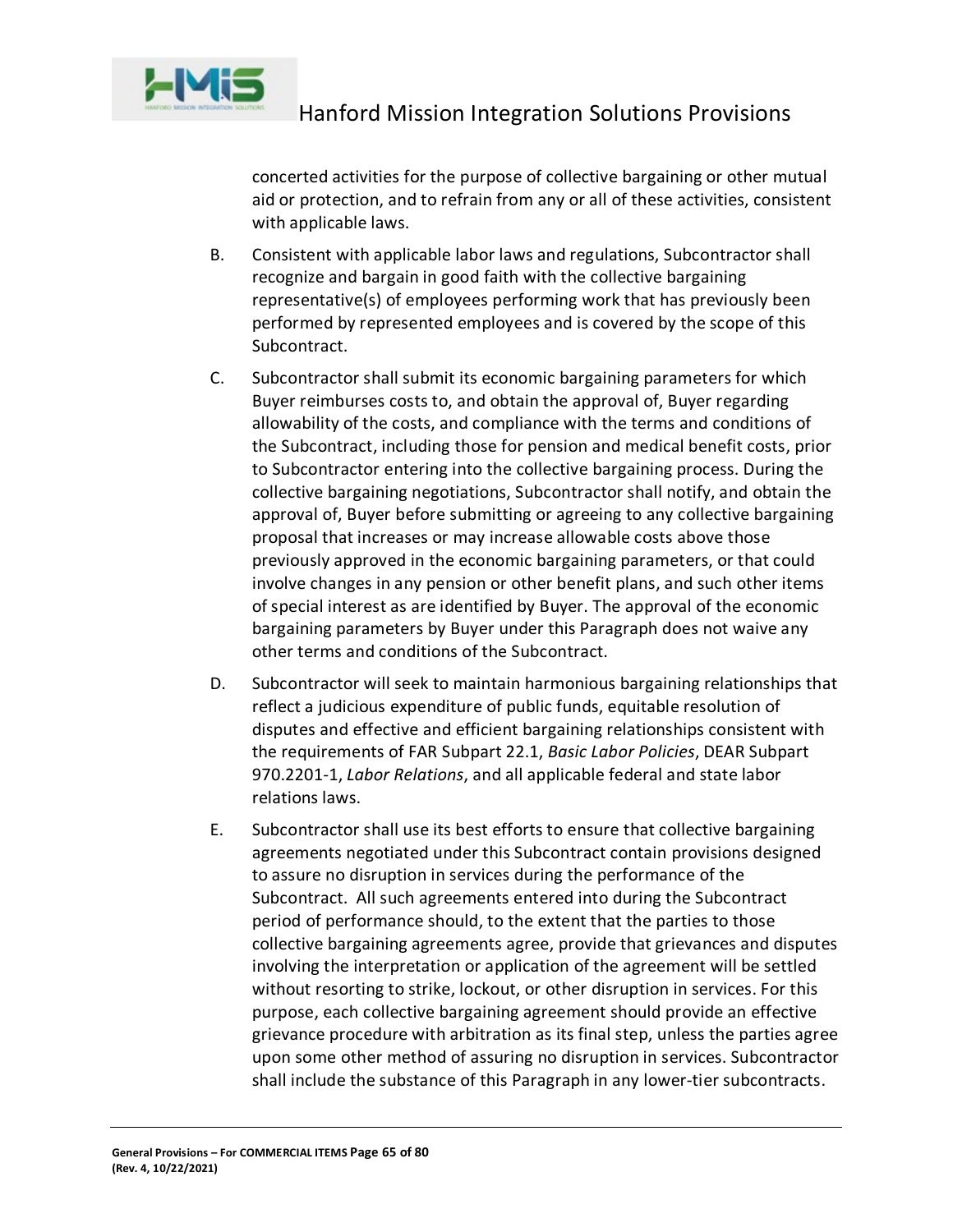

- F. Subcontractor shall immediately notify Buyer or designee of all labor relations issues and matters of interest, including, but not limited to, organizing initiatives, unfair labor practice charges or complaints, work stoppages, picketing, labor arbitrations, National Labor Relations Board charges, legal or judicial proceedings, and settlement agreements and will furnish such additional information as may be required from time to time by the CO.
- G. Subcontractor shall immediately notify Buyer or designee of any planned or actual strike or work stoppage involving its employees or employees of a lower-tier subcontractor.
- H. Subcontractor shall provide Buyer or designee a copy of all arbitration decisions issued by an arbitrator within one week of receipt of the decision.

# **16.0 SECURITY**

#### **NOTE** - *This section applies to all subcontracts that require a security clearance.*

# 16.1. Definitions

- A. "Classified Information" means restricted data, formerly restricted data, or national security information.
- B. "Restricted Data" means all data concerning (1) design, manufacture, or utilization of atomic weapons; (2) the production of Special Nuclear Material; or (3) the use of Special Nuclear Material in the production of energy, but shall not Include data declassified or removed from the restricted data category pursuant to Section 142 of the *Atomic Energy Act of 1954* P.L. 83- 703, as amended.
- C. "Formerly Restricted Data" means all data removed from the restricted data category under Section 142.D of the *Atomic Energy Act of 1954*, as amended.
- D. "National Security Information" means any information or material, regardless of its physical form or characteristics, that is owned by, produced for or by, or is under the control of the United States Government, that has been determined pursuant to Executive Order 12356 or prior Subcontracts to require protection against unauthorized disclosure, and which is so designated.
- E. Special Nuclear Material (SNM) the term "SNM" means: (1) Plutonium, uranium enriched in the isotope 238 or in the isotope 235, and any other material which pursuant to the provisions of Section 51 of the *Atomic Energy Act of 1954*, as amended, has been determined to be Special Nuclear Material, but does not include source material; or (2) any material artificially enriched by any of the foregoing, but does not include source material.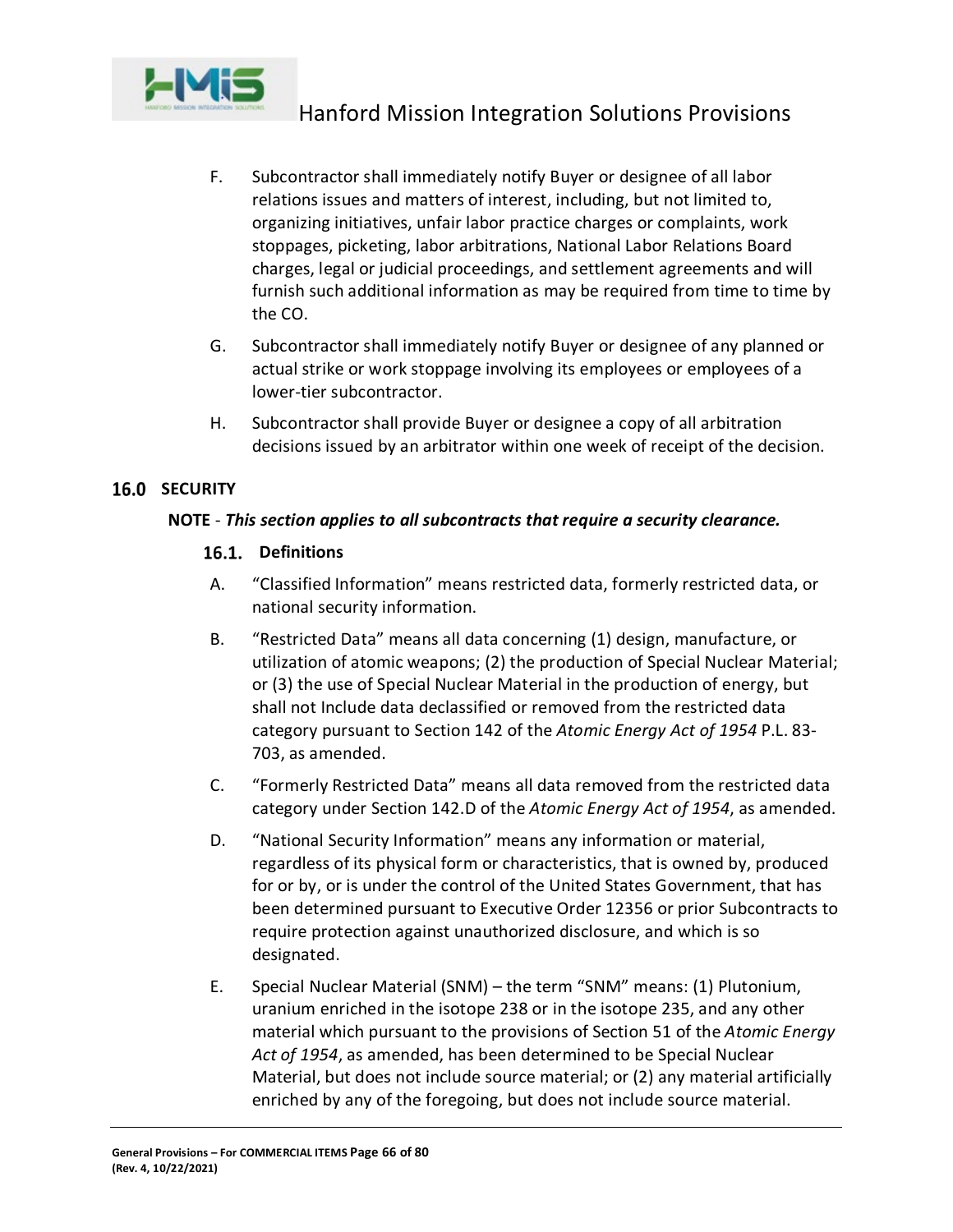

# 16.2. Responsibility

- A. It is the Subcontractor's duty to safeguard all classified information, Special Nuclear Material, and other U.S. Department of Energy (DOE) property. The Subcontractor shall, in accordance with DOE security regulations and requirements, be responsible for safeguarding all classified information, and protecting against sabotage, espionage, loss and theft, the classified documents and material in the Subcontractor's possession in connection with the performance of work under this Subcontract. Except as otherwise expressly provided in this Subcontract, the Subcontractor shall, upon completion or termination of this Subcontract, transmit to Buyer any classified matter in the possession of the Subcontractor or any person under the Subcontractor's control in connection with performance of this Subcontract.
- B. If retention by the Subcontractor of any classified matter is required after the completion or termination of the Subcontract and such retention is approved by the Buyer, the Subcontractor will complete a certificate of possession to be furnished to Buyer specifying the classified matter to be retained. The certification shall identify the items and types or categories of matter retained, the conditions governing the retention of the matter, and the period of retention, if known. If the retention is approved by the Buyer, the security provisions of this Subcontract will continue to be applicable to the matter retained. Special Nuclear Material will not be retained after the completion or termination of this Subcontract.
- C. Subcontractor agrees to conform to all security regulations and requirements of DOE.
- D. The Subcontractor shall not permit any individual to have access to any classified information, except in accordance with the *Atomic Energy Act of 1954*, as amended, Executive Order 12356 *National Security Information*, and the DOE's regulations or requirements applicable to the particular level and category of classified information to which access is required.
- E. It is understood that disclosure of any classified information relating to the work or services ordered hereunder to any person not entitled to receive it, or failure to safeguard any classified information that may come to the Subcontractor or any person under the Subcontractor's control in connection with work under this Subcontract, may subject the Subcontractor, its Agents, Employees, or lower-tier Subcontractors to criminal liability under the laws of the United States. (See the *Atomic Energy Act of 1954*, as amended, 42 U.S.C., 2100 et seq.; 18 U.S.C. and 794, and Executive Order 12356).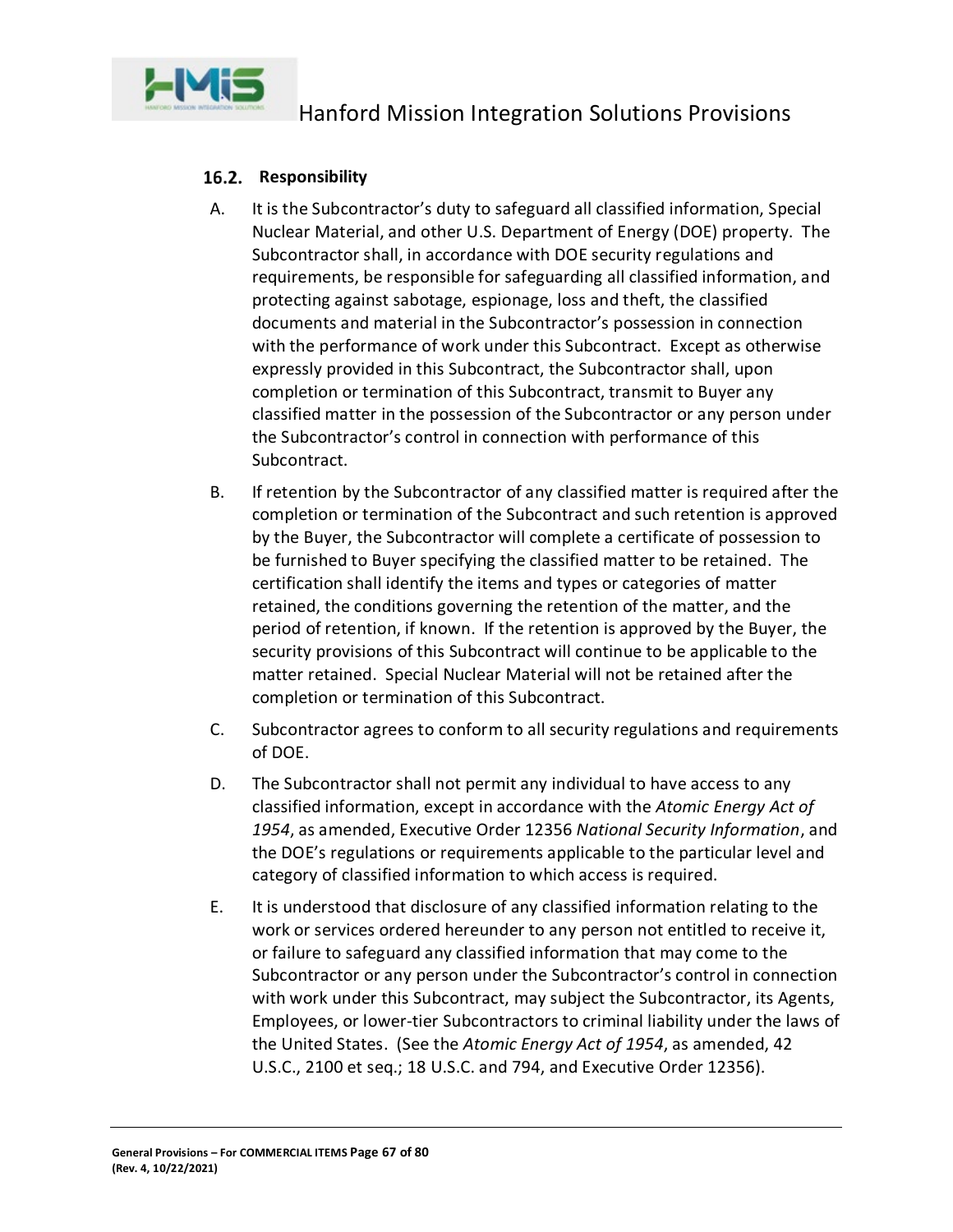

F. Except as otherwise authorized in writing by the Buyer, the Subcontractor shall insert provisions similar to the foregoing in all Subcontracts and lowertier Subcontracts under this Subcontract.

# **Classified Matter**

- A. Protecting and Controlling Classified Matter
	- 1. Classified matter in use shall be constantly attended by, under the control of a person possessing the proper access authorization and a need-to-know, or as stipulated by local DOE policy. The level of protection against loss or compromise afforded to classified matter, regardless of form, shall be commensurate with the level of its classification. Losses, potential compromises, and unauthorized disclosures of classified matter must be treated as classified information and immediately reported to the Buyer's Security Representative. All activities associated with classified matter must comply with applicable laws, directives, and local policies:
		- a. Classification levels shall be used in determining the degree of protection and control required for classified matter.
		- b. Access to classified matter shall be limited to persons who possess appropriate access authorization and who require such access (need-to-know) in the performance of official duties. Controls shall be established to detect and deter unauthorized access to classified matter.
		- c. Custodians and authorized users of classified matter are responsible for the protection and control of such matter.
		- d. Buildings and rooms containing classified matter shall be afforded security measures approved by the Buyer Security Representative.
		- e. Security containers required for the storage of classified matter shall be approved by the Buyer Security Representative. Classified matter that is not under the personal control of an authorized person shall be stored in GSA approved security containers equipped with X-07 or X-08 Mas Hamilton combination locks.
		- f. Only authorized Hanford Site locksmiths are permitted to work on security containers used for the protection of classified matter.

# **Use of Information Systems to Process Classified Matter**

The Subcontractor must ensure that information systems, i.e., personal computers, microcomputers, networks, data applications, etc., used to collect, create, communicate, compute, disseminate, process, store, and/or control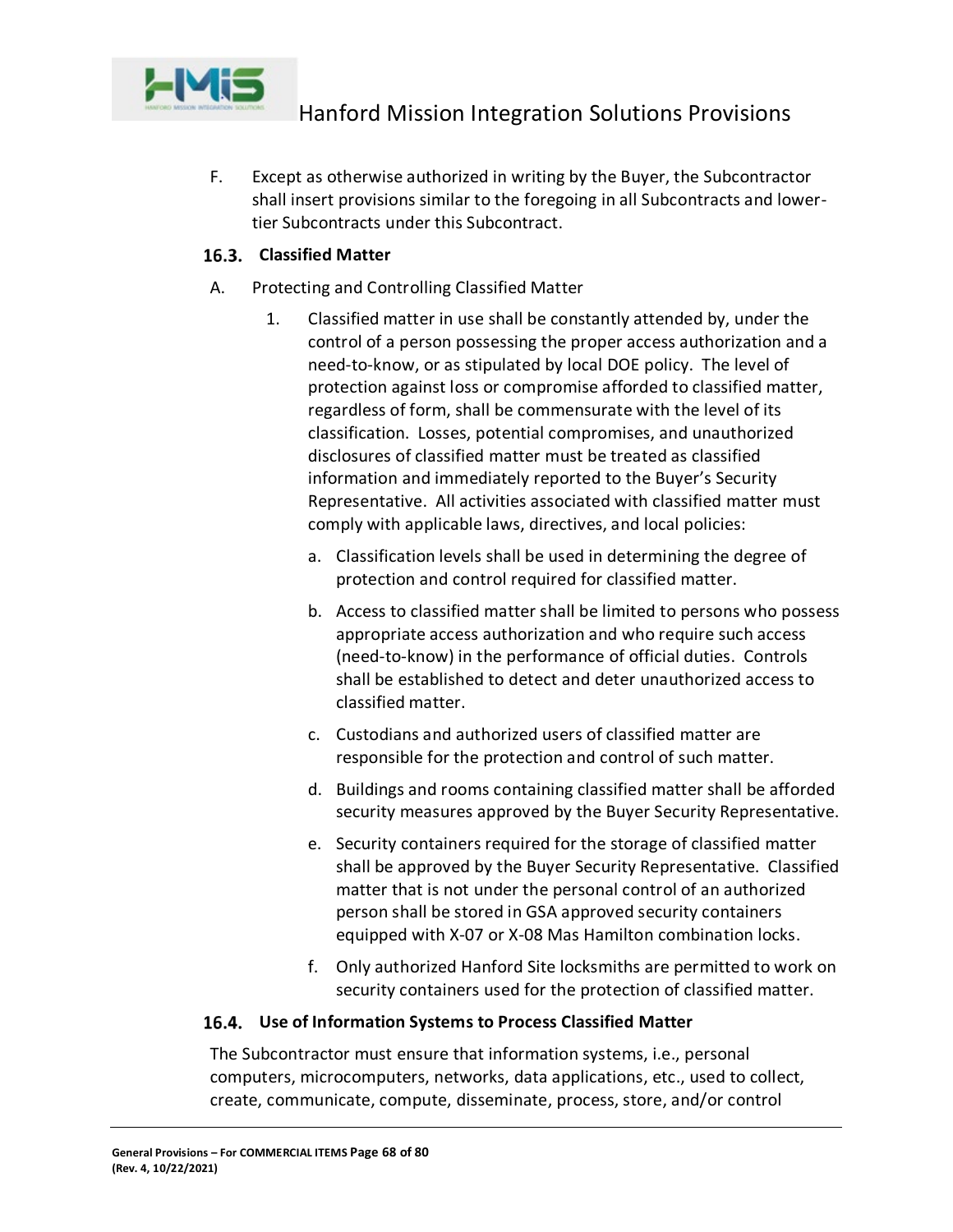

classified information comply with applicable laws, directives, and local policies. The Subcontractor shall not use information systems to process classified matter without receiving the appropriate written authorization from the Buyer.

# **Classified Inventions - Special**

- A. The Subcontractor shall not file or cause to be filed on any invention or discovery conceived or first actually reduced to practice in the course of or under this Subcontract in any country other than the United States, an application or registration for a patent without first obtaining written approval of the Contract Specialist through the Buyer.
- B. When filing a patent application in the United States on any invention or discovery conceived of or first actually reduced to practice in the course of or under this Subcontract, the subject matter of which is classified for reasons of security, the Subcontractor shall observe all applicable security regulations covering the transmission of classified subject matter. When transmitting the patent application to the United States Patent and Trademark Office, the Subcontractor shall by separate letter identify by agency and number, the Subcontract or Subcontracts that require security classification markings to be placed on the application.
- C. The substance of this Clause shall be included in Subcontracts, which cover or are likely to cover classified subject matter.

# **17.0 SUBCONTRACTOR REPORTING AND REGISTRATION REQUIREMENTS**

- A. Subcontractor must register in the Government's System for Award Management (SAM) database and keep the information in the database current throughout the term of this subcontract. [www.sam.gov/SAM.](http://www.sam.gov/SAM)
- B. Subcontractor must register in the SBA Electronic Subcontract Reporting System (eSRS) www.esrs.gov within thirty (30) days after award of a subcontract.

# **18.0 CLAUSES INCORPORATED BY REFERENCE**

A. The following Federal Acquisition Regulation (FAR) and Department of Energy Acquisition Regulation (DEAR) Clauses are hereby incorporated by reference to this Subcontract. The obligations of the Buyer to the Government as provided in said Clauses shall be deemed to be the obligations of the Subcontractor to Buyer. If there is a conflict between a Clause referenced in Subsection D below, as amended in accordance with Subsections B and C below, and the terms and conditions found elsewhere in this Subcontract, the Clause referenced in the Subsection E table below, as amended, shall take precedence.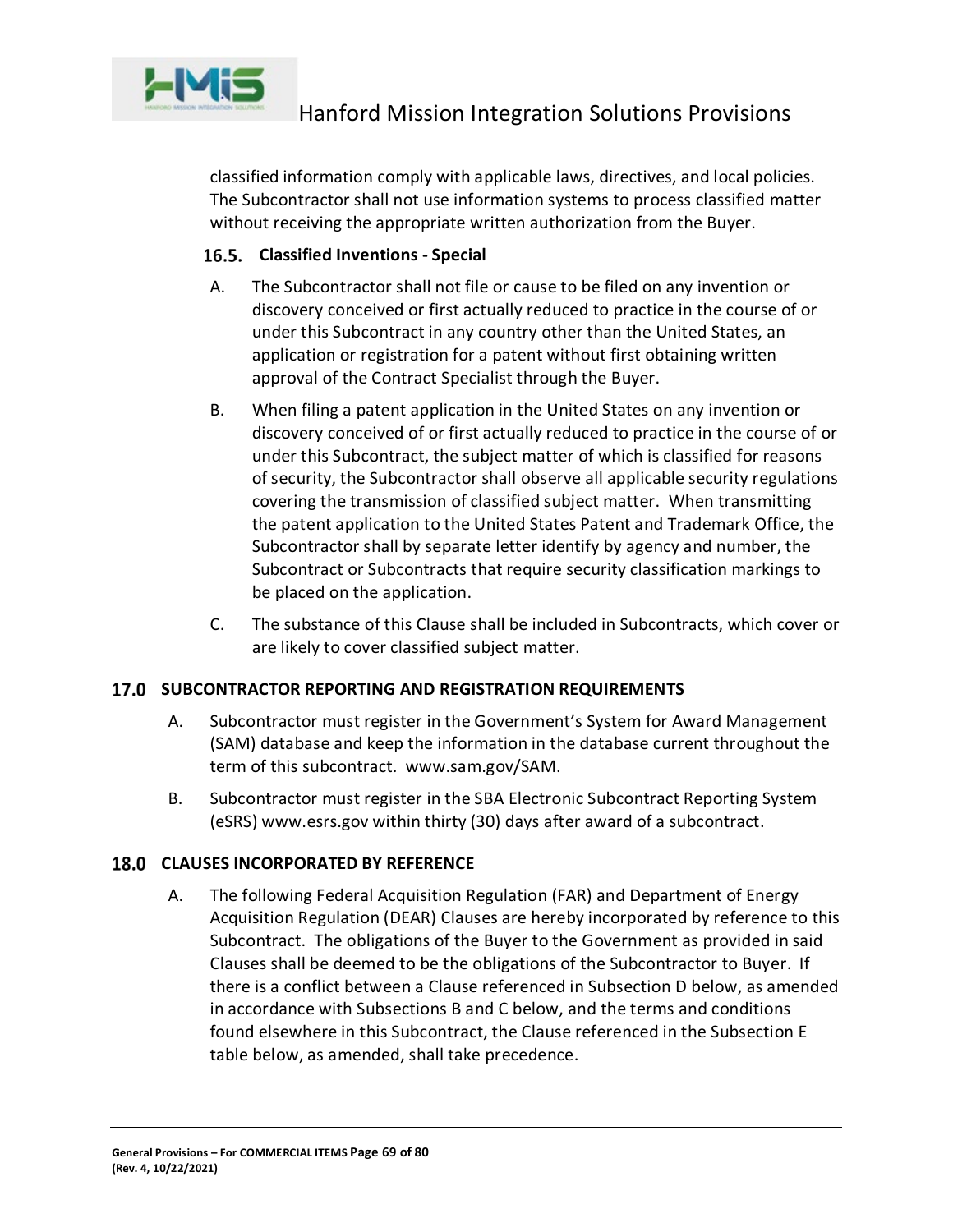

- B. Wherever necessary to suitably identify Buyer and Subcontractor, affect the proper intent of the Clause, and make the context of the Clause applicable to this Subcontract, unless otherwise indicated in the Subsection E table below,
	- 1. "Contractor" shall mean "Subcontractor";
	- 2. "Contract" shall mean this Subcontract;
	- 3. "Subcontractor" shall refer to Subcontractor's sub-tier subcontractors;
	- 4. "Government," "Contracting Officer," and equivalent phrases shall mean "Buyer," and "Buyer's contract administrator," as applicable, except (1) in the phrases "Government Property," "Government-Owned Equipment," "Government facilities," "Government information," and similar phrases; (2) when a right, act, authorization, or obligation can be granted or performed only by the Government or the Prime Contract Contracting Officer or duly authorized representative, (3) when access to proprietary financial information or other proprietary data is required, (4) when title to property is to be transferred directly to the Government, and (5) as otherwise noted below or modified by provisions of Section H of this Subcontract;
	- 5. "Disputes" shall mean "Claims," and any reference to "disputes" provisions or procedures shall mean the claims provisions and procedures specified in this subcontract, except where necessary to preserve the rights of the United States Government.
- C. Notwithstanding the foregoing, nothing herein shall be construed to mean that Buyer may modify or limit any rights the United States Government may have as set forth in the FAR and DEAR Clauses below. Nor shall anything herein be construed to provide Subcontractor or Buyer with rights that only the United States Government has the authority to grant or perform.
- D. The text of the FAR/DEAR Clauses may be obtained from Buyer upon request. Also, the full text of a Clause may be accessed electronically at these addresses:
	- 1. https://www.acquisition.gov/?q=browsefar
	- 2. [http://energy.gov/management/downloads/searchable-electronic](http://energy.gov/management/downloads/searchable-electronic-department-energy-acquisition-regulation)[department-energy-acquisition-regulation](http://energy.gov/management/downloads/searchable-electronic-department-energy-acquisition-regulation)
- E. Table of Clauses Incorporated by Reference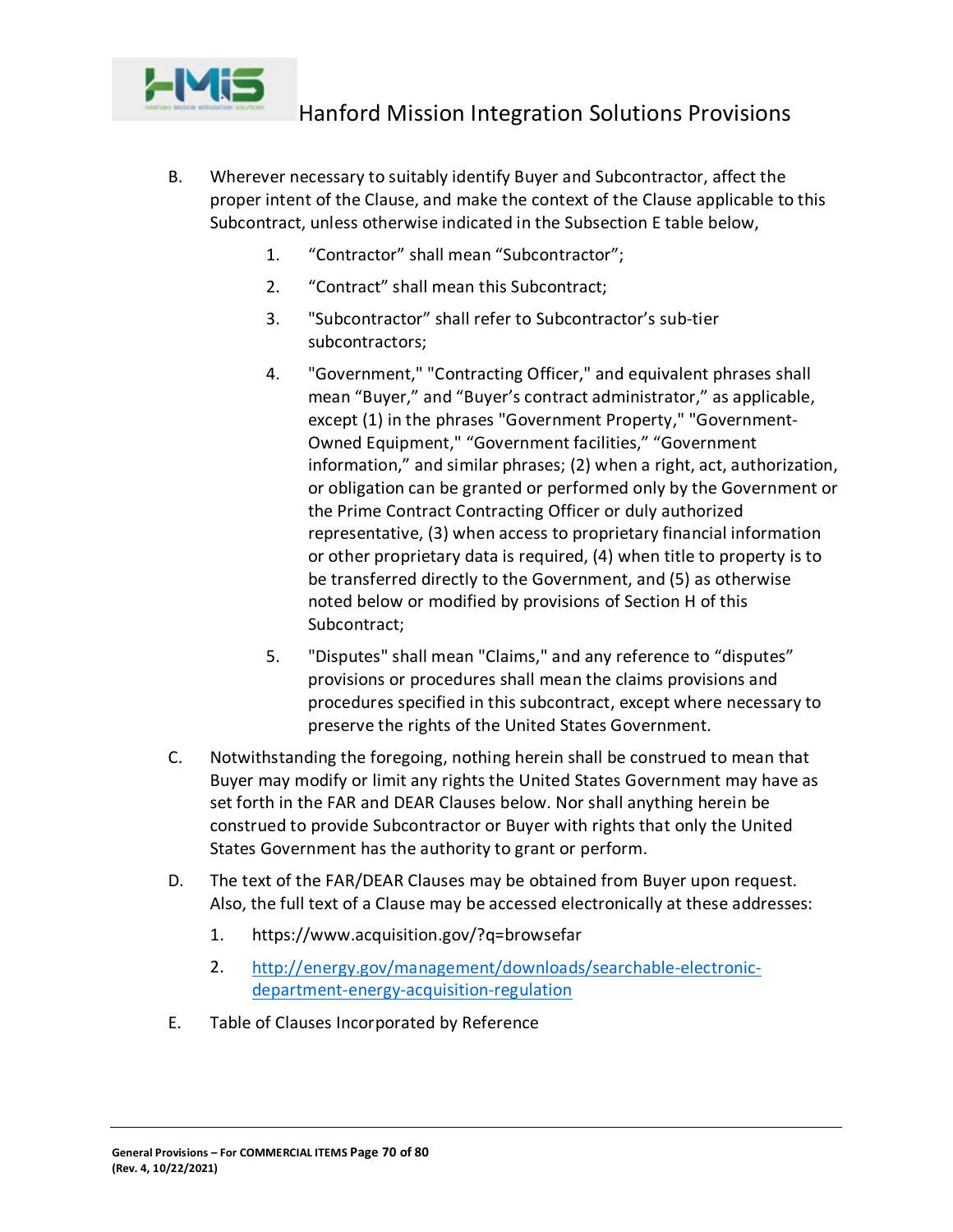

| <b>FAR/DEAR REFERENCE</b>                                                      | <b>CLAUSE TITLE</b>                                                                                        | <b>NOTES</b>                                                                                                                                |  |
|--------------------------------------------------------------------------------|------------------------------------------------------------------------------------------------------------|---------------------------------------------------------------------------------------------------------------------------------------------|--|
| The below clauses apply to all subcontracts regardless of the dollar threshold |                                                                                                            |                                                                                                                                             |  |
| FAR 52.203-3                                                                   | Gratuities (APR 1984)                                                                                      |                                                                                                                                             |  |
| FAR 52.203-5                                                                   | Covenant Against Contingent Fees (MAY 2014)                                                                |                                                                                                                                             |  |
| FAR 52.203-6                                                                   | Restrictions on Subcontractor Sales to the<br>Government (SEP 2006)                                        | For purposes of this clause,<br>"Government" shall mean<br>"Government or Buyer"                                                            |  |
| FAR 52.203-8                                                                   | Cancellation, Rescission, and Recovery of<br>Funds for Illegal or Improper Activity. (MAY<br>2014)         |                                                                                                                                             |  |
| FAR 52.203-10                                                                  | Price or Fee Adjustment for Illegal or Improper<br>Activity. (MAY 2014)                                    |                                                                                                                                             |  |
| FAR 52.203-12                                                                  | Limitation on Payments to Influence Certain<br>Federal Transactions.(OCT 2010)                             |                                                                                                                                             |  |
| FAR 52.203-19                                                                  | Prohibition on Requiring Certain Internal<br><b>Confidentiality Agreements or Statements</b><br>(JAN 2017) |                                                                                                                                             |  |
| FAR 52.204-9                                                                   | Personal Identity Verification of Contractor<br>Personnel<br>(JAN 2011)                                    | Applies to all subcontracts,<br>when subcontractor will<br>have routine access to<br>federal facilities and/or<br>federal computer systems. |  |
| FAR 52.204-21                                                                  | <b>Basic Safeguarding of Covered Contractor</b><br>Information Systems. (JUN 2016)                         | Applies if subcontractor has<br>federal contract<br>information residing in or<br>transiting through its<br>information system              |  |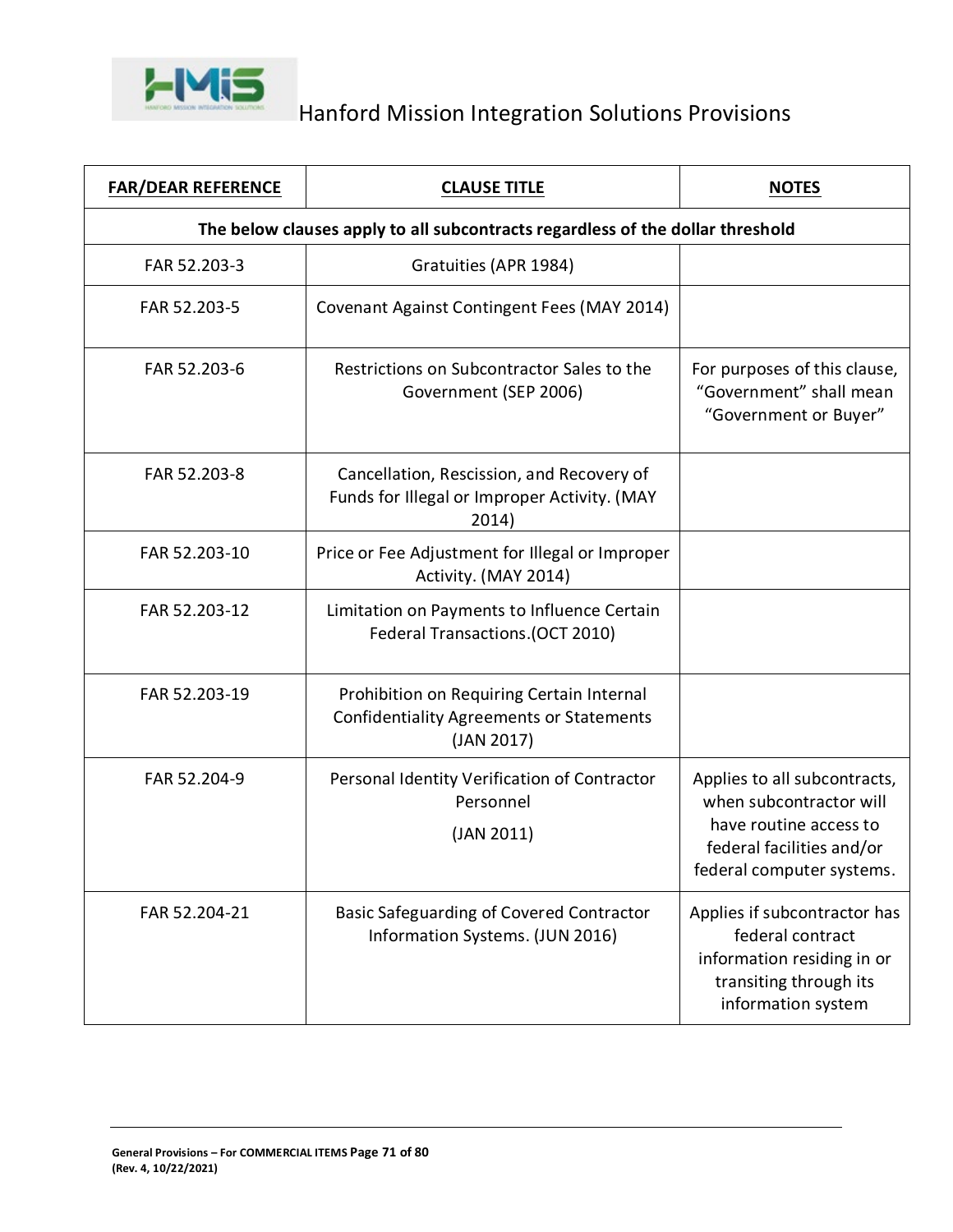

| FAR 52.204-23 | Prohibition on Contracting for Hardware,<br>Software, and Services Developed or Provided<br>by Kaspersky Lab and Other Covered Entities<br>(JUL 2018) |  |
|---------------|-------------------------------------------------------------------------------------------------------------------------------------------------------|--|
| FAR 52.204-25 | Prohibition on Contracting for Certain<br>Telecommunications and Video Surveillance<br>Services or Equipment (AUG 2020)                               |  |
| FAR 52.209-10 | Prohibition on Contracting With Inverted<br>Domestic Corporations. (NOV 2015)                                                                         |  |
| FAR 52.215-2  | Audit and Records - Negotiation. (OCT 2010)                                                                                                           |  |
| FAR 52.215-22 | Limitations of Pass-Through Charges -<br>Indentification of Subcontractor Effort (JUN<br>2013)                                                        |  |
| FAR 52.215-23 | Limitations on Pass-Through Charges (OCT<br>2009)                                                                                                     |  |
| FAR 52.216-7  | Allowable Cost and Payment (JUN 2013), as<br>modified by DEAR 952.216-7                                                                               |  |
| FAR 52.219-8  | <b>Utilization of Small Business Concerns (NOV</b><br>2016)                                                                                           |  |
| FAR 52.219-28 | Post-Award Small Business Program<br>Rerepresentation (JUL 2013)                                                                                      |  |
| FAR 52.222-1  | Notice to the Government of Labor Disputes.<br>(FEB 1997)                                                                                             |  |
| FAR 52.222-2  | Payment for Overtime Premiums (JUL 1990)                                                                                                              |  |
| FAR 52.222-3  | Convict Labor. (JUN 2003)                                                                                                                             |  |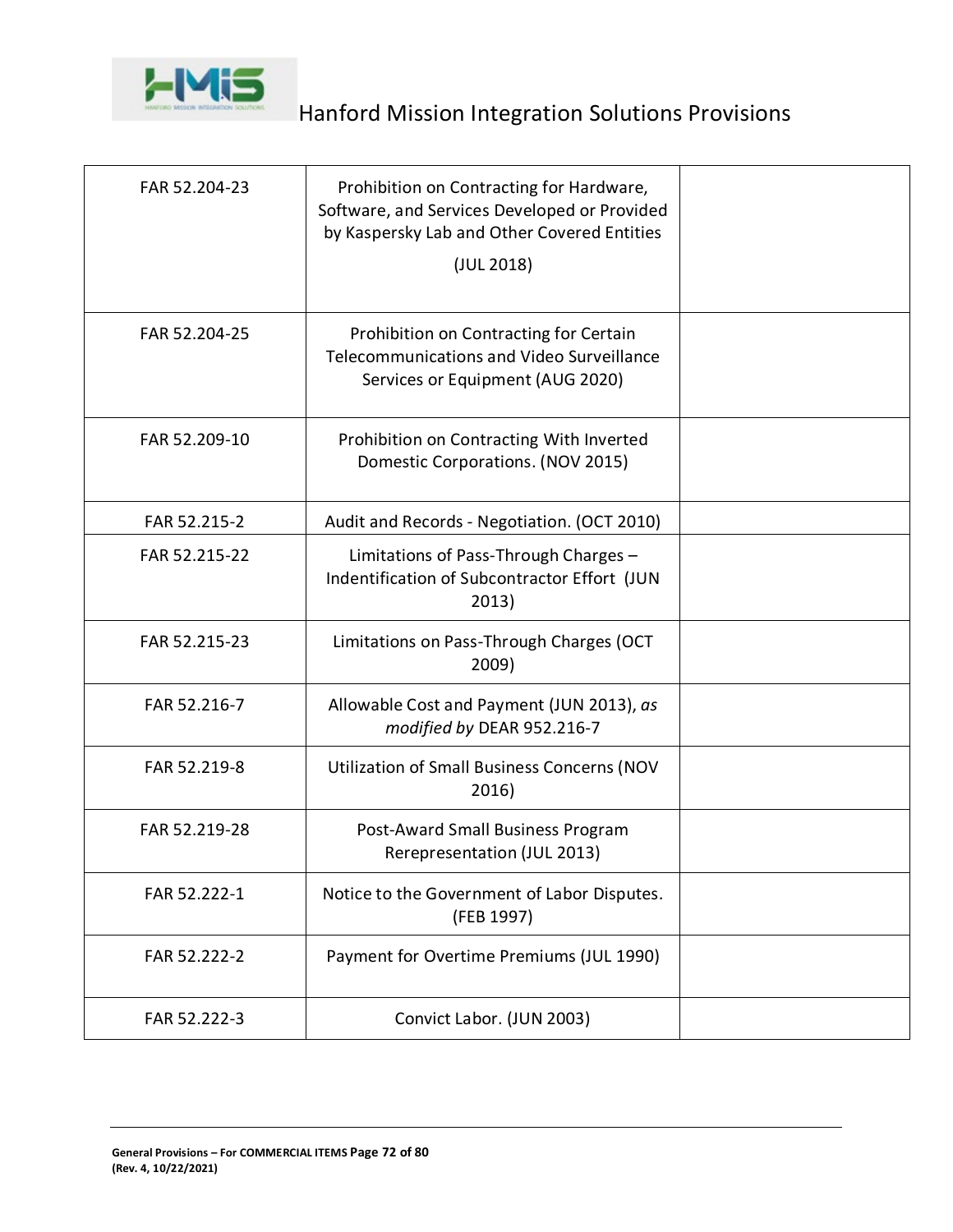

| FAR 52.222-4  | Contract Work Hours and Safety Standards Act<br>- Overtime Compensation<br>(MAY 2018) |                                                                                                                                                     |
|---------------|---------------------------------------------------------------------------------------|-----------------------------------------------------------------------------------------------------------------------------------------------------|
| FAR 52.222-19 | Child Labor - Cooperation with Authorities and<br>Remedies. (JAN 2018)                |                                                                                                                                                     |
| FAR 52.222-21 | Prohibition Of Segregated Facilities (APR 2015)                                       |                                                                                                                                                     |
| FAR 52.222-26 | <b>Equal Opportunity</b><br>(SEP 2016)                                                |                                                                                                                                                     |
| FAR 52.222-50 | Combating Trafficking in Persons (MAR 2015)                                           |                                                                                                                                                     |
| FAR 52.222-55 | Minimum Wages Under Executive Order<br>13658 (DEC 2015)                               |                                                                                                                                                     |
| FAR 52.222-62 | Paid Sick Leave Under Executive Order 13706<br>(Jan 2017)                             |                                                                                                                                                     |
| FAR 52.223-5  | Pollution Prevention and Right-to-Know<br>Information. (MAY 2011)                     |                                                                                                                                                     |
| FAR 52.223-6  | Drug-Free Workplace. (MAY 2001)                                                       |                                                                                                                                                     |
| FAR 52.223-15 | Energy Effieicncy in Energy Consuming<br>Products (DEC 2007)                          |                                                                                                                                                     |
| FAR 52.224-1  | Privacy Act Notification (APR 1984)                                                   | Applies to all subcontracts<br>subject to FAR 52.224-2.                                                                                             |
| FAR 52.224-2  | Privacy Act (APR 1984)                                                                | Applies to subcontracts<br>involving the redesign,<br>development, or operation<br>of a system of records on<br>individuals subject to this<br>Act. |
| FAR 52.224-3  | Privacy Training (JAN 2017)                                                           |                                                                                                                                                     |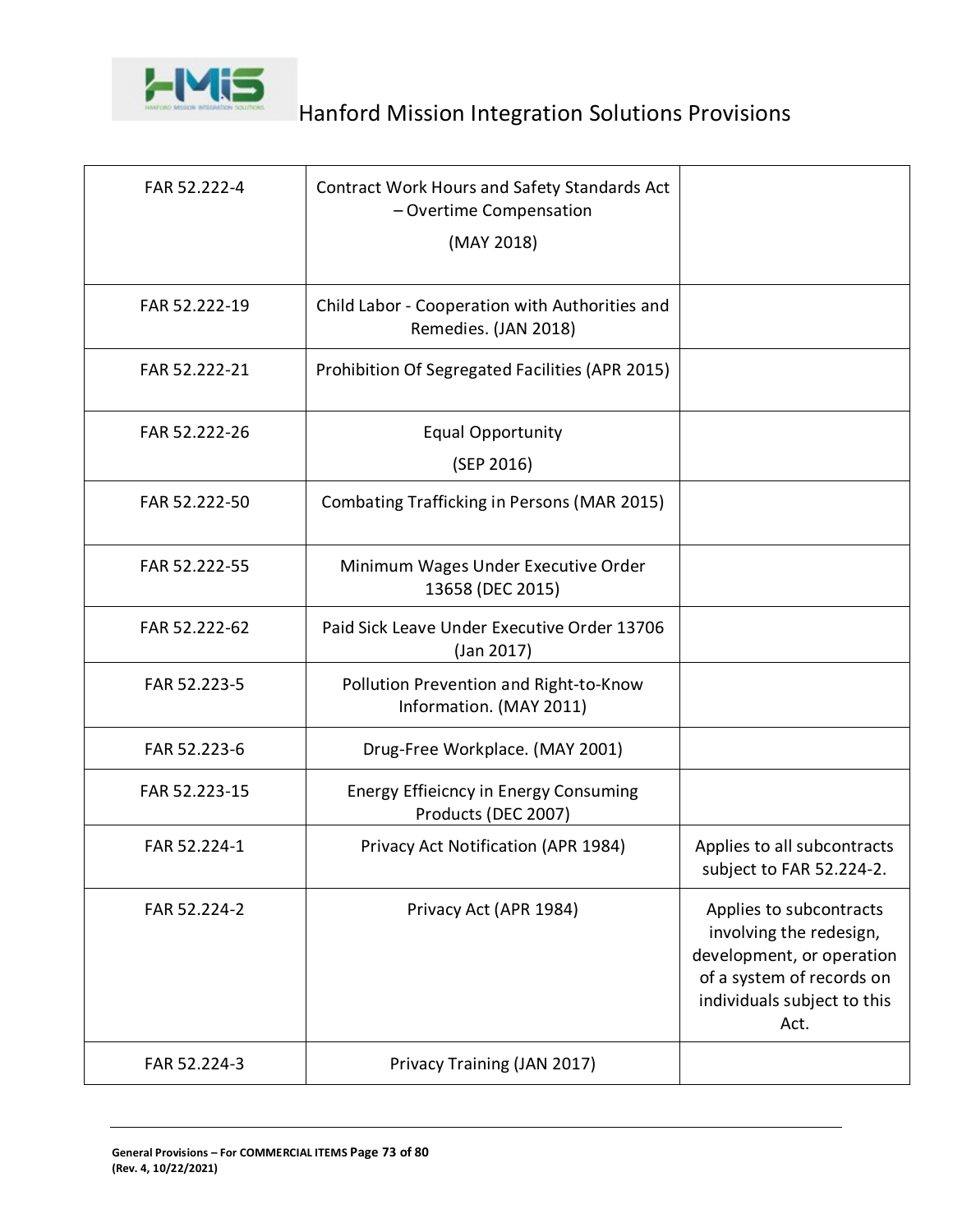

| FAR 52.225-13 | Restrictions On Certain Foreign Purchases<br>(JUN 2008)                              |                                                                              |
|---------------|--------------------------------------------------------------------------------------|------------------------------------------------------------------------------|
| FAR 52.232-17 | Interest. (MAY 2014)                                                                 |                                                                              |
| FAR 52.232-39 | Unenforceability of Unauthorized Obligations<br>(June 2013)                          | The term "Government" is<br>not modified and retains its<br>meaning          |
| FAR 52.232-40 | Providing Accelerated Payments to Small<br><b>Business Subcontractors (DEC 2013)</b> | Applies if subcontractor is a<br>small business concern.                     |
| FAR 52.231-9  | Privacy or Security Safeguards. (AUG 1996)                                           | The term "Government" is<br>modified to mean<br>"Government and/or<br>Buyer" |
| FAR 52.242-1  | Notice of Intent To Disallow Costs. (APR 1984)                                       |                                                                              |
| FAR 52.242-4  | Certification of Final Indirect Costs (JAN 1997)                                     |                                                                              |
| FAR 52.242-5  | Payments to Small Business Subcontractors.<br>(JAN 2017)                             |                                                                              |
| FAR 52.242-13 | Bankruptcy. (JUL 1995)                                                               |                                                                              |
| FAR 52.244-2  | Subcontracts. (OCT 2010)                                                             |                                                                              |
| FAR 52.244-6  | <b>Subcontracts for Commercial Items</b>                                             |                                                                              |
| FAR 52.247-63 | Preference For U.S. - Flag Air Carriers (JUN<br>2003)                                |                                                                              |
| FAR 52.247-64 | Preference for Privately Owned U.S.-Flag<br>Commercial Vessels (FEB 2006)            |                                                                              |
| FAR 52.253-1  | Computer Generated Forms (JAN 1991)                                                  |                                                                              |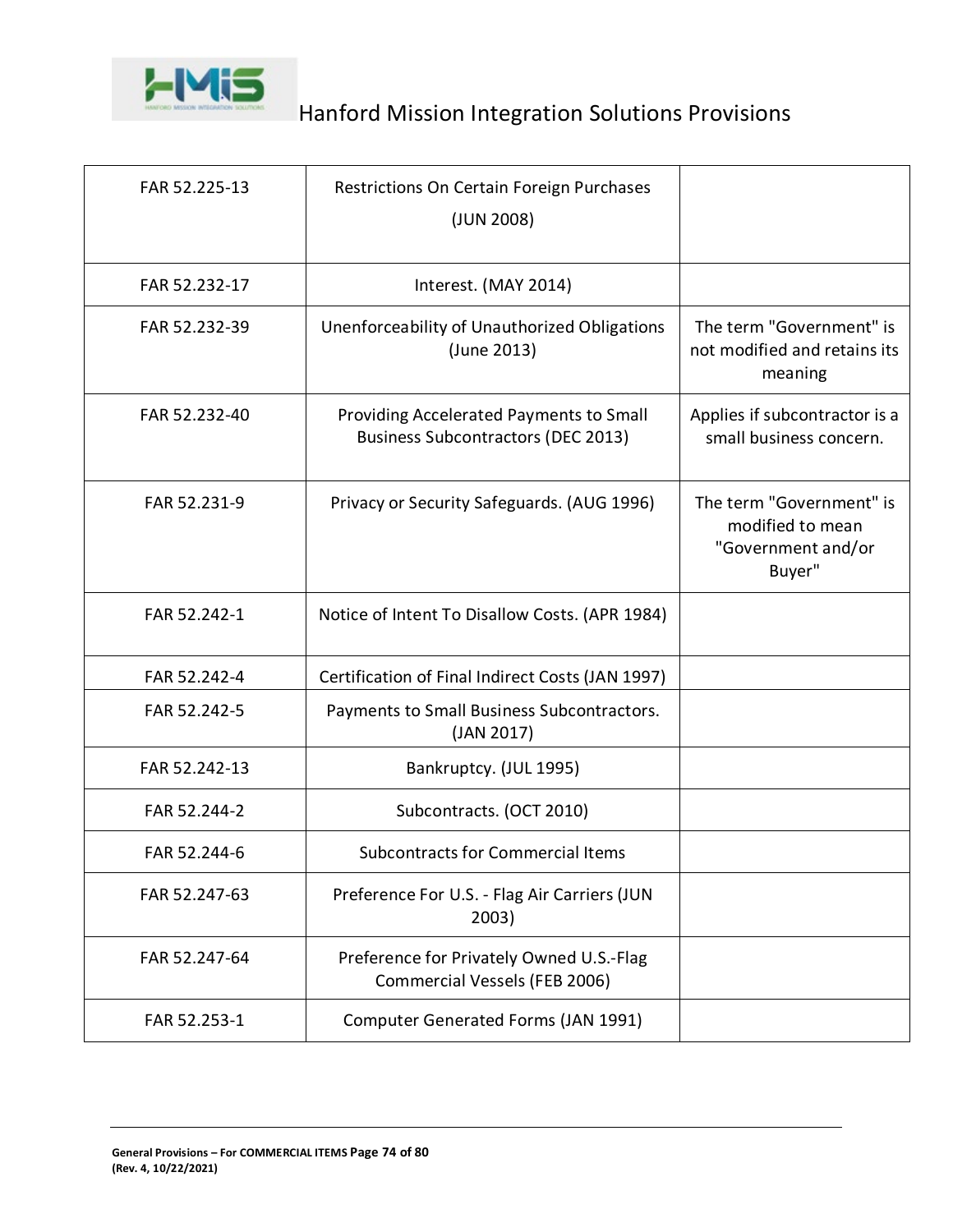

| DEAR 952.203-70 | Whistleblower Protection for Contractor<br>Employees (DEC 2000)                   | Applies to all subcontracts<br>involving work performed<br>on behalf of DOE directly<br>related to activities at DOE-<br>owned or leased sites                                                               |
|-----------------|-----------------------------------------------------------------------------------|--------------------------------------------------------------------------------------------------------------------------------------------------------------------------------------------------------------|
| DEAR 952.204-2  | Security (AUG 2016)                                                               | Applies if involves or is<br>likely to involve classified<br>information or SNM.                                                                                                                             |
| DEAR 952.204-70 | Classification/Declassification (SEP 1997)                                        |                                                                                                                                                                                                              |
| DEAR 952.204-73 | Facility Clearance (AUG 2016)                                                     |                                                                                                                                                                                                              |
| DEAR 952.204-77 | Computer Security (AUG 2006)                                                      |                                                                                                                                                                                                              |
| DEAR 952.208-70 | Printing (APR 1984)                                                               |                                                                                                                                                                                                              |
| FAR 52.217-8    | Option to Extend Services (NOV 1999)                                              |                                                                                                                                                                                                              |
| FAR 52.217-9    | Option to Extend the Term of the Contract<br>(MAR 2000)                           |                                                                                                                                                                                                              |
| DEAR 952.217-70 | Acquisition of Real Property (APR 1984)                                           |                                                                                                                                                                                                              |
| DEAR 952.225-71 | Compliance with Export Control Laws and<br>Regulations (Export Clause) (NOV 2015) |                                                                                                                                                                                                              |
| DEAR 952.250-70 | <b>Nuclear Hazards Indemnity Agreement</b><br>(AUG 2016)                          | Applies to all subcontracts<br>which may involve risk of<br>public liability, unless<br>Subcontractor is subject to<br><b>Nuclear Regulatory</b><br><b>Commission (NRC) sections</b><br>170b, 170c, or 170k. |
| DEAR 952.251-70 | <b>Contract Employee Travel Discounts</b><br>(AUG 2009)                           | Applies to all Cost-<br>Reimbursement<br>Subcontracts involving<br>travel.                                                                                                                                   |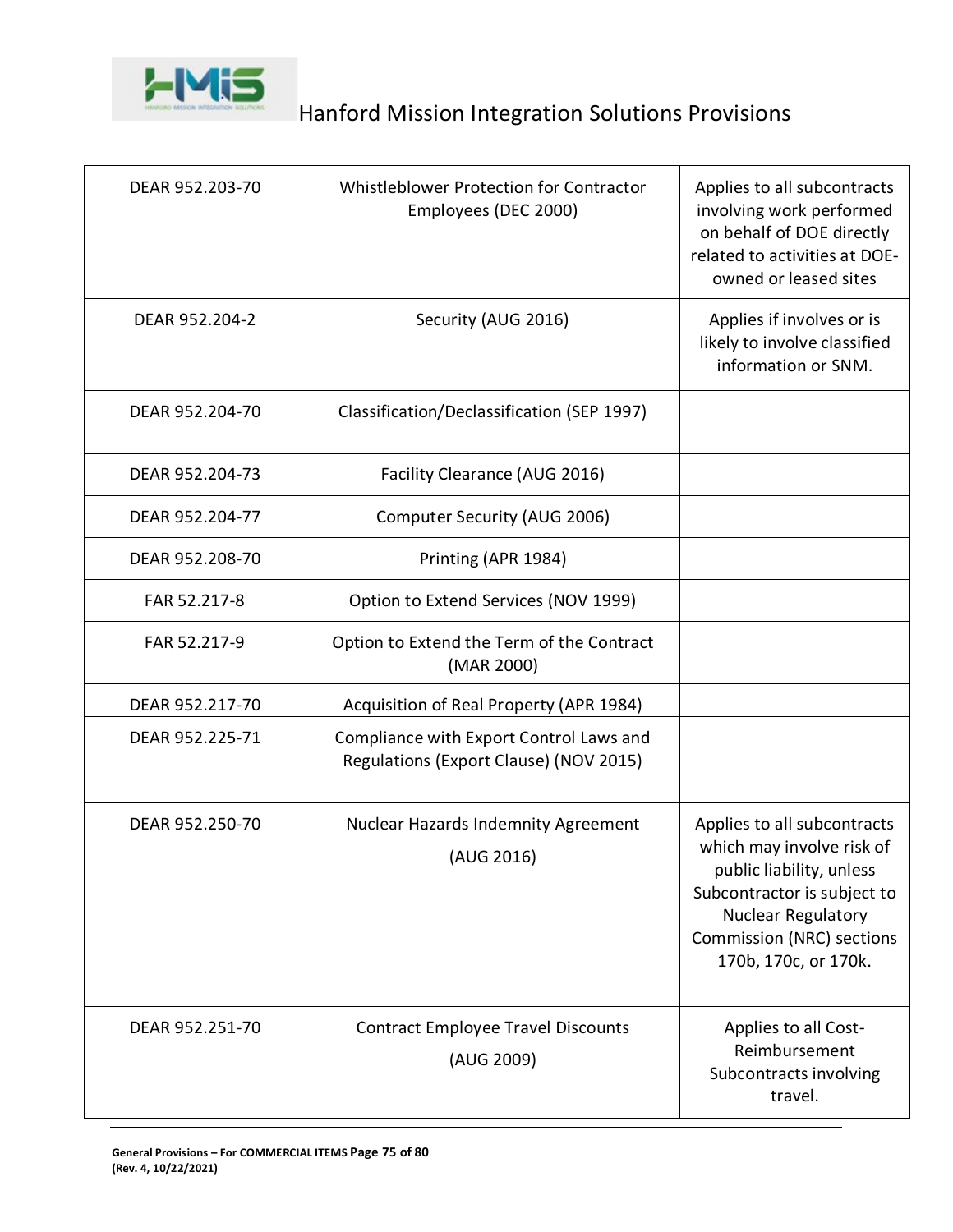

| DEAR 970.5204-2                                                                           | Laws, Regulations, and DOE Directives<br>(DEC 2000)                                              |                                                                                 |  |
|-------------------------------------------------------------------------------------------|--------------------------------------------------------------------------------------------------|---------------------------------------------------------------------------------|--|
| DEAR 970.5204-3                                                                           | Access to and Ownership of Records<br>(OCT 2014) (Deviation)                                     | Applies to all subcontracts,<br>involving complex or<br>hazardous work on-site. |  |
| DEAR 970.5223-1                                                                           | Integration of Environment, Safety, and Health<br>Into Work Planning and Execution<br>(DEC 2000) | Applies to all subcontracts,<br>involving complex or<br>hazardous work on-site. |  |
| DEAR 970.5227-1                                                                           | Rights in Data - Facilities (DEC 2000)                                                           |                                                                                 |  |
| DEAR 970.5232-3                                                                           | Accounts, Records, and Inspection (DEC 2010)<br>Alternate I (DEC 2000)                           |                                                                                 |  |
| The below clause applies to all subcontracts exceeding \$250.00 that include royalties    |                                                                                                  |                                                                                 |  |
| FAR 52.227-9                                                                              | Refund of Royalties (APR 1984)                                                                   |                                                                                 |  |
| The below clause applies to all subcontracts exceeding \$2,500.00                         |                                                                                                  |                                                                                 |  |
| FAR 52.222-41                                                                             | Service Contract Labor Standards (MAY 2014)                                                      |                                                                                 |  |
| The below clauses apply to all subcontracts exceeding \$3,500.00                          |                                                                                                  |                                                                                 |  |
| FAR 52.222-54                                                                             | Employment Eligibility Verification (JAN 2009)                                                   |                                                                                 |  |
| The below clause applies to all subcontracts exceeding<br><b>Micro-purchase Threshold</b> |                                                                                                  |                                                                                 |  |
| FAR 52.223-18                                                                             | <b>Encouraging Contractor Policies To Ban Text</b><br>Messaging While Driving. (AUG 2011)        |                                                                                 |  |
| The below clause applies to all subcontracts exceeding \$10,000.00                        |                                                                                                  |                                                                                 |  |
| FAR 52.222-40                                                                             | Notification of Employee Rights Under the<br>National Labor Relations Act. (DEC 2010)            | Does not apply to work<br>performed outside the<br><b>United States</b>         |  |
| The below clause applies to all subcontracts exceeding \$15,000.00                        |                                                                                                  |                                                                                 |  |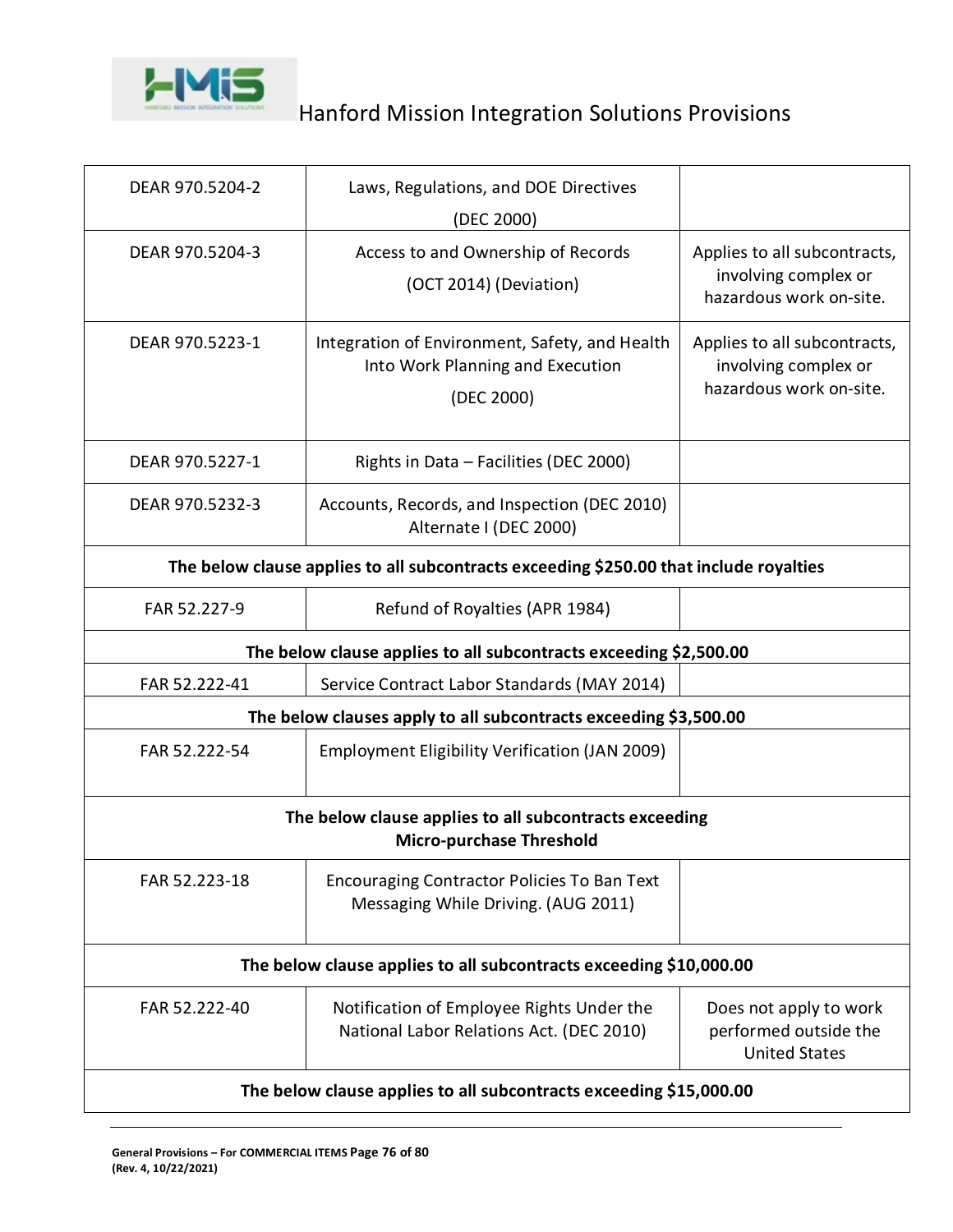

| FAR 52.222-20                                                      | Contracts for Materials, Supplies, Articles, and<br>Equipment Exceeding \$15,000. (MAY 2014)                                                 | Applies if materials and<br>equipment are being<br>procured as part of the<br>Subcontract                                                           |  |
|--------------------------------------------------------------------|----------------------------------------------------------------------------------------------------------------------------------------------|-----------------------------------------------------------------------------------------------------------------------------------------------------|--|
| FAR 52.222-36                                                      | Affirmative Action For Workers With<br>Disabilities (JUL 2014)                                                                               |                                                                                                                                                     |  |
|                                                                    | The below clause applies to all subcontracts exceeding \$35,000.00                                                                           |                                                                                                                                                     |  |
| FAR 52.209-6                                                       | Protecting The Government's Interest When<br>Subcontracting With Contractors Debarred,<br>Suspended, Or Proposed For Debarment (OCT<br>2015) |                                                                                                                                                     |  |
| The below clauses apply to all subcontracts exceeding \$150,000.00 |                                                                                                                                              |                                                                                                                                                     |  |
| FAR 52.203-7                                                       | Anti-Kickback Procedures (MAY 2014)                                                                                                          | Definitions in (a) apply<br>without amendment                                                                                                       |  |
| FAR 52.203-16                                                      | Preventing Personal Conflicts of Interest. (DEC<br>2011)                                                                                     | Applies when<br>Subcontractor's employees<br>will perform acquisition<br>functions closely associated<br>with inheritently<br>government functions. |  |
| FAR 52.222-35                                                      | Equal Opportunity for Veterans (OCT 2015)                                                                                                    |                                                                                                                                                     |  |
| FAR 52.222-37                                                      | <b>Employment Reports Veterans</b><br>(FEB 2016)                                                                                             |                                                                                                                                                     |  |
| FAR 52.248-1                                                       | Value Engineering (OCT 2010)                                                                                                                 | Does not apply to<br>construction, architech and<br>engineering, or research<br>and development<br>subcontracts.                                    |  |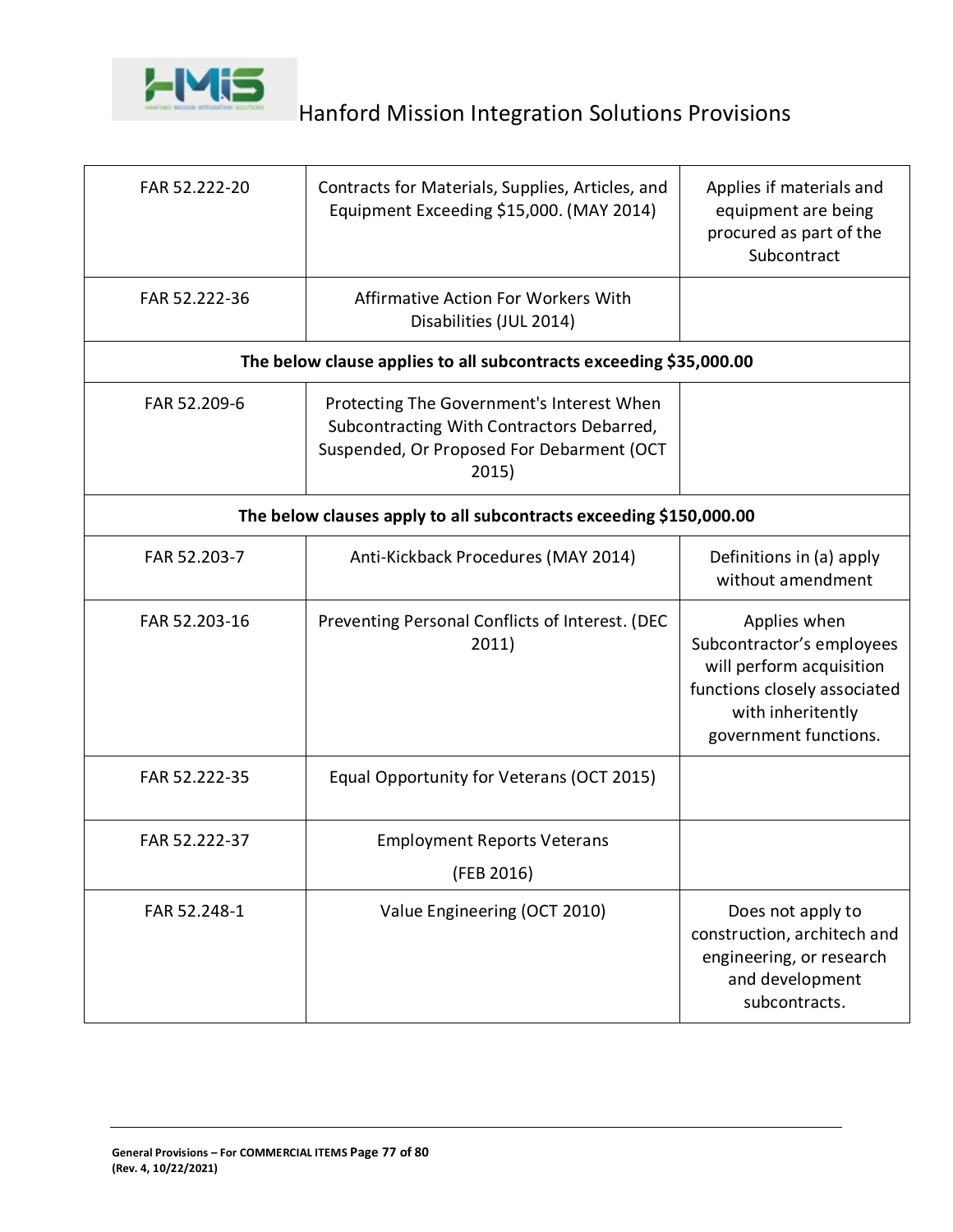

| FAR 52.227-1                                                                                     | Authorization and Consent (DEC 2007)                                                                                   |                                   |
|--------------------------------------------------------------------------------------------------|------------------------------------------------------------------------------------------------------------------------|-----------------------------------|
| The below clauses apply to all subcontracts exceeding<br><b>Simplified Acquisition Threshold</b> |                                                                                                                        |                                   |
| FAR 52.203-12                                                                                    | Limitation on Payments to Influence Certain<br>Federal Transactions (OCT 2010)                                         |                                   |
| FAR 52.203-17                                                                                    | Contractor Employee Whistleblower Rights<br>and Requirements to Inform Employees of<br>Whistleblower Rights (APR 2014) |                                   |
| FAR 52.204-14                                                                                    | Service Contract Reporting Requirements.<br>(OCT 2016)                                                                 |                                   |
| FAR 52.215-2                                                                                     | Audits and Records - Negotiation (OCT 2010)                                                                            |                                   |
| FAR 52.215-14                                                                                    | Integrity Of Unit Prices<br>(OCT 2010)                                                                                 | Paragraph (b) not<br>incorporated |
| FAR 52.222-17                                                                                    | Nondisplacement of Qualified Workers (MAY<br>2014)                                                                     |                                   |
| FAR 52.227-1                                                                                     | Authorization and Consent. (DEC 2007)                                                                                  |                                   |
| FAR 52.227-2                                                                                     | Notice and Assistance Regarding Patent and<br>Copyright Infringement<br>(DEC 2007)                                     |                                   |
| DEAR 952.209-72                                                                                  | Organizational Conflicts of Interest Alternate I<br>(AUG 2009)                                                         | Fill-ins:                         |
|                                                                                                  |                                                                                                                        | (b)(1)(i) zero (0)                |
| The below clauses apply to all subcontracts exceeding \$500,000.00                               |                                                                                                                        |                                   |
| DEAR 952.226-74                                                                                  | Displaced Employee Hiring Preference<br>(JUN 1997)                                                                     |                                   |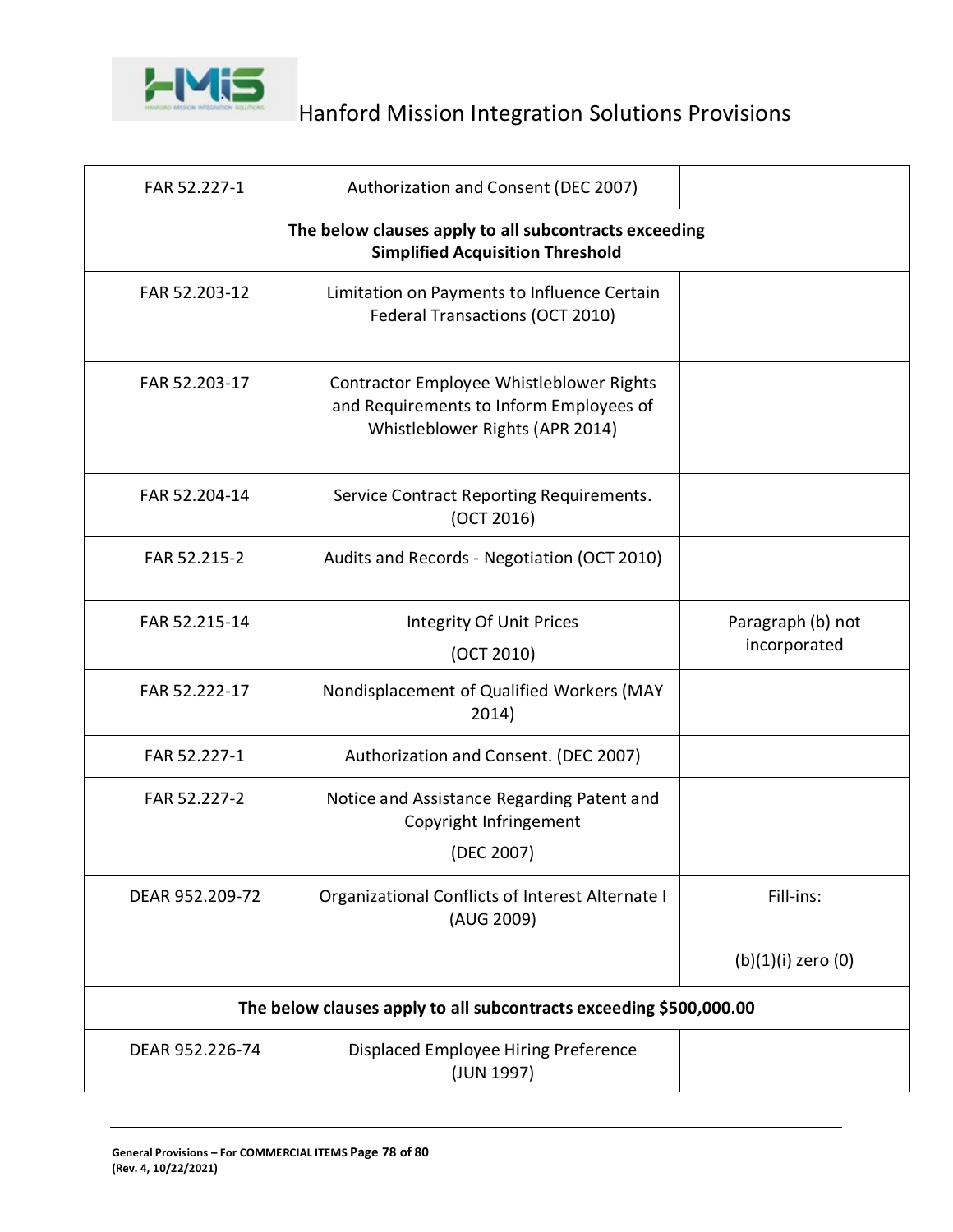

| The below clauses apply to all subcontracts exceeding \$700,000.00 (\$1.5M if Construction) |                                                                                                                                          |                                                        |
|---------------------------------------------------------------------------------------------|------------------------------------------------------------------------------------------------------------------------------------------|--------------------------------------------------------|
| FAR 52.219-9                                                                                | <b>Small Business Subcontracting Plan</b><br>(JAN 2017) Alternate II (NOV 2016)                                                          | Applies to large business<br>subcontractors            |
| FAR 52.219-16                                                                               | Liquidated Damages - Subcontracting Plan<br>(JAN 1999)                                                                                   | Applies to all subcontracts<br>subject to FAR 52.219.9 |
|                                                                                             | The below clauses apply to all subcontracts exceeding Certified Cost and Pricing Data Threshold<br>( \$750,000.00)                       |                                                        |
| FAR 52.215-10                                                                               | Price Reduction for Defective Certified Cost or<br>Pricing Data (AUG 2011)                                                               |                                                        |
| FAR 52.215-11                                                                               | Price Reduction for Defective Certified Cost or<br>Pricing Data - Modifications. (AUG 2011)                                              |                                                        |
| FAR 52.215-12                                                                               | Subcontractor Certified Cost or Pricing Data<br>(OCT 2012)                                                                               |                                                        |
| FAR 52.215-13                                                                               | Subcontractor Cost or Pricing Data -<br>Modifications                                                                                    |                                                        |
|                                                                                             | (OCT 2010)                                                                                                                               |                                                        |
| FAR 52.215-15                                                                               | Pension Adjustments and Asset Reversions<br>(OCT 2010)                                                                                   |                                                        |
| FAR 52.215-18                                                                               | Reversion of Adjustment of Plans for<br>Postretirement Benefits (PRB) Other than<br>Pensions (JUL 2005)                                  |                                                        |
| FAR 52.215-19                                                                               | Notification Of Ownership Changes (OCT 1997)                                                                                             |                                                        |
| FAR 52.215-21                                                                               | Requirements for Cost or Pricing Data or<br>Information Other Than Cost or Pricing Data -<br>Modifications (OCT 2010) Alternate III (OCT | Fill in:<br>(c) CD-ROM                                 |
|                                                                                             | 1997)                                                                                                                                    |                                                        |
| FAR 52.242-3                                                                                | Penalties for Unallowable Costs (MAY 2014)                                                                                               |                                                        |